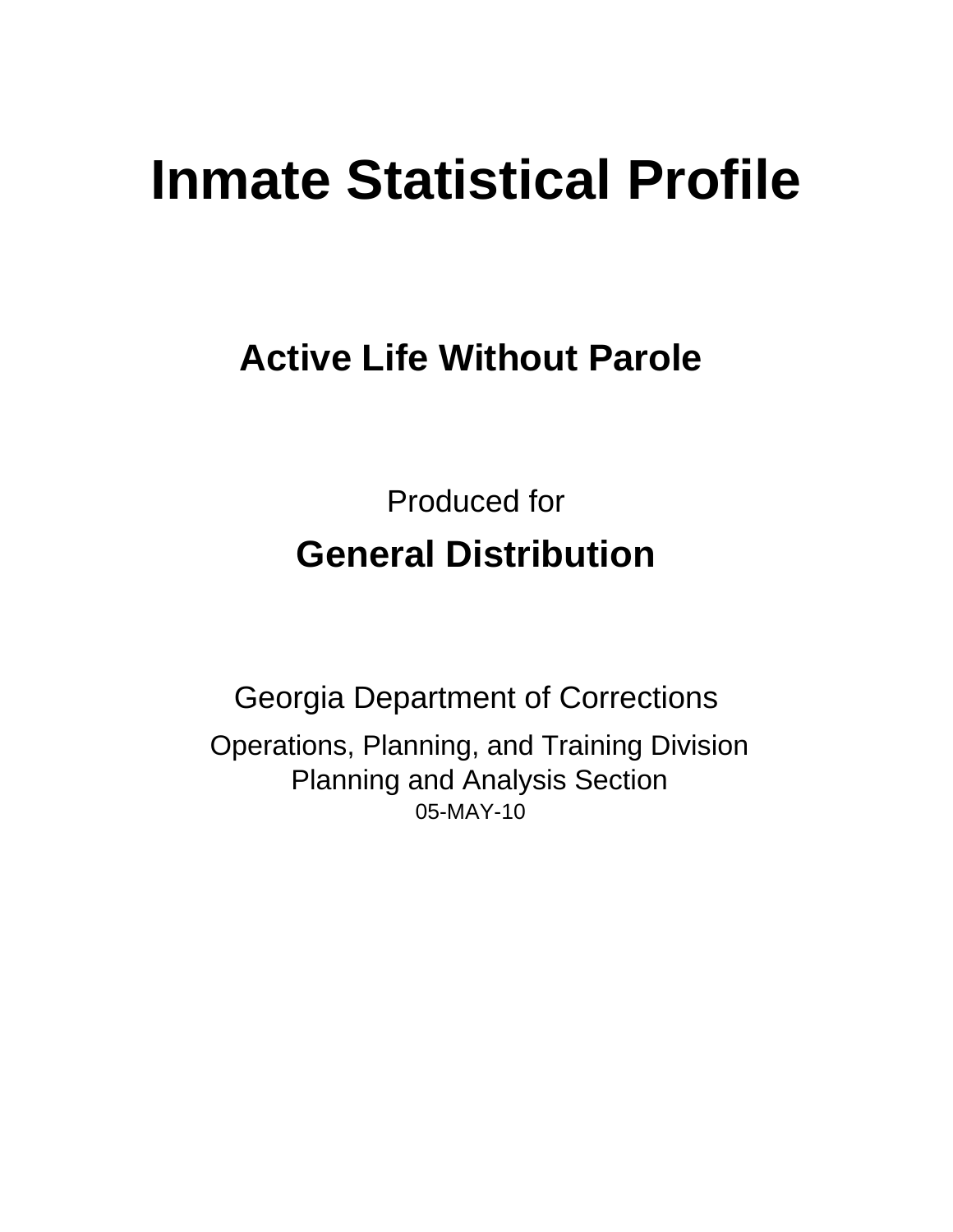# **Inmate Statistical Profile 05-MAY-10**

Contents

**Active Life Without Parole** 

Produced for General Distribution

# **Table of Contents**

| <b>Demographic information</b> |                                                                      |  |  |  |  |  |
|--------------------------------|----------------------------------------------------------------------|--|--|--|--|--|
|                                | 5 Current age, broken out in ten year age groups                     |  |  |  |  |  |
|                                | 6 Race group                                                         |  |  |  |  |  |
|                                | 7 Hispanic Origin                                                    |  |  |  |  |  |
|                                | 8 Marital status, self-reported at entry to prison                   |  |  |  |  |  |
|                                | 9 Number of children, self-reported at entry to prison               |  |  |  |  |  |
|                                | 10 Religious affiliation, self-reported at entry to prison           |  |  |  |  |  |
|                                | 11 Home county - self-reported at entry to prison                    |  |  |  |  |  |
|                                | 14 Socioeconomic class, self-reported at entry to prison             |  |  |  |  |  |
|                                | 15 Environment to age 16, self-reported at entry to prison           |  |  |  |  |  |
|                                | 16 Guardian status to age 16, self-reported at entry to prison       |  |  |  |  |  |
|                                | 17 Employment status before prison, self-reported at entry to prison |  |  |  |  |  |
|                                | 18 Age at admission                                                  |  |  |  |  |  |
|                                | 20 Height, measured at entry to prison                               |  |  |  |  |  |
|                                | 21 Weight, measured at entry to prison                               |  |  |  |  |  |
|                                | 22 Military service                                                  |  |  |  |  |  |
|                                | <b>Correctional information</b>                                      |  |  |  |  |  |
|                                | 23 Type of admission to prison                                       |  |  |  |  |  |
|                                | 24 Current / last security status                                    |  |  |  |  |  |
|                                | 25 Current / last institution type                                   |  |  |  |  |  |
|                                | 26 Institution type - transitional centers                           |  |  |  |  |  |
| 27                             | Institution type - mental hospitals                                  |  |  |  |  |  |
|                                | 28 Institution type - county prisons                                 |  |  |  |  |  |
|                                | 29 Institution type - state prisons                                  |  |  |  |  |  |
|                                | 30 Institution type - private prisons                                |  |  |  |  |  |
|                                | 31 Institution type - prison annexes                                 |  |  |  |  |  |
|                                | 32 Institution type - pre-release centers                            |  |  |  |  |  |
|                                | 33 Institution type - inmate boot camp                               |  |  |  |  |  |
|                                | 34 Number of disciplinary reports                                    |  |  |  |  |  |
|                                | 35 Number of transfers                                               |  |  |  |  |  |
|                                | 36 Number of escapes                                                 |  |  |  |  |  |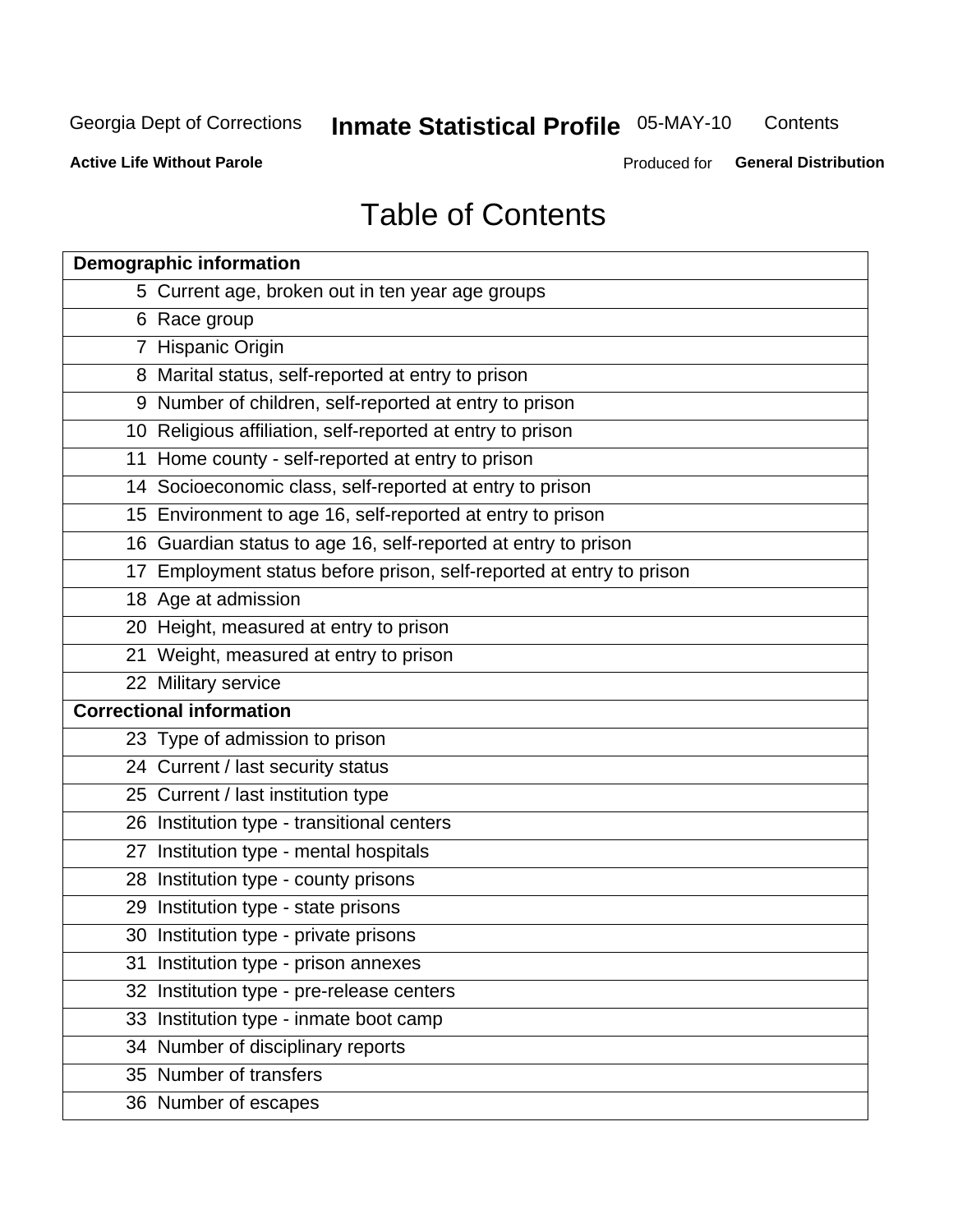# **Inmate Statistical Profile 05-MAY-10**

Contents

**Active Life Without Parole** 

Produced for General Distribution

# **Table of Contents**

| <b>Correctional information</b>                                  |  |  |  |  |  |  |  |
|------------------------------------------------------------------|--|--|--|--|--|--|--|
| 37 Time served in current (or last) institution                  |  |  |  |  |  |  |  |
| <b>Educational, psychological and physical information</b>       |  |  |  |  |  |  |  |
| 38 Highest grade level attained                                  |  |  |  |  |  |  |  |
| 39 Culture fair IQ scores                                        |  |  |  |  |  |  |  |
| 40 Wide Range Achievement Test (WRAT) reading score              |  |  |  |  |  |  |  |
| 41 Wide Range Achievement Test (WRAT) math score                 |  |  |  |  |  |  |  |
| 42 Wide Range Achievement Test (WRAT) spelling score             |  |  |  |  |  |  |  |
| 43 Scope of substance abuse - summary                            |  |  |  |  |  |  |  |
| 44 Scope of substance abuse - detail                             |  |  |  |  |  |  |  |
| 45 Current / last mental health treatment level                  |  |  |  |  |  |  |  |
| 46 PULHESDWIT medical scale - 'P' overall condition ('P'hysical) |  |  |  |  |  |  |  |
| 47 PULHESDWIT medical scale - 'U' upper body                     |  |  |  |  |  |  |  |
| 48 PULHESDWIT medical scale - 'L' lower body                     |  |  |  |  |  |  |  |
| 49 PULHESDWIT medical scale - 'H' hearing                        |  |  |  |  |  |  |  |
| 50 PULHESDWIT medical scale - 'E' vision                         |  |  |  |  |  |  |  |
| 51 PULHESDWIT medical scale -'S' psychiatric                     |  |  |  |  |  |  |  |
| 52 PULHESDWIT medical scale - 'D' dental                         |  |  |  |  |  |  |  |
| 53 PULHESDWIT medical scale - 'W' work ability                   |  |  |  |  |  |  |  |
| 54 PULHESDWIT medical scale - 'I' impairment                     |  |  |  |  |  |  |  |
| 55 PULHESDWIT medical scale - 'T' transportability               |  |  |  |  |  |  |  |
| 56 Criminality in family, self-reported                          |  |  |  |  |  |  |  |
| 57 Alcoholism in family, self-reported                           |  |  |  |  |  |  |  |
| 58 Drug abuse in family, self-reported                           |  |  |  |  |  |  |  |
| 59 Subjected to frequent beatings, self-reported                 |  |  |  |  |  |  |  |
| 60 Father absent during inmate's childhood                       |  |  |  |  |  |  |  |
| Mother absent during inmate's childhood<br>61                    |  |  |  |  |  |  |  |
| 62 Inmate diagnosed as manipulative                              |  |  |  |  |  |  |  |
| 63 Inmate diagnosed as assaultive                                |  |  |  |  |  |  |  |
| <b>Crimes and criminal history information</b>                   |  |  |  |  |  |  |  |
| 64 Number of prior Georgia incarcerations                        |  |  |  |  |  |  |  |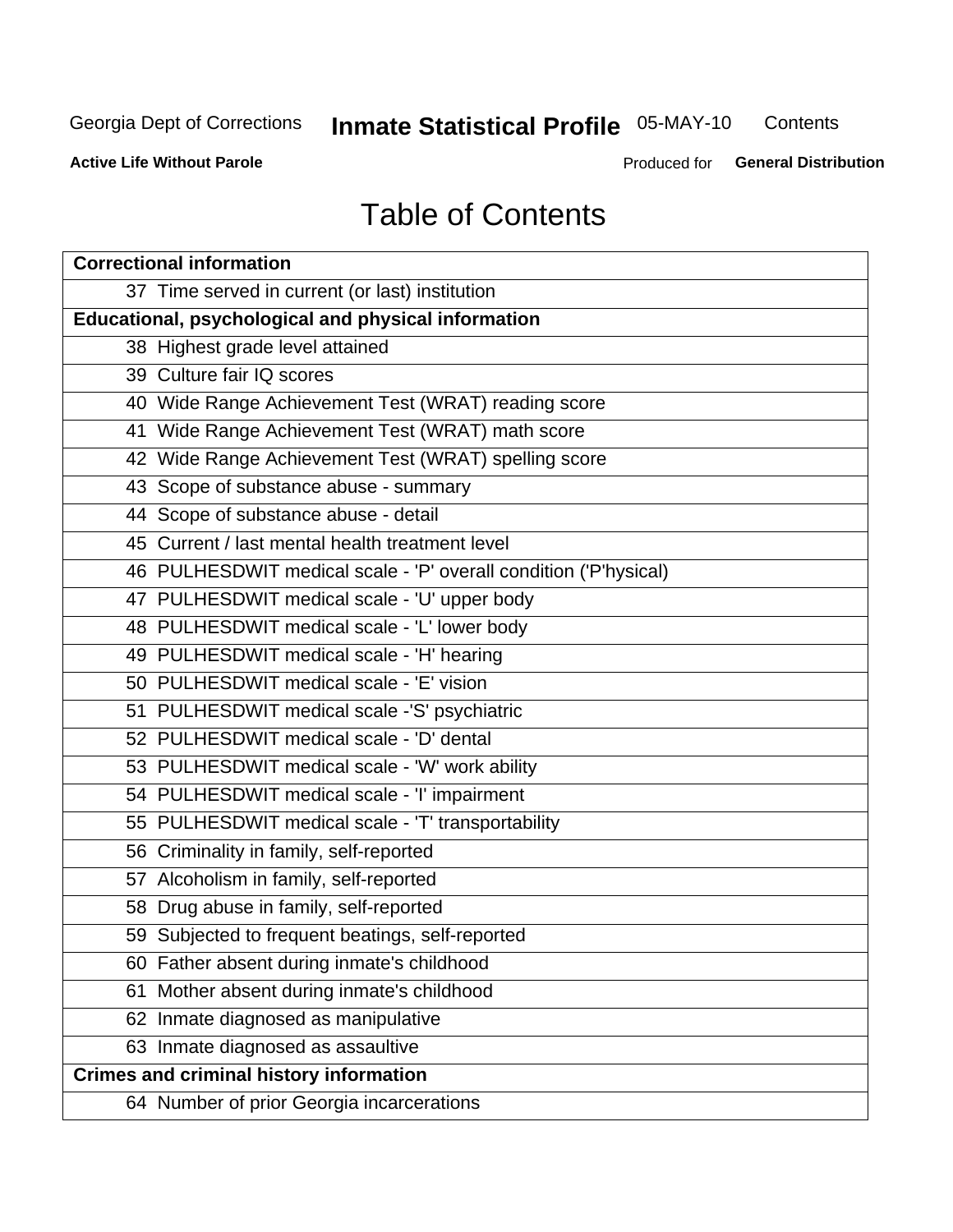# **Inmate Statistical Profile 05-MAY-10**

Contents

**Active Life Without Parole** 

Produced for General Distribution

# **Table of Contents**

| <b>Crimes and criminal history information</b>                 |  |  |  |  |  |
|----------------------------------------------------------------|--|--|--|--|--|
| 65 Prison sentence in years                                    |  |  |  |  |  |
| 66 Primary offense, broken out into felonies vs misdemeanors   |  |  |  |  |  |
| 67 Primary offense, broken out into six broad crime categories |  |  |  |  |  |
| 68 Primary offense, detailed offense code                      |  |  |  |  |  |
| 69 County of conviction of primary offense                     |  |  |  |  |  |
| 72 County of conviction of primary offense                     |  |  |  |  |  |
| 76 Circuit of conviction of primary offense                    |  |  |  |  |  |
| 78 Years served (jail + prison) in this incarceration          |  |  |  |  |  |
| <b>Medical information</b>                                     |  |  |  |  |  |
| 79 Results of most recent HIV test                             |  |  |  |  |  |
| 80 Results of most recent tuberculosis test                    |  |  |  |  |  |
| 81 Results of most recent syphilis test                        |  |  |  |  |  |
| 82 Results of most recent Hepatitis-C test                     |  |  |  |  |  |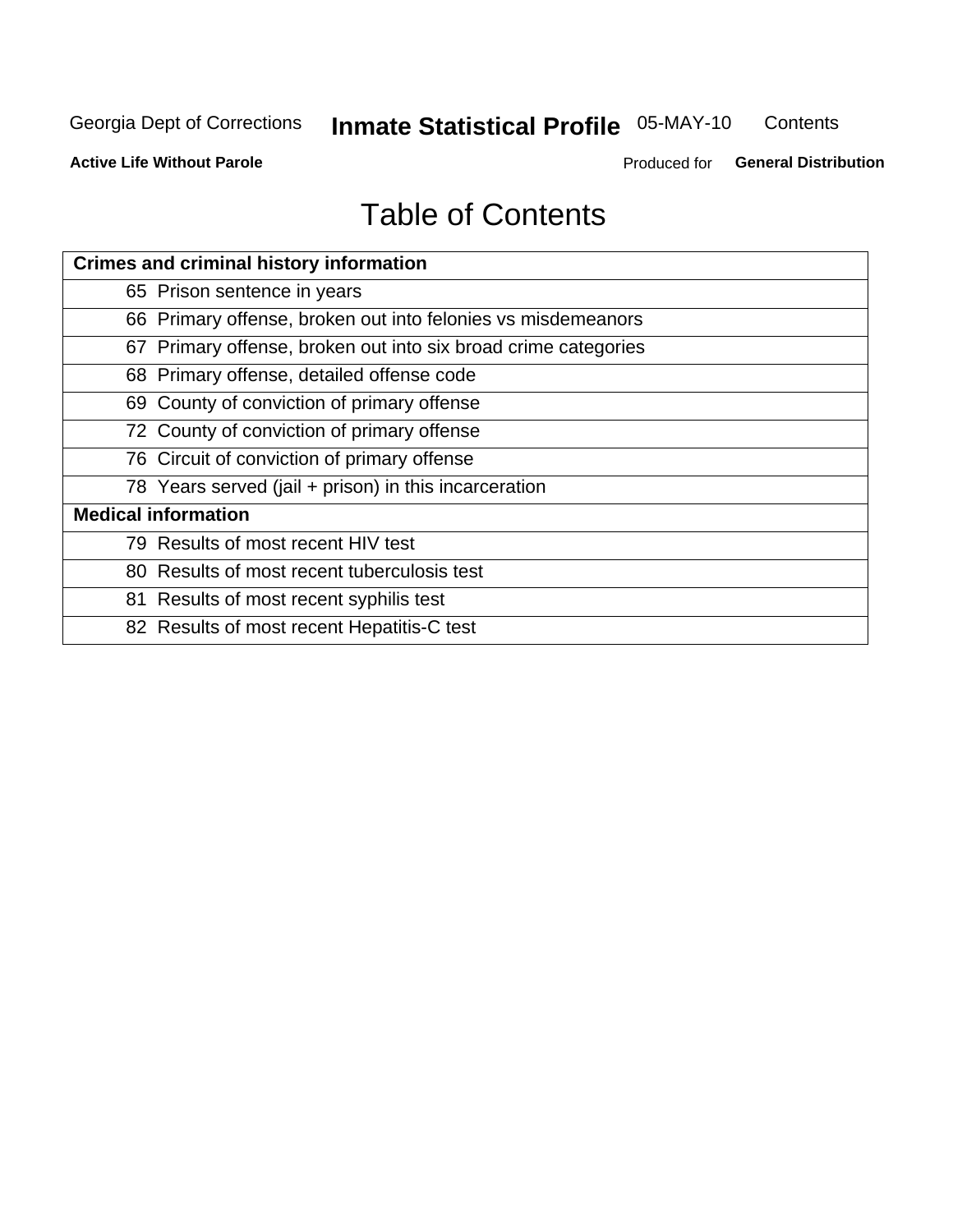# Inmate Statistical Profile 05-MAY-10 Page 5

### **Active Life Without Parole**

#### Produced for General Distribution

### Current age, broken out in ten-year age groups

COL % - percent each COUNT is of its particular column

|                            |              | <b>Male</b> |         |                 | <b>Female</b> |          | <b>Total</b> |            |
|----------------------------|--------------|-------------|---------|-----------------|---------------|----------|--------------|------------|
| <b>Current Age</b>         | <b>Count</b> | Col %       | Row %   | <b>Count</b>    | Col %         | Row %    | <b>Total</b> | Col %      |
| <b>Teens (1-19)</b>        |              | 0.17%       | 100.00% |                 |               |          |              | 0.17%      |
| <b>Twenties (20-29)</b>    | 45           | $7.87\%$    | 91.84%  | 4               | 33.33%        | $8.16\%$ | 49           | 8.39%      |
| <b>Thirties (30-39)</b>    | 195          | 34.09%      | 98.98%  | 2               | 16.67%        | 1.02%    | 197          | 33.73%     |
| <b>Forties (40-49)</b>     | 186          | $32.52\%$   | 97.89%  | 4               | 33.33%        | 2.11%    |              | 190 32.53% |
| <b>Fifties (50-59)</b>     | 108          | 18.88%      | 98.18%  | 2               | 16.67%        | 1.82%    | 110          | 18.84%     |
| <b>Sixties (60-69)</b>     | 26           | 4.55%       | 100.00% |                 |               |          | 26           | 4.45%      |
| Seventy + $(70$ and above) | 11           | 1.92%       | 100.00% |                 |               |          | 11           | 1.88%      |
| <b>Total Reported</b>      | 572          | 100%        | 97.95%  | 12 <sub>1</sub> | 100%          | 2.05%    | 584          | 100%       |

| ______ | --^<br>$\sim$ $\sim$ $\sim$ $\sim$ $\sim$ $\sim$ | $\overline{\phantom{a}}$ | <b>ro</b><br><b>JO4</b> |
|--------|--------------------------------------------------|--------------------------|-------------------------|

| <b>Mean</b><br>(average) | 42.89 | 38.5 | 42.80 |
|--------------------------|-------|------|-------|
| Median (middle)          |       | 38.5 |       |
| Mode<br>(most frequent)  | 36    | δJ   | 36    |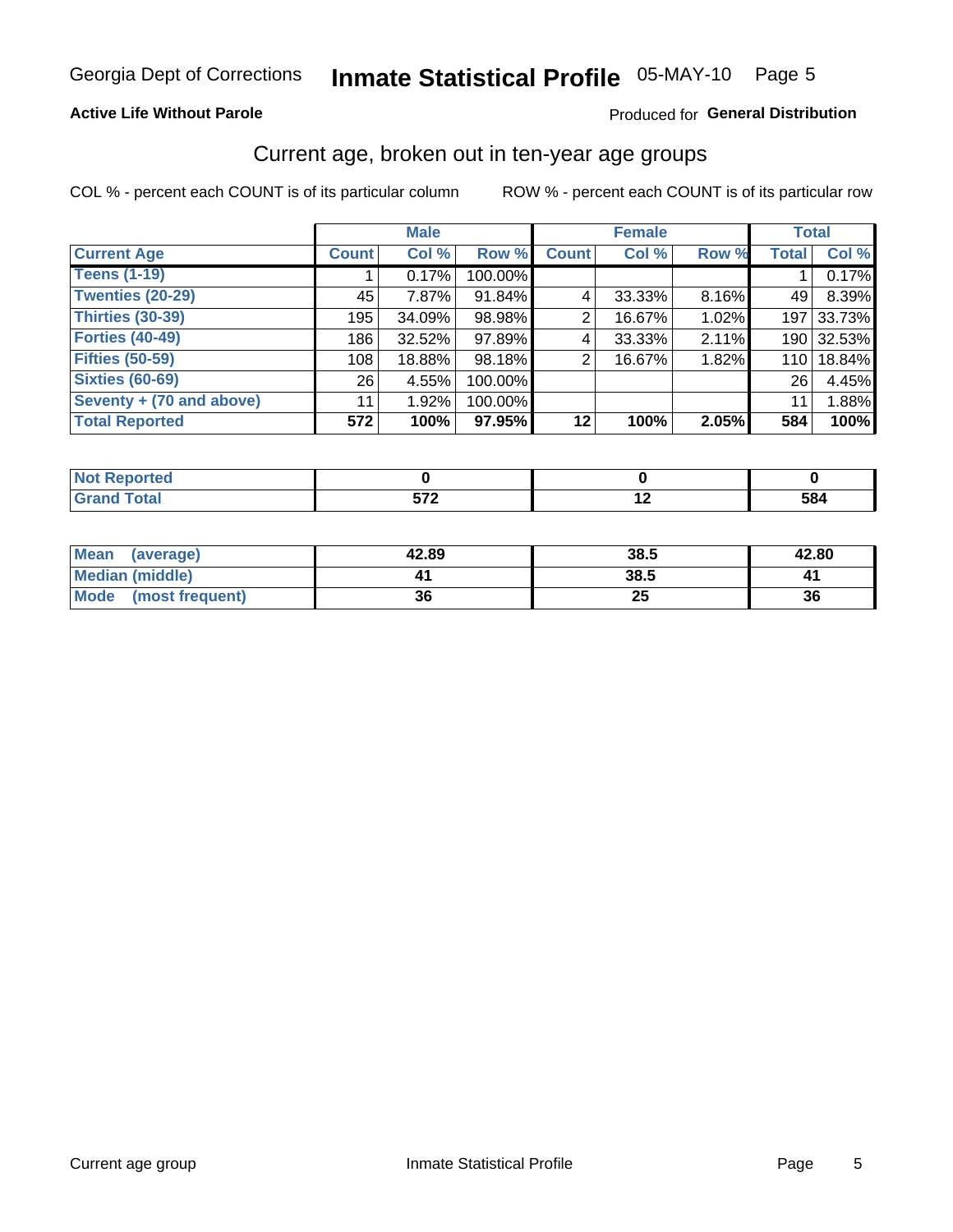# Inmate Statistical Profile 05-MAY-10 Page 6

### **Active Life Without Parole**

Produced for General Distribution

### Race group

COL % - percent each COUNT is of its particular column

|              |                       | <b>Male</b>  |         |                    | <b>Female</b> |        |       | <b>Total</b> |        |
|--------------|-----------------------|--------------|---------|--------------------|---------------|--------|-------|--------------|--------|
|              | <b>Race Group</b>     | <b>Count</b> | Col %   | <b>Row % Count</b> |               | Col %  | Row % | <b>Total</b> | Col %  |
|              | <b>White</b>          | 139          | 24.30%  | 95.86%             | 6             | 50.00% | 4.14% | 145          | 24.83% |
| $\mathbf{2}$ | <b>Black</b>          | 422          | 73.78%  | 98.60%             | 6             | 50.00% | 1.40% | 428          | 73.29% |
| 5.           | <b>Other</b>          |              | .17%    | 100.00%            |               |        |       |              | .17%   |
| 10           | <b>Hispanic</b>       | 9            | 1.57%   | 100.00%            |               |        |       | 9            | 1.54%  |
| 11           | <b>Racially Mixed</b> |              | $.17\%$ | 100.00%            |               |        |       |              | .17%   |
|              | <b>Total Reported</b> | 572          | 100%    | 97.95%             | 12            | 100%   | 2.05% | 584          | 100%   |

| <b><i>Continued the Continued of the Continued of the Continued of the Continued State Continued to the Continued State Continued to the Continued State Continued in The Continued State Conti</i></b><br>тео |          |                          |      |
|----------------------------------------------------------------------------------------------------------------------------------------------------------------------------------------------------------------|----------|--------------------------|------|
| $C0+0$                                                                                                                                                                                                         | ドフク      | $\overline{\phantom{0}}$ | 584  |
| ______                                                                                                                                                                                                         | $\cdots$ |                          | $ -$ |

| M | . | <b>PIUVIV</b> |
|---|---|---------------|
|   |   |               |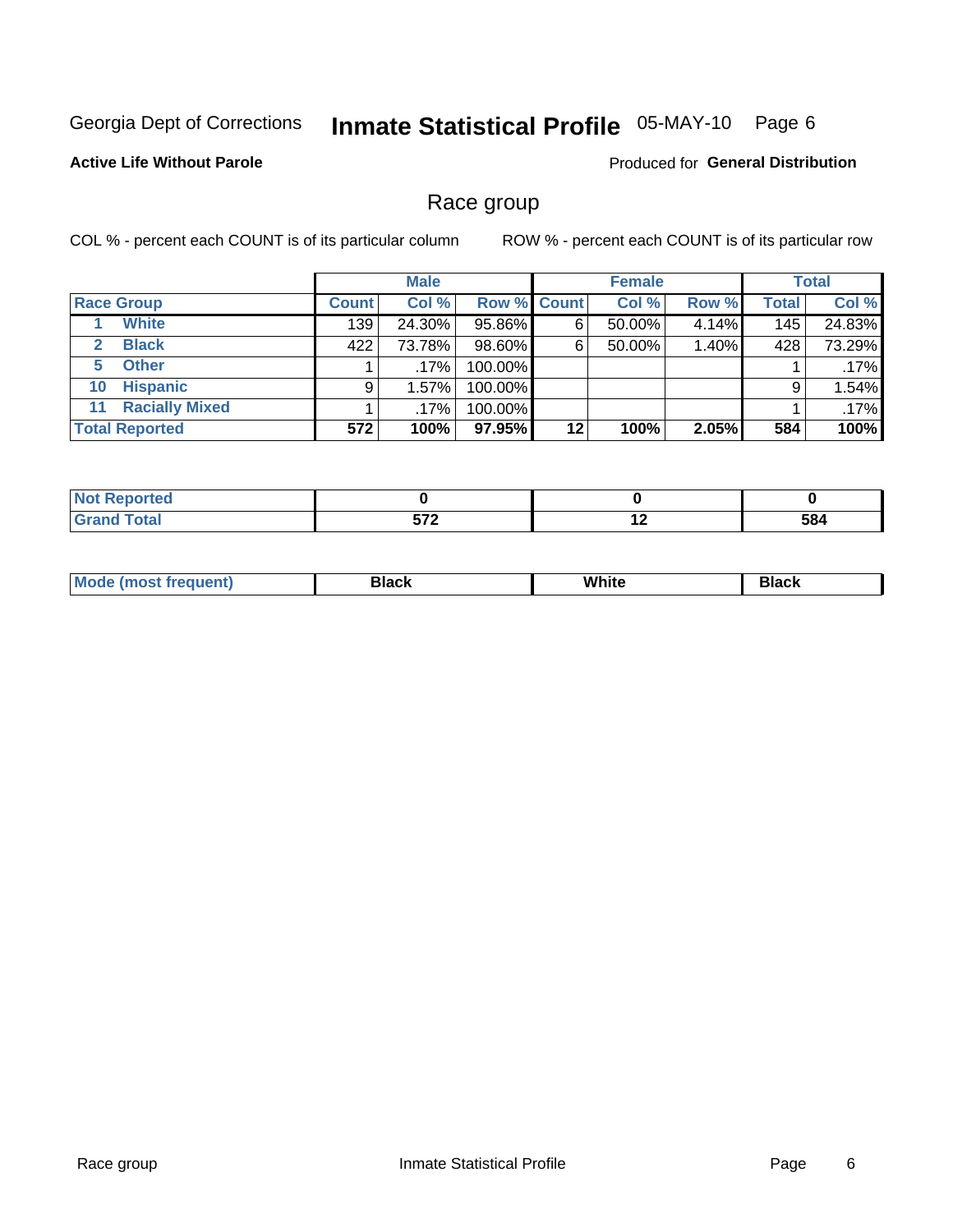#### Inmate Statistical Profile 05-MAY-10 Page 7

**Active Life Without Parole** 

Produced for General Distribution

### **Hispanic Origin**

COL % - percent each COUNT is of its particular column

ROW % - percent each COUNT is of its particular row

|                        |              | <b>Male</b> |                    |         | <b>Female</b> |          |       | <b>Total</b> |
|------------------------|--------------|-------------|--------------------|---------|---------------|----------|-------|--------------|
| <b>Hispanic Origin</b> | <b>Count</b> | Col%        | <b>Row % Count</b> |         | Col %         | Row %    | Total | Col %        |
| <b>Non Hispanic</b>    | 563          | 98.43%      | $97.91\%$          | 121     | 100.00%       | $2.09\%$ | 575   | 98.46%       |
| <b>Hispanic</b>        |              | $1.57\%$    | 100.00%            |         |               |          |       | 1.54%        |
| <b>Total Reported</b>  | 572          | 100%        | $97.95\%$          | $12 \,$ | 100%          | 2.05%    | 584   | 100%         |

An inmate is counted as Hispanic if

(a) he self-reported as Hispanic during the diagnostic process, or

(b) his primary language is Spanish, or

(c) he claimed birth or citizenship in Spain or a Latin American country, or

(d) he had a common Spanish surname such as Lopez or Garcia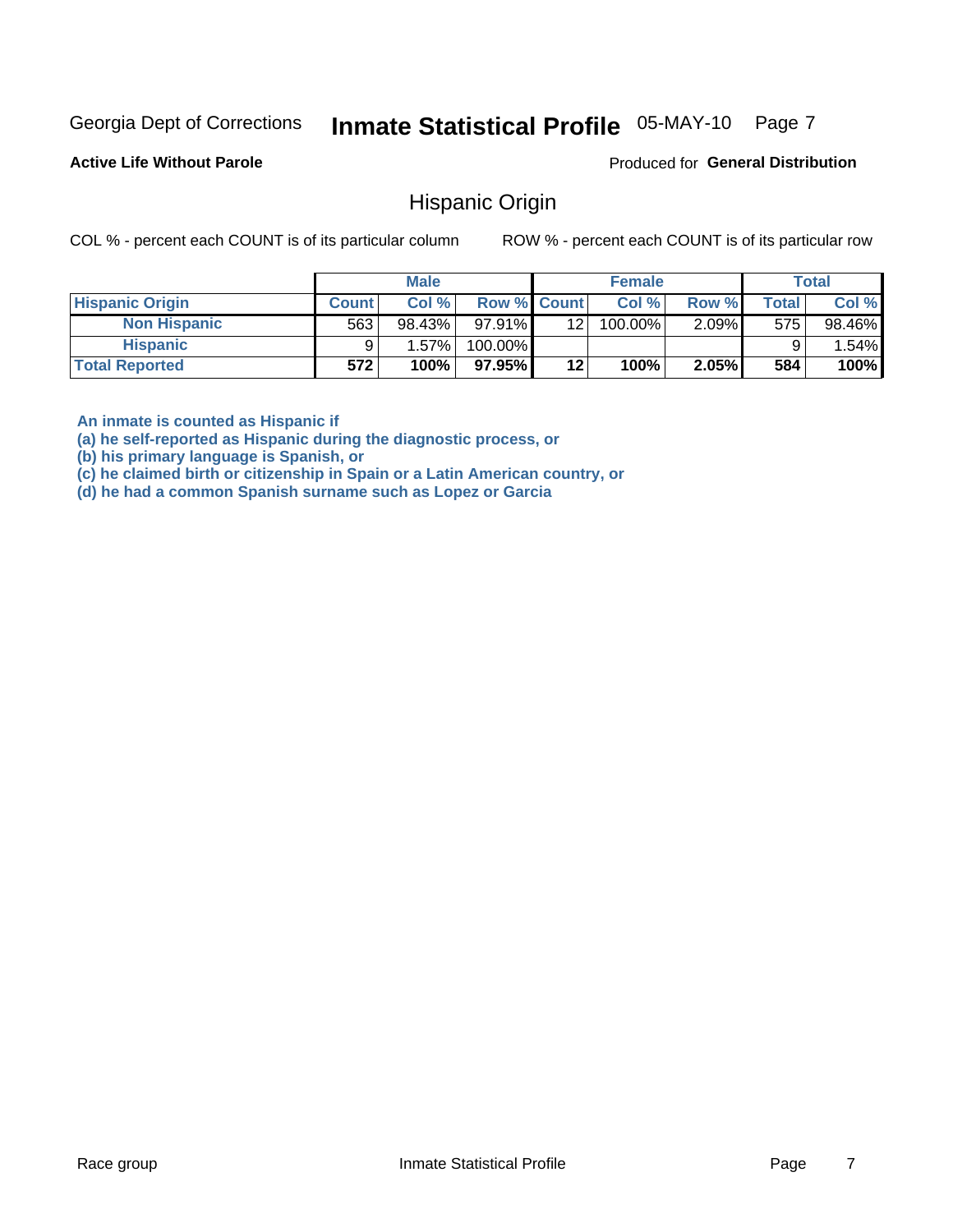# Inmate Statistical Profile 05-MAY-10 Page 8

#### **Active Life Without Parole**

### **Produced for General Distribution**

### Marital status, self-reported at entry to prison

COL % - percent each COUNT is of its particular column

|                            | <b>Male</b>  |         |         | <b>Female</b> |        |       | <b>Total</b> |        |
|----------------------------|--------------|---------|---------|---------------|--------|-------|--------------|--------|
| <b>Marital Status</b>      | <b>Count</b> | Col %   | Row %   | <b>Count</b>  | Col %  | Row % | <b>Total</b> | Col %  |
| <b>Unknown</b><br>$\bf{0}$ |              | $.17\%$ | 100.00% |               |        |       |              | .17%   |
| <b>Divorced</b><br>D       | 42           | 7.34%   | 95.45%  | 2             | 16.67% | 4.55% | 44           | 7.53%  |
| <b>Married</b><br>М        | 96           | 16.78%  | 96.00%  | 4             | 33.33% | 4.00% | 100          | 17.12% |
| <b>Separated</b><br>S      | 12           | 2.10%   | 100.00% |               |        |       | 12           | 2.05%  |
| <b>Unmarried</b><br>U      | 407          | 71.15%  | 98.79%  | 5             | 41.67% | 1.21% | 412          | 70.55% |
| <b>Widow</b><br>W          | 14           | 2.45%   | 93.33%  |               | 8.33%  | 6.67% | 15           | 2.57%  |
| <b>Total Reported</b>      | 572          | 100%    | 97.95%  | 12            | 100%   | 2.05% | 584          | 100%   |

| <b>Tea</b> |                      |     |     |
|------------|----------------------|-----|-----|
|            | --^<br>$\sim$ $\sim$ | . . | ು೦೩ |

|--|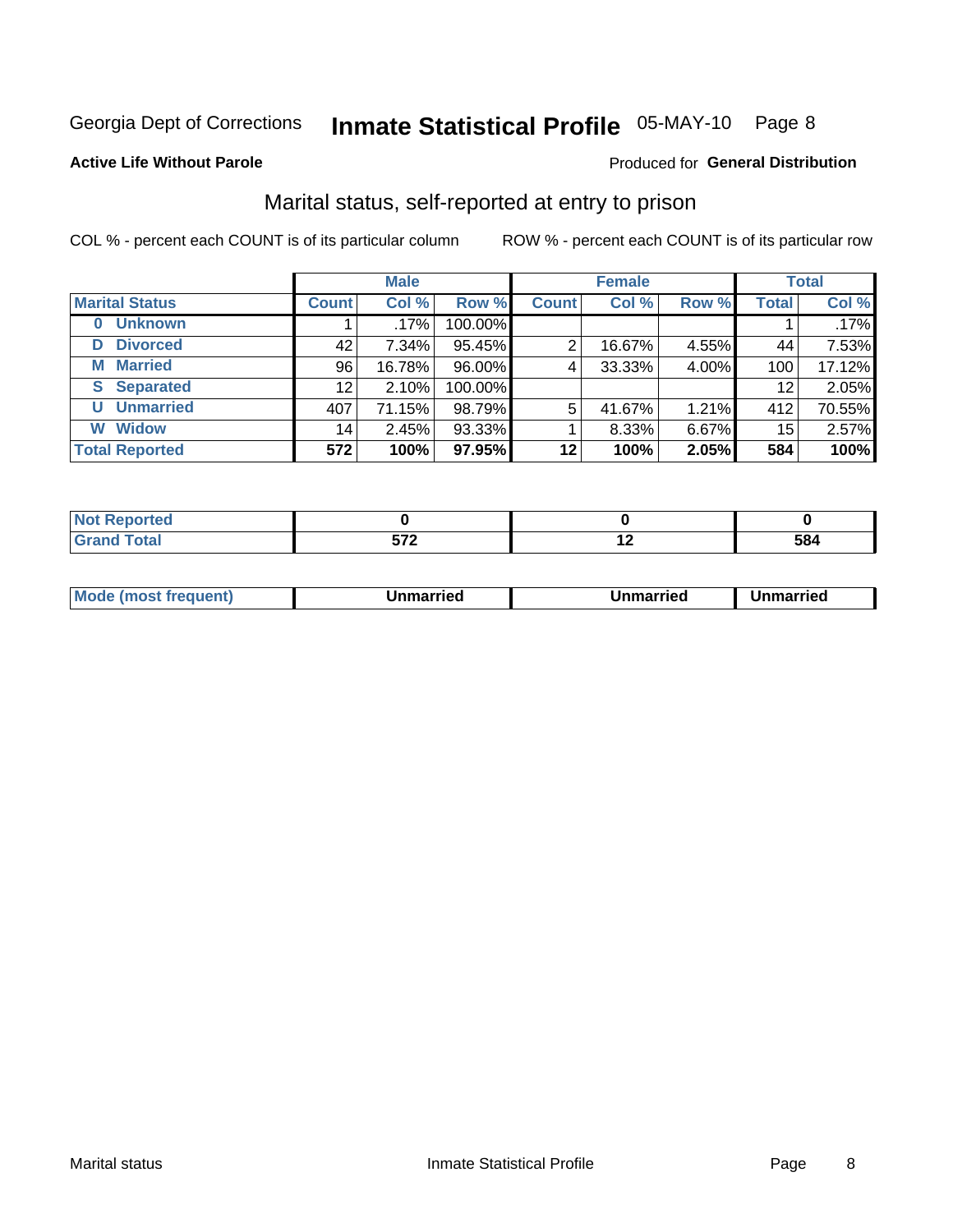# Inmate Statistical Profile 05-MAY-10 Page 9

#### **Active Life Without Parole**

#### Produced for General Distribution

# Number of children, self reported at entry to prison

COL % - percent each COUNT is of its particular column

|                           |              | <b>Male</b> |         |              | <b>Female</b> |       | <b>Total</b> |            |
|---------------------------|--------------|-------------|---------|--------------|---------------|-------|--------------|------------|
| <b>Number of Children</b> | <b>Count</b> | Col %       | Row %   | <b>Count</b> | Col %         | Row % | <b>Total</b> | Col %      |
| $\bf{0}$                  | 209          | 36.67%      | 98.58%  | 3            | 25.00%        | 1.42% | 212          | 36.43%     |
|                           | 148          | 25.96%      | 97.37%  | 4            | 33.33%        | 2.63% |              | 152 26.12% |
| $\overline{2}$            | 96           | 16.84%      | 96.00%  | 4            | 33.33%        | 4.00% | 100          | 17.18%     |
| 3                         | 53           | 9.30%       | 100.00% |              |               |       | 53           | 9.11%      |
| 4                         | 34           | 5.96%       | 97.14%  |              | 8.33%         | 2.86% | 35           | 6.01%      |
| 5                         | 17           | 2.98%       | 100.00% |              |               |       | 17           | 2.92%      |
| 6                         | 5            | 0.88%       | 100.00% |              |               |       | 5            | 0.86%      |
|                           |              | 0.18%       | 100.00% |              |               |       |              | 0.17%      |
| 8                         |              | 0.18%       | 100.00% |              |               |       |              | 0.17%      |
| $\boldsymbol{9}$          | 2            | 0.35%       | 100.00% |              |               |       | 2            | 0.34%      |
| 10                        |              | 0.18%       | 100.00% |              |               |       |              | 0.17%      |
| Over 10                   | 3            | 0.53%       | 100.00% |              |               |       | 3            | 0.52%      |
| <b>Total Reported</b>     | 570          | 100%        | 97.94%  | 12           | 100%          | 2.06% | 582          | 100%       |

| teu<br>$\sim$ |     |     |     |
|---------------|-----|-----|-----|
| υιαι<br>_____ | --^ | . . | 584 |

| <b>Mean</b><br>(average) | 45. ا | 1.33 | 1.45 |
|--------------------------|-------|------|------|
| <b>Median (middle)</b>   |       |      |      |
| Mode<br>(most frequent)  |       |      |      |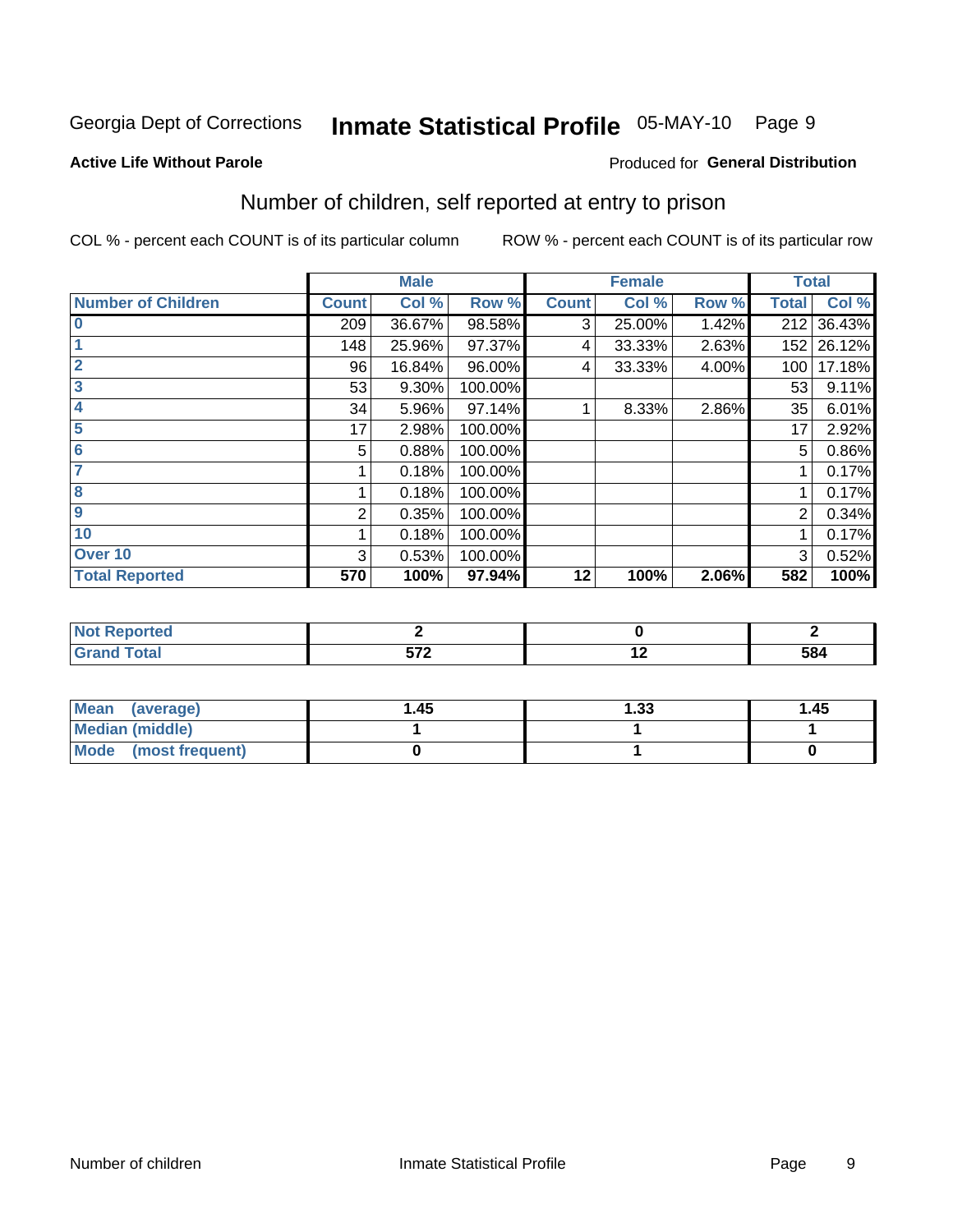# Inmate Statistical Profile 05-MAY-10 Page 10

#### **Active Life Without Parole**

#### Produced for General Distribution

## Religious affiliation, self-reported at entry to prison

COL % - percent each COUNT is of its particular column

|              |                              |              | <b>Male</b> |         |                | <b>Female</b> |       |              | <b>Total</b> |
|--------------|------------------------------|--------------|-------------|---------|----------------|---------------|-------|--------------|--------------|
|              | <b>Religious Affiliation</b> | <b>Count</b> | Col %       | Row %   | <b>Count</b>   | Col %         | Row % | <b>Total</b> | Col %        |
|              | Islam                        | 32           | 6.58%       | 94.12%  | $\overline{2}$ | 16.67%        | 5.88% | 34           | 6.83%        |
| $\mathbf{2}$ | <b>Catholic</b>              | 16           | 3.29%       | 100.00% |                |               |       | 16           | 3.21%        |
| 3            | <b>Baptist</b>               | 207          | 42.59%      | 96.73%  | 7              | 58.33%        | 3.27% | 214          | 42.97%       |
| 4            | <b>Methodist</b>             |              | 1.44%       | 100.00% |                |               |       |              | 1.41%        |
| 7            | <b>Chc Of God</b>            |              | .21%        | 100.00% |                |               |       |              | .20%         |
| 8            | <b>Holiness</b>              | 17           | 3.50%       | 94.44%  |                | 8.33%         | 5.56% | 18           | 3.61%        |
| 9            | <b>Jewish</b>                |              | .21%        | 100.00% |                |               |       |              | .20%         |
| 10           | <b>Anglican</b>              |              | .21%        | 100.00% |                |               |       |              | .20%         |
| 12           | <b>Hindu</b>                 |              | .21%        | 100.00% |                |               |       |              | .20%         |
| 16           | <b>Seven D Ad</b>            | 4            | .82%        | 100.00% |                |               |       | 4            | .80%         |
| 17           | <b>Jehovah Wt</b>            | 9            | 1.85%       | 100.00% |                |               |       | 9            | 1.81%        |
| 18           | <b>Latr Day S</b>            |              | .21%        | 100.00% |                |               |       |              | .20%         |
| 20           | <b>Other Prot</b>            | 76           | 15.64%      | 97.44%  | 2              | 16.67%        | 2.56% | 78           | 15.66%       |
| 96           | <b>None</b>                  | 113          | 23.25%      | 100.00% |                |               |       | 113          | 22.69%       |
|              | <b>Total Reported</b>        | 486          | 100%        | 97.59%  | 12             | 100%          | 2.41% | 498          | 100%         |

| ı tea<br>. | - -                 |        | - -<br>. .<br>. OC |
|------------|---------------------|--------|--------------------|
| _____      | $F = 0$<br>$\cdots$ | $\sim$ | 584                |

| Mode (most frequent) | Baptist | <b>Baptist</b> | aptıst |
|----------------------|---------|----------------|--------|
|                      |         |                |        |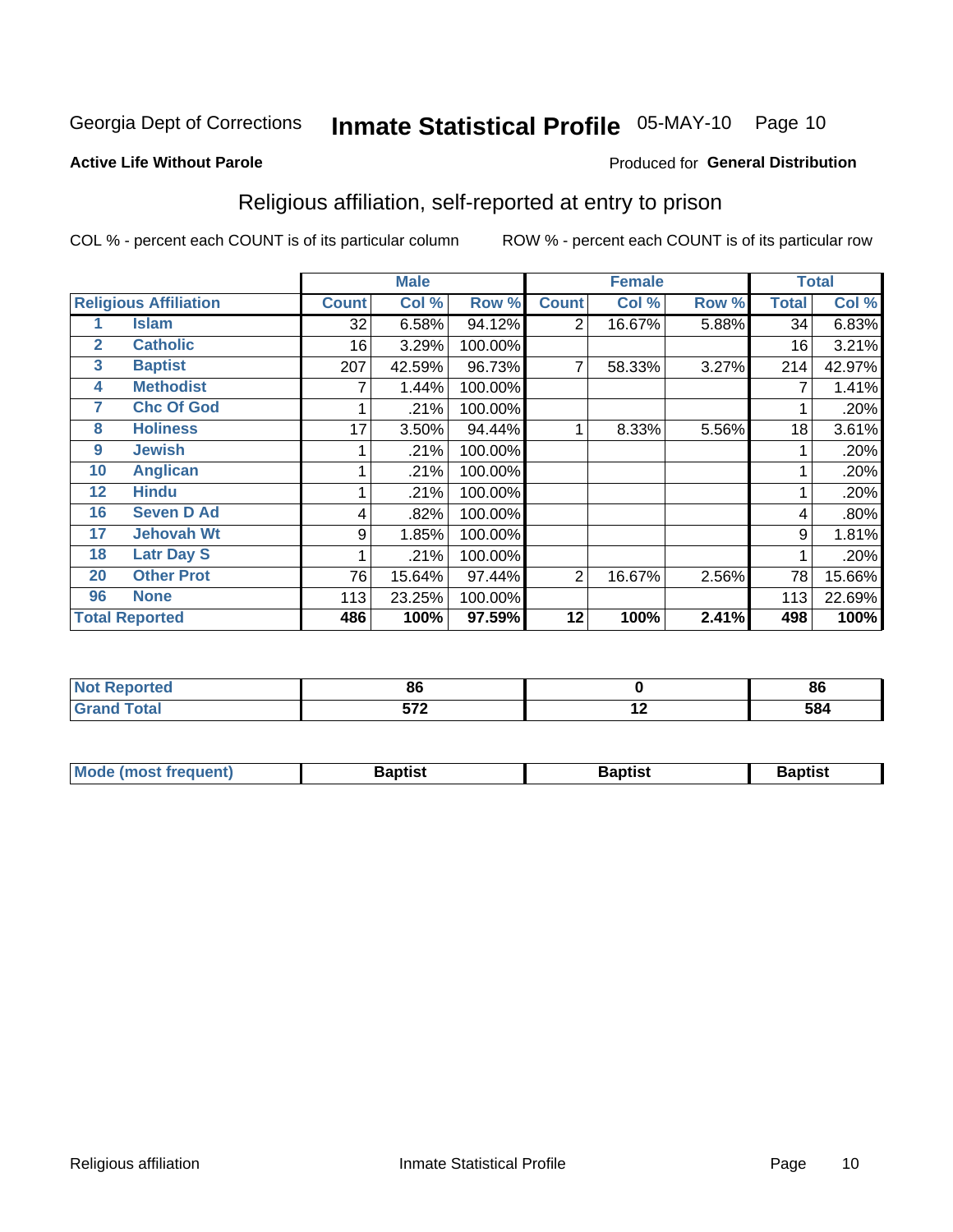# Inmate Statistical Profile 05-MAY-10 Page 11

#### **Active Life Without Parole**

#### Produced for General Distribution

## Home county, self-reported at entry to prison

COL % - percent each COUNT is of its particular column

|                         |                      |                | <b>Male</b> |         |              | <b>Female</b> |        | <b>Total</b>   |         |
|-------------------------|----------------------|----------------|-------------|---------|--------------|---------------|--------|----------------|---------|
|                         | <b>Home County</b>   | <b>Count</b>   | Col %       | Row %   | <b>Count</b> | Col %         | Row %  | <b>Total</b>   | Col %   |
| 1                       | <b>Appling</b>       | 2              | .37%        | 100.00% |              |               |        | 2              | $.36\%$ |
| $\overline{2}$          | <b>Atkinson</b>      | 1              | .18%        | 100.00% |              |               |        | 1              | .18%    |
| 5                       | <b>Baldwin</b>       | 4              | .73%        | 100.00% |              |               |        | 4              | .72%    |
| 7                       | <b>Barrow</b>        | 4              | .73%        | 100.00% |              |               |        | 4              | .72%    |
| $\overline{\mathbf{8}}$ | <b>Bartow</b>        | 5              | .92%        | 100.00% |              |               |        | 5              | .90%    |
| $\boldsymbol{9}$        | <b>Ben Hill</b>      | 4              | .73%        | 100.00% |              |               |        | $\overline{4}$ | .72%    |
| 10                      | <b>Berrien</b>       | 1              | .18%        | 100.00% |              |               |        | 1              | .18%    |
| $\overline{11}$         | <b>Bibb</b>          | 10             | 1.83%       | 100.00% |              |               |        | 10             | 1.79%   |
| $\overline{12}$         | <b>Bleckley</b>      | 3              | .55%        | 100.00% |              |               |        | 3              | .54%    |
| 14                      | <b>Brooks</b>        | 1              | .18%        | 100.00% |              |               |        | 1              | .18%    |
| 16                      | <b>Bulloch</b>       | 4              | .73%        | 80.00%  | 1            | 8.33%         | 20.00% | 5              | .90%    |
| $\overline{17}$         | <b>Burke</b>         | 4              | .73%        | 100.00% |              |               |        | $\overline{4}$ | .72%    |
| $\overline{18}$         | <b>Butts</b>         | 1              | .18%        | 100.00% |              |               |        | 1              | .18%    |
| 20                      | <b>Camden</b>        | 5              | .92%        | 100.00% |              |               |        | 5              | .90%    |
| $\overline{22}$         | <b>Carroll</b>       | $\overline{c}$ | .37%        | 100.00% |              |               |        | $\overline{2}$ | .36%    |
| 23                      | <b>Catoosa</b>       | 1              | .18%        | 100.00% |              |               |        | 1              | .18%    |
| $\overline{24}$         | <b>Charlton</b>      | 1              | .18%        | 100.00% |              |               |        | 1              | .18%    |
| 25                      | <b>Chatham</b>       | 29             | 5.31%       | 100.00% |              |               |        | 29             | 5.20%   |
| 26                      | <b>Chattahoochee</b> | 1              | .18%        | 100.00% |              |               |        | 1              | .18%    |
| 28                      | <b>Cherokee</b>      | $\overline{2}$ | .37%        | 100.00% |              |               |        | $\overline{2}$ | .36%    |
| 29                      | <b>Clarke</b>        | 13             | 2.38%       | 100.00% |              |               |        | 13             | 2.33%   |
| 31                      | <b>Clayton</b>       | 13             | 2.38%       | 100.00% |              |               |        | 13             | 2.33%   |
| 33                      | <b>Cobb</b>          | 18             | 3.30%       | 100.00% |              |               |        | 18             | 3.23%   |
| 34                      | <b>Coffee</b>        | 3              | .55%        | 100.00% |              |               |        | 3              | .54%    |
| 35                      | <b>Colquitt</b>      | 2              | .37%        | 100.00% |              |               |        | $\overline{2}$ | .36%    |
| 36                      | <b>Columbia</b>      | 3              | .55%        | 100.00% |              |               |        | 3              | .54%    |
| $\overline{37}$         | <b>Cook</b>          | 4              | .73%        | 100.00% |              |               |        | 4              | .72%    |
| 38                      | <b>Coweta</b>        | 3              | .55%        | 100.00% |              |               |        | 3              | .54%    |
| 40                      | <b>Crisp</b>         | 3              | .55%        | 100.00% |              |               |        | 3              | .54%    |
| 43                      | <b>Decatur</b>       | 1              | .18%        | 100.00% |              |               |        | 1              | .18%    |
| 44                      | <b>Dekalb</b>        | 40             | 7.33%       | 100.00% |              |               |        | 40             | 7.17%   |
| 46                      | <b>Dooly</b>         | 1              | .18%        | 100.00% |              |               |        | 1              | .18%    |
| 47                      | <b>Dougherty</b>     | 20             | 3.66%       | 100.00% |              |               |        | 20             | 3.58%   |
| 48                      | <b>Douglas</b>       | 5              | .92%        | 83.33%  | $\mathbf 1$  | 8.33%         | 16.67% | 6              | 1.08%   |
| 49                      | <b>Early</b>         | 1              | .18%        | 100.00% |              |               |        | 1              | .18%    |
| $\overline{51}$         | <b>Effingham</b>     | $\overline{c}$ | .37%        | 100.00% |              |               |        | $\mathbf 2$    | .36%    |
| 52                      | <b>Elbert</b>        | 3              | .55%        | 100.00% |              |               |        | 3              | .54%    |
| 53                      | <b>Emanuel</b>       | $\mathbf 1$    | .18%        | 100.00% |              |               |        | 1              | .18%    |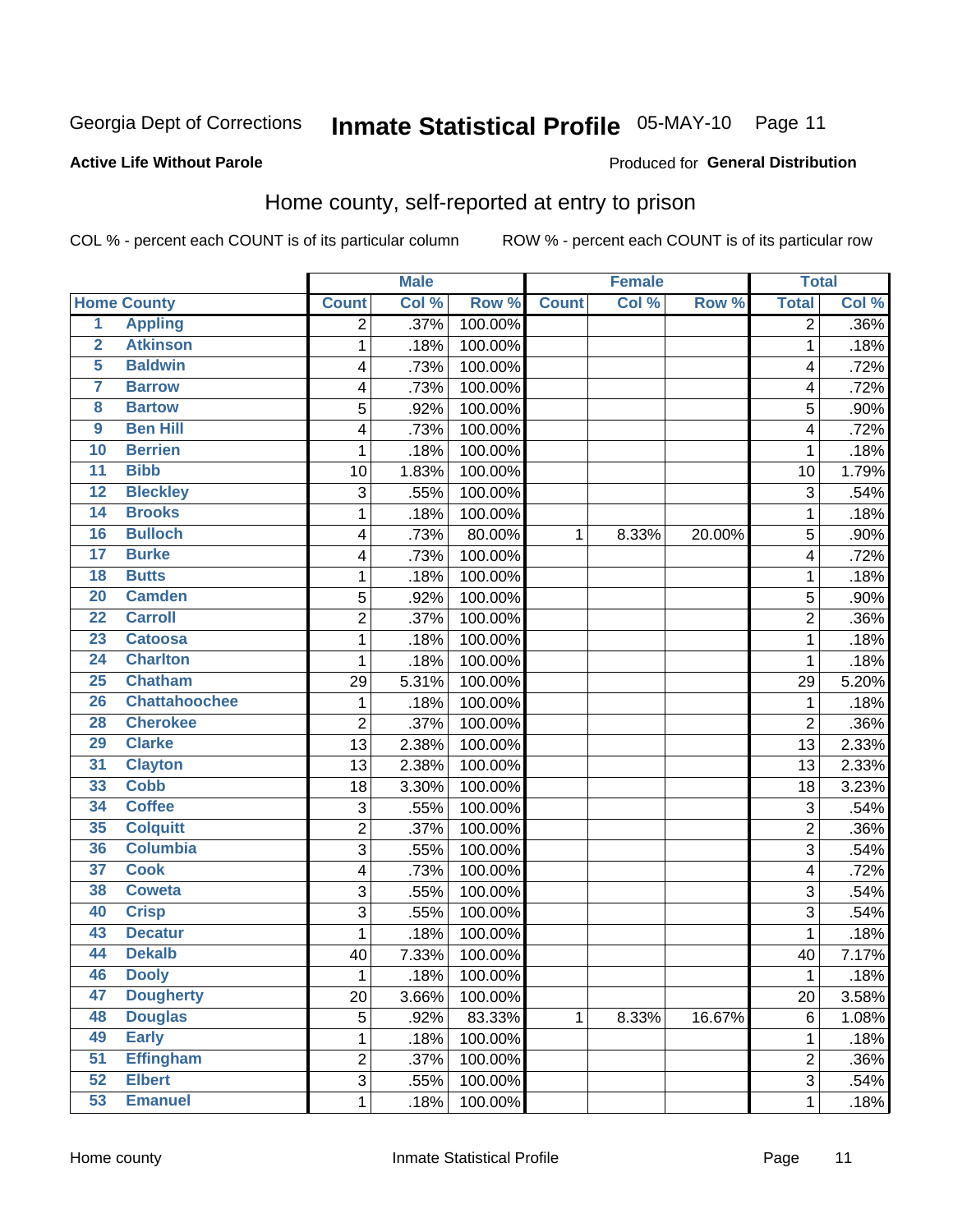# Inmate Statistical Profile 05-MAY-10 Page 12

#### **Active Life Without Parole**

#### Produced for General Distribution

### Home county, self-reported at entry to prison

COL % - percent each COUNT is of its particular column

|                 |                    |                | <b>Male</b> |         |              | <b>Female</b> |         | <b>Total</b>            |        |
|-----------------|--------------------|----------------|-------------|---------|--------------|---------------|---------|-------------------------|--------|
|                 | <b>Home County</b> | <b>Count</b>   | Col %       | Row %   | <b>Count</b> | Col %         | Row %   | <b>Total</b>            | Col %  |
| 56              | <b>Fayette</b>     | 3              | .55%        | 100.00% |              |               |         | 3                       | .54%   |
| 57              | <b>Floyd</b>       | $\overline{7}$ | 1.28%       | 100.00% |              |               |         | 7                       | 1.25%  |
| 58              | <b>Forsyth</b>     | 1              | .18%        | 100.00% |              |               |         | 1                       | .18%   |
| 59              | <b>Franklin</b>    | $\overline{2}$ | .37%        | 100.00% |              |               |         | $\overline{2}$          | .36%   |
| 60              | <b>Fulton</b>      | 71             | 13.00%      | 98.61%  | 1            | 8.33%         | 1.39%   | 72                      | 12.90% |
| 61              | <b>Gilmer</b>      | 1              | .18%        | 100.00% |              |               |         | 1                       | .18%   |
| 63              | <b>Glynn</b>       | 12             | 2.20%       | 100.00% |              |               |         | 12                      | 2.15%  |
| 66              | <b>Greene</b>      | 1              | .18%        | 100.00% |              |               |         | 1                       | .18%   |
| 67              | <b>Gwinnett</b>    | 10             | 1.83%       | 100.00% |              |               |         | 10                      | 1.79%  |
| 68              | <b>Habersham</b>   | $\mathbf 1$    | .18%        | 100.00% |              |               |         | 1                       | .18%   |
| 69              | <b>Hall</b>        | 8              | 1.47%       | 88.89%  | 1            | 8.33%         | 11.11%  | 9                       | 1.61%  |
| 70              | <b>Hancock</b>     | 2              | .37%        | 100.00% |              |               |         | 2                       | .36%   |
| $\overline{71}$ | <b>Haralson</b>    | $\overline{2}$ | .37%        | 100.00% |              |               |         | $\overline{2}$          | .36%   |
| $\overline{72}$ | <b>Harris</b>      | $\mathbf{1}$   | .18%        | 100.00% |              |               |         | 1                       | .18%   |
| $\overline{73}$ | <b>Hart</b>        | $\overline{2}$ | .37%        | 100.00% |              |               |         | $\overline{2}$          | .36%   |
| 75              | <b>Henry</b>       | 3              | .55%        | 100.00% |              |               |         | 3                       | .54%   |
| 76              | <b>Houston</b>     | $\overline{7}$ | 1.28%       | 100.00% |              |               |         | 7                       | 1.25%  |
| 78              | <b>Jackson</b>     | 5              | .92%        | 100.00% |              |               |         | 5                       | .90%   |
| 80              | <b>Jeff Davis</b>  | $\mathbf 1$    | .18%        | 100.00% |              |               |         | 1                       | .18%   |
| 81              | <b>Jefferson</b>   | $\mathbf 1$    | .18%        | 100.00% |              |               |         | 1                       | .18%   |
| 82              | <b>Jenkins</b>     | $\overline{2}$ | .37%        | 100.00% |              |               |         | $\overline{2}$          | .36%   |
| 84              | <b>Jones</b>       |                |             |         | 1            | 8.33%         | 100.00% | 1                       | .18%   |
| 87              | <b>Laurens</b>     | 4              | .73%        | 100.00% |              |               |         | 4                       | .72%   |
| 88              | Lee                | 1              | .18%        | 100.00% |              |               |         | 1                       | .18%   |
| 89              | <b>Liberty</b>     | 6              | 1.10%       | 100.00% |              |               |         | 6                       | 1.08%  |
| 90              | <b>Lincoln</b>     | $\mathbf 1$    | .18%        | 100.00% |              |               |         | 1                       | .18%   |
| 91              | Long               | $\mathbf 1$    | .18%        | 50.00%  | 1            | 8.33%         | 50.00%  | $\overline{\mathbf{c}}$ | .36%   |
| 92              | <b>Lowndes</b>     | 4              | .73%        | 100.00% |              |               |         | 4                       | .72%   |
| 96              | <b>Marion</b>      | $\mathbf 1$    | .18%        | 100.00% |              |               |         | 1                       | .18%   |
| 97              | <b>Mcduffie</b>    | $\overline{c}$ | .37%        | 100.00% |              |               |         | $\overline{2}$          | .36%   |
| 98              | <b>Mcintosh</b>    | $\overline{2}$ | .37%        | 100.00% |              |               |         | $\overline{c}$          | .36%   |
| 100             | <b>Miller</b>      | 1              | .18%        | 100.00% |              |               |         | 1                       | .18%   |
| 101             | <b>Mitchell</b>    | $\mathbf{1}$   | .18%        | 100.00% |              |               |         | 1                       | .18%   |
| 102             | <b>Monroe</b>      | 1              | .18%        | 100.00% |              |               |         | 1                       | .18%   |
| 104             | <b>Morgan</b>      | 1              | .18%        | 100.00% |              |               |         | 1                       | .18%   |
| 106             | <b>Muscogee</b>    | 15             | 2.75%       | 100.00% |              |               |         | 15                      | 2.69%  |
| 107             | <b>Newton</b>      | $\overline{2}$ | .37%        | 66.67%  | 1            | 8.33%         | 33.33%  | 3                       | .54%   |
| 109             | <b>Oglethorpe</b>  | $\overline{2}$ | .37%        | 100.00% |              |               |         | 2                       | .36%   |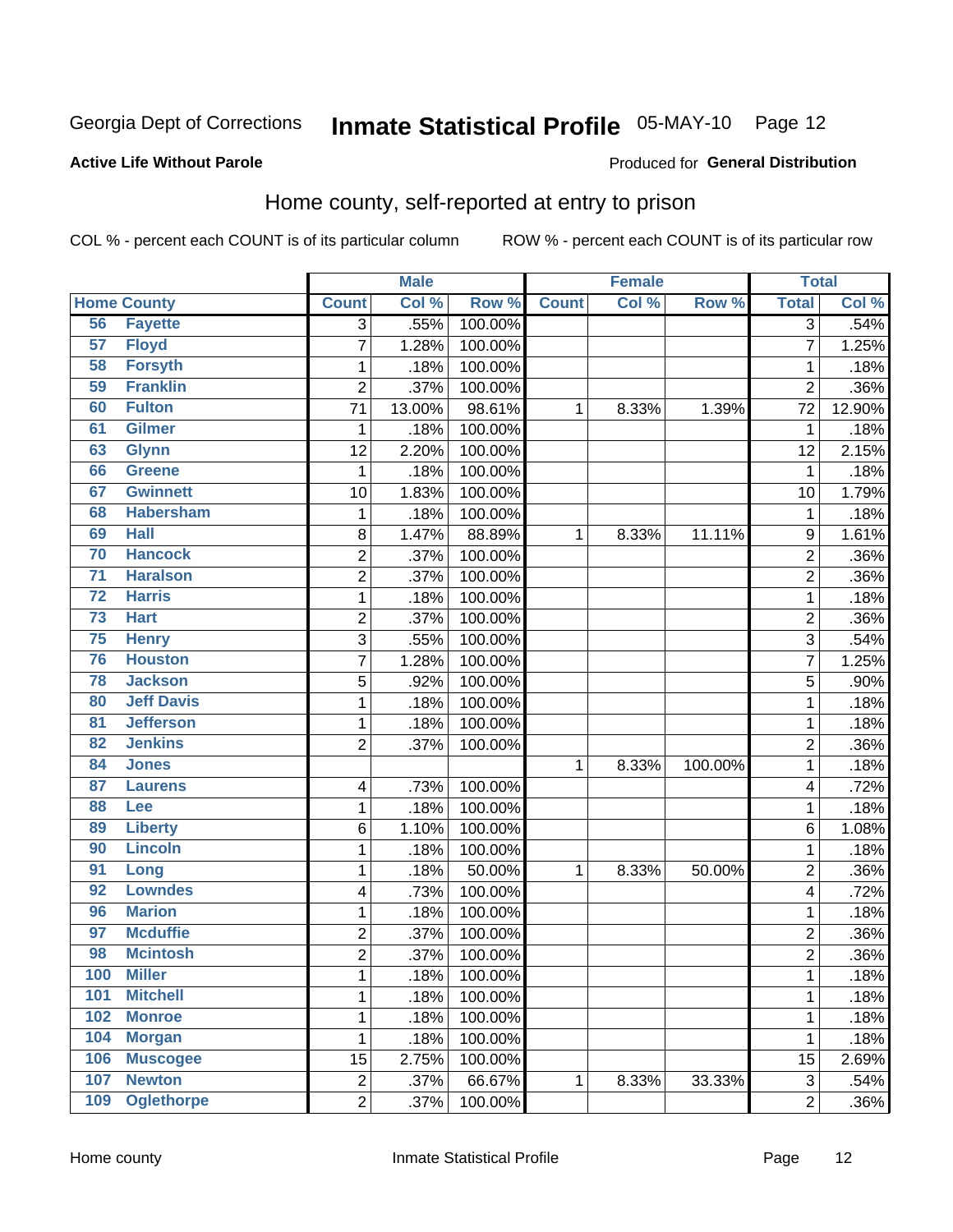# Inmate Statistical Profile 05-MAY-10 Page 13

#### **Active Life Without Parole**

### **Produced for General Distribution**

### Home county, self-reported at entry to prison

COL % - percent each COUNT is of its particular column

|                                     |                | <b>Male</b> |         |                 | <b>Female</b> |        | <b>Total</b>     |       |
|-------------------------------------|----------------|-------------|---------|-----------------|---------------|--------|------------------|-------|
| <b>Home County</b>                  | <b>Count</b>   | Col %       | Row %   | <b>Count</b>    | Col %         | Row %  | <b>Total</b>     | Col % |
| 110<br><b>Paulding</b>              | $\overline{2}$ | .37%        | 66.67%  | 1               | 8.33%         | 33.33% | $\overline{3}$   | .54%  |
| 113<br><b>Pierce</b>                | $\overline{c}$ | .37%        | 100.00% |                 |               |        | $\overline{2}$   | .36%  |
| <b>Pike</b><br>114                  | 3              | .55%        | 75.00%  | 1               | 8.33%         | 25.00% | 4                | .72%  |
| 115<br><b>Polk</b>                  | $\overline{2}$ | .37%        | 100.00% |                 |               |        | $\overline{2}$   | .36%  |
| 117<br><b>Putnam</b>                | 3              | .55%        | 100.00% |                 |               |        | 3                | .54%  |
| 119<br><b>Rabun</b>                 | 1              | .18%        | 100.00% |                 |               |        | 1                | .18%  |
| <b>Randolph</b><br>120              | $\overline{2}$ | .37%        | 100.00% |                 |               |        | $\overline{2}$   | .36%  |
| 121<br><b>Richmond</b>              | 21             | 3.85%       | 95.45%  | 1               | 8.33%         | 4.55%  | 22               | 3.94% |
| <b>Rockdale</b><br>122              | $\overline{2}$ | .37%        | 100.00% |                 |               |        | $\overline{2}$   | .36%  |
| 125<br><b>Seminole</b>              | 1              | .18%        | 100.00% |                 |               |        | 1                | .18%  |
| 126<br><b>Spalding</b>              | $\overline{7}$ | 1.28%       | 100.00% |                 |               |        | $\overline{7}$   | 1.25% |
| <b>Stephens</b><br>127              | 2              | .37%        | 100.00% |                 |               |        | $\overline{2}$   | .36%  |
| 129<br><b>Sumter</b>                | 1              | .18%        | 100.00% |                 |               |        | 1                | .18%  |
| <b>Tattnall</b><br>$\overline{132}$ | $\mathbf{1}$   | .18%        | 100.00% |                 |               |        | 1                | .18%  |
| <b>Telfair</b><br>134               | 1              | .18%        | 100.00% |                 |               |        | 1                | .18%  |
| 136<br><b>Thomas</b>                | 4              | .73%        | 100.00% |                 |               |        | 4                | .72%  |
| <b>Tift</b><br>137                  | 4              | .73%        | 100.00% |                 |               |        | 4                | .72%  |
| <b>Toombs</b><br>138                | 8              | 1.47%       | 100.00% |                 |               |        | 8                | 1.43% |
| <b>Turner</b><br>142                | 1              | .18%        | 100.00% |                 |               |        | 1                | .18%  |
| <b>Union</b><br>144                 | $\mathbf{1}$   | .18%        | 100.00% |                 |               |        | 1                | .18%  |
| 145<br><b>Upson</b>                 | $\overline{2}$ | .37%        | 100.00% |                 |               |        | $\overline{2}$   | .36%  |
| <b>Walker</b><br>146                | $\overline{2}$ | .37%        | 66.67%  | 1               | 8.33%         | 33.33% | 3                | .54%  |
| <b>Walton</b><br>147                | 3              | .55%        | 100.00% |                 |               |        | 3                | .54%  |
| 148<br><b>Ware</b>                  | $\,6$          | 1.10%       | 100.00% |                 |               |        | 6                | 1.08% |
| <b>Washington</b><br>150            | 3              | .55%        | 100.00% |                 |               |        | 3                | .54%  |
| 151<br><b>Wayne</b>                 | 2              | .37%        | 100.00% |                 |               |        | $\overline{2}$   | .36%  |
| <b>Whitfield</b><br>155             | $\overline{3}$ | .55%        | 100.00% |                 |               |        | $\overline{3}$   | .54%  |
| 158<br><b>Wilkinson</b>             | 1              | .18%        | 100.00% |                 |               |        | $\mathbf 1$      | .18%  |
| 160<br><b>Unknown</b>               | 46             | 8.42%       | 97.87%  | 1               | 8.33%         | 2.13%  | 47               | 8.42% |
| <b>Total Rported</b>                | 546            | 100%        | 97.85%  | $\overline{12}$ | 100%          | 2.15%  | $\overline{558}$ | 100%  |

| Reported<br>$\sim$ | --<br>∸⊻ |     | ZU  |
|--------------------|----------|-----|-----|
| <b>Total</b>       | -70      | . . | 584 |

| <b>Mode</b><br>Walker<br>ulton<br>ulton.<br>nos |
|-------------------------------------------------|
|-------------------------------------------------|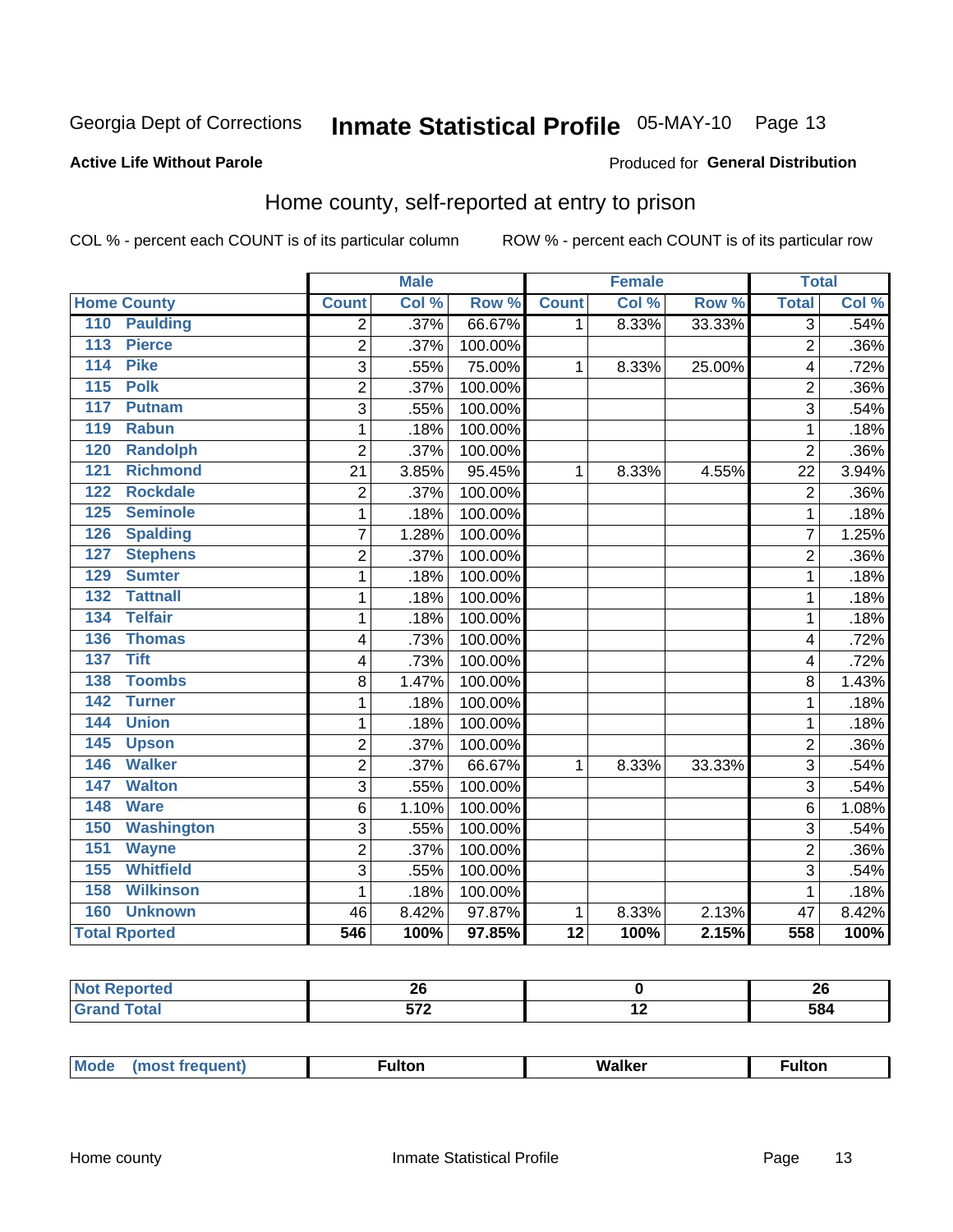# Inmate Statistical Profile 05-MAY-10 Page 14

#### **Active Life Without Parole**

#### Produced for General Distribution

### Socioeconomic class, self-reported at entry to prison

COL % - percent each COUNT is of its particular column

|                       |                  | <b>Male</b> |            |              | <b>Female</b> |         |       | <b>Total</b> |
|-----------------------|------------------|-------------|------------|--------------|---------------|---------|-------|--------------|
| Socioeconomic Class   | <b>Count</b>     | Col %       | Row %      | <b>Count</b> | Col %         | Row %   | Total | Col %        |
| <b>Welfare</b>        | 33               | 6.38%       | 100.00%    |              |               |         | 33    | 6.27%        |
| <b>Occ Employ</b>     | 23 <sub>1</sub>  | 4.45%       | $100.00\%$ |              |               |         | 23    | 4.37%        |
| <b>Minimum Std</b>    | 267              | 51.64%      | $99.63\%$  |              | $11.11\%$     | $.37\%$ | 268   | 50.95%       |
| <b>Middle</b>         | 194 <sub>1</sub> | 37.52%      | 96.04%     | 8            | 88.89%        | 3.96%   | 202   | 38.40%       |
| <b>Total Reported</b> | 517              | 100%        | 98.29%     |              | 100%          | 1.71%   | 526   | 100%         |

|       | --<br>ບປ             | ວດ               |
|-------|----------------------|------------------|
| _____ | --0<br>$\cdot$ . $-$ | <b>FA</b><br>יסט |

|  | Mo | Minin<br>Std<br>$- - - -$ | <b>Middle</b> | Min<br>Std<br>. |
|--|----|---------------------------|---------------|-----------------|
|--|----|---------------------------|---------------|-----------------|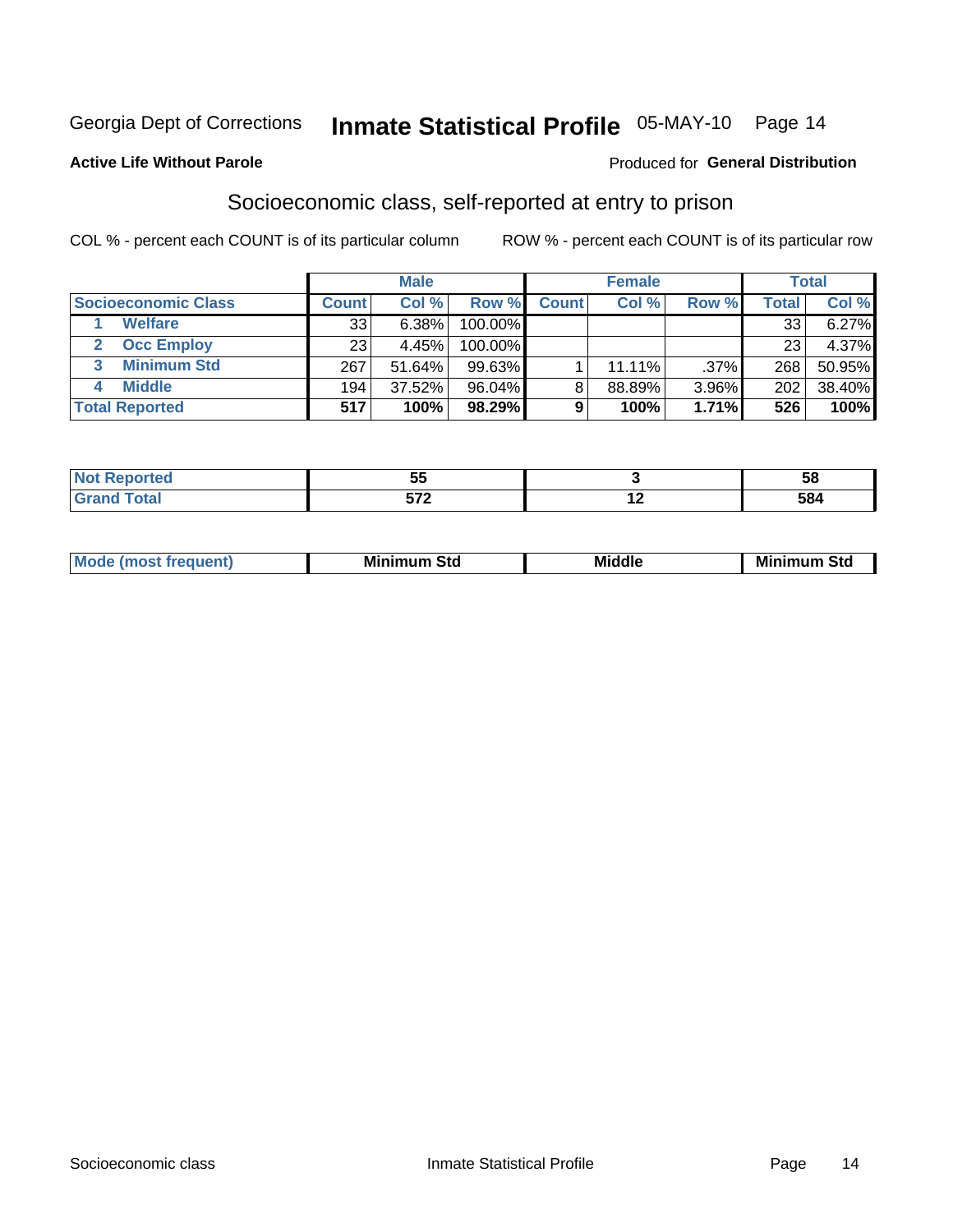# Inmate Statistical Profile 05-MAY-10 Page 15

#### **Active Life Without Parole**

#### Produced for General Distribution

## Environment to age 16, self-reported at entry to prison

COL % - percent each COUNT is of its particular column

|                                    |              | <b>Male</b> |         |                | <b>Female</b> |        |                 | <b>Total</b> |
|------------------------------------|--------------|-------------|---------|----------------|---------------|--------|-----------------|--------------|
| <b>Environment to age 16</b>       | <b>Count</b> | Col %       | Row %   | <b>Count</b>   | Col %         | Row %  | Total           | Col %        |
| <b>Rural/Farm</b>                  | 10           | 90%.        | 100.00% |                |               |        | 10 <sub>1</sub> | 1.86%        |
| <b>Rural/Nfarm</b><br>$\mathbf{2}$ | 24           | 4.55%       | 85.71%  |                | 40.00%        | 14.29% | 28              | 5.21%        |
| 3 S.M.S.A                          | 219          | 41.56%      | 99.55%  |                | 10.00%        | .45%   | 220             | 40.97%       |
| <b>Urban</b><br>4                  | 110          | 20.87%      | 97.35%  | 3 <sub>1</sub> | 30.00%        | 2.65%  | 113             | 21.04%       |
| 5 Small Town                       | 164          | 31.12%      | 98.80%  | 2              | 20.00%        | 1.20%  | 166             | 30.91%       |
| <b>Total Reported</b>              | 527          | 100%        | 98.14%  | 10             | 100%          | 1.86%  | 537             | 100%         |

| <b>Not Reported</b> |     |                   |
|---------------------|-----|-------------------|
| <b>Total</b>        | -70 | <br>ro 1<br>- 204 |

| Mo | M<br>______ | <b>17516</b><br><b>Ifarm</b><br>. | -<br>M<br>_____ |
|----|-------------|-----------------------------------|-----------------|
|    |             |                                   |                 |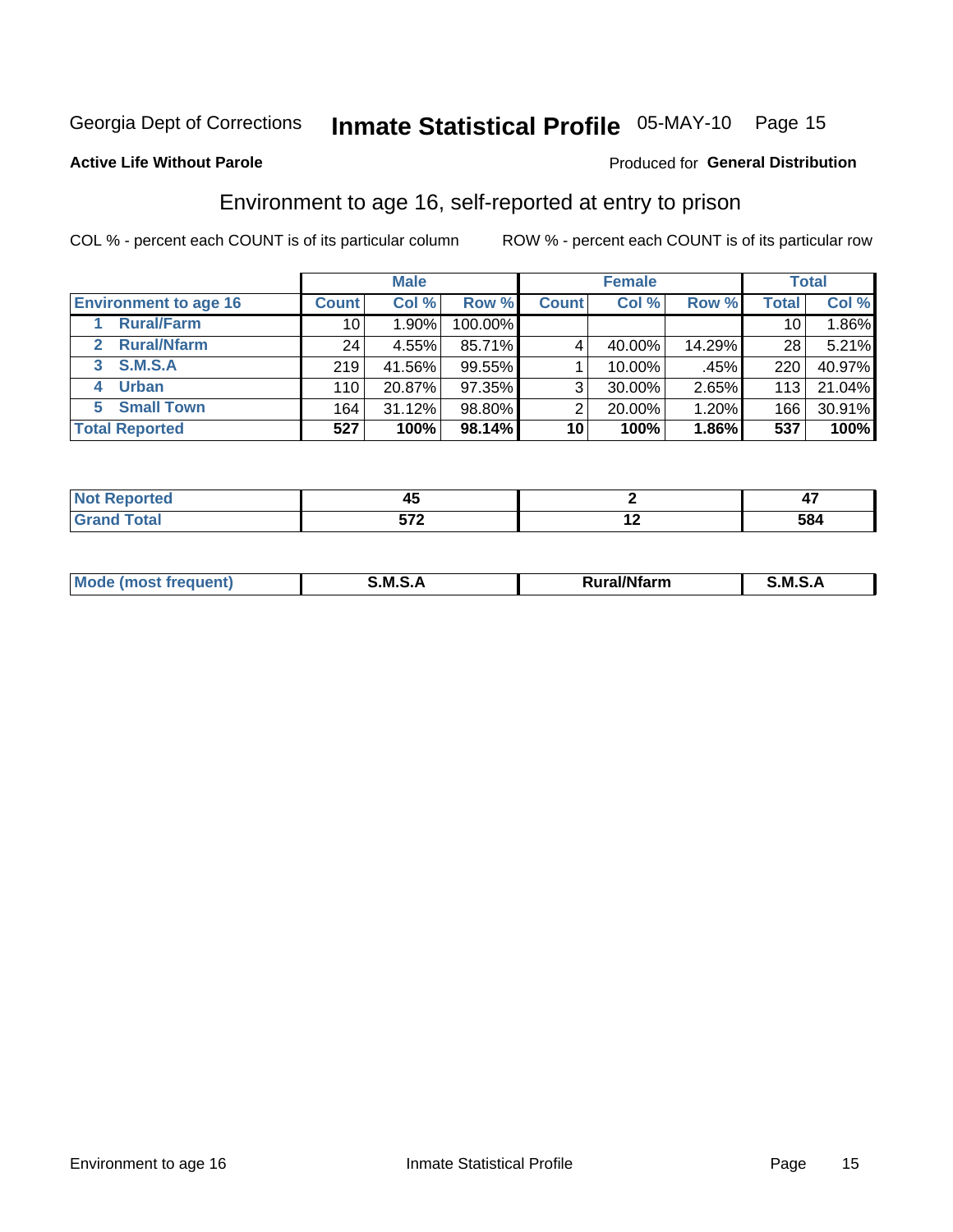# Inmate Statistical Profile 05-MAY-10 Page 16

#### **Active Life Without Parole**

#### Produced for General Distribution

### Guardian status to age 16, self-reported at entry to prison

COL % - percent each COUNT is of its particular column

|                                  |              | <b>Male</b> |         |              | <b>Female</b> |       |                 | <b>Total</b> |
|----------------------------------|--------------|-------------|---------|--------------|---------------|-------|-----------------|--------------|
| <b>Guardian Status To Age 16</b> | <b>Count</b> | Col %       | Row %   | <b>Count</b> | Col %         | Row % | <b>Total</b>    | Col %        |
| 2 Father Only                    | 9            | 2.10%       | 100.00% |              |               |       | 9               | 2.07%        |
| <b>3 Both Parents</b>            | 179          | 41.82%      | 97.28%  | 5            | 71.43%        | 2.72% | 184             | 42.30%       |
| <b>4 Mother Only</b>             | 170          | 39.72%      | 99.42%  |              | 14.29%        | .58%  | 171             | 39.31%       |
| <b>6 Oth Female</b>              | 15           | 3.50%       | 100.00% |              |               |       | 15 <sub>1</sub> | 3.45%        |
| <b>7 Oth Male</b>                | 4            | .93%        | 100.00% |              |               |       | 4               | .92%         |
| 8 Step-Parents                   | 12           | 2.80%       | 100.00% |              |               |       | 12              | 2.76%        |
| <b>9 Foster Home</b>             | 9            | 2.10%       | 100.00% |              |               |       | 9               | 2.07%        |
| <b>10 Grand Parents</b>          | 30           | 7.01%       | 96.77%  |              | 14.29%        | 3.23% | 31              | 7.13%        |
| <b>Total Reported</b>            | 428          | 100%        | 98.39%  |              | 100%          | 1.61% | 435             | 100%         |

| ted   | 144                  |     | 149 |
|-------|----------------------|-----|-----|
| Total | $-70$<br>JI L<br>$-$ | . . | 584 |

| <b>Mode (most frequent)</b> | <b>Both Parents</b> | <b>Both Parents</b> | <b>Both Parents</b> |
|-----------------------------|---------------------|---------------------|---------------------|
|                             |                     |                     |                     |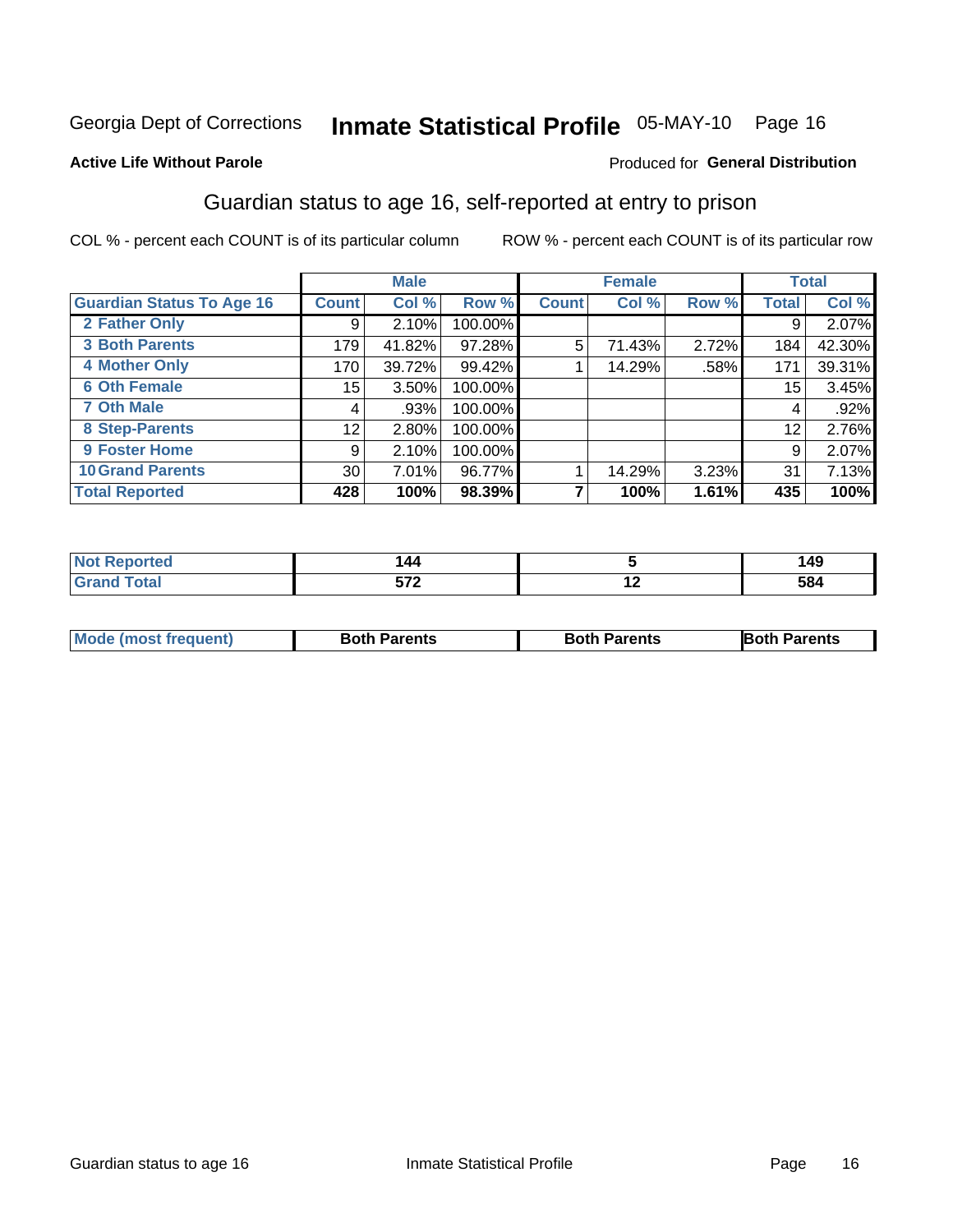# Inmate Statistical Profile 05-MAY-10 Page 17

### **Active Life Without Parole**

### Produced for General Distribution

### Employment status before prison, self-reported at entry to prison

COL % - percent each COUNT is of its particular column

|                                  |                 | <b>Male</b> |         |              | <b>Female</b> |       |              | <b>Total</b> |
|----------------------------------|-----------------|-------------|---------|--------------|---------------|-------|--------------|--------------|
| <b>Employment Status</b>         | <b>Count</b>    | Col %       | Row %   | <b>Count</b> | Col %         | Row % | <b>Total</b> | Col %        |
| <b>Full Time</b>                 | 275             | 55.67%      | 97.86%  | 6            | 75.00%        | 2.14% | 281          | 55.98%       |
| <b>Part Time</b><br>$\mathbf{2}$ | 29 <sub>1</sub> | 5.87%       | 100.00% |              |               |       | 29           | 5.78%        |
| Unempl $<$ 6m<br>3               | 50              | 10.12%      | 98.04%  |              | 12.50%        | 1.96% | 51           | 10.16%       |
| Unempl > 6m<br>4                 | 81              | 16.40%      | 98.78%  |              | 12.50%        | 1.22% | 82           | 16.33%       |
| <b>Never Workd</b><br>5          | 33              | 6.68%       | 100.00% |              |               |       | 33           | 6.57%        |
| <b>Student</b><br>6              | 4               | .81%        | 100.00% |              |               |       | 4            | .80%         |
| <b>Incapable</b>                 | 22              | 4.45%       | 100.00% |              |               |       | 22           | 4.38%        |
| <b>Total Reported</b>            | 494             | 100%        | 98.41%  | 8            | 100%          | 1.59% | 502          | 100%         |

| тео                   | --<br>ĸо<br>$\sim$ |     | $\mathbf{C}$<br>OZ. |
|-----------------------|--------------------|-----|---------------------|
| $f \wedge f \wedge f$ | ミフク                | . . | 584                 |

| M | the contract of the contract of the contract of the contract of the contract of the contract of the contract of | ---<br>mє<br> |
|---|-----------------------------------------------------------------------------------------------------------------|---------------|
|   |                                                                                                                 |               |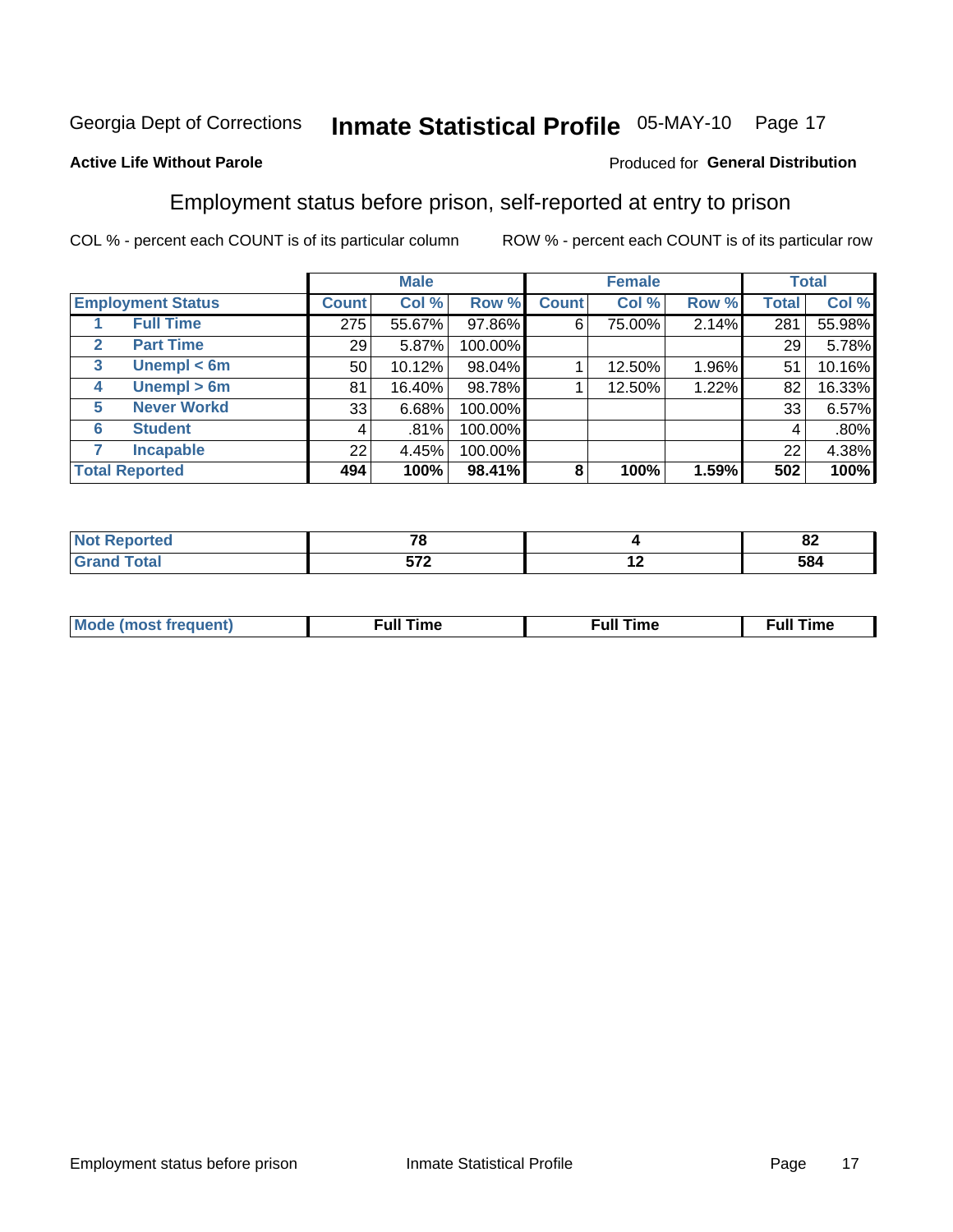# Inmate Statistical Profile 05-MAY-10 Page 18

### **Active Life Without Parole**

Produced for General Distribution

### Age at admission

COL % - percent each COUNT is of its particular column

|                         |                         | <b>Male</b> |         |                | <b>Female</b> |        |                | <b>Total</b> |
|-------------------------|-------------------------|-------------|---------|----------------|---------------|--------|----------------|--------------|
| <b>Age At Admission</b> | <b>Count</b>            | Col %       | Row %   | <b>Count</b>   | Col %         | Row %  | <b>Total</b>   | Col %        |
| 15                      | 1                       | 0.17%       | 100.00% |                |               |        | 1              | 0.17%        |
| 16                      | 1                       | 0.17%       | 100.00% |                |               |        | 1              | 0.17%        |
| $\overline{17}$         | $\overline{\mathbf{c}}$ | 0.35%       | 100.00% |                |               |        | $\overline{2}$ | 0.34%        |
| 18                      | 4                       | 0.70%       | 100.00% |                |               |        | 4              | 0.68%        |
| 19                      | 11                      | 1.92%       | 100.00% |                |               |        | 11             | 1.88%        |
| $\overline{20}$         | 7                       | 1.22%       | 87.50%  | 1              | 8.33%         | 12.50% | 8              | 1.37%        |
| $\overline{21}$         | 18                      | 3.15%       | 100.00% |                |               |        | 18             | 3.08%        |
| 22                      | 26                      | 4.55%       | 100.00% |                |               |        | 26             | 4.45%        |
| 23                      | 18                      | 3.15%       | 94.74%  | 1              | 8.33%         | 5.26%  | 19             | 3.25%        |
| 24                      | 18                      | 3.15%       | 100.00% |                |               |        | 18             | 3.08%        |
| $\overline{25}$         | 18                      | 3.15%       | 90.00%  | $\overline{2}$ | 16.67%        | 10.00% | 20             | 3.42%        |
| 26                      | 21                      | 3.67%       | 100.00% |                |               |        | 21             | 3.60%        |
| $\overline{27}$         | 20                      | 3.50%       | 95.24%  | 1              | 8.33%         | 4.76%  | 21             | 3.60%        |
| 28                      | 21                      | 3.67%       | 100.00% |                |               |        | 21             | 3.60%        |
| 29                      | 22                      | 3.85%       | 100.00% |                |               |        | 22             | 3.77%        |
| 30                      | 16                      | 2.80%       | 100.00% |                |               |        | 16             | 2.74%        |
| 31                      | 21                      | 3.67%       | 100.00% |                |               |        | 21             | 3.60%        |
| 32                      | 22                      | 3.85%       | 91.67%  | $\overline{2}$ | 16.67%        | 8.33%  | 24             | 4.11%        |
| 33                      | 16                      | 2.80%       | 100.00% |                |               |        | 16             | 2.74%        |
| 34                      | 12                      | 2.10%       | 100.00% |                |               |        | 12             | 2.05%        |
| 35                      | 18                      | 3.15%       | 94.74%  | 1              | 8.33%         | 5.26%  | 19             | 3.25%        |
| 36                      | 30                      | 5.24%       | 100.00% |                |               |        | 30             | 5.14%        |
| $\overline{37}$         | 21                      | 3.67%       | 100.00% |                |               |        | 21             | 3.60%        |
| 38                      | 18                      | 3.15%       | 100.00% |                |               |        | 18             | 3.08%        |
| 39                      | 16                      | 2.80%       | 100.00% |                |               |        | 16             | 2.74%        |
| 40                      | 12                      | 2.10%       | 100.00% |                |               |        | 12             | 2.05%        |
| 41                      | 22                      | 3.85%       | 100.00% |                |               |        | 22             | 3.77%        |
| 42                      | 17                      | 2.97%       | 100.00% |                |               |        | 17             | 2.91%        |
| 43                      | 13                      | 2.27%       | 100.00% |                |               |        | 13             | 2.23%        |
| 44                      | 9                       | 1.57%       | 90.00%  | 1              | 8.33%         | 10.00% | 10             | 1.71%        |
| 45                      | 15                      | 2.62%       | 100.00% |                |               |        | 15             | 2.57%        |
| 46                      | 13                      | 2.27%       | 86.67%  | $\overline{2}$ | 16.67%        | 13.33% | 15             | 2.57%        |
| 47                      | 11                      | 1.92%       | 100.00% |                |               |        | 11             | 1.88%        |
| 48                      | 10                      | 1.75%       | 90.91%  | 1              | 8.33%         | 9.09%  | 11             | 1.88%        |
| 49                      | 10                      | 1.75%       | 100.00% |                |               |        | 10             | 1.71%        |
| 50                      | 4                       | 0.70%       | 100.00% |                |               |        | 4              | 0.68%        |
| $\overline{51}$         | 4                       | 0.70%       | 100.00% |                |               |        | 4              | 0.68%        |
| 52                      | 6                       | 1.05%       | 100.00% |                |               |        | 6              | 1.03%        |
| 54                      | $\overline{c}$          | 0.35%       | 100.00% |                |               |        | 2              | 0.34%        |
| 55                      | 1                       | 0.17%       | 100.00% |                |               |        | 1              | 0.17%        |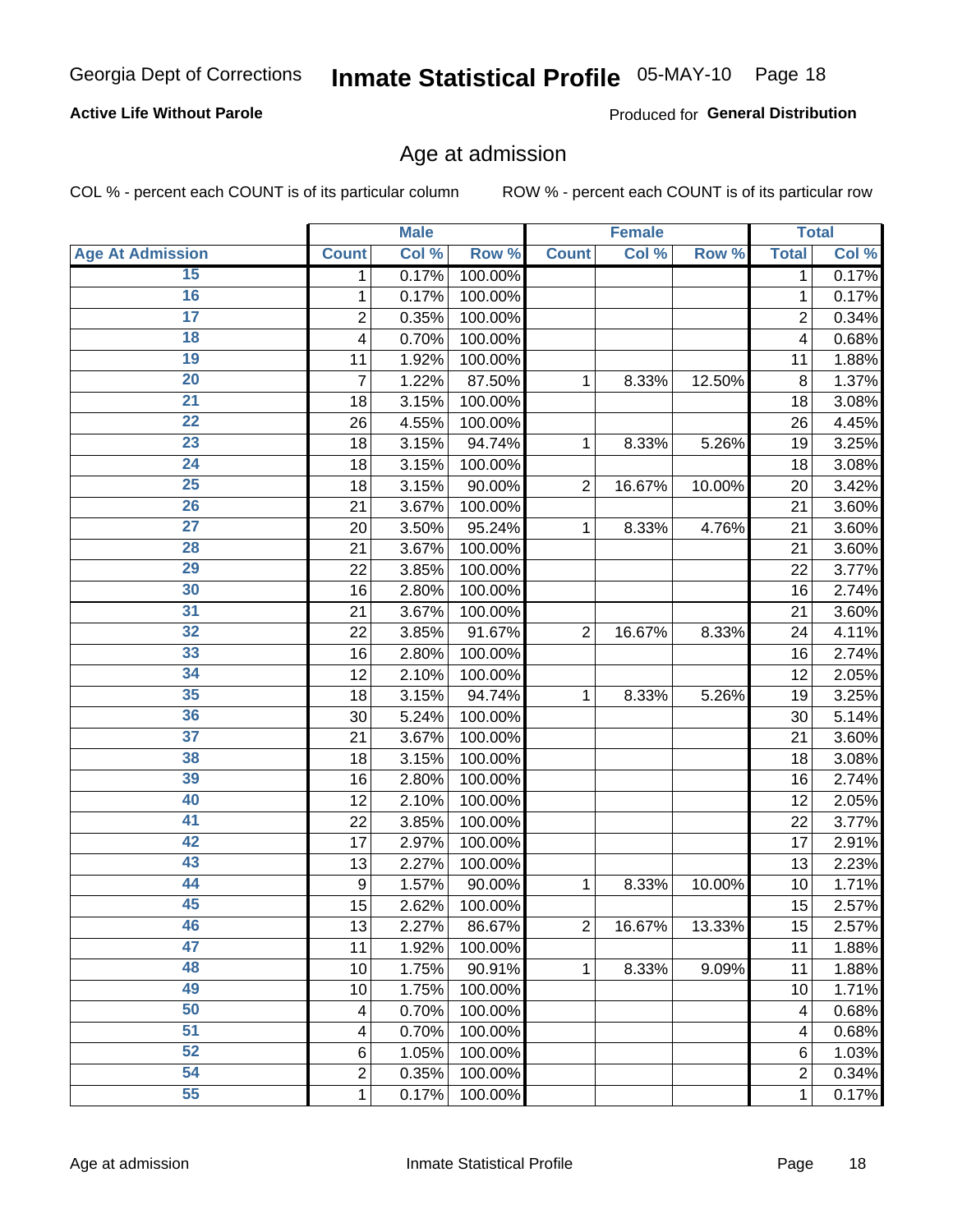# Inmate Statistical Profile 05-MAY-10 Page 19

### **Active Life Without Parole**

Produced for General Distribution

### Age at admission

COL % - percent each COUNT is of its particular column

|                         |              | <b>Male</b> |         |              | <b>Female</b> |       |              | <b>Total</b> |
|-------------------------|--------------|-------------|---------|--------------|---------------|-------|--------------|--------------|
| <b>Age At Admission</b> | <b>Count</b> | Col %       | Row %   | <b>Count</b> | Col %         | Row % | <b>Total</b> | Col %        |
| 56                      | 4            | 0.70%       | 100.00% |              |               |       | 4            | 0.68%        |
| 57                      | 6            | 1.05%       | 100.00% |              |               |       | 6            | 1.03%        |
| 58                      | 2            | 0.35%       | 100.00% |              |               |       | 2            | 0.34%        |
| 60                      | 2            | 0.35%       | 100.00% |              |               |       | 2            | 0.34%        |
| 62                      |              | 0.17%       | 100.00% |              |               |       |              | 0.17%        |
| 63                      |              | 0.17%       | 100.00% |              |               |       |              | 0.17%        |
| 64                      | 3            | 0.52%       | 100.00% |              |               |       | 3            | 0.51%        |
| 65                      |              | 0.17%       | 100.00% |              |               |       |              | 0.17%        |
| 66                      |              | 0.17%       | 100.00% |              |               |       |              | 0.17%        |
| 67                      |              | 0.17%       | 100.00% |              |               |       |              | 0.17%        |
| 69                      |              | 0.17%       | 100.00% |              |               |       |              | 0.17%        |
| 71                      |              | 0.17%       | 100.00% |              |               |       |              | 0.17%        |
| 76                      |              | 0.17%       | 100.00% |              |               |       |              | 0.17%        |
| <b>Total Reported</b>   | 572          | 100%        | 97.95%  | 12           | 100%          | 2.05% | 584          | 100%         |

| orted            |     |     |     |
|------------------|-----|-----|-----|
| <b>otal</b>      | --^ | . . | 584 |
| $\mathbf{v}$ and | JIL |     |     |

| <b>Mean</b><br>(average) | 34.67 | 33.58 | 34.65 |
|--------------------------|-------|-------|-------|
| <b>Median (middle)</b>   |       | 32    | 34    |
| Mode<br>(most frequent)  | 36    | 25    | 36    |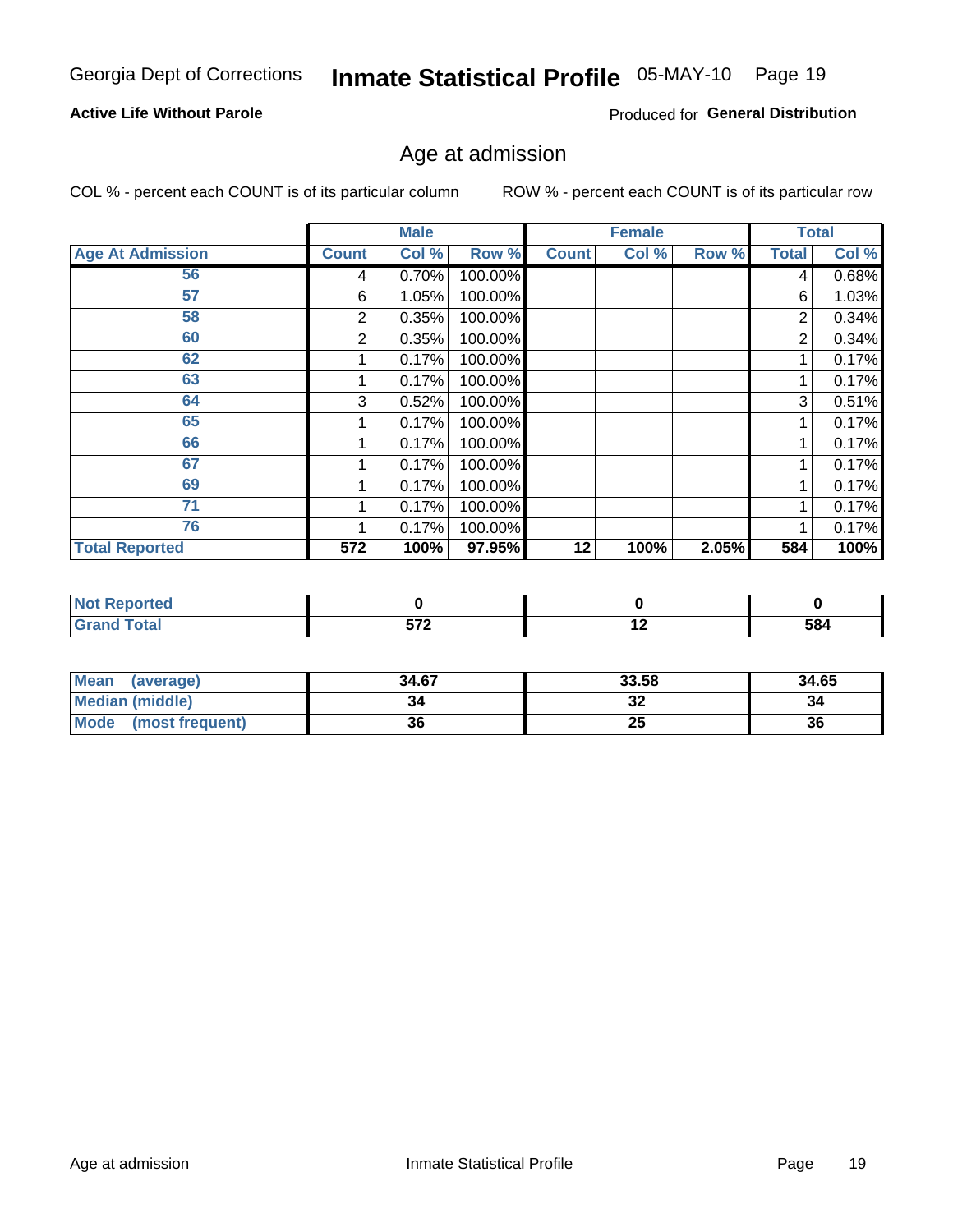# Inmate Statistical Profile 05-MAY-10 Page 20

### **Active Life Without Parole**

Produced for General Distribution

### Height, measured at entry to prison

COL % - percent each COUNT is of its particular column

|                       |                 | <b>Male</b> |         |             | <b>Female</b> |        |              | Total     |
|-----------------------|-----------------|-------------|---------|-------------|---------------|--------|--------------|-----------|
| <b>Height</b>         | <b>Count</b>    | Col %       |         | Row % Count | Col %         | Row %I | <b>Total</b> | Col %     |
| 5'10''                | 83              | 51.55%      | 98.81%  |             | 100.00%       | 1.19%  |              | 84 51.85% |
| 5'11''                | 78 <sub>1</sub> | 48.45%      | 100.00% |             |               |        |              | 78 48.15% |
| <b>Total Reported</b> | 161             | 100%        | 99.38%  |             | 100%          | 0.62%  | 162          | 100%      |

| <b><i>CALCULATION</i></b><br>N0<br>тео - |                    |     | ---<br>┱┻┻ |
|------------------------------------------|--------------------|-----|------------|
| <b>otal</b><br><b>GR</b><br>-----        | -70<br>$\cdot$ $-$ | . . | 584        |

| <b>Mean</b><br>(average)       | 5'10"  | 5'10" | 5'10"  |
|--------------------------------|--------|-------|--------|
| <b>Median (middle)</b>         | 5'10'' | 5'10" | 5'10'' |
| <b>Mode</b><br>(most frequent) | 5'10"  | 5'10" | 5'10"  |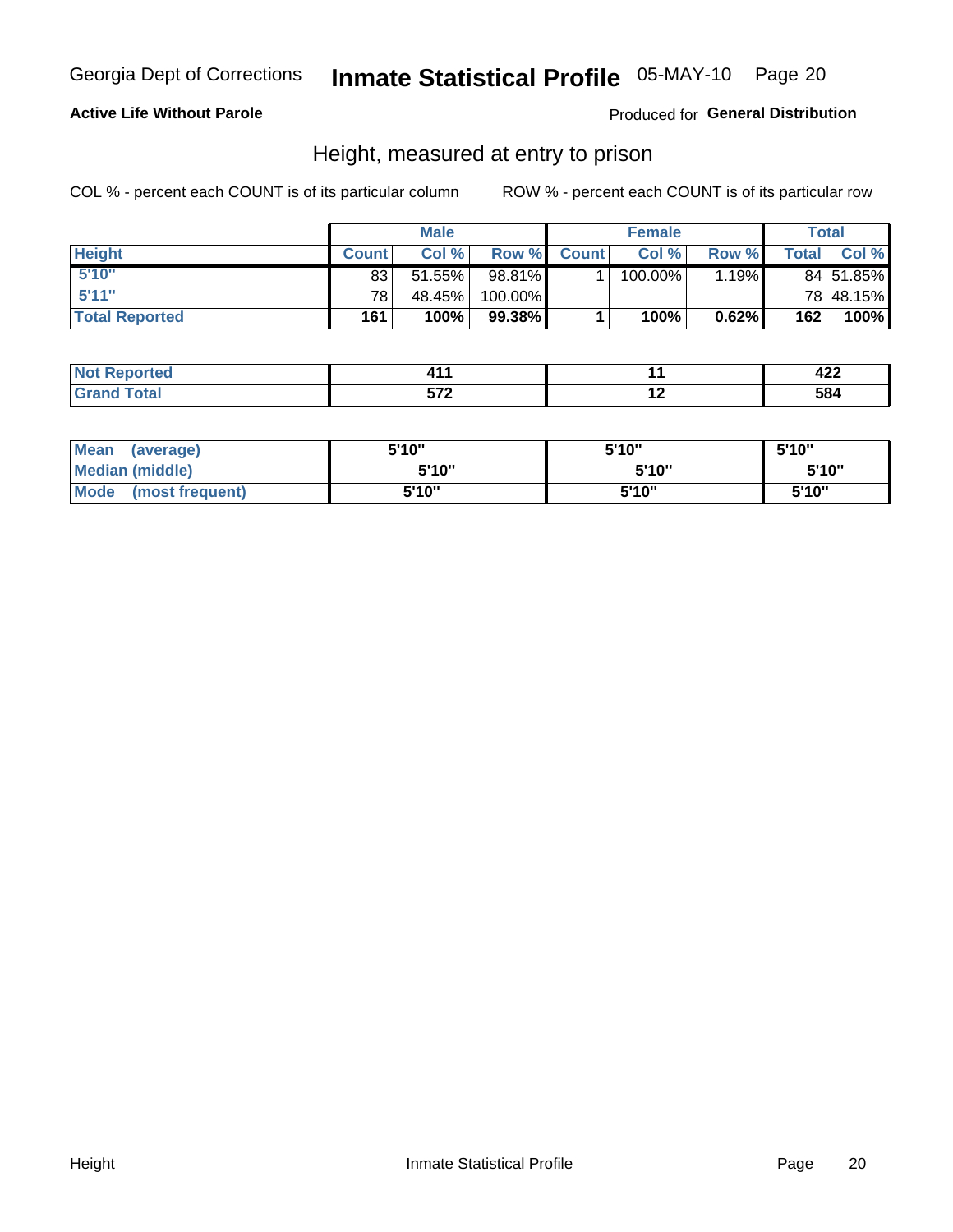# Inmate Statistical Profile 05-MAY-10 Page 21

### **Active Life Without Parole**

#### Produced for General Distribution

# Weight, measured at entry to prison

COL % - percent each COUNT is of its particular column

|                       |                | <b>Male</b> |                      |                | <b>Female</b> |         | <b>Total</b>   |        |
|-----------------------|----------------|-------------|----------------------|----------------|---------------|---------|----------------|--------|
| <b>Weight</b>         | <b>Count</b>   | Col %       | Row %                | <b>Count</b>   | Col %         | Row %   | <b>Total</b>   | Col %  |
| 110 - 119 pounds      |                |             |                      | $\overline{2}$ | 16.67%        | 100.00% | $\overline{2}$ | 0.34%  |
| 120 - 129 pounds      | 1              | 0.17%       | 50.00%               | 1              | 8.33%         | 50.00%  | $\overline{2}$ | 0.34%  |
| 130 - 139 pounds      | 13             | 2.27%       | 92.86%               | 1              | 8.33%         | 7.14%   | 14             | 2.40%  |
| 140 - 149 pounds      | 34             | 5.94%       | 97.14%               | 1              | 8.33%         | 2.86%   | 35             | 5.99%  |
| 150 - 159 pounds      | 47             | 8.22%       | 100.00%              |                |               |         | 47             | 8.05%  |
| 160 - 169 pounds      | 78             | 13.64%      | 98.73%               | 1              | 8.33%         | 1.27%   | 79             | 13.53% |
| 170 - 179 pounds      | 89             | 15.56%      | 98.89%               | 1              | 8.33%         | 1.11%   | 90             | 15.41% |
| 180 - 189 pounds      | 70             | 12.24%      | 97.22%               | $\overline{2}$ | 16.67%        | 2.78%   | 72             | 12.33% |
| 190 - 199 pounds      | 45             | 7.87%       | 100.00%              |                |               |         | 45             | 7.71%  |
| 200 - 209 pounds      | 51             | 8.92%       | 98.08%               | 1              | 8.33%         | 1.92%   | 52             | 8.90%  |
| 210 - 219 pounds      | 34             | 5.94%       | $\overline{97.14\%}$ | 1              | 8.33%         | 2.86%   | 35             | 5.99%  |
| 220 - 229 pounds      | 38             | 6.64%       | 100.00%              |                |               |         | 38             | 6.51%  |
| 230 - 239 pounds      | 20             | 3.50%       | 100.00%              |                |               |         | 20             | 3.42%  |
| 240 - 249 pounds      | 20             | 3.50%       | 100.00%              |                |               |         | 20             | 3.42%  |
| 250 - 259 pounds      | 8              | 1.40%       | 100.00%              |                |               |         | 8              | 1.37%  |
| 260 - 269 pounds      | 7              | 1.22%       | 87.50%               | 1              | 8.33%         | 12.50%  | 8              | 1.37%  |
| 270 - 279 pounds      | 5              | 0.87%       | 100.00%              |                |               |         | 5              | 0.86%  |
| 280 - 289 pounds      | 5              | 0.87%       | 100.00%              |                |               |         | 5              | 0.86%  |
| 290 - 299 pounds      | $\overline{2}$ | 0.35%       | 100.00%              |                |               |         | 2              | 0.34%  |
| 320 - 329 pounds      | 3              | 0.52%       | 100.00%              |                |               |         | 3              | 0.51%  |
| 330 - 339 pounds      | 1              | 0.17%       | 100.00%              |                |               |         | 1              | 0.17%  |
| 400 pounds and over   | 1              | 0.17%       | 100.00%              |                |               |         | 1              | 0.17%  |
| <b>Total Reported</b> | 572            | 100%        | 97.95%               | 12             | 100%          | 2.05%   | 584            | 100%   |

| ported |       |     |     |
|--------|-------|-----|-----|
|        | $-70$ | . . | 584 |

| Mean<br>(average)              | 189 | 166   | 189 |
|--------------------------------|-----|-------|-----|
| <b>Median (middle)</b>         | 180 | 4 7 4 | 180 |
| <b>Mode</b><br>(most frequent) | 170 | 110   | 170 |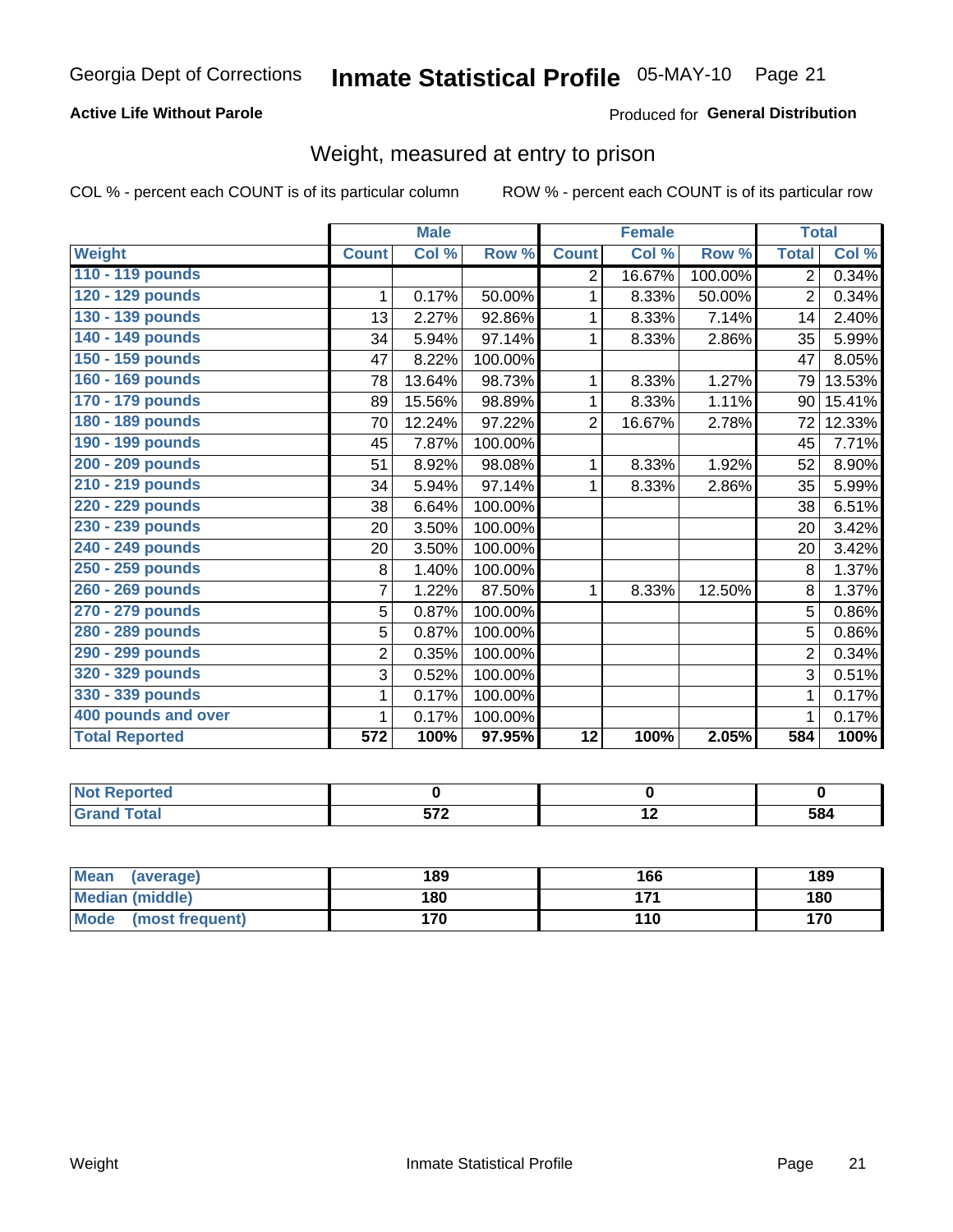# Inmate Statistical Profile 05-MAY-10 Page 22

#### **Active Life Without Parole**

**Produced for General Distribution** 

### Military service

COL % - percent each COUNT is of its particular column

|                               |              | <b>Male</b> |                    |    | <b>Female</b> |        |              | <b>Total</b> |
|-------------------------------|--------------|-------------|--------------------|----|---------------|--------|--------------|--------------|
| <b>Military service</b>       | <b>Count</b> | Col %       | <b>Row % Count</b> |    | Col %         | Row %  | <b>Total</b> | Col %        |
| <b>Air Force</b>              | 37           | $9.37\%$    | 100.00%            |    |               |        | 37           | 9.09%        |
| $\mathbf{2}^-$<br><b>Army</b> | 6            | $1.52\%$    | 85.71%             |    | 8.33%         | 14.29% |              | 1.72%        |
| <b>Navy</b><br>3              |              | .76%        | 100.00%            |    |               |        | 3            | .74%         |
| <b>Coast Guard</b><br>5.      | 5            | 1.27%       | 100.00%            |    |               |        | 5            | 1.23%        |
| 96 None                       | 344          | 87.09%      | 96.90%             | 11 | 91.67%        | 3.10%  | 355          | 87.22%       |
| <b>Total Reported</b>         | 395          | 100%        | 97.05%             | 12 | 100%          | 2.95%  | 407          | 100%         |

| -     | $\overline{1}$<br>.  |                          | $\overline{\phantom{a}}$<br>. . |
|-------|----------------------|--------------------------|---------------------------------|
| _____ | ヒフヘ<br>$\cdot$ . $-$ | $\overline{\phantom{a}}$ | 584<br>$ -$                     |

| `Mc<br>Army |
|-------------|
|-------------|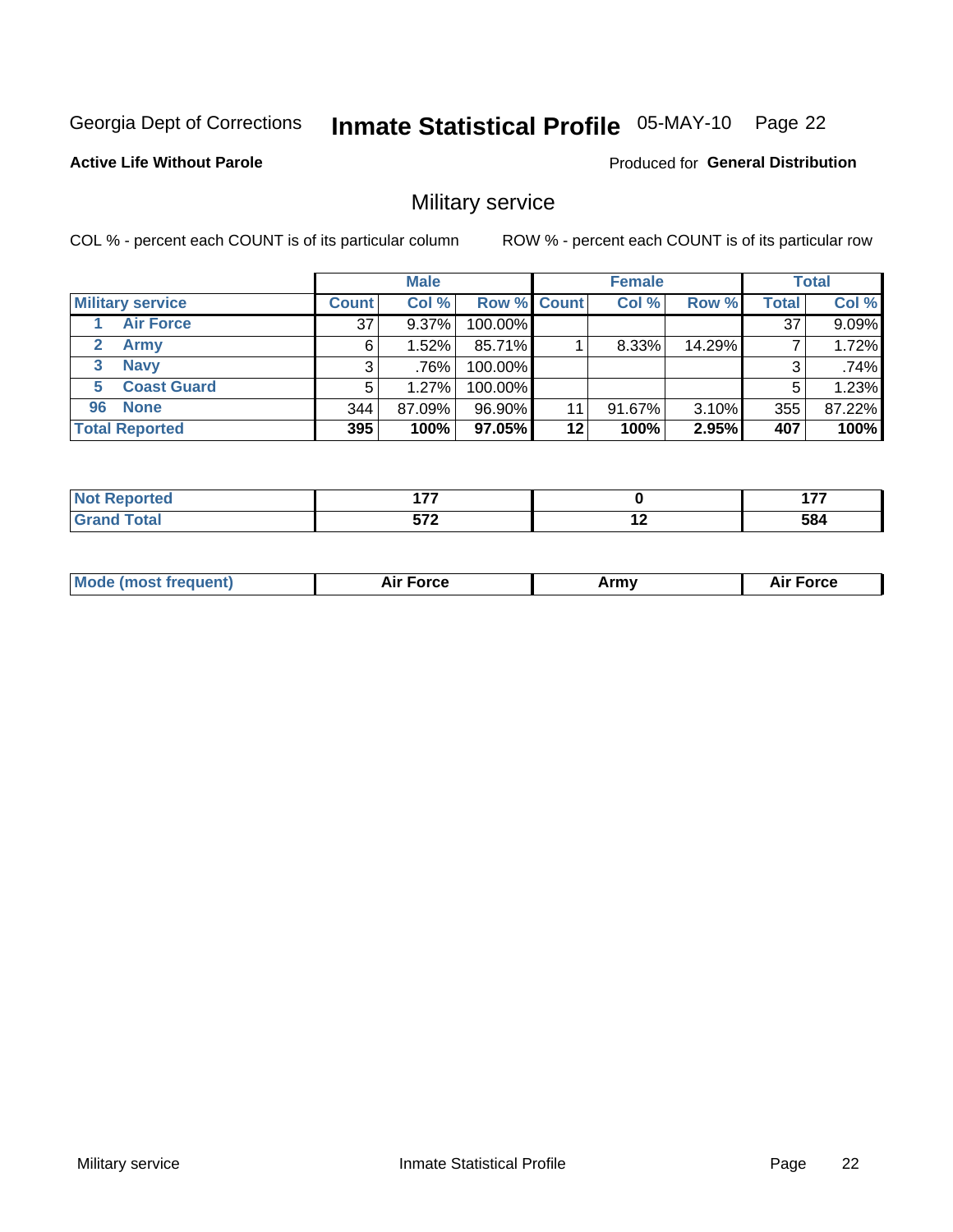# Inmate Statistical Profile 05-MAY-10 Page 23

### **Active Life Without Parole**

#### Produced for General Distribution

### Type of admission to prison

COL % - percent each COUNT is of its particular column

|                                   |                 | <b>Male</b> |                    |         | <b>Female</b> |          |       | <b>Total</b> |
|-----------------------------------|-----------------|-------------|--------------------|---------|---------------|----------|-------|--------------|
| <b>Type of Admission</b>          | <b>Count</b>    | Col %       | <b>Row % Count</b> |         | Col %         | Row %    | Total | Col %        |
| <b>Committed From Court</b>       | 283             | 49.48%      | 97.25%             | 8       | 66.67%        | $2.75\%$ | 291   | 49.83%       |
| <b>Parole Rev/New Sent</b><br>3   | 27 <sup>1</sup> | 4.72%       | 100.00%            |         |               |          | 27    | 4.62%        |
| <b>Par Rev/No New Sent</b><br>4   |                 | 1.22%       | 100.00%            |         |               |          |       | 1.20%        |
| <b>Prob Viol/Partial</b><br>6     | 4               | $.70\%$     | 100.00%            |         |               |          | 4     | .68%         |
| <b>Prob Rev/Remainder</b><br>9    | 9               | 1.57%       | 100.00%            |         |               |          | 9     | 1.54%        |
| <b>New Sent/Par Rev Pnd</b><br>10 |                 | $.17\%$     | 100.00%            |         |               |          |       | $.17\%$      |
| <b>Life W/O Parole</b><br>11.     | 241             | 42.13%      | 98.37%             | 4       | 33.33%        | 1.63%    | 245   | 41.95%       |
| <b>Total Reported</b>             | 572             | 100%        | 97.95%             | $12 \,$ | 100%          | 2.05%    | 584   | 100%         |

| .eported<br>N                   |            |     |     |
|---------------------------------|------------|-----|-----|
| <b>otal</b><br>$\mathbf{v}$ and | -70<br>,,, | . . | 584 |

| <b>Mode (most frequent)</b><br><b>Court Cmmt</b> | <b>Court Cmmt</b> | <b>Court Cmmt</b> |
|--------------------------------------------------|-------------------|-------------------|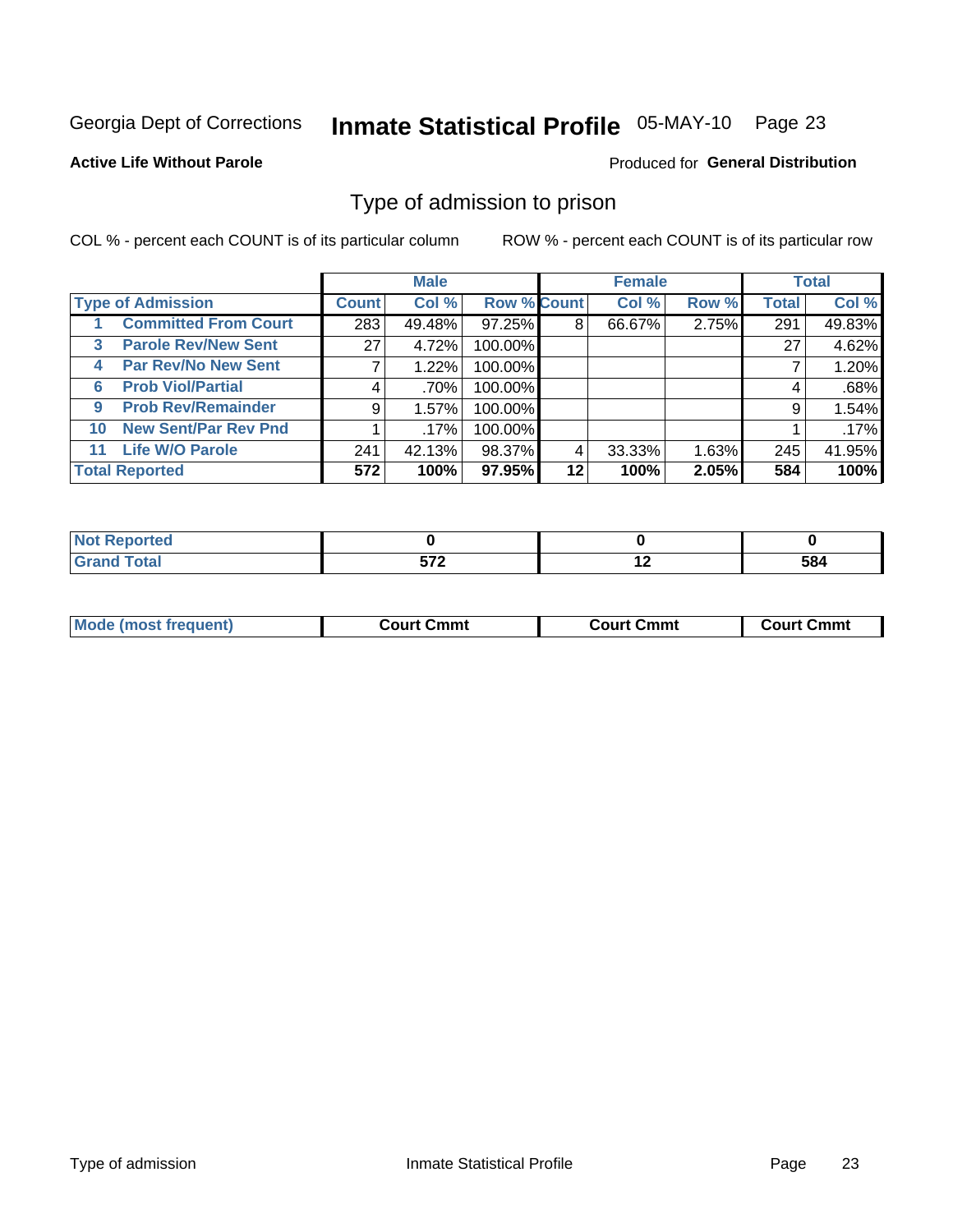# Inmate Statistical Profile 05-MAY-10 Page 24

**Active Life Without Parole** 

#### Produced for General Distribution

### Current / last security status

COL % - percent each COUNT is of its particular column

|                       |              | <b>Male</b> |                    |    | <b>Female</b> |          |       | <b>Total</b> |
|-----------------------|--------------|-------------|--------------------|----|---------------|----------|-------|--------------|
| Security Status       | <b>Count</b> | Col%        | <b>Row % Count</b> |    | Col %         | Row %    | Total | Col %        |
| 3 Minimum             |              | .18%        | 100.00%            |    | $.00\%$       |          |       | $.17\%$      |
| 4 Medium              | 10           | 1.76%       | $90.91\%$          |    | 8.33%         | $9.09\%$ | 11    | 1.90%        |
| 5 Close               | 556          | 97.89%      | 98.06%             | 11 | 91.67%        | 1.94%    | 567   | 97.76%       |
| <b>6 Maximum</b>      |              | .18%        | 100.00%            |    | .00%          |          |       | $.17\%$      |
| <b>Total Reported</b> | 568          | 100%        | 97.93%             | 12 | 100%          | 2.07%    | 580   | 100%         |

| <b>Still being diagnosed</b> |            |    |     |
|------------------------------|------------|----|-----|
| <b>Not Reported</b>          |            |    |     |
| <b>Grand Total</b>           | ヒフク<br>51L | '' | 584 |

| Mode (most | Close   | Close   | Close   |
|------------|---------|---------|---------|
| frequent)  | - - - - | - - - - | - - - - |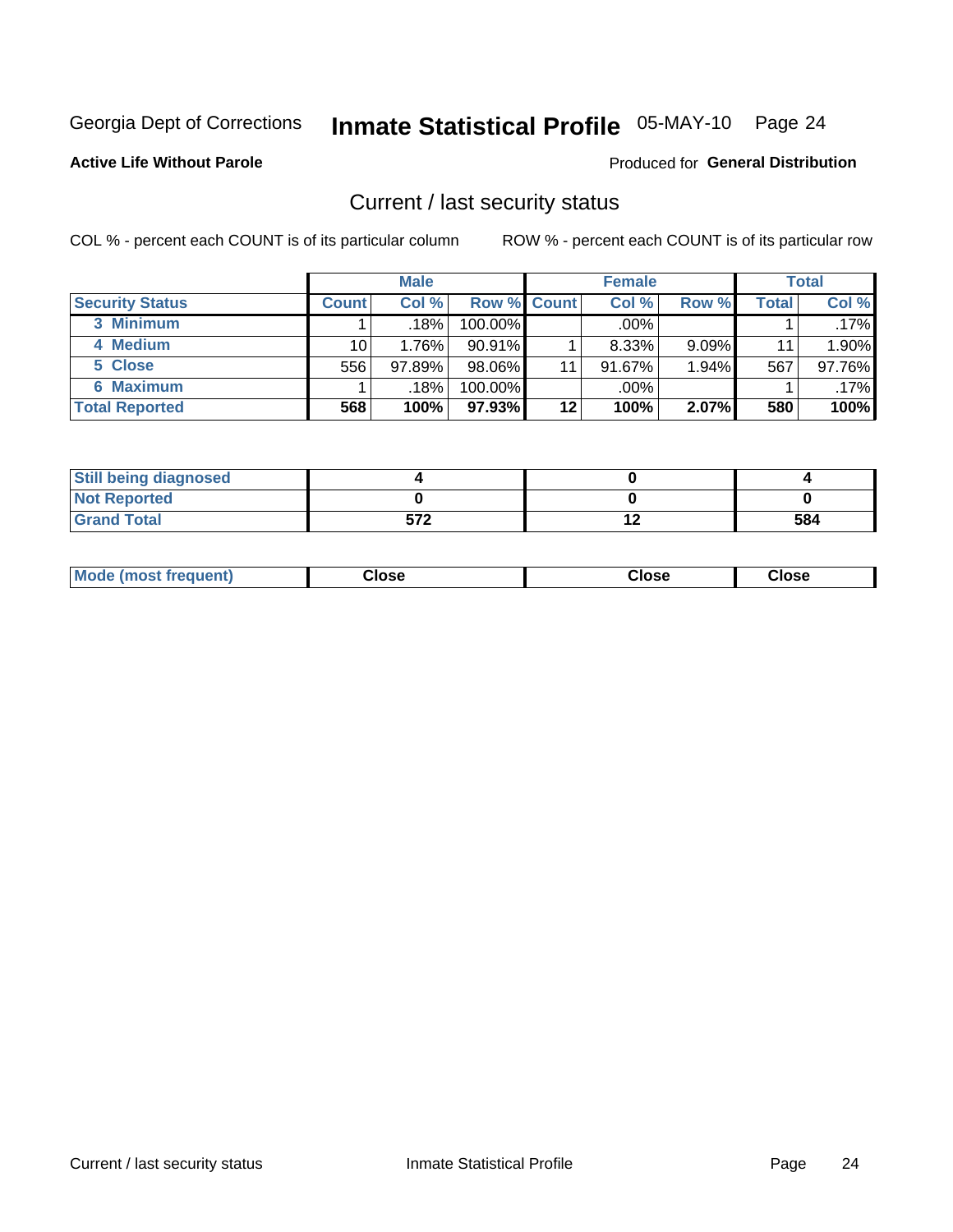# Inmate Statistical Profile 05-MAY-10 Page 25

**Active Life Without Parole** 

Produced for General Distribution

# Current / last type of institution

COL % - percent each COUNT is of its particular column

|                            |              | <b>Male</b> |             |         | <b>Female</b> |          |              | <b>Total</b> |
|----------------------------|--------------|-------------|-------------|---------|---------------|----------|--------------|--------------|
| <b>Type of Institution</b> | <b>Count</b> | Col%        | Row % Count |         | Col %         | Row %    | <b>Total</b> | Col %        |
| <b>State Prison</b>        | 569          | $99.82\%$   | 97.93%      | 12      | 100.00%       | $2.07\%$ | 581          | 99.83%       |
| <b>Private Prison</b>      |              | .18% l      | 100.00%     |         |               |          |              | .17% l       |
| <b>Total Reported</b>      | 570'         | 100%        | $97.94\%$   | $12 \,$ | 100%          | $2.06\%$ | 582          | 100%         |

| τeα |                                     |     |     |
|-----|-------------------------------------|-----|-----|
|     | $F = 0$<br>$\overline{\phantom{a}}$ | . . | 584 |

| <b>Mode (most frequent)</b> | <b>State Prison</b> | <b>State Prison</b> | <b>State Prison</b> |
|-----------------------------|---------------------|---------------------|---------------------|
|                             |                     |                     |                     |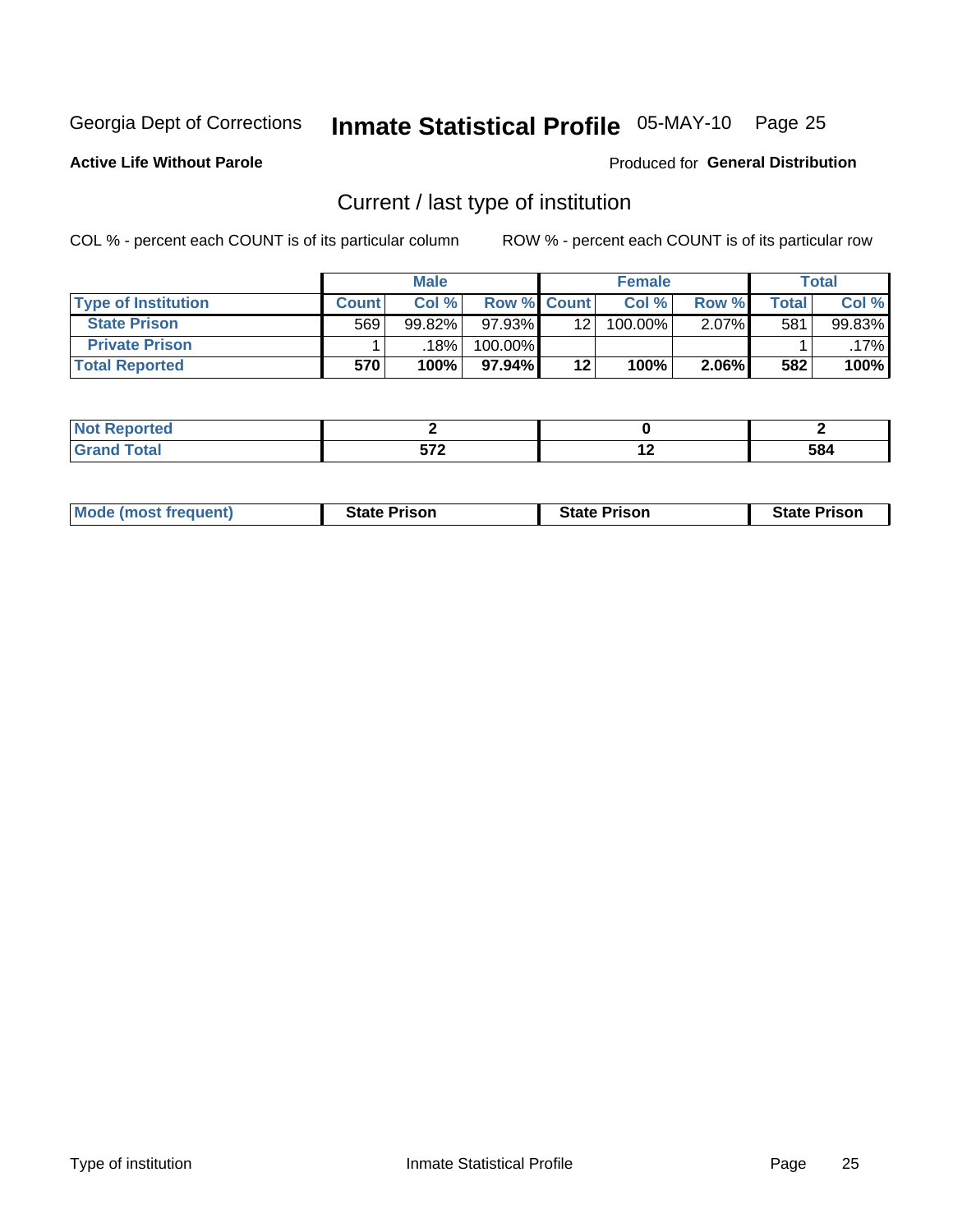# Inmate Statistical Profile 05-MAY-10 Page 26

#### **Active Life Without Parole**

#### Produced for General Distribution

## Institution type - transitional centers

COL % - percent each COUNT is of its particular column

|                                                | <b>Male</b> |                          | <b>Female</b> |             | Total |
|------------------------------------------------|-------------|--------------------------|---------------|-------------|-------|
| <b>Institution Type - Trans. Centers Count</b> |             | <b>Col %</b> Row % Count | Col%          | Row % Total | Col % |
| <b>Total Reported</b>                          |             |                          |               |             |       |

| <b>Reported</b><br><b>NOT</b>  |  |  |
|--------------------------------|--|--|
| $n+n$<br>C <sub>r</sub><br>--- |  |  |

| Mode (most frequent) | <b>Null</b> | <b>Null</b> | <b>Null</b> |
|----------------------|-------------|-------------|-------------|
|                      |             |             |             |
|                      |             |             |             |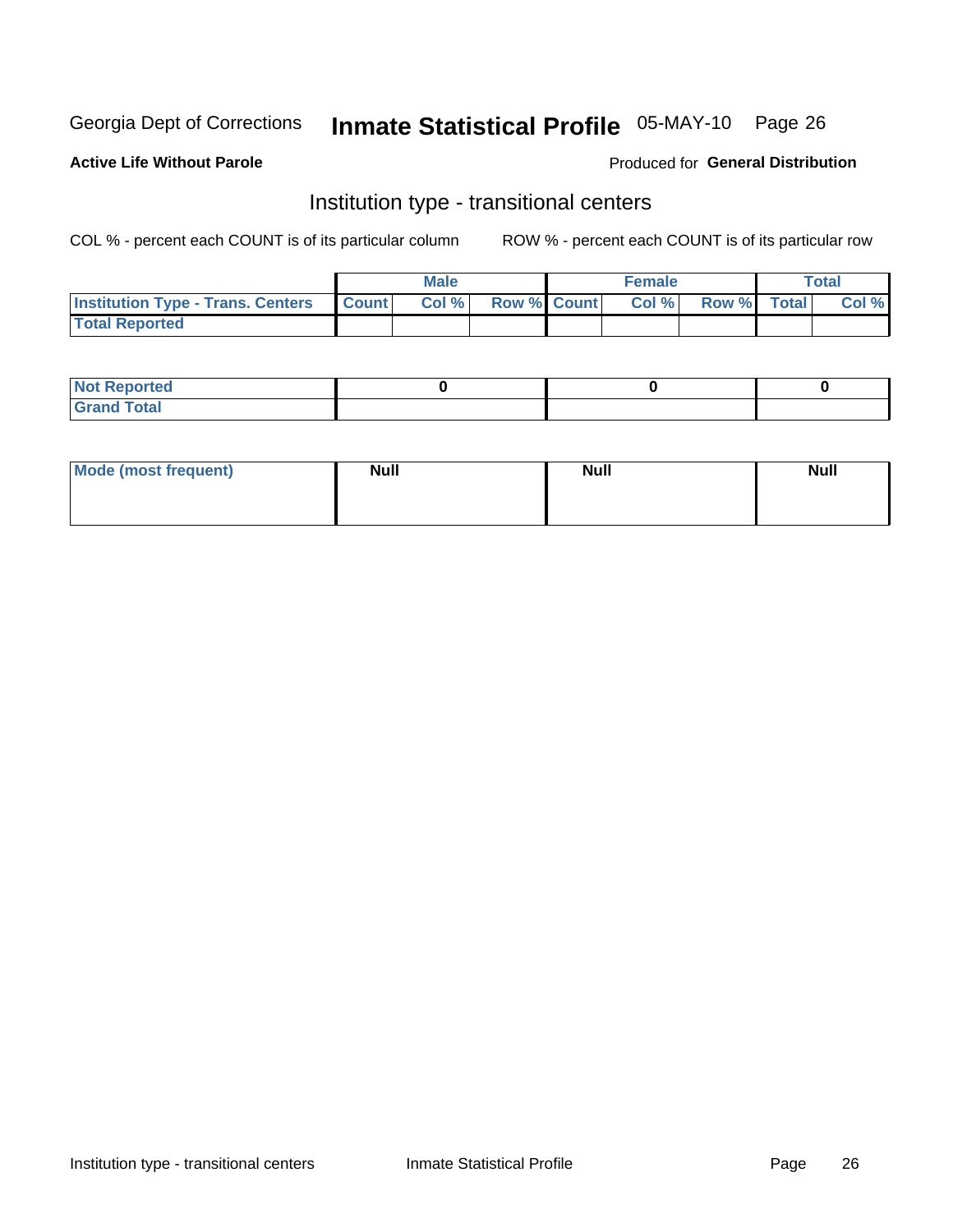# Inmate Statistical Profile 05-MAY-10 Page 27

#### **Active Life Without Parole**

#### Produced for General Distribution

### Institution type - mental hospitals

COL % - percent each COUNT is of its particular column

|                                                  | <b>Male</b> |                    | <b>Female</b> |                   | Total |
|--------------------------------------------------|-------------|--------------------|---------------|-------------------|-------|
| <b>Institution Type - Mental Hospitals Count</b> | Col%        | <b>Row % Count</b> |               | Col % Row % Total | Col%  |
| <b>Total Reported</b>                            |             |                    |               |                   |       |

| <b>Not Reported</b>                     |  |  |
|-----------------------------------------|--|--|
| <b>otal</b><br>C <sub>r</sub><br>______ |  |  |

| Mode.<br>frequent) | <b>Nul</b><br>_____ | <b>Null</b> | <b>Null</b> |
|--------------------|---------------------|-------------|-------------|
|                    |                     |             |             |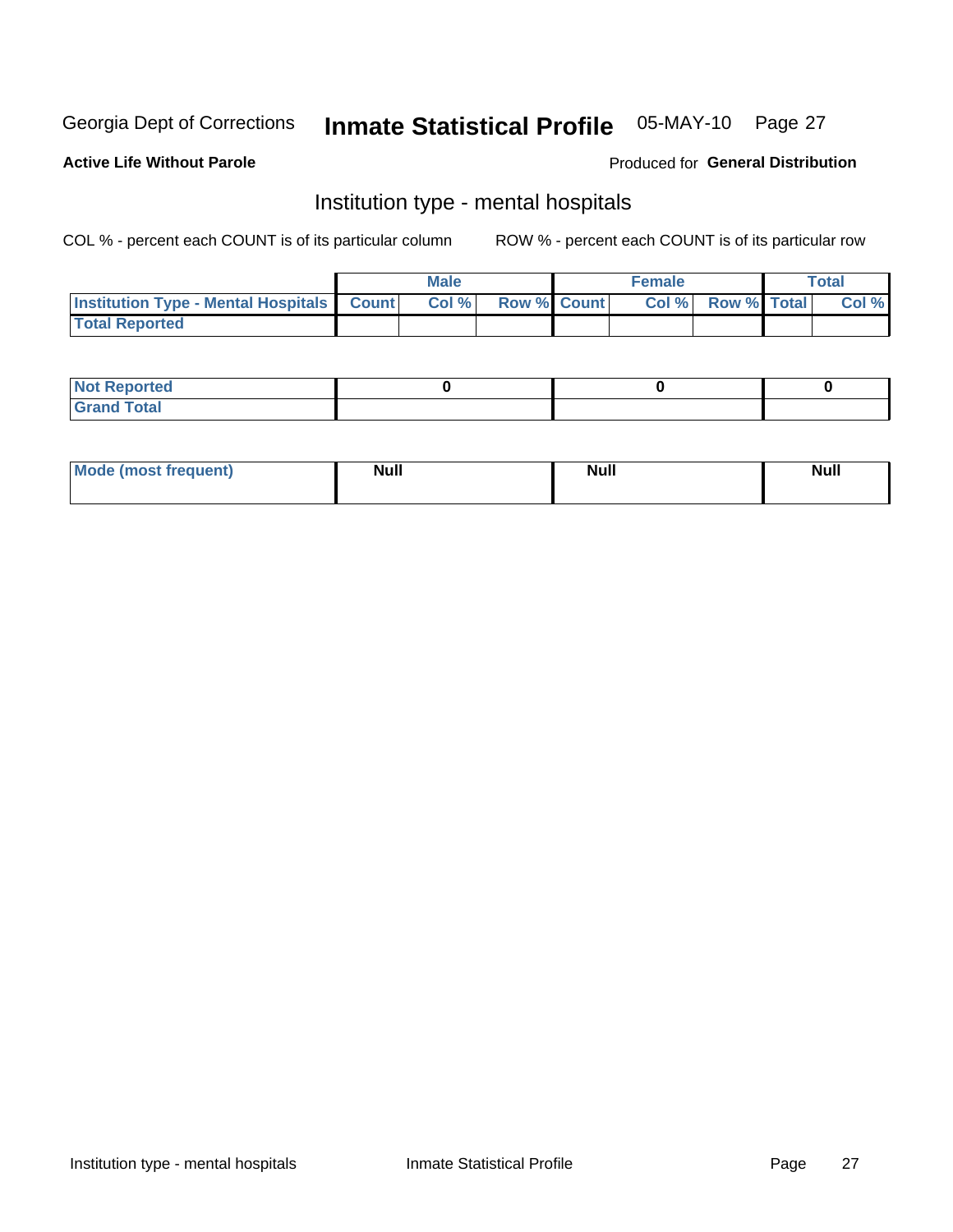# Inmate Statistical Profile 05-MAY-10 Page 28

**Active Life Without Parole** 

Produced for General Distribution

### Institution type - county prisons

COL % - percent each COUNT is of its particular column

|                                                    | <b>Male</b> |                          | <b>Female</b> |             | <b>Total</b> |
|----------------------------------------------------|-------------|--------------------------|---------------|-------------|--------------|
| <b>Institution Type - County Prisons   Count  </b> | Col %       | <b>Row % Count Col %</b> |               | Row % Total | Col %        |
| <b>Total Reported</b>                              |             |                          |               |             |              |

| <b>Not Reported</b>         |  |  |
|-----------------------------|--|--|
| <b>Total</b><br>-<br>______ |  |  |

| <b>Mode</b>      | <b>Null</b> | <b>Null</b> | <b>Null</b> |
|------------------|-------------|-------------|-------------|
| (most freauent). |             |             |             |
|                  |             |             |             |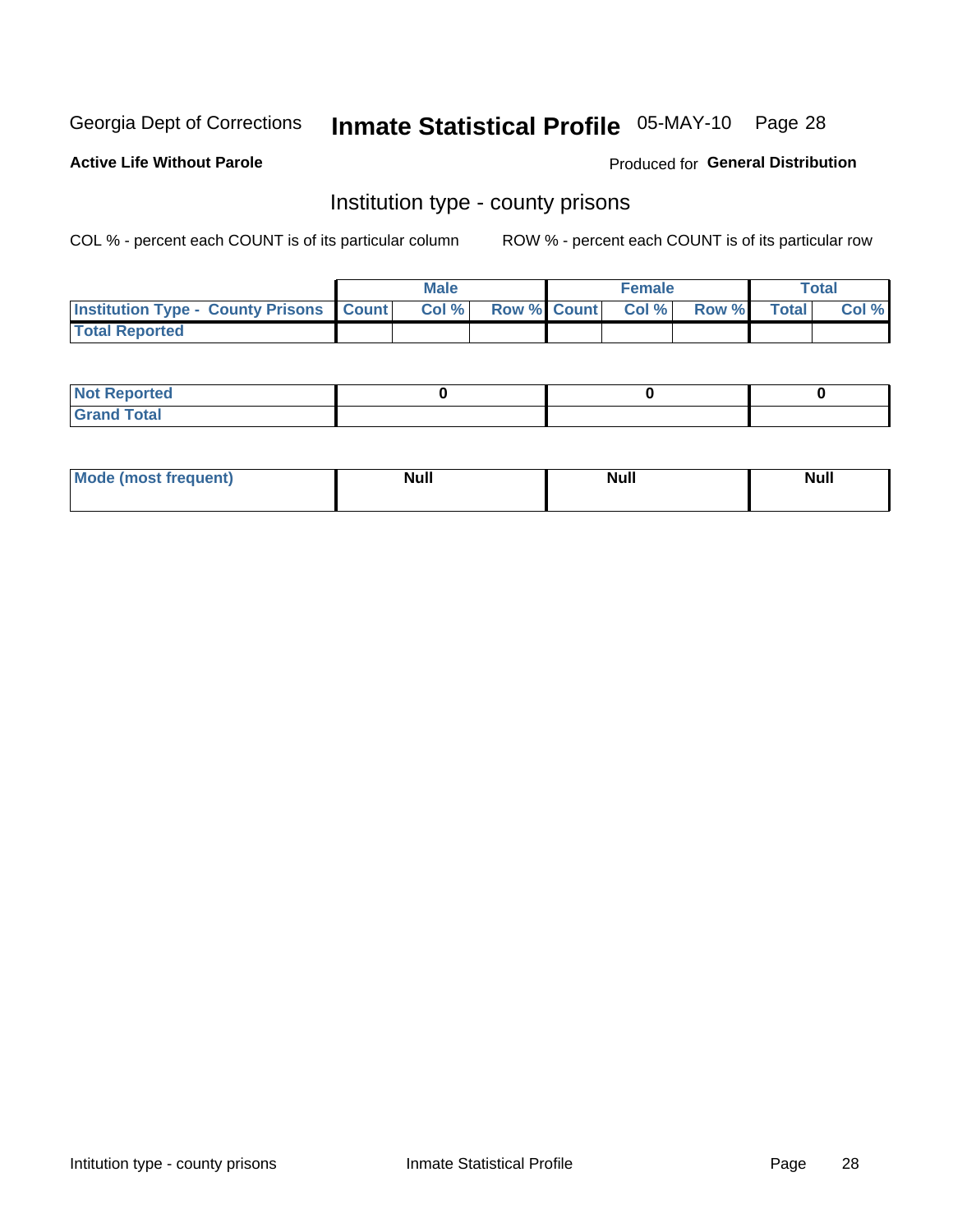# Inmate Statistical Profile 05-MAY-10 Page 29

#### **Active Life Without Parole**

#### Produced for General Distribution

### Institution type - state prisons

COL % - percent each COUNT is of its particular column

|                                         |              | <b>Male</b> |         |              | <b>Female</b> |         | <b>Total</b> |        |
|-----------------------------------------|--------------|-------------|---------|--------------|---------------|---------|--------------|--------|
| <b>Institution Type - State Prisons</b> | <b>Count</b> | Col %       | Row %   | <b>Count</b> | Col %         | Row %   | Total        | Col %  |
| 532 Augusta State Med.<br><b>Prison</b> | 28           | 4.92%       | 100.00% |              |               |         | 28           | 4.82%  |
| <b>Baldwin State Prison</b><br>553      | 23           | 4.04%       | 100.00% |              |               |         | 23           | 3.96%  |
| <b>Ga Diag &amp; Class Pris</b><br>521  | 30           | 5.27%       | 100.00% |              |               |         | 30           | 5.16%  |
| <b>Ga State Prison</b><br>517           | 11           | 1.93%       | 100.00% |              |               |         | 11           | 1.89%  |
| <b>Hancock State Prison</b><br>541      | 57           | 10.02%      | 100.00% |              |               |         | 57           | 9.81%  |
| <b>Hays State Prison</b><br>540         | 70           | 12.30%      | 100.00% |              |               |         | 70           | 12.05% |
| <b>Macon State Prison</b><br>549        | 82           | 14.41%      | 100.00% |              |               |         | 82           | 14.11% |
| <b>Men'S State Prison</b><br>519        | 3            | .53%        | 100.00% |              |               |         | 3            | .52%   |
| <b>Metro State Prison (W)</b><br>554    |              |             |         | 10           | 83.33%        | 100.00% | 10           | 1.72%  |
| <b>Phillips State Prison</b><br>505     | 16           | 2.81%       | 100.00% |              |               |         | 16           | 2.75%  |
| <b>Pulaski State Prison (W)</b><br>557  |              |             |         | 2            | 16.67%        | 100.00% | 2            | .34%   |
| <b>Smith State Prison</b><br>550        | 64           | 11.25%      | 100.00% |              |               |         | 64           | 11.02% |
| <b>Telfair State Prison</b><br>542      | 81           | 14.24%      | 100.00% |              |               |         | 81           | 13.94% |
| <b>Valdosta State Prison</b><br>537     | 44           | 7.73%       | 100.00% |              |               |         | 44           | 7.57%  |
| <b>Ware State Prison</b><br>501         | 60           | 10.54%      | 100.00% |              |               |         | 60           | 10.33% |
| <b>Total Reported</b>                   | 569          | 100%        | 97.93%  | 12           | 100%          | 2.07%   | 581          | 100%   |

| Reported<br>. |     |                          |     |
|---------------|-----|--------------------------|-----|
| <b>otal</b>   | 569 | $\overline{\phantom{0}}$ | 581 |

| Mode (most frequent) | <b>1549 Macon State Prison</b> | 554 Metro State Prison (W)   549 Macon State | <b>Prison</b> |
|----------------------|--------------------------------|----------------------------------------------|---------------|
|----------------------|--------------------------------|----------------------------------------------|---------------|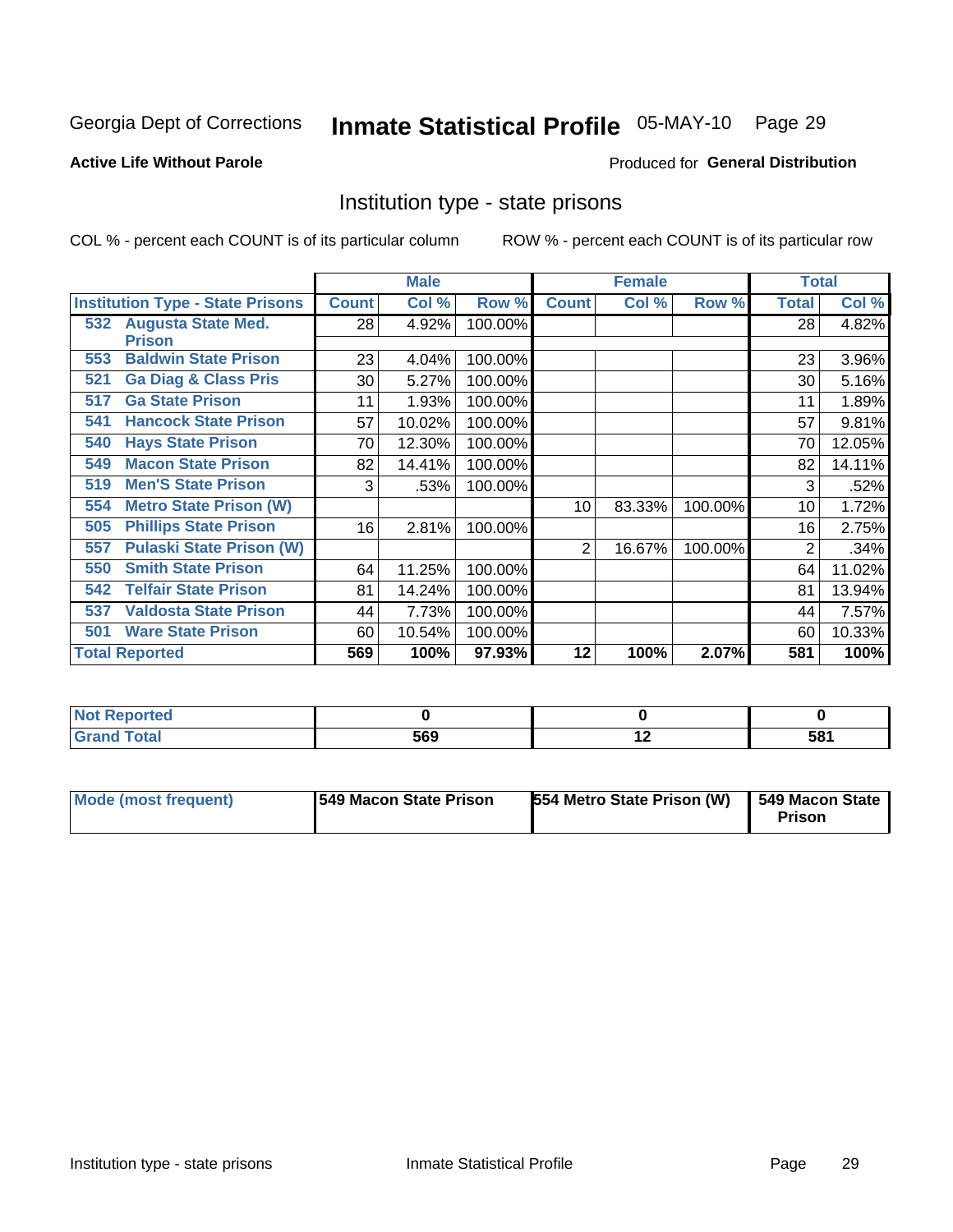# Inmate Statistical Profile 05-MAY-10 Page 30

**Active Life Without Parole** 

Produced for General Distribution

### Institution type - private prisons

COL % - percent each COUNT is of its particular column

|                                           |              | <b>Male</b> |                    | <b>Female</b> |       |              | Total   |
|-------------------------------------------|--------------|-------------|--------------------|---------------|-------|--------------|---------|
| <b>Institution Type - Private Prisons</b> | <b>Count</b> | Col%        | <b>Row % Count</b> | Col $%$       | Row % | <b>Total</b> | Col %   |
| 569<br><b>Coffee Corr Facility</b>        |              | $100.00\%$  | 100.00%            |               |       |              | 100.00% |
| <b>Total Reported</b>                     |              | $100\%$ .   | 100%               |               | %     |              | 100%    |

| Not Reported |  |  |
|--------------|--|--|
|              |  |  |

| Mode (most frequent) | 569 Coffee Corr Facility | <b>Null</b> | 569 Coffee Corr<br><b>Facility</b> |
|----------------------|--------------------------|-------------|------------------------------------|
|----------------------|--------------------------|-------------|------------------------------------|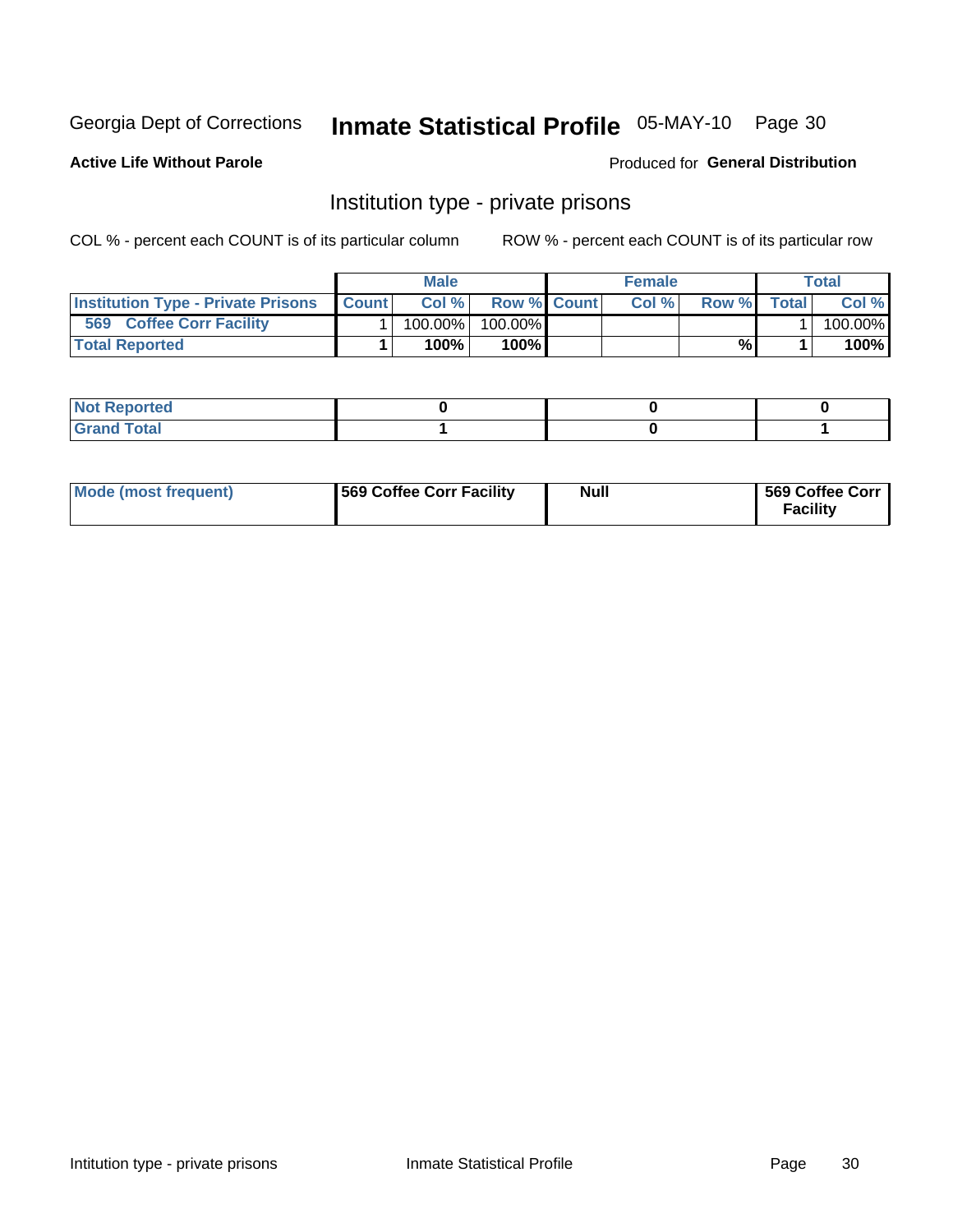# Inmate Statistical Profile 05-MAY-10 Page 31

**Active Life Without Parole** 

**Produced for General Distribution** 

# Institution type - prison annexes

COL % - percent each COUNT is of its particular column

|                                                   | <b>Male</b> |              |       | <b>Female</b> |                    | <b>Total</b> |
|---------------------------------------------------|-------------|--------------|-------|---------------|--------------------|--------------|
| <b>Institution Type - Prison Annexe   Count  </b> | Col %       | <b>Row %</b> | Count | Col %         | <b>Row %</b> Total | Col %        |
| <b>Total Reported</b>                             |             |              |       |               |                    |              |

| <b>Reported</b><br>I NOT                      |  |  |
|-----------------------------------------------|--|--|
| <b>Total</b><br>Carar<br>$\sim$ . When $\sim$ |  |  |

| <b>Mode</b>     | <b>Null</b> | <b>Null</b> | <b>Null</b> |
|-----------------|-------------|-------------|-------------|
| most frequent). |             |             |             |
|                 |             |             |             |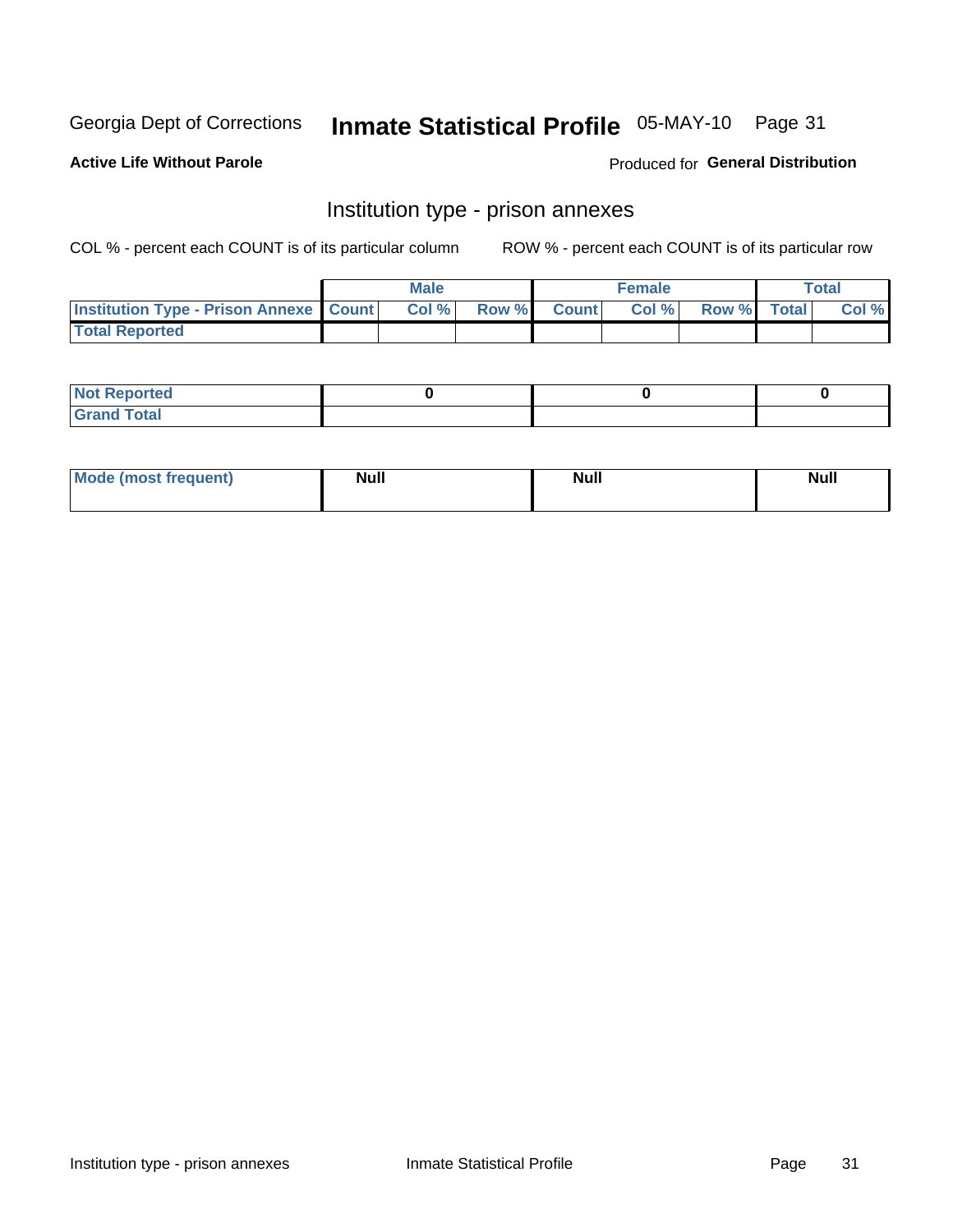# Inmate Statistical Profile 05-MAY-10 Page 32

**Active Life Without Parole** 

Produced for General Distribution

# Institution type - pre-release centers

COL % - percent each COUNT is of its particular column

|                                                   | <b>Male</b> |              |       | <b>Female</b> |                    | <b>Total</b> |
|---------------------------------------------------|-------------|--------------|-------|---------------|--------------------|--------------|
| <b>Institution Type - Prison Annexe   Count  </b> | Col %       | <b>Row %</b> | Count | Col %         | <b>Row %</b> Total | Col %        |
| <b>Total Reported</b>                             |             |              |       |               |                    |              |

| <b>Reported</b><br>I NOT                      |  |  |
|-----------------------------------------------|--|--|
| <b>Total</b><br>Carar<br>$\sim$ . When $\sim$ |  |  |

| $^{\circ}$ Mo<br>frequent)<br>⊥(mos* | <b>Null</b> | Noll<br><b>vull</b> | <b>Null</b> |
|--------------------------------------|-------------|---------------------|-------------|
|                                      |             |                     |             |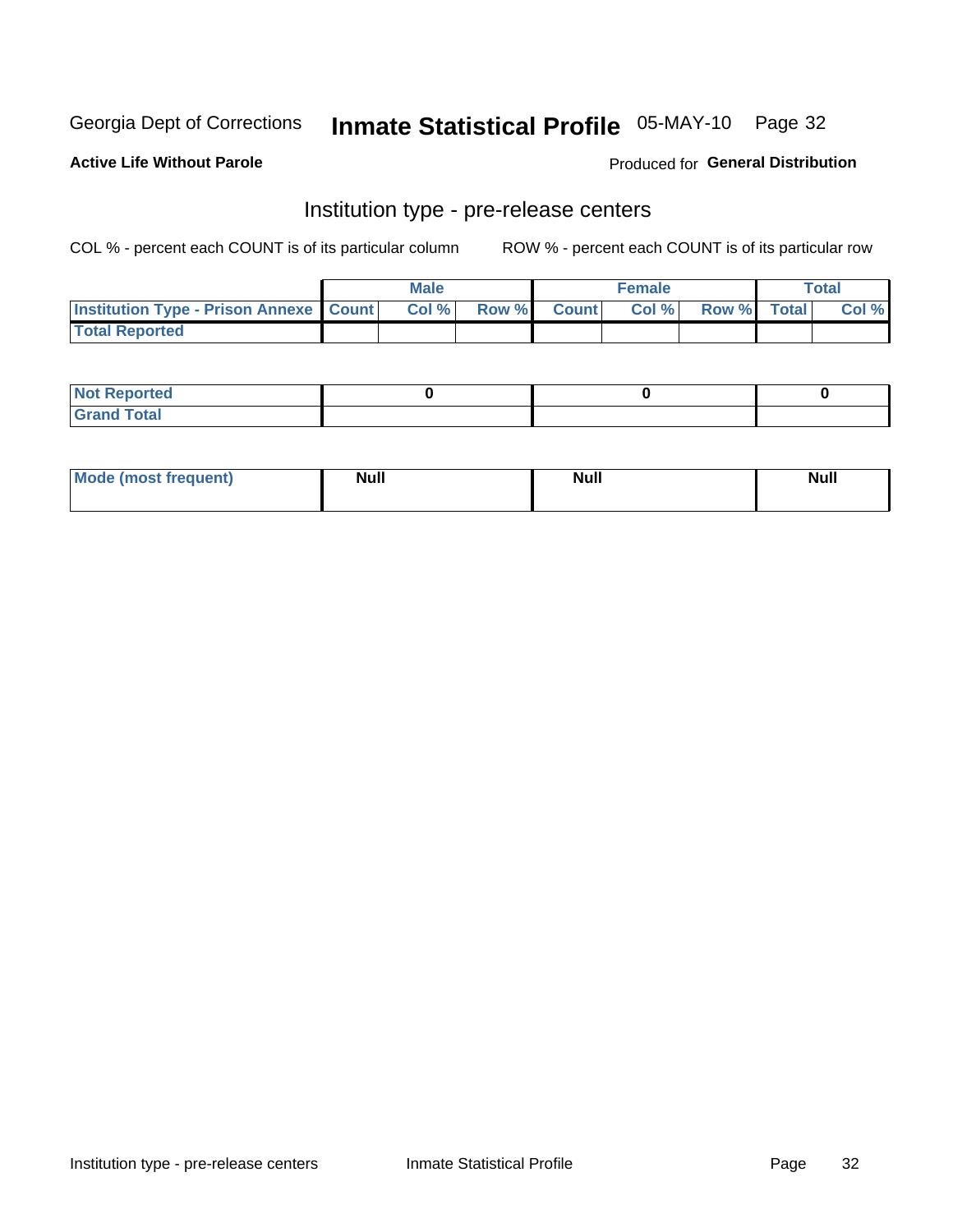# Inmate Statistical Profile 05-MAY-10 Page 33

#### **Active Life Without Parole**

#### Produced for General Distribution

## Institution type - inmate boot camp

COL % - percent each COUNT is of its particular column

|                                      |              | <b>Male</b> |             | <b>Female</b> |             | Total |
|--------------------------------------|--------------|-------------|-------------|---------------|-------------|-------|
| <b>Institution Type - Boot Camps</b> | <b>Count</b> | Col %       | Row % Count | Col%          | Row % Total | Col % |
| <b>Total Rported</b>                 |              |             |             |               |             |       |

| <b>Not Reported</b> |  |  |
|---------------------|--|--|
| <b>Total</b><br>Cro |  |  |

| <b>I Mode (most frequent)</b> | <b>Null</b> | <b>Null</b> | <b>Null</b> |
|-------------------------------|-------------|-------------|-------------|
|                               |             |             |             |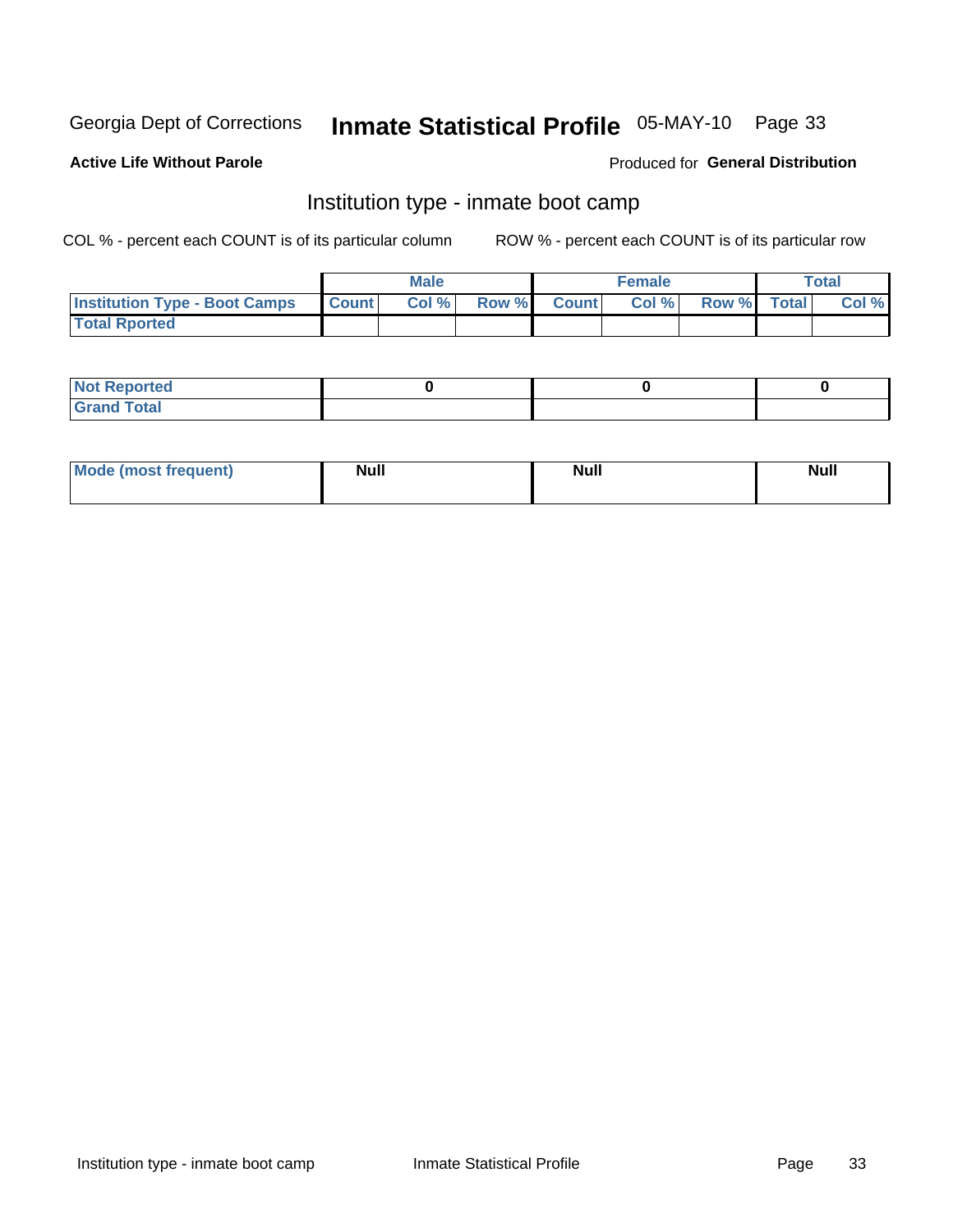# Inmate Statistical Profile 05-MAY-10 Page 34

### **Active Life Without Parole**

### **Produced for General Distribution**

### Number of disciplinary reports

COL % - percent each COUNT is of its particular column

|                                       |              | <b>Male</b> |             |         | <b>Female</b> |       |              | <b>Total</b> |
|---------------------------------------|--------------|-------------|-------------|---------|---------------|-------|--------------|--------------|
| <b>Number of Disciplinary Reports</b> | <b>Count</b> | Col %       | Row % Count |         | Col %         | Row % | <b>Total</b> | Col %        |
|                                       | 148          | 25.87%      | 96.10%      | 6       | 50.00%        | 3.90% | 154          | 26.37%       |
|                                       | 54           | 9.44%       | 100.00%     |         |               |       | 54           | 9.25%        |
|                                       | 45           | 7.87%       | 95.74%      | 2       | 16.67%        | 4.26% | 47           | 8.05%        |
| 3                                     | 36           | 6.29%       | 97.30%      |         | 8.33%         | 2.70% | 37           | 6.34%        |
|                                       | 34           | 5.94%       | 100.00%     |         |               |       | 34           | 5.82%        |
| 5                                     | 28           | 4.90%       | 100.00%     |         |               |       | 28           | 4.79%        |
| <b>More Than 5</b>                    | 227          | 39.69%      | 98.70%      | 3       | 25.00%        | 1.30% | 230          | 39.38%       |
| <b>Total Reported</b>                 | 572          | 100%        | 97.95%      | $12 \,$ | 100%          | 2.05% | 584          | 100%         |

| ted.<br>NO   |     |     |
|--------------|-----|-----|
| <b>Total</b> | ドフク | 584 |

| Mean (average)       | 8.51 | 5.83 | 8.45 |
|----------------------|------|------|------|
| Median (middle)      |      |      | 3.5  |
| Mode (most frequent) |      |      |      |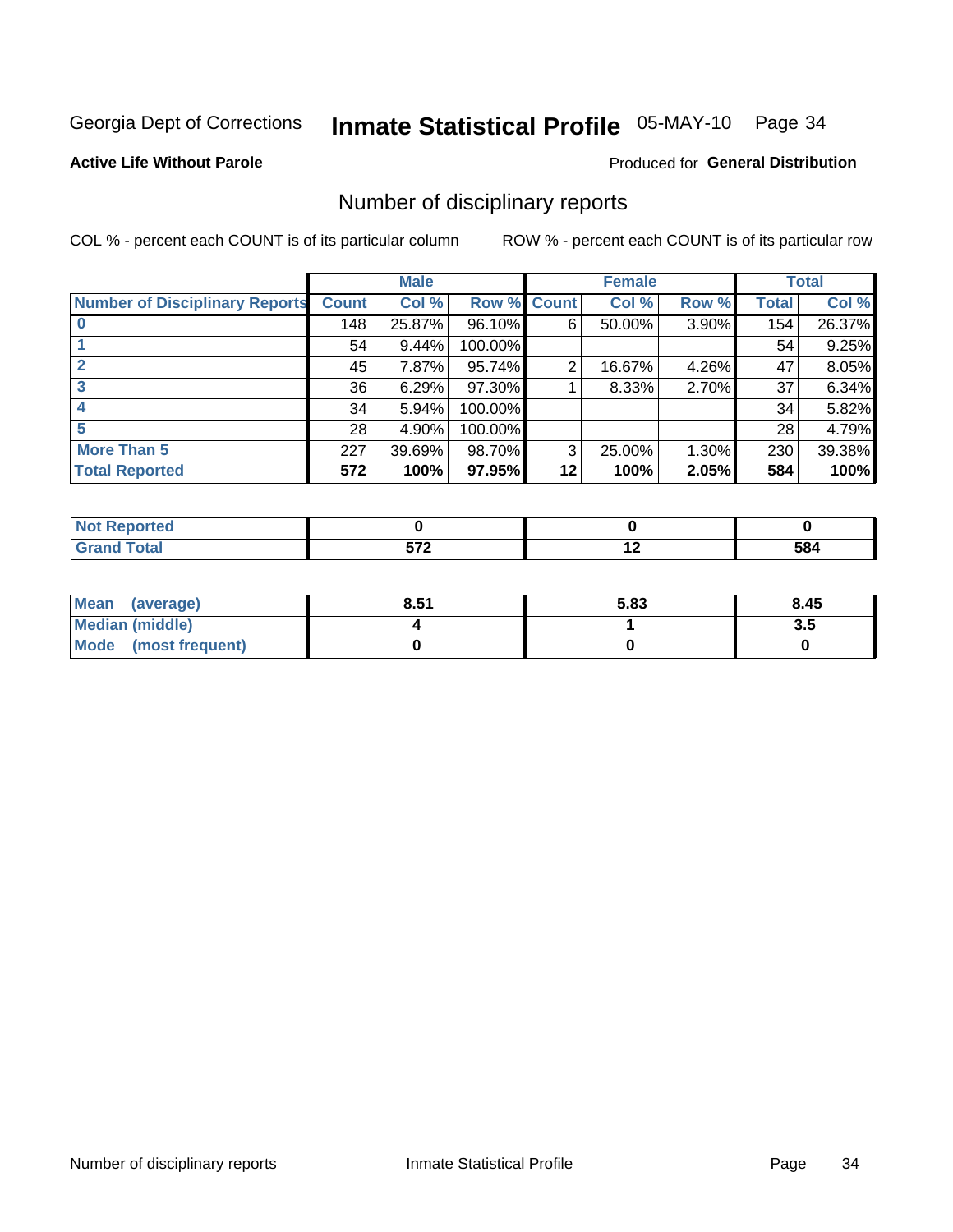# Inmate Statistical Profile 05-MAY-10 Page 35

### **Active Life Without Parole**

### **Produced for General Distribution**

### Number of transfers

COL % - percent each COUNT is of its particular column

|                            |              | <b>Male</b> |             |    | <b>Female</b> |        |              | <b>Total</b> |
|----------------------------|--------------|-------------|-------------|----|---------------|--------|--------------|--------------|
| <b>Number of Transfers</b> | <b>Count</b> | Col %       | Row % Count |    | Col %         | Row %  | <b>Total</b> | Col %        |
|                            | 11           | 1.92%       | 73.33%      | 4  | 33.33%        | 26.67% | 15           | 2.57%        |
|                            | 86           | 15.03%      | 97.73%      | 2  | 16.67%        | 2.27%  | 88           | 15.07%       |
| 2                          | 116          | 20.28%      | 98.31%      | 2  | 16.67%        | 1.69%  | 118          | 20.21%       |
| 3                          | 122          | 21.33%      | 96.83%      | 4  | 33.33%        | 3.17%  | 126          | 21.58%       |
|                            | 66           | 11.54%      | 100.00%     |    |               |        | 66           | 11.30%       |
| 5                          | 40           | 6.99%       | 100.00%     |    |               |        | 40           | 6.85%        |
| <b>More Than 5</b>         | 131          | 22.90%      | 100.00%     |    |               |        | 131          | 22.43%       |
| <b>Total Reported</b>      | 572          | 100%        | 97.95%      | 12 | 100%          | 2.05%  | 584          | 100.0%       |

| المتراسم بالمعار<br>тео<br>N |                      |     |     |
|------------------------------|----------------------|-----|-----|
| <b>Total</b>                 | ---<br>$\sim$ $\sim$ | . . | 584 |

| Mean (average)       | 3.95 | . . | 3.90 |
|----------------------|------|-----|------|
| Median (middle)      |      |     |      |
| Mode (most frequent) |      |     |      |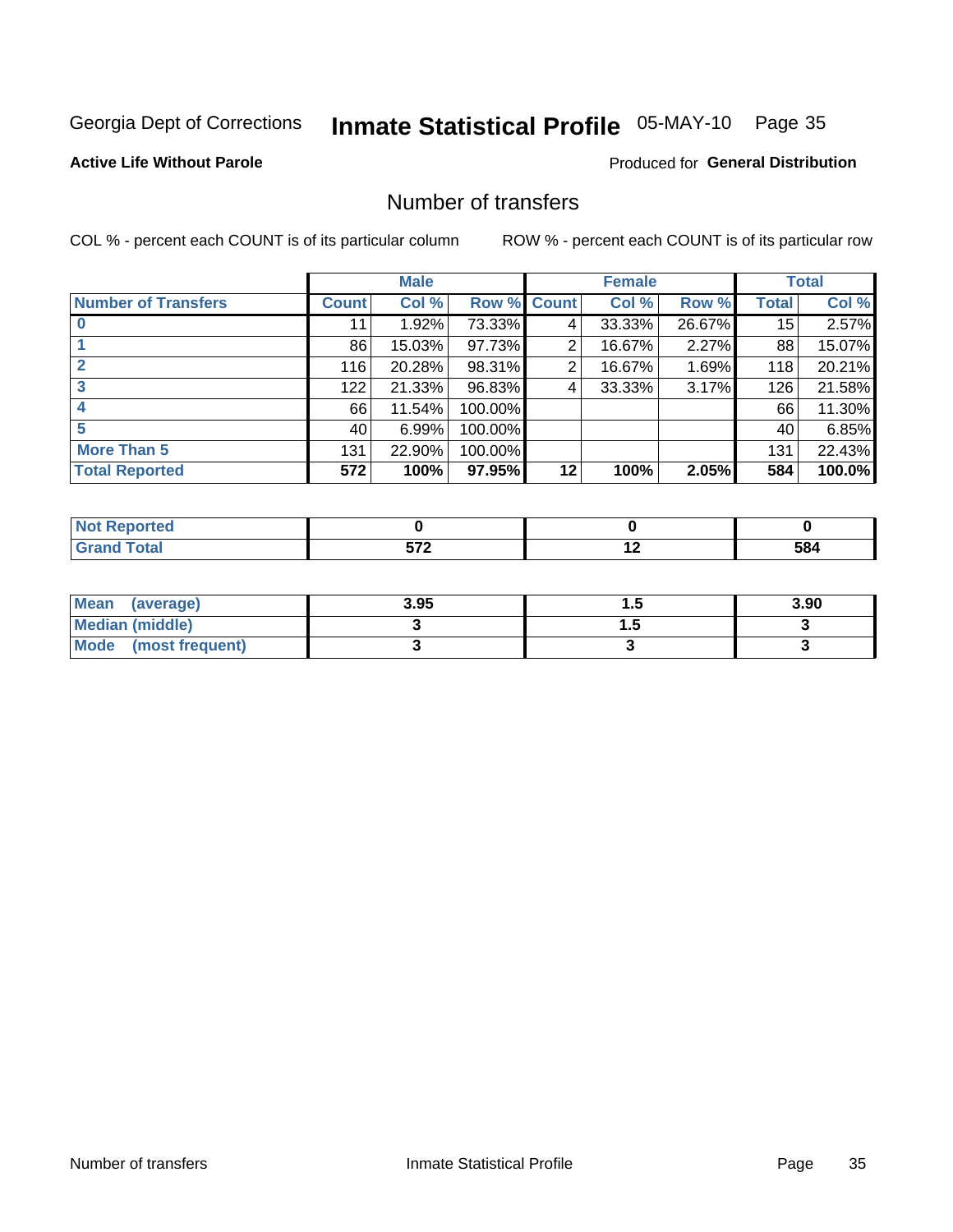# Inmate Statistical Profile 05-MAY-10 Page 36

**Active Life Without Parole** 

Produced for General Distribution

# Number of escapes

COL % - percent each COUNT is of its particular column

|                          |              | <b>Male</b> |                    |                 | <b>Female</b> |       |       | Total  |
|--------------------------|--------------|-------------|--------------------|-----------------|---------------|-------|-------|--------|
| <b>Number of Escapes</b> | <b>Count</b> | Col%        | <b>Row % Count</b> |                 | Col %         | Row % | Total | Col %  |
|                          | 570          | $99.65\%$   | $97.94\%$          | 12 <sup>2</sup> | $100.00\%$    | 2.06% | 582   | 99.66% |
|                          |              | 0.17%       | $100.00\%$         |                 |               |       |       | 0.17%  |
|                          |              | 0.17%       | $100.00\%$         |                 |               |       |       | 0.17%  |
| <b>Total Reported</b>    | 572          | 100%        | 97.95% I           | 12              | 100%          | 2.05% | 584   | 100%   |

| วrted<br><b>NOT</b><br>∍⊼eper |     |     |     |
|-------------------------------|-----|-----|-----|
| <b>fotal</b><br>Grand         | ドフク | . . | 584 |

| Mean (average)       |  | .01 |
|----------------------|--|-----|
| Median (middle)      |  |     |
| Mode (most frequent) |  |     |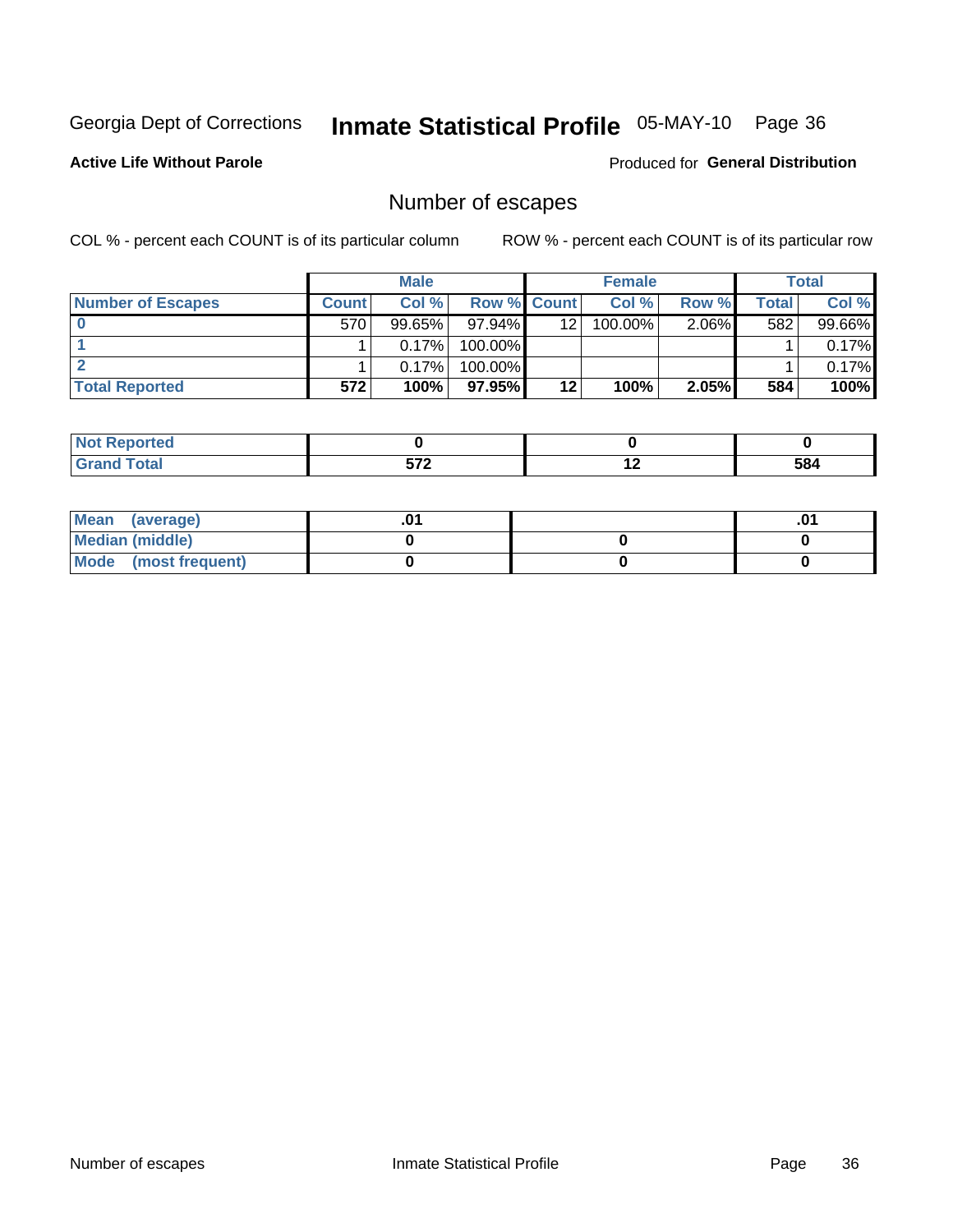#### **Active Life Without Parole**

### Produced for General Distribution

### Time served in current (or last) institution

COL % - percent each COUNT is of its particular column

|                              |              | <b>Male</b> |         |                | <b>Female</b> |        |              | <b>Total</b> |
|------------------------------|--------------|-------------|---------|----------------|---------------|--------|--------------|--------------|
| <b>Time In Institution</b>   | <b>Count</b> | Col %       | Row %   | <b>Count</b>   | Col %         | Row %  | <b>Total</b> | Col %        |
| 0 to 3 months                | 57           | 9.97%       | 100.00% |                |               |        | 57           | 9.76%        |
| 3.01 to 6 months             | 34           | 5.94%       | 94.44%  | $\overline{2}$ | 16.67%        | 5.56%  | 36           | 6.16%        |
| 6.01 to 9 months             | 41           | 7.17%       | 97.62%  | 1              | 8.33%         | 2.38%  | 42           | 7.19%        |
| 9.01 to 12 months            | 48           | 8.39%       | 100.00% |                |               |        | 48           | 8.22%        |
| 12.01 to 18 months           | 81           | 14.16%      | 100.00% |                |               |        | 81           | 13.87%       |
| <b>18.01 to 24 months</b>    | 40           | 6.99%       | 85.11%  | 7              | 58.33%        | 14.89% | 47           | 8.05%        |
| $2.01$ to 3 years            | 80           | 13.99%      | 100.00% |                |               |        | 80           | 13.70%       |
| 3.01 to 4 years              | 38           | 6.64%       | 100.00% |                |               |        | 38           | 6.51%        |
| $4.01$ to 5 years            | 44           | 7.69%       | 100.00% |                |               |        | 44           | 7.53%        |
| $\overline{5.01}$ to 6 years | 25           | 4.37%       | 92.59%  | $\overline{2}$ | 16.67%        | 7.41%  | 27           | 4.62%        |
| 6.01 to 7 years              | 15           | 2.62%       | 100.00% |                |               |        | 15           | 2.57%        |
| $7.01$ to 8 years            | 26           | 4.55%       | 100.00% |                |               |        | 26           | 4.45%        |
| $8.01$ to 9 years            | 18           | 3.15%       | 100.00% |                |               |        | 18           | 3.08%        |
| 9.01 to 10 years             | 10           | 1.75%       | 100.00% |                |               |        | 10           | 1.71%        |
| Over 10 years                | 15           | 2.62%       | 100.00% |                |               |        | 15           | 2.57%        |
| <b>Total Reported</b>        | 572          | 100%        | 97.95%  | 12             | 100%          | 2.05%  | 584          | 100%         |

| <b>Not</b><br><b>Reported</b> |                             |     |     |
|-------------------------------|-----------------------------|-----|-----|
| <b>Total</b>                  | <b>F70</b><br>$\cdot$ . $-$ | . . | 584 |

| <b>Mean</b><br>(average) | 34 months | 25 months | 34 months |
|--------------------------|-----------|-----------|-----------|
| Median (middle)          | 21 months | 22 months | 21 months |
| Mode (most frequent)     | 25 months | 1 months  | 1 months  |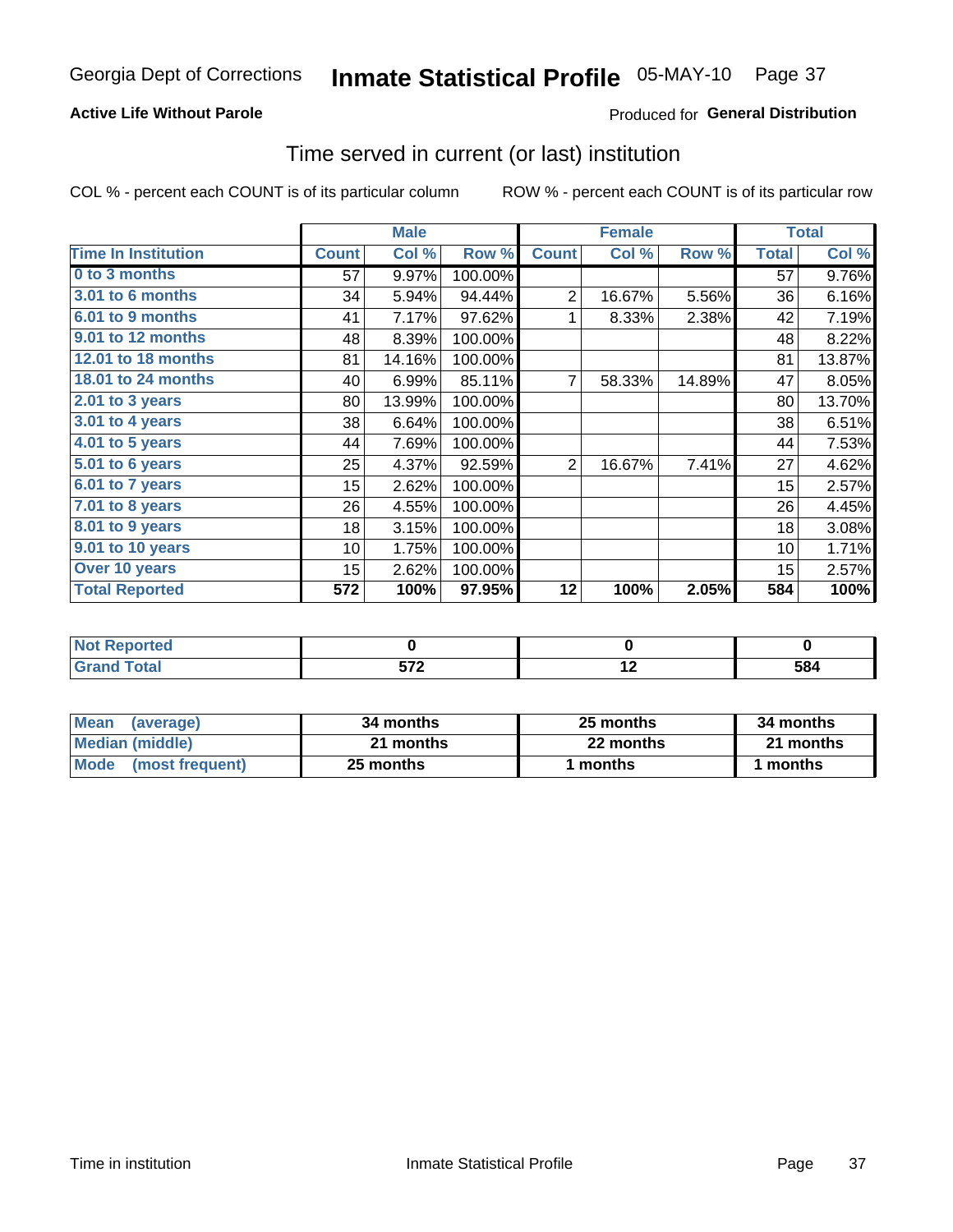## Inmate Statistical Profile 05-MAY-10 Page 38

#### **Active Life Without Parole**

#### **Produced for General Distribution**

## Highest grade level attained

COL % - percent each COUNT is of its particular column

|                              |                | <b>Male</b> |         |                 | <b>Female</b> |        |                  | <b>Total</b> |
|------------------------------|----------------|-------------|---------|-----------------|---------------|--------|------------------|--------------|
| <b>Grade Level</b>           | <b>Count</b>   | Col %       | Row %   | <b>Count</b>    | Col %         | Row %  | <b>Total</b>     | Col %        |
| No school at all             | 1              | 0.18%       | 100.00% |                 |               |        | 1                | 0.17%        |
| <b>Grade 1</b>               | 1              | 0.18%       | 100.00% |                 |               |        | 1                | 0.17%        |
| <b>Grade 2</b>               | 1              | 0.18%       | 100.00% |                 |               |        | 1                | 0.17%        |
| <b>Grade 4</b>               | 4              | 0.71%       | 100.00% |                 |               |        | 4                | 0.70%        |
| Grade 5                      | 4              | 0.71%       | 100.00% |                 |               |        | 4                | 0.70%        |
| Grade 6                      | 7              | 1.25%       | 100.00% |                 |               |        | $\overline{7}$   | 1.22%        |
| <b>Grade 7</b>               | 21             | 3.75%       | 100.00% |                 |               |        | 21               | 3.67%        |
| <b>Grade 8</b>               | 51             | 9.11%       | 100.00% |                 |               |        | 51               | 8.92%        |
| <b>Grade 9</b>               | 72             | 12.86%      | 98.63%  | 1               | 8.33%         | 1.37%  | 73               | 12.76%       |
| Grade 10                     | 110            | 19.64%      | 99.10%  | 1               | 8.33%         | 0.90%  | 111              | 19.41%       |
| Grade 11                     | 75             | 13.39%      | 96.15%  | 3               | 25.00%        | 3.85%  | 78               | 13.64%       |
| <b>Grade 12 or GED</b>       | 113            | 20.18%      | 97.41%  | 3               | 25.00%        | 2.59%  | 116              | 20.28%       |
| <b>Some tech school</b>      | 6              | 1.07%       | 85.71%  | 1               | 8.33%         | 14.29% | 7                | 1.22%        |
| <b>Completed tech school</b> | 10             | 1.79%       | 100.00% |                 |               |        | 10               | 1.75%        |
| College, 1 year              | 21             | 3.75%       | 100.00% |                 |               |        | 21               | 3.67%        |
| College, 2 year              | 32             | 5.71%       | 91.43%  | 3               | 25.00%        | 8.57%  | 35               | 6.12%        |
| College, 3 year              | 13             | 2.32%       | 100.00% |                 |               |        | 13               | 2.27%        |
| <b>Bachelor's degree</b>     | 11             | 1.96%       | 100.00% |                 |               |        | 11               | 1.92%        |
| <b>Master's degree</b>       | 4              | 0.71%       | 100.00% |                 |               |        | 4                | 0.70%        |
| Ph.D. degree                 | 1              | 0.18%       | 100.00% |                 |               |        | 1                | 0.17%        |
| Law degree                   | $\overline{2}$ | 0.36%       | 100.00% |                 |               |        | $\overline{2}$   | 0.35%        |
| <b>Total Reported</b>        | 560            | 100%        | 97.90%  | $\overline{12}$ | 100%          | 2.10%  | $\overline{572}$ | 100%         |

| olateloi | $\overline{\phantom{a}}$ |    | $\overline{\phantom{a}}$ |
|----------|--------------------------|----|--------------------------|
|          | ---                      | -- | 584                      |

| Mean<br>(average)              | 10.73           | 11.92           | 10.75             |
|--------------------------------|-----------------|-----------------|-------------------|
| <b>Median (middle)</b>         | Grade 11        | Grade 12 or GED | Grade 11          |
| <b>Mode</b><br>(most frequent) | Grade 12 or GED | Grade 12 or GED | I Grade 12 or GED |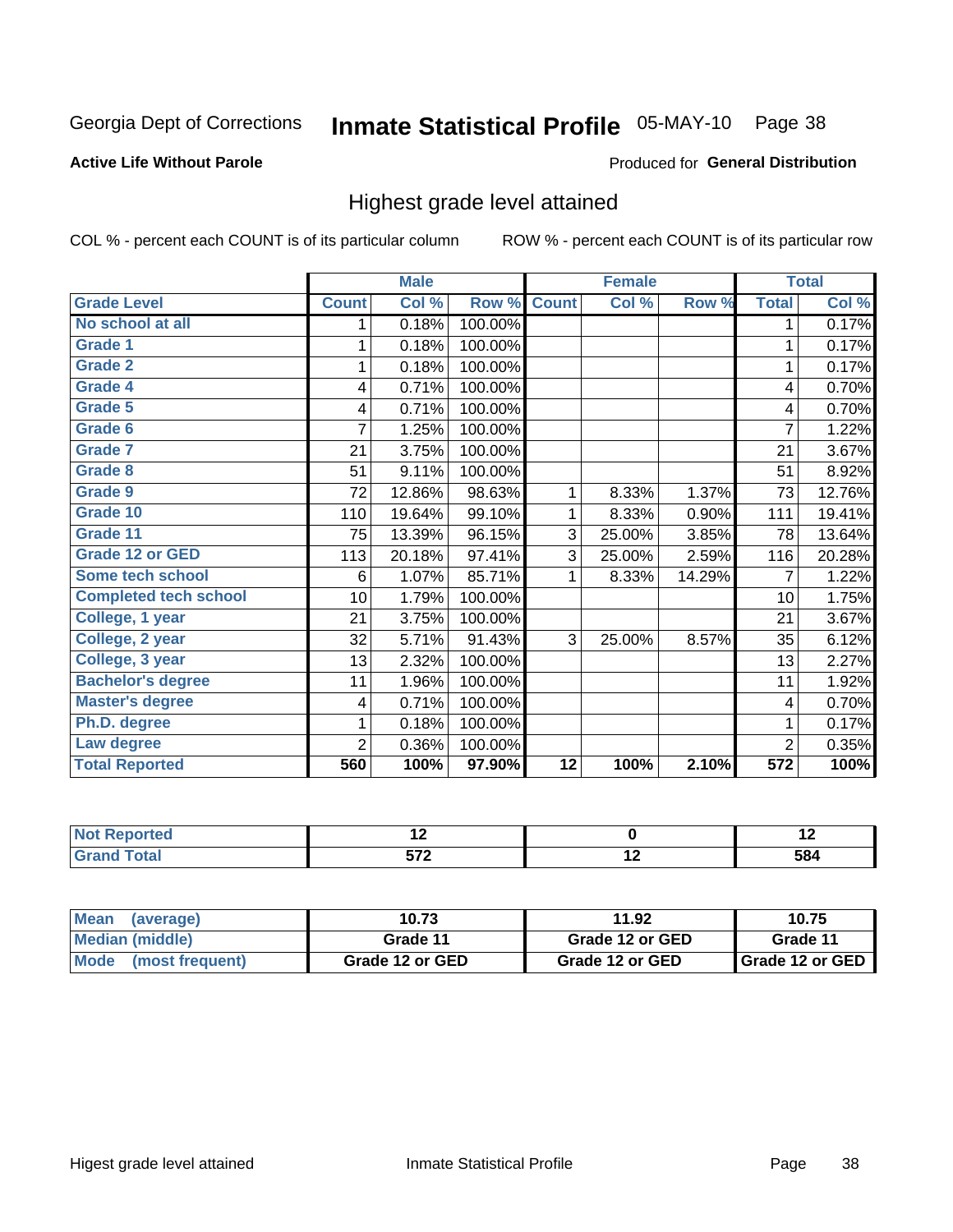## Inmate Statistical Profile 05-MAY-10 Page 39

#### **Active Life Without Parole**

#### **Produced for General Distribution**

## Culture fair IQ scores

COL % - percent each COUNT is of its particular column

|                       |              | <b>Male</b> |                    |                | <b>Female</b> |          |              | <b>Total</b> |
|-----------------------|--------------|-------------|--------------------|----------------|---------------|----------|--------------|--------------|
| <b>IQ Scores</b>      | <b>Count</b> | Col %       | <b>Row % Count</b> |                | Col %         | Row %    | <b>Total</b> | Col %        |
| $60 - 69$             | 24           | 4.69%       | 100.00%            |                |               |          | 24           | 4.58%        |
| $70 - 79$             | 40           | 7.81%       | 100.00%            |                |               |          | 40           | 7.63%        |
| $80 - 89$             | 87           | 16.99%      | 97.75%             | $\overline{2}$ | 16.67%        | $2.25\%$ | 89           | 16.98%       |
| $90 - 99$             | 93           | 18.16%      | 96.88%             | 3              | 25.00%        | 3.13%    | 96           | 18.32%       |
| $100 - 109$           | 140          | 27.34%      | 97.90%             | 3              | 25.00%        | 2.10%    | 143          | 27.29%       |
| $110 - 119$           | 106          | 20.70%      | 98.15%             | 2              | 16.67%        | 1.85%    | 108          | 20.61%       |
| $120 - 129$           | 22           | 4.30%       | 95.65%             |                | 8.33%         | 4.35%    | 23           | 4.39%        |
| $130 - 139$           |              |             |                    |                | 8.33%         | 100.00%  |              | 0.19%        |
| <b>Total Reported</b> | 512          | 100%        | 97.71%             | 12             | 100%          | 2.29%    | 524          | 100%         |

| <b>Not Reported</b>  | 56                | 56  |
|----------------------|-------------------|-----|
| Not Valid (under 60) |                   |     |
| <b>Grand Total</b>   | ドフク<br><b>JIL</b> | 584 |

| Mean<br>(average)    | 98  | 106 | 98  |
|----------------------|-----|-----|-----|
| Median (middle)      | 101 | 102 | 101 |
| Mode (most frequent) | 110 | 96  | 105 |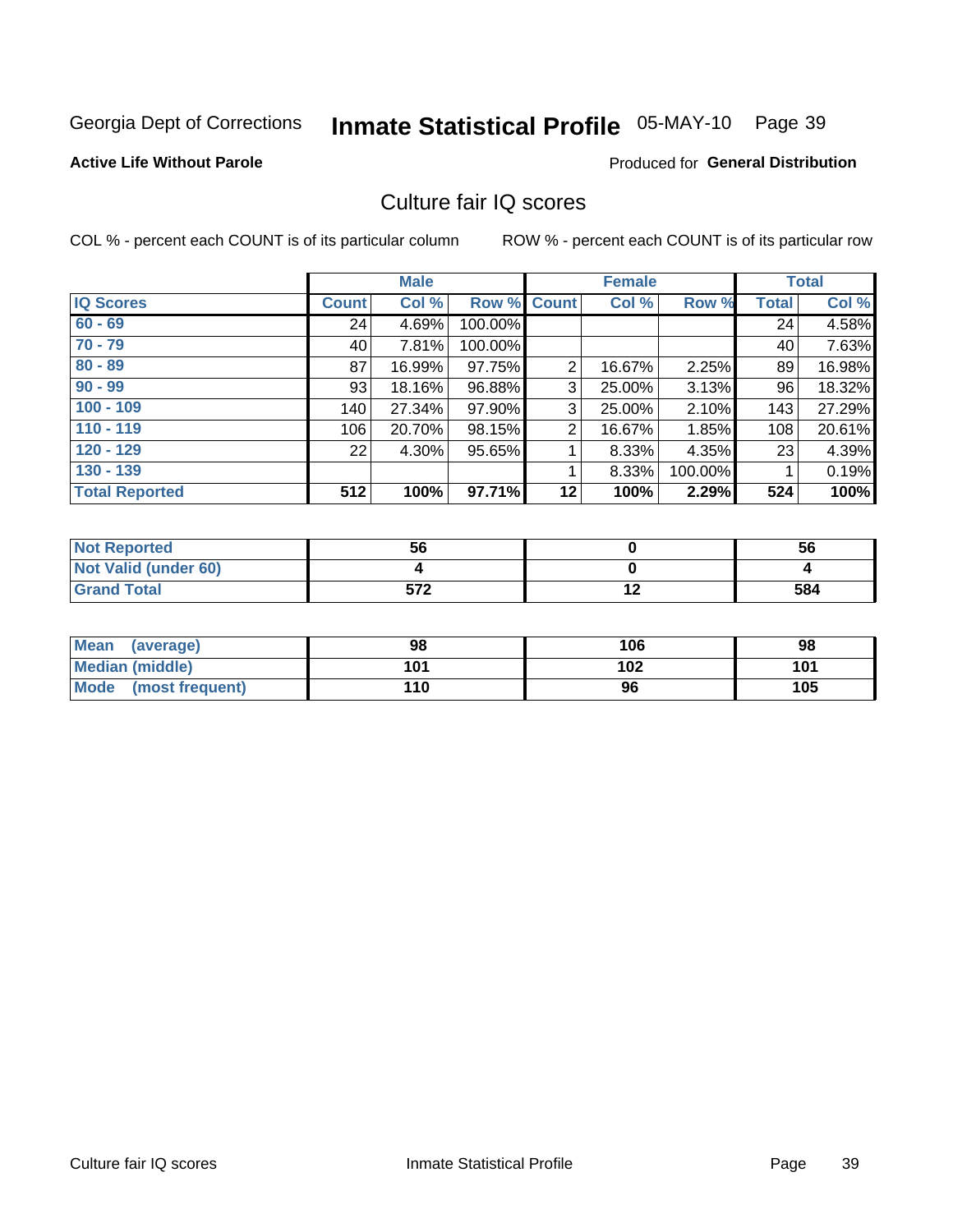## Inmate Statistical Profile 05-MAY-10 Page 40

#### **Active Life Without Parole**

### Produced for General Distribution

## Wide Range Achievement Test (WRAT) reading score

COL % - percent each COUNT is of its particular column

|                           |                  | <b>Male</b> |         |                | <b>Female</b>   |       |                  | <b>Total</b> |
|---------------------------|------------------|-------------|---------|----------------|-----------------|-------|------------------|--------------|
| <b>WRAT Reading Score</b> | <b>Count</b>     | Col %       | Row %   | <b>Count</b>   | Col %           | Row % | <b>Total</b>     | Col %        |
| $0.1$ to $0.9$            | 15               | 2.88%       | 100.00% |                |                 |       | 15               | 2.81%        |
| 1.0 to 1.9                | 15               | 2.88%       | 100.00% |                |                 |       | 15               | 2.81%        |
| 2.0 to 2.9                | 29               | 5.57%       | 96.67%  | 1              | 8.33%           | 3.33% | 30               | 5.63%        |
| 3.0 to 3.9                | 29               | 5.57%       | 100.00% |                |                 |       | 29               | 5.44%        |
| 4.0 to 4.9                | 42               | 8.06%       | 100.00% |                |                 |       | 42               | 7.88%        |
| 5.0 to 5.9                | 48               | 9.21%       | 97.96%  | 1              | 8.33%           | 2.04% | 49               | 9.19%        |
| 6.0 to 6.9                | 48               | 9.21%       | 100.00% |                |                 |       | 48               | 9.01%        |
| 7.0 to 7.9                | 18               | 3.45%       | 100.00% |                |                 |       | 18               | 3.38%        |
| 8.0 to 8.9                | 34               | 6.53%       | 100.00% |                |                 |       | 34               | 6.38%        |
| 9.0 to 9.9                | 43               | 8.25%       | 95.56%  | $\overline{2}$ | 16.67%          | 4.44% | 45               | 8.44%        |
| 10.0 to 10.9              | 12               | 2.30%       | 92.31%  | 1              | 8.33%           | 7.69% | 13               | 2.44%        |
| 11.0 to 11.9              | 32               | 6.14%       | 96.97%  | 1              | 8.33%           | 3.03% | 33               | 6.19%        |
| 12.0 to 12.9              | 103              | 19.77%      | 98.10%  | $\overline{2}$ | 16.67%          | 1.90% | 105              | 19.70%       |
| 13                        | 53               | 10.17%      | 92.98%  | 4              | 33.33%          | 7.02% | 57               | 10.69%       |
| <b>Total Reported</b>     | $\overline{521}$ | 100%        | 97.75%  | 12             | 100%            | 2.25% | $\overline{533}$ | 100%         |
|                           |                  |             |         |                |                 |       |                  |              |
| <b>Not Reported</b>       |                  | 51          |         |                | $\pmb{0}$       |       |                  | 51           |
| <b>Grand Total</b>        |                  | 572         |         |                | $\overline{12}$ |       |                  | 584          |

| <b>Mean</b><br>(average)       | 8.23       | 10.54 | 8.28 |
|--------------------------------|------------|-------|------|
| <b>Median (middle)</b>         | ה ה<br>0.Z | 12.05 | ช.ว  |
| <b>Mode</b><br>(most frequent) | 12.8       | ں .   | יי   |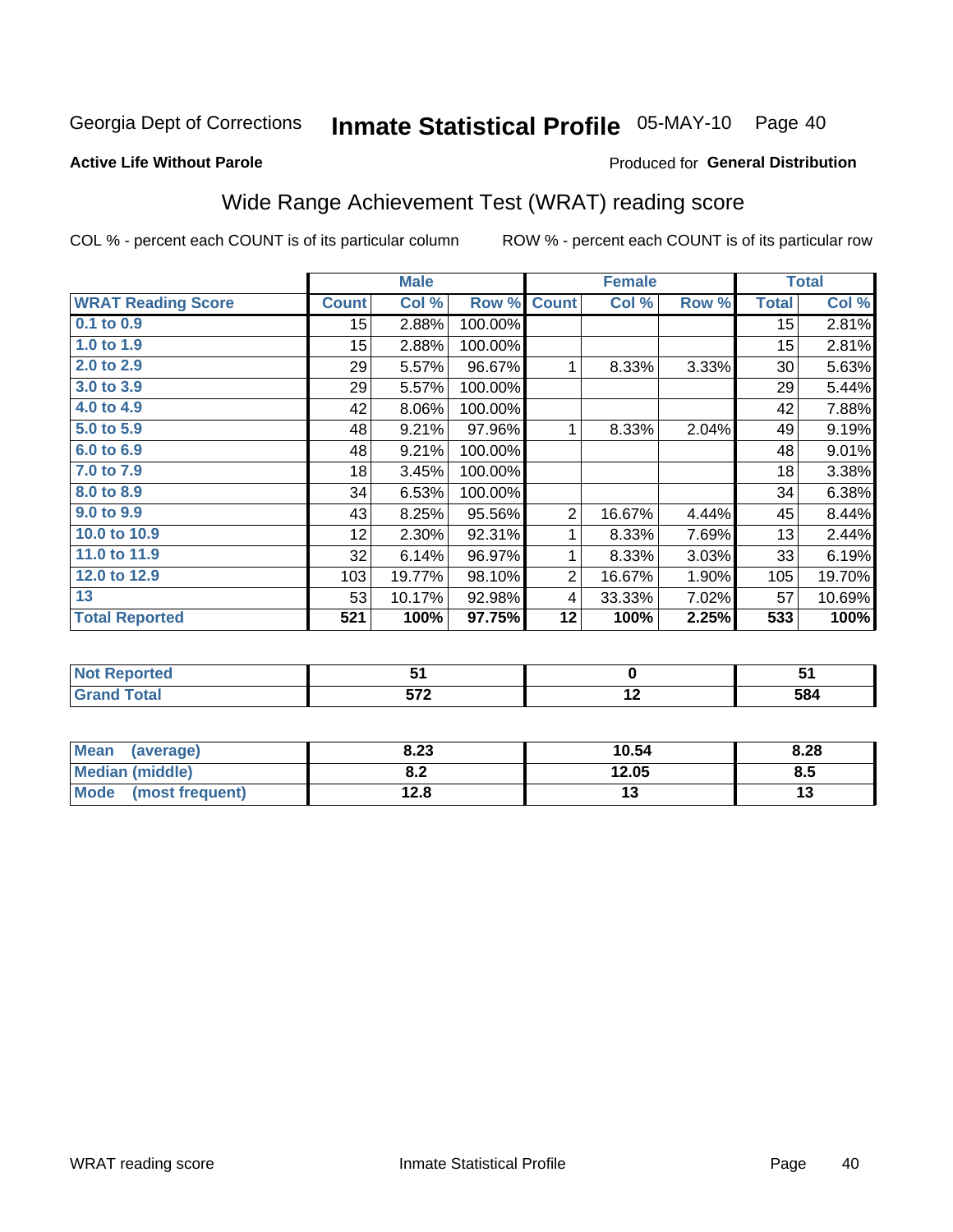## Inmate Statistical Profile 05-MAY-10 Page 41

#### **Active Life Without Parole**

#### Produced for General Distribution

## Wide Range Achievement Test (WRAT) math score

COL % - percent each COUNT is of its particular column

ROW % - percent each COUNT is of its particular row

|                              |              | <b>Male</b> |         |                | <b>Female</b> |        |              | <b>Total</b> |
|------------------------------|--------------|-------------|---------|----------------|---------------|--------|--------------|--------------|
| <b>WRAT Mathematic Score</b> | <b>Count</b> | Col %       | Row %   | <b>Count</b>   | Col %         | Row %  | <b>Total</b> | Col %        |
| 0.1 to 0.9                   | 2            | 0.38%       | 100.00% |                |               |        | 2            | 0.38%        |
| 1.0 to 1.9                   | 4            | 0.77%       | 100.00% |                |               |        | 4            | 0.75%        |
| 2.0 to 2.9                   | 20           | 3.84%       | 100.00% |                |               |        | 20           | 3.75%        |
| 3.0 to 3.9                   | 37           | 7.10%       | 100.00% |                |               |        | 37           | 6.94%        |
| 4.0 to 4.9                   | 53           | 10.17%      | 98.15%  | 1              | 8.33%         | 1.85%  | 54           | 10.13%       |
| 5.0 t0 5.9                   | 68           | 13.05%      | 100.00% |                |               |        | 68           | 12.76%       |
| 6.0 to 6.9                   | 107          | 20.54%      | 98.17%  | $\overline{2}$ | 16.67%        | 1.83%  | 109          | 20.45%       |
| 7.0 to 7.9                   | 68           | 13.05%      | 97.14%  | $\overline{2}$ | 16.67%        | 2.86%  | 70           | 13.13%       |
| 8.0 to 8.9                   | 36           | 6.91%       | 94.74%  | $\overline{2}$ | 16.67%        | 5.26%  | 38           | 7.13%        |
| 9.0 to 9.9                   | 49           | 9.40%       | 96.08%  | $\overline{2}$ | 16.67%        | 3.92%  | 51           | 9.57%        |
| 10.0 to 10.9                 | 26           | 4.99%       | 96.30%  | 1              | 8.33%         | 3.70%  | 27           | 5.07%        |
| 11.0 to $11.9$               | 14           | 2.69%       | 100.00% |                |               |        | 14           | 2.63%        |
| 12.0 to 12.9                 | 28           | 5.37%       | 96.55%  | 1              | 8.33%         | 3.45%  | 29           | 5.44%        |
| 13                           | 9            | 1.73%       | 90.00%  | 1              | 8.33%         | 10.00% | 10           | 1.88%        |
| <b>Total Reported</b>        | 521          | 100%        | 97.75%  | 12             | 100%          | 2.25%  | 533          | 100.0%       |
|                              |              |             |         |                |               |        |              |              |
| <b>Not Reported</b>          |              | 51          |         |                | $\pmb{0}$     |        |              | 51           |
| <b>Grand Total</b>           |              | 572         |         |                | 12            |        |              | 584          |

| <b>Mean</b><br>(average) | 7.08 | o 70<br>0.14 | <b>742</b> |
|--------------------------|------|--------------|------------|
| <b>Median (middle)</b>   | 6.9  | 8.45         | 6.9        |
| Mode<br>(most frequent)  | 6.9  | .о           | 6.9        |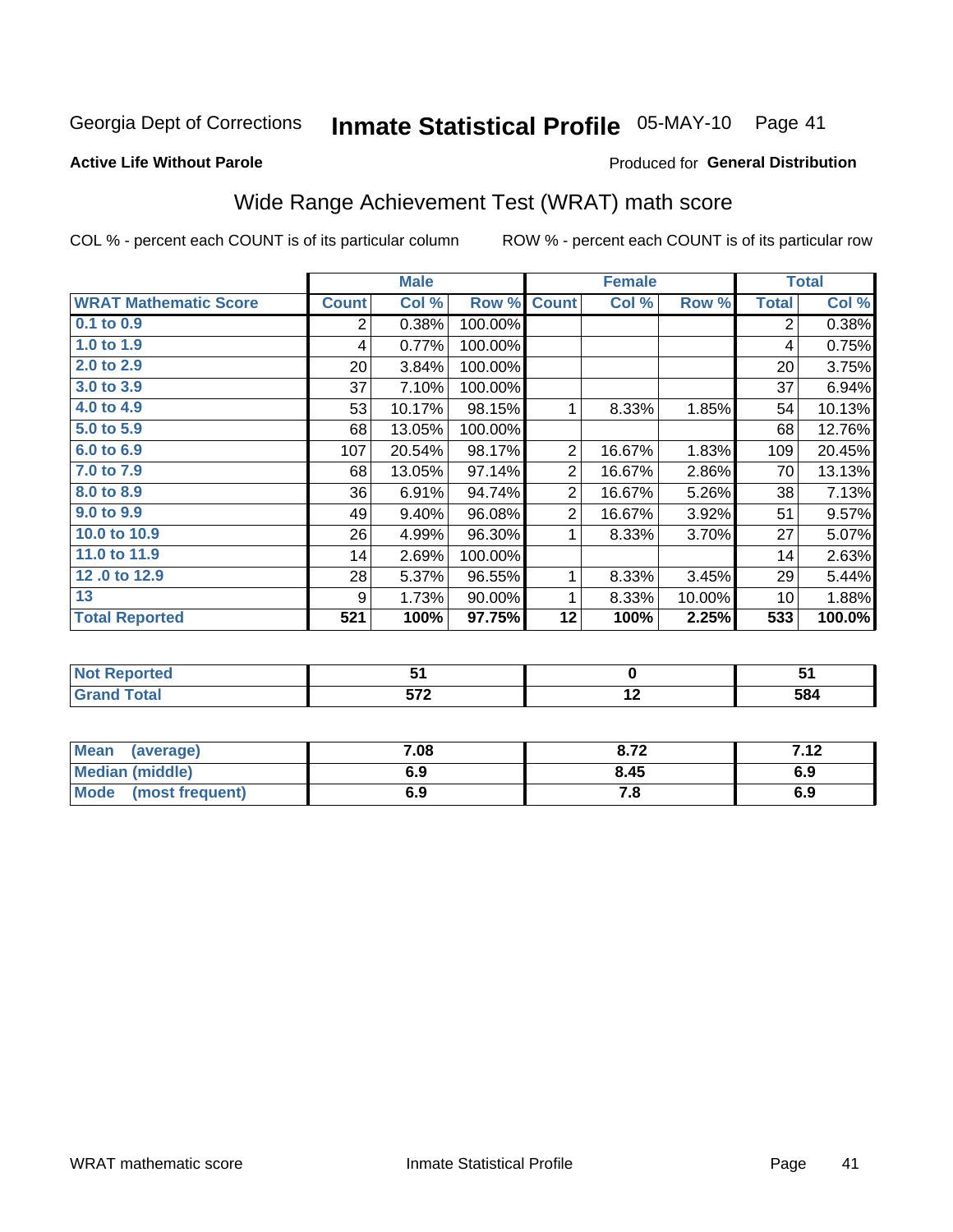#### Inmate Statistical Profile 05-MAY-10 Page 42

#### **Active Life Without Parole**

### Produced for General Distribution

## Wide Range Achievement Test (WRAT) spelling score

COL % - percent each COUNT is of its particular column

|                            |              | <b>Male</b> |         |                | <b>Female</b>   |       |              | <b>Total</b> |
|----------------------------|--------------|-------------|---------|----------------|-----------------|-------|--------------|--------------|
| <b>WRAT Spelling Score</b> | <b>Count</b> | Col %       | Row %   | <b>Count</b>   | Col %           | Row % | <b>Total</b> | Col %        |
| 0.1 to 0.9                 | 8            | 1.54%       | 100.00% |                |                 |       | 8            | 1.50%        |
| 1.0 to 1.9                 | 23           | 4.42%       | 100.00% |                |                 |       | 23           | 4.32%        |
| 2.0 to 2.9                 | 38           | 7.31%       | 100.00% |                |                 |       | 38           | 7.14%        |
| 3.0 to 3.9                 | 30           | 5.77%       | 100.00% |                |                 |       | 30           | 5.64%        |
| 4.0 to 4.9                 | 47           | 9.04%       | 97.92%  | 1              | 8.33%           | 2.08% | 48           | 9.02%        |
| 5.0 to 5.9                 | 51           | 9.81%       | 100.00% |                |                 |       | 51           | 9.59%        |
| 6.0 to 6.9                 | 58           | 11.15%      | 98.31%  | 1              | 8.33%           | 1.69% | 59           | 11.09%       |
| 7.0 to 7.9                 | 41           | 7.88%       | 100.00% |                |                 |       | 41           | 7.71%        |
| 8.0 to 8.9                 | 39           | 7.50%       | 97.50%  | 1              | 8.33%           | 2.50% | 40           | 7.52%        |
| 9.0 to 9.9                 | 37           | 7.12%       | 97.37%  | 1              | 8.33%           | 2.63% | 38           | 7.14%        |
| 10.0 to 10.9               | 35           | 6.73%       | 97.22%  | 1              | 8.33%           | 2.78% | 36           | 6.77%        |
| 11.0 to 11.9               | 33           | 6.35%       | 94.29%  | $\overline{2}$ | 16.67%          | 5.71% | 35           | 6.58%        |
| 12.0 to 12.9               | 54           | 10.38%      | 93.10%  | 4              | 33.33%          | 6.90% | 58           | 10.90%       |
| 13                         | 26           | 5.00%       | 96.30%  | 1              | 8.33%           | 3.70% | 27           | 5.08%        |
| <b>Total Reported</b>      | 520          | 100%        | 97.74%  | 12             | 100%            | 2.26% | 532          | 100%         |
|                            |              |             |         |                |                 |       |              |              |
| <b>Not Reported</b>        |              | 52          |         |                | $\mathbf 0$     |       |              | 52           |
| <b>Grand Total</b>         |              | 572         |         |                | $\overline{12}$ |       |              | 584          |

| Mean<br>(average)              | 7.41 | 10.43 | 7.48 |
|--------------------------------|------|-------|------|
| <b>Median (middle)</b>         | ن. ا | 11.15 | .    |
| <b>Mode</b><br>(most frequent) | 8.5  | 12.9  | ၓ.Ე  |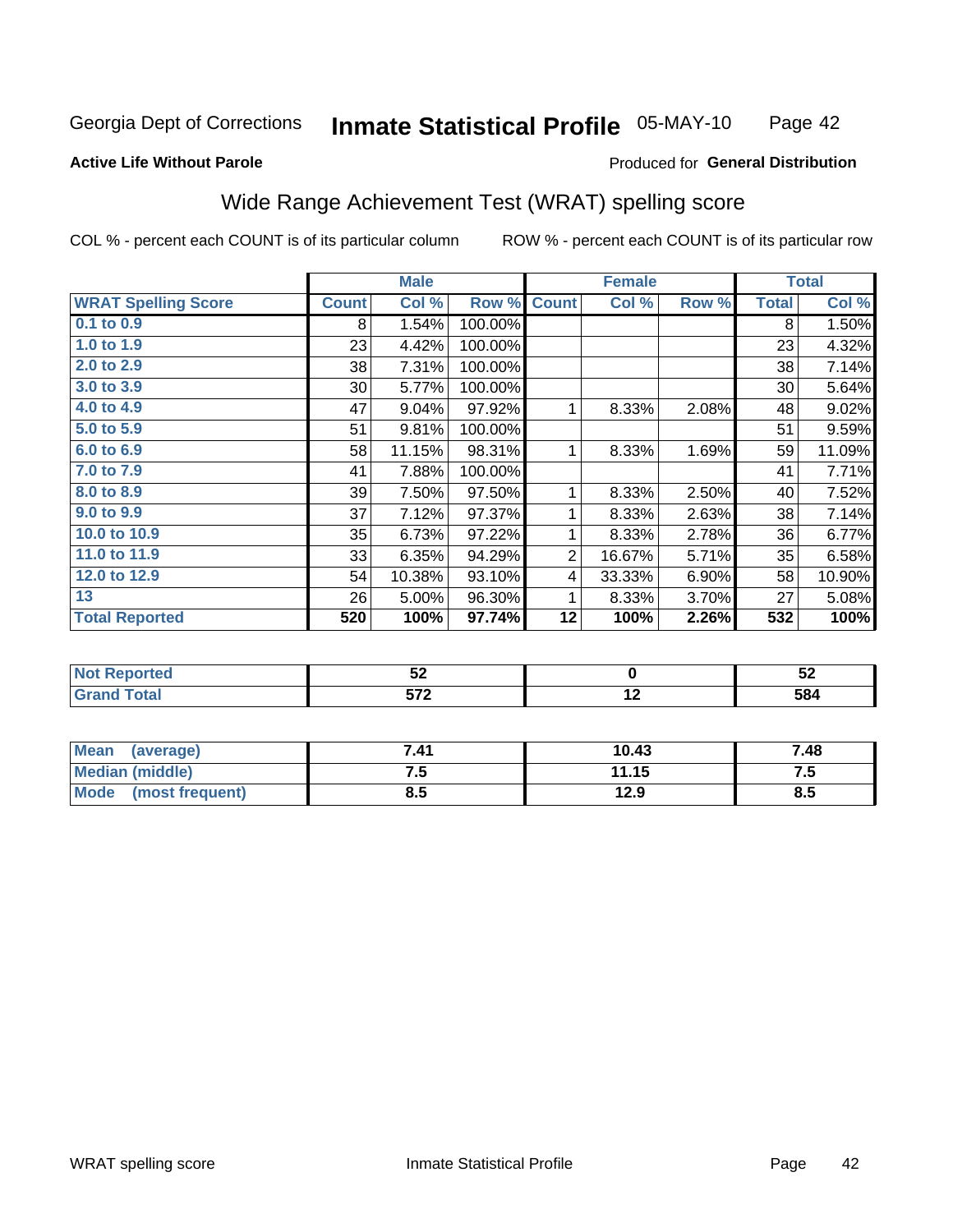#### **Active Life Without Parole**

### Produced for General Distribution

### Scope of substance abuse - summary

COL % - percent each COUNT is of its particular column

|                        |              | <b>Male</b> |           |              | <b>Female</b> |       |              | <b>Total</b> |
|------------------------|--------------|-------------|-----------|--------------|---------------|-------|--------------|--------------|
| <b>Substance Abuse</b> | <b>Count</b> | Col %       | Row %     | <b>Count</b> | Col %         | Row % | <b>Total</b> | Col %        |
| <b>None</b>            | 215          | 37.59%      | 97.29%    |              | $50.00\%$     | 2.71% | 221          | 37.84%       |
| <b>Drugs only</b>      | 207          | 36.19%      | 98.57%    |              | 25.00%        | 1.43% | 210          | 35.96%       |
| <b>Alcohol only</b>    | 33           | 5.77%       | 100.00%   |              |               |       | 33           | 5.65%        |
| Drugs and alcohol      | 117          | $20.45\%$   | $97.50\%$ |              | $25.00\%$     | 2.50% | 120          | 20.55%       |
| <b>Total Reported</b>  | 572          | 100%        | 97.95%    | 12           | 100%          | 2.05% | 584          | 100%         |

| <b>Not</b><br>Reported       |     |     |
|------------------------------|-----|-----|
| <b>Total</b><br><b>Grand</b> | --0 | 584 |

| Mode<br>None<br>None<br>None<br>quenu |
|---------------------------------------|
|---------------------------------------|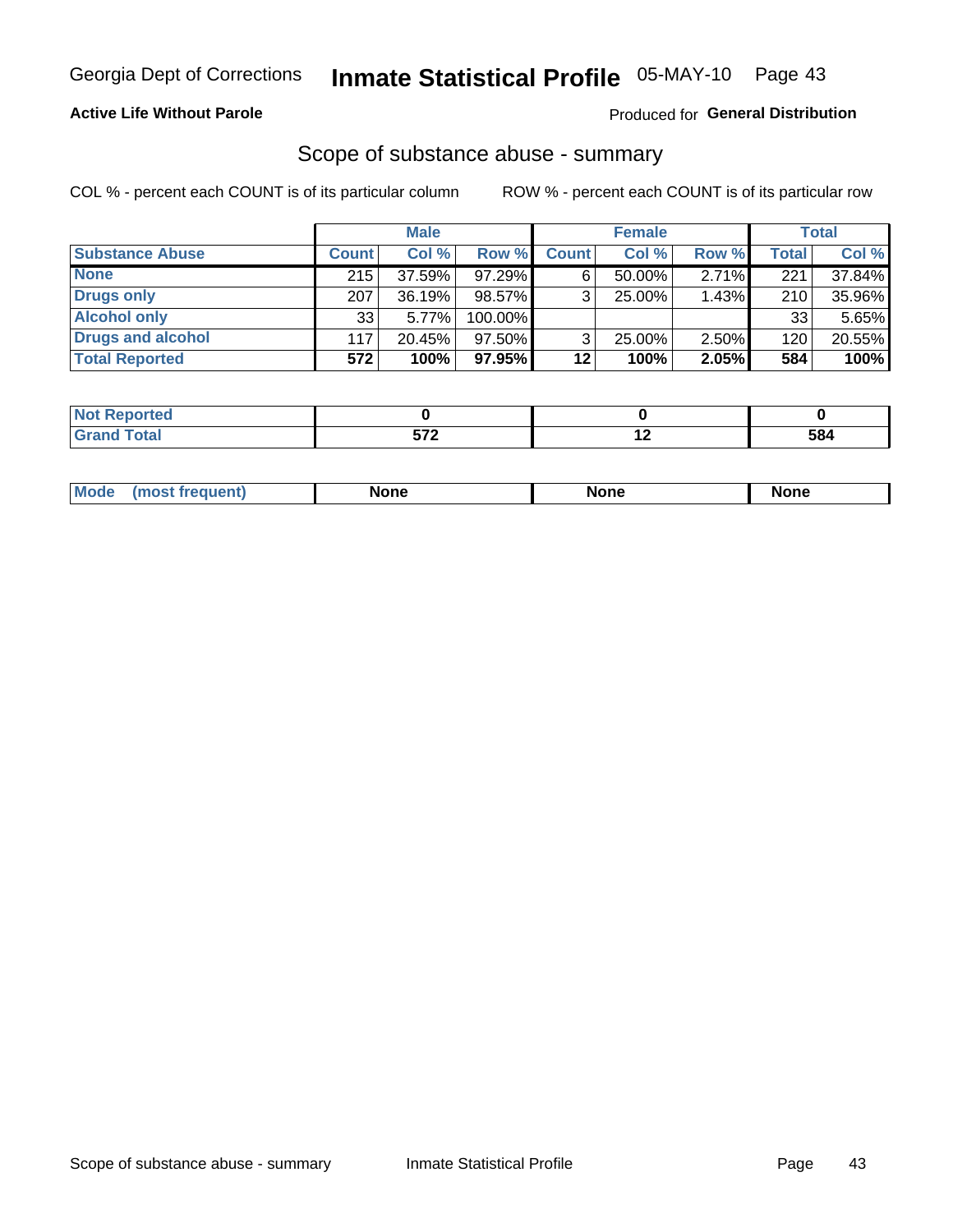#### **Active Life Without Parole**

### Produced for General Distribution

### Scope of substance abuse - detail

COL % - percent each COUNT is of its particular column

|                                         |              | <b>Male</b> |         |              | <b>Female</b> |        |                | <b>Total</b> |
|-----------------------------------------|--------------|-------------|---------|--------------|---------------|--------|----------------|--------------|
| <b>Substance Abuse</b>                  | <b>Count</b> | Col %       | Row %   | <b>Count</b> | Col %         | Row %  | <b>Total</b>   | Col %        |
| No drug or alcohol problems             | 215          | 37.59%      | 97.29%  | 6            | 50.00%        | 2.71%  | 221            | 37.84%       |
| Drug addiction but no alcohol           | 3            | 0.52%       | 100.00% |              |               |        | 3              | 0.51%        |
| <b>Drug addiction and alcohol</b>       | 3            | 0.52%       | 100.00% |              |               |        | 3              | 0.51%        |
| abuse                                   |              |             |         |              |               |        |                |              |
| <b>Drug addiction and alcoholism</b>    | 2            | 0.35%       | 100.00% |              |               |        | $\overline{2}$ | 0.34%        |
| No drug problem but alcohol             | 27           | 4.72%       | 100.00% |              |               |        | 27             | 4.62%        |
| abuse                                   |              |             |         |              |               |        |                |              |
| No drug problem but alcoholism          | 6            | 1.05%       | 100.00% |              |               |        | 6              | 1.03%        |
| Drug experiment but no alcohol          | 120          | 20.98%      | 99.17%  |              | 8.33%         | 0.83%  | 121            | 20.72%       |
| <b>Drug experiment &amp; alcohol</b>    | 13           | 2.27%       | 100.00% |              |               |        | 13             | 2.23%        |
| abuse                                   |              |             |         |              |               |        |                |              |
| <b>Drug experiment &amp; alcoholism</b> | 10           | 1.75%       | 100.00% |              |               |        | 10             | 1.71%        |
| Drug abuse but no alcohol               | 84           | 14.69%      | 97.67%  | 2            | 16.67%        | 2.33%  | 86             | 14.73%       |
| Drug abuse and alcohol abuse            | 74           | 12.94%      | 98.67%  |              | 8.33%         | 1.33%  | 75             | 12.84%       |
| <b>Drug abuse and alcoholism</b>        | 15           | 2.62%       | 88.24%  | 2            | 16.67%        | 11.76% | 17             | 2.91%        |
| <b>Total Reported</b>                   | 572          | 100%        | 97.95%  | 12           | 100%          | 2.05%  | 584            | 100%         |

| rtea  |                                                  |                          |     |
|-------|--------------------------------------------------|--------------------------|-----|
| _____ | 570<br>$\overline{\phantom{a}}$<br>$\sim$ $\sim$ | $\overline{\phantom{0}}$ | 584 |

| Mode (most frequent) | No drug or alcohol problems No drug or alcohol problems No drug or alcohol |          |
|----------------------|----------------------------------------------------------------------------|----------|
|                      |                                                                            | problems |
|                      |                                                                            |          |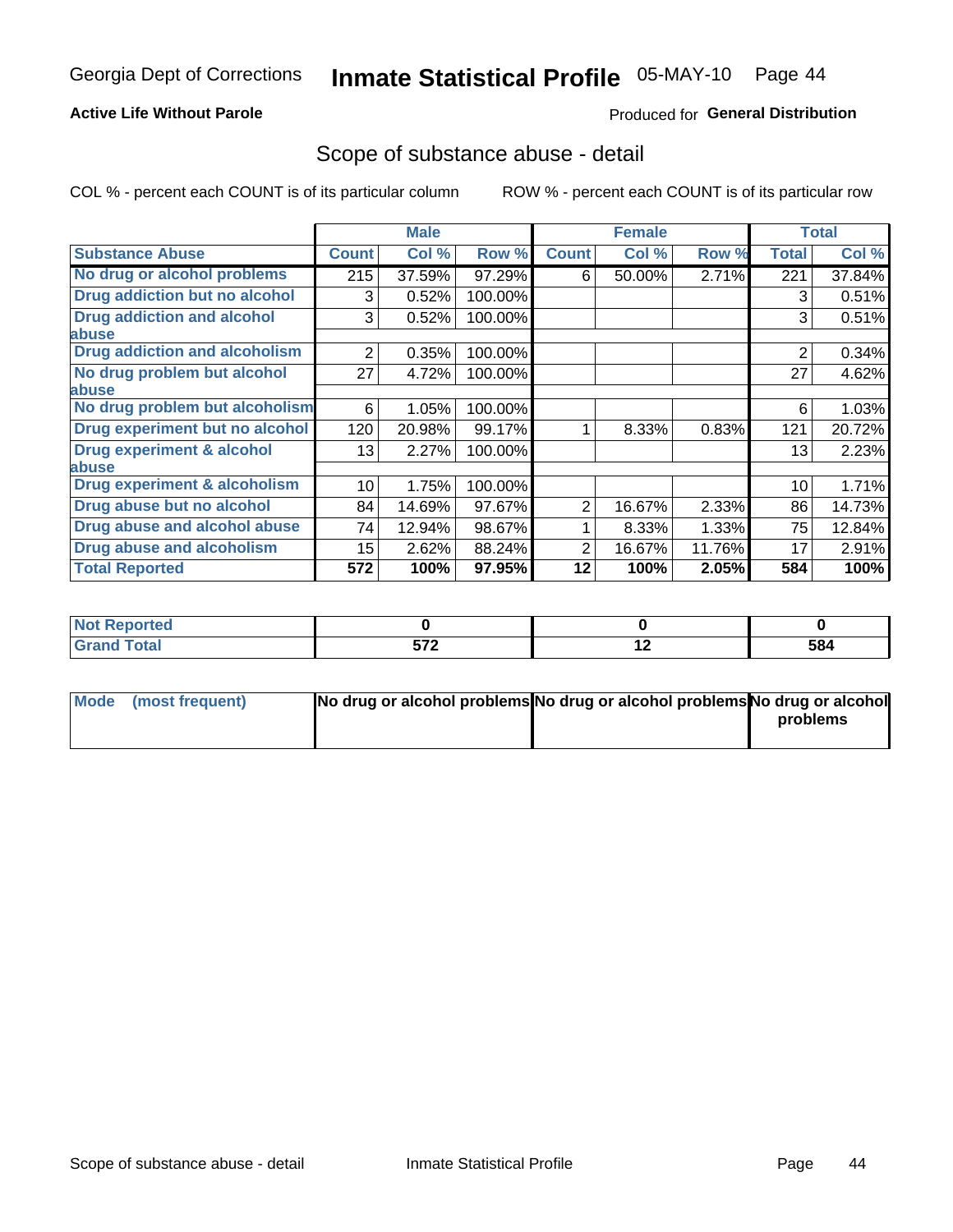## Inmate Statistical Profile 05-MAY-10 Page 45

#### **Active Life Without Parole**

#### **Produced for General Distribution**

## Current / last mental health treatment level

COL % - percent each COUNT is of its particular column

|                                            |              | <b>Male</b> |         |              | <b>Female</b> |       |              | <b>Total</b> |
|--------------------------------------------|--------------|-------------|---------|--------------|---------------|-------|--------------|--------------|
| <b>Mental Health Treatment Lev</b>         | <b>Count</b> | Col %       | Row %   | <b>Count</b> | Col %         | Row % | <b>Total</b> | Col %        |
| 1 No problem at current time               | 66           | 30.14%      | 98.51%  |              | 12.50%        | 1.49% | 67           | 29.52%       |
| 2 Receiving outpatient<br><b>Treatment</b> | 115          | 52.51%      | 94.26%  | 7            | 87.50%        | 5.74% | 122          | 53.74%       |
| 3 Inpatient, moderate                      | 28           | 12.79%      | 100.00% |              |               |       | 28           | 12.33%       |
| Treatment                                  |              |             |         |              |               |       |              |              |
| 4 Inpatient, intensive                     | 4            | 1.83%       | 100.00% |              |               |       | 4            | 1.76%        |
| <b>Treatment</b>                           |              |             |         |              |               |       |              |              |
| <b>6 Hospital for criminally</b>           | 6            | 2.74%       | 100.00% |              |               |       | 6            | 2.64%        |
| <b>Tinsane</b>                             |              |             |         |              |               |       |              |              |
| <b>Total Evaluated</b>                     | 219          | 100%        | 96.48%  | 8            | 100%          | 3.52% | 227          | 100%         |

| evaluation<br>IМ<br>Never I<br>nan | 353        |     | クロフ<br><b>UU</b> |
|------------------------------------|------------|-----|------------------|
|                                    | ヒフヘ<br>JIL | . . | 584              |

| <b>Median (middle)</b>  | <b>Receiving outpatient</b><br>treatment | <b>Receiving outpatient</b><br>treatment | <b>Receiving</b><br>outpatient<br>treatment |  |  |
|-------------------------|------------------------------------------|------------------------------------------|---------------------------------------------|--|--|
| Mode<br>(most frequent) | <b>Receiving outpatient</b><br>treatment | <b>Receiving outpatient</b><br>treatment | Receiving<br>outpatient<br>treatment        |  |  |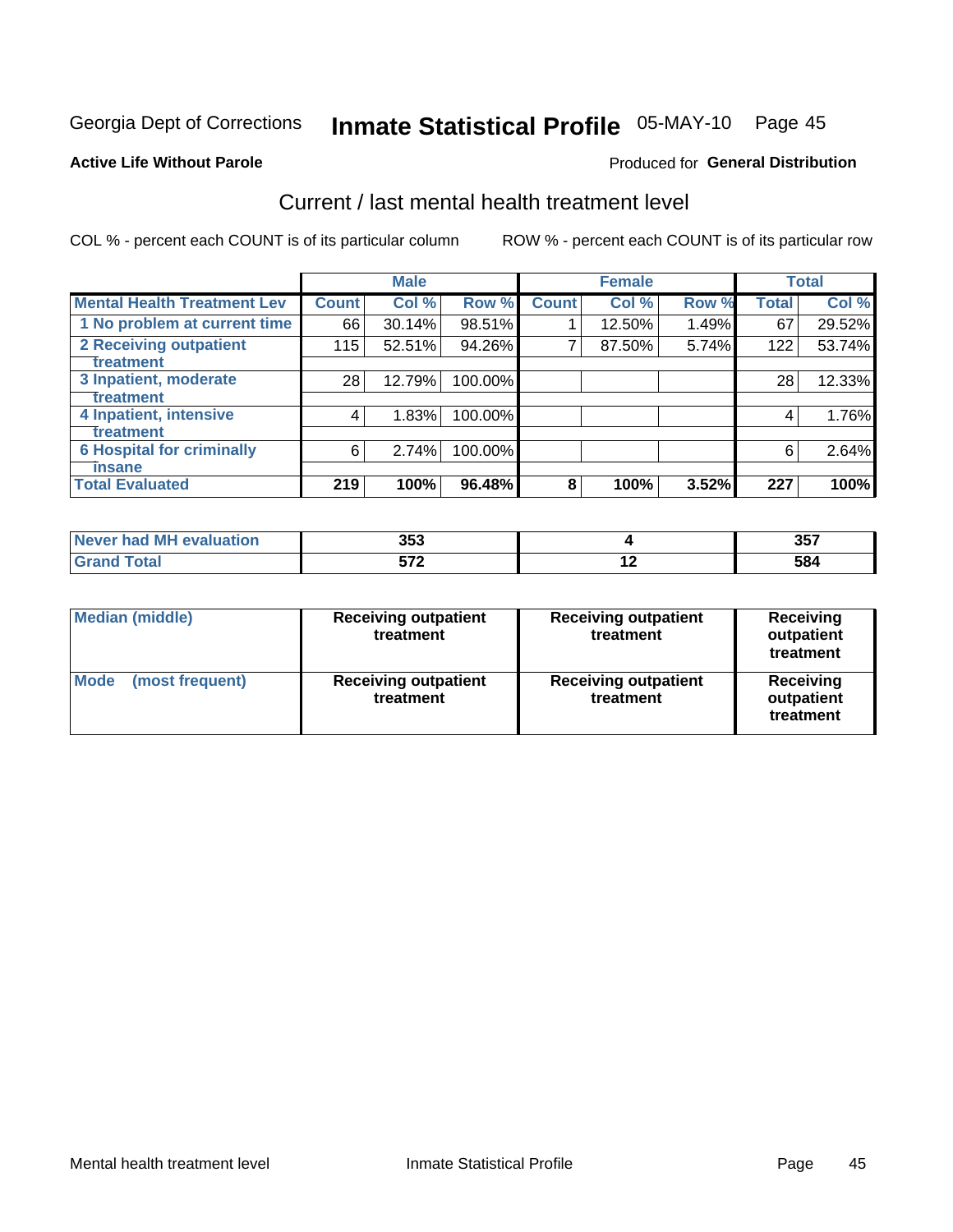#### Inmate Statistical Profile 05-MAY-10 Page 46

#### **Active Life Without Parole**

#### Produced for General Distribution

## PULHESDWIT medical scale - 'P' overall condition ('P'hysical)

COL % - percent each COUNT is of its particular column

|                                  |         | <b>Male</b> |         |             | <b>Female</b> |       |              | <b>Total</b> |
|----------------------------------|---------|-------------|---------|-------------|---------------|-------|--------------|--------------|
| 'P' Overall Condition            | Count l | Col %       |         | Row % Count | Col %         | Row % | <b>Total</b> | Col %        |
| 1 No medical illness             | 384     | 69.69%      | 98.71%  | 5           | 41.67%        | 1.29% | 389          | 69.09%       |
| 2 Well-controlled chronic        | 134     | 24.32%      | 95.04%  |             | 58.33%        | 4.96% | 141          | 25.04%       |
| <b>illness</b>                   |         |             |         |             |               |       |              |              |
| 3 Poorly-controlled chronic      | 31      | 5.63%       | 100.00% |             |               |       | 31           | 5.51%        |
| <b>illness</b>                   |         |             |         |             |               |       |              |              |
| 4 Significant problems requiring | 2       | $0.36\%$    | 100.00% |             |               |       | 2            | 0.36%        |
| special housing                  |         |             |         |             |               |       |              |              |
| <b>Total Reported</b>            | 551     | 100%        | 97.87%  | $12 \,$     | 100%          | 2.13% | 563          | 100%         |

| T 26   | . .<br>$ -$ |                          | $ -$ |
|--------|-------------|--------------------------|------|
| $\sim$ | $- - -$     | $\overline{\phantom{0}}$ | 584  |

| Mode | (most frequent) | <sup>1</sup> No medical illness | 2 Well-controlled chronic<br>illness | 1 No medical<br>illness |
|------|-----------------|---------------------------------|--------------------------------------|-------------------------|
|------|-----------------|---------------------------------|--------------------------------------|-------------------------|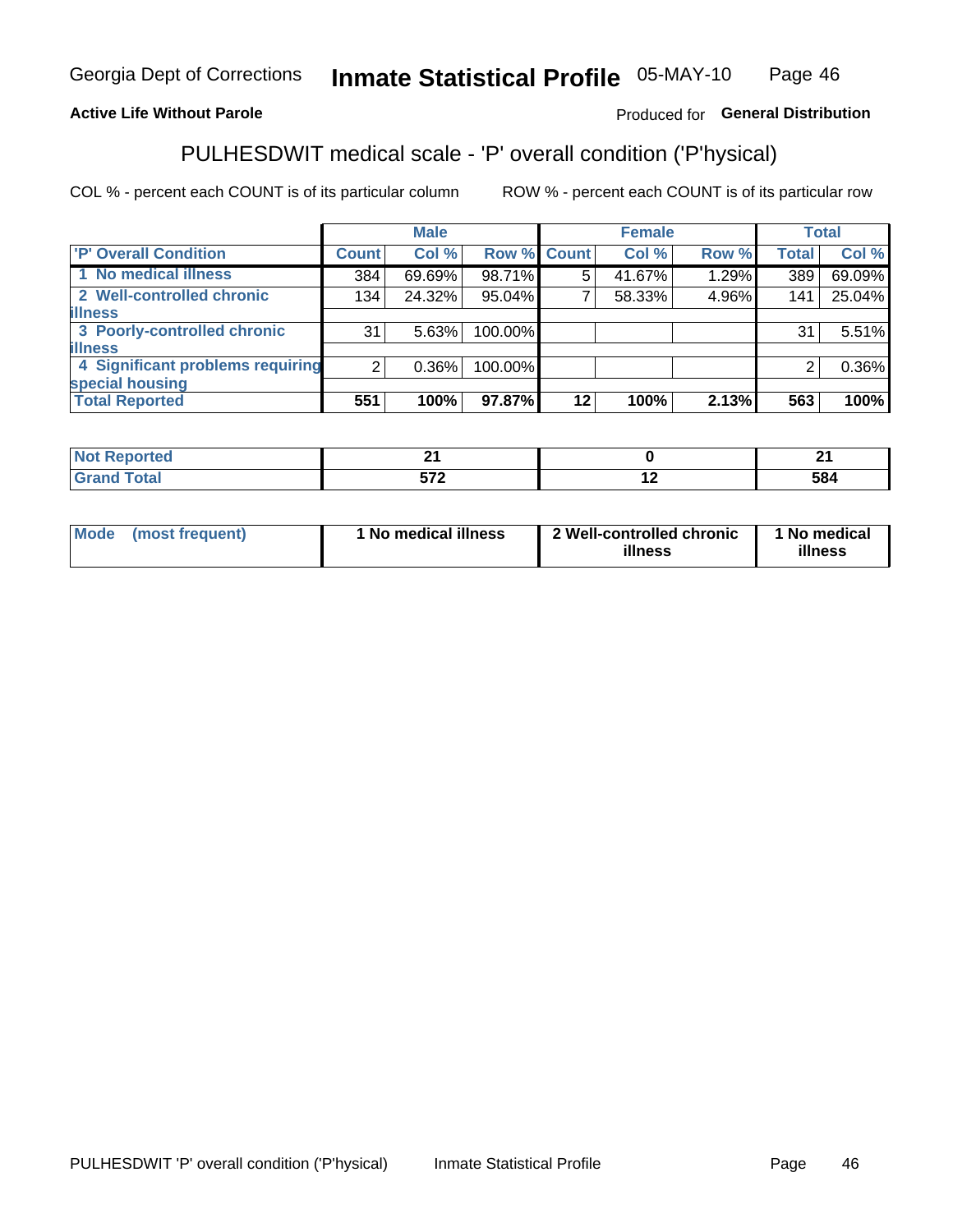#### **Active Life Without Parole**

#### Produced for General Distribution

## PULHESDWIT medical scale - 'U' upper body

COL % - percent each COUNT is of its particular column

|                              |                    | <b>Male</b> |         |              | <b>Female</b> |       |              | <b>Total</b> |
|------------------------------|--------------------|-------------|---------|--------------|---------------|-------|--------------|--------------|
| <b>U' Upper Body</b>         | Count <sup>1</sup> | Col %       | Row %   | <b>Count</b> | Col %         | Row % | <b>Total</b> | Col %        |
| 1 Upper bones, joints,       | 525                | 95.28%      | 97.95%  | 11           | 91.67%        | 2.05% | 536          | 95.20%       |
| muscles all OK               |                    |             |         |              |               |       |              |              |
| 2 One or both arms minimally | 21                 | 3.81%       | 95.45%  |              | 8.33%         | 4.55% | 22           | 3.91%        |
| limited                      |                    |             |         |              |               |       |              |              |
| 3 One or both arms           | 3                  | 0.54%       | 100.00% |              |               |       | 3            | 0.53%        |
| moderately limited           |                    |             |         |              |               |       |              |              |
| 4 One arm disabled,          | 2                  | 0.36%       | 100.00% |              |               |       | 2            | 0.36%        |
| paralyzed, or amputated      |                    |             |         |              |               |       |              |              |
| <b>Total Reported</b>        | 551                | 100%        | 97.87%  | $12 \,$      | 100%          | 2.13% | 563          | 100%         |

| ⊃rτeα<br>NOT<br>. <b>.</b> <u>.</u> |     |     | т.  |
|-------------------------------------|-----|-----|-----|
| .                                   | -70 | . . | 584 |

| <b>Mode</b> | (most frequent) | 1 Upper bones, joints,<br>muscles all OK | 1 Upper bones, joints,<br>muscles all OK | 1 Upper bones,<br>joints, muscles all<br>ΟK |
|-------------|-----------------|------------------------------------------|------------------------------------------|---------------------------------------------|
|-------------|-----------------|------------------------------------------|------------------------------------------|---------------------------------------------|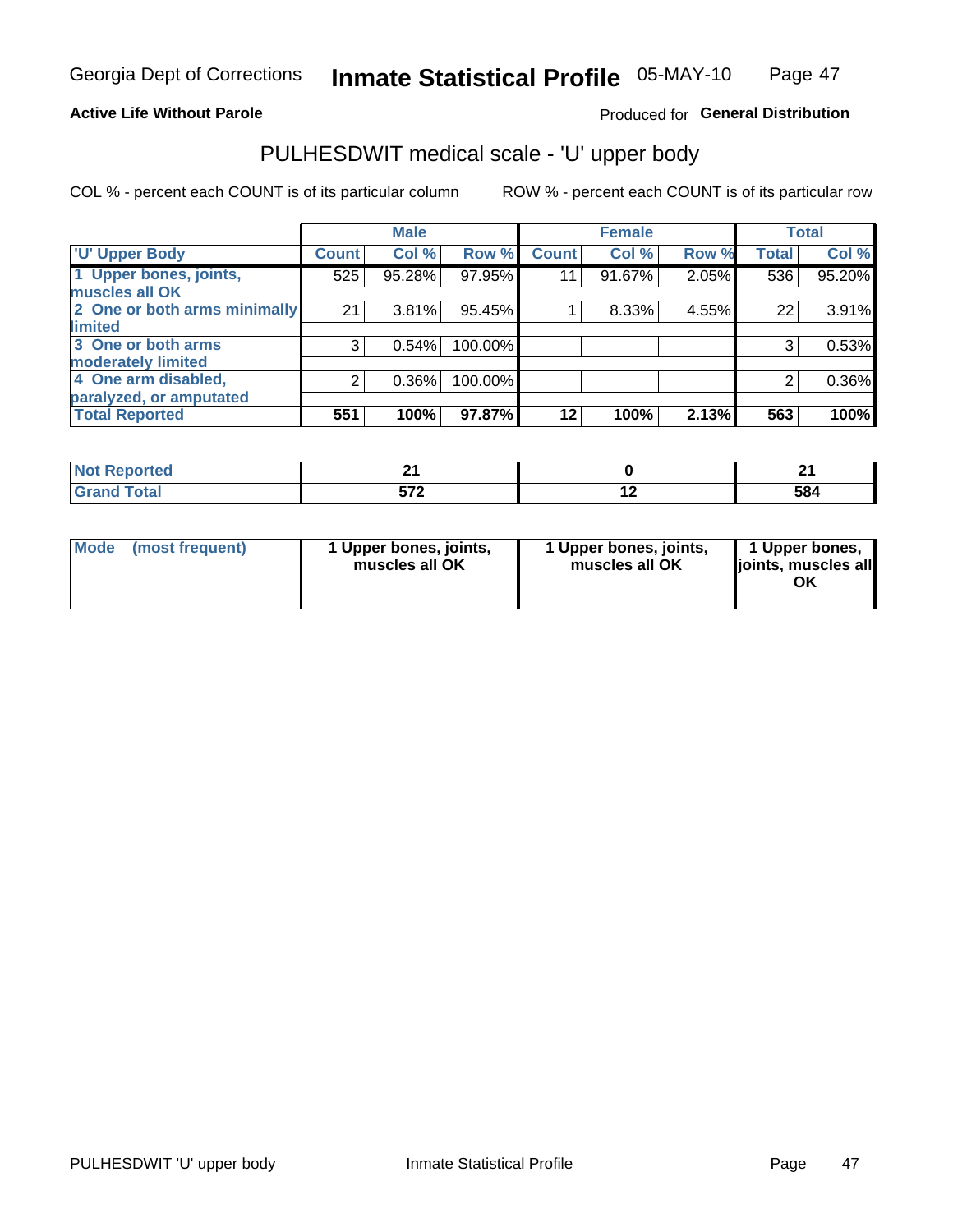#### **Active Life Without Parole**

### Produced for General Distribution

## PULHESDWIT medical scale - 'L' lower body

COL % - percent each COUNT is of its particular column

|                                |              | <b>Male</b> |         |              | <b>Female</b> |       |              | <b>Total</b> |
|--------------------------------|--------------|-------------|---------|--------------|---------------|-------|--------------|--------------|
| 'L' Lower Body                 | <b>Count</b> | Col %       | Row %   | <b>Count</b> | Col %         | Row % | <b>Total</b> | Col %        |
| 1 Lower bones, joints,         | 472          | 85.66%      | 97.93%  | 10           | 83.33%        | 2.07% | 482          | 85.61%       |
| muscles all OK                 |              |             |         |              |               |       |              |              |
| 2 One or both legs minimally   | 66           | 11.98%      | 97.06%  | 2            | 16.67%        | 2.94% | 68           | 12.08%       |
| limited                        |              |             |         |              |               |       |              |              |
| 3 One or both legs             | 11           | $2.00\%$    | 100.00% |              |               |       | 11           | 1.95%        |
| moderately limited             |              |             |         |              |               |       |              |              |
| 4 One leg disabled, paralyzed, | 2            | 0.36%       | 100.00% |              |               |       | 2            | 0.36%        |
| or amputated                   |              |             |         |              |               |       |              |              |
| <b>Total Reported</b>          | 551          | 100%        | 97.87%  | $12 \,$      | 100%          | 2.13% | 563          | 100%         |

| ⊃rτeα<br>NOT<br>. <b>.</b> <u>.</u> |     |     | т.  |
|-------------------------------------|-----|-----|-----|
| .                                   | -70 | . . | 584 |

| Mode | (most frequent) | 1 Lower bones, joints,<br>muscles all OK | 1 Lower bones, joints,<br>muscles all OK | 1 Lower bones,<br>ljoints, muscles all<br>OK |
|------|-----------------|------------------------------------------|------------------------------------------|----------------------------------------------|
|------|-----------------|------------------------------------------|------------------------------------------|----------------------------------------------|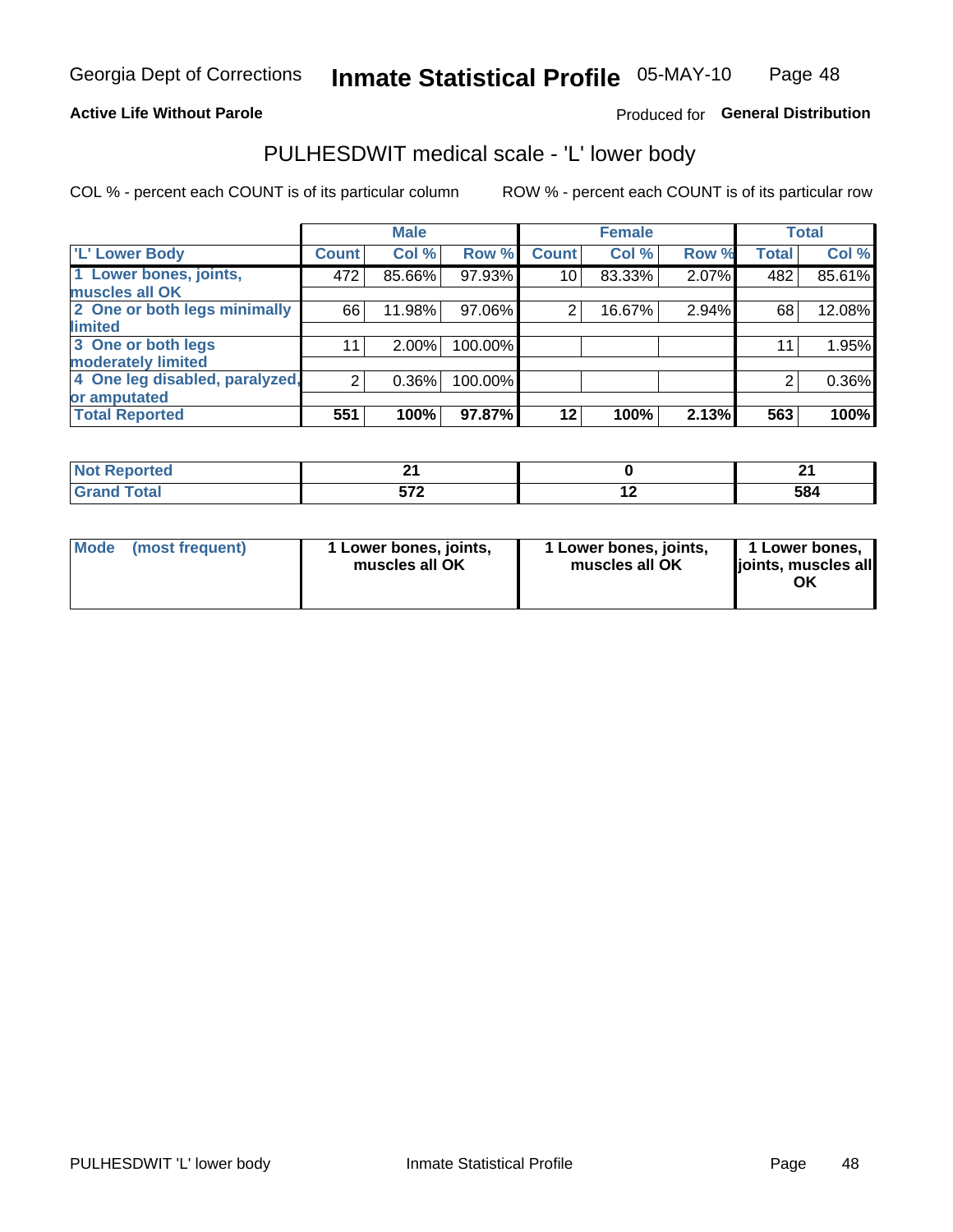**Active Life Without Parole** 

Produced for General Distribution

## PULHESDWIT medical scale - 'H' hearing

COL % - percent each COUNT is of its particular column

|                                |              | <b>Male</b> |                    |         | <b>Female</b> |          | Total |        |
|--------------------------------|--------------|-------------|--------------------|---------|---------------|----------|-------|--------|
| <b>H' Hearing</b>              | <b>Count</b> | Col %       | <b>Row % Count</b> |         | Col %         | Row %    | Total | Col %  |
| 1 Normal hearing both ears     | 540          | 98.18%      | 97.83%             | 12      | 100.00%       | $2.17\%$ | 552   | 98.22% |
| 2 Some loss in one ear with    | 9            | 1.64%       | 100.00%            |         |               |          | 9     | 1.60%  |
| other OK, or mild loss in both |              |             |                    |         |               |          |       |        |
| 4 Severe loss in both ears     |              | 0.18%       | 100.00%            |         |               |          |       | 0.18%  |
| <b>Total Reported</b>          | 550          | 100%        | 97.86%             | $12 \,$ | 100%          | 2.14%    | 562   | 100%   |

| ^^<br>--                      | ^^<br>-- |
|-------------------------------|----------|
| <b>F70</b><br>- -<br>$\cdots$ | 584      |

| Mode (most frequent) | 1 Normal hearing both ears 11 Normal hearing both ears 1 Normal hearing |           |
|----------------------|-------------------------------------------------------------------------|-----------|
|                      |                                                                         | both ears |
|                      |                                                                         |           |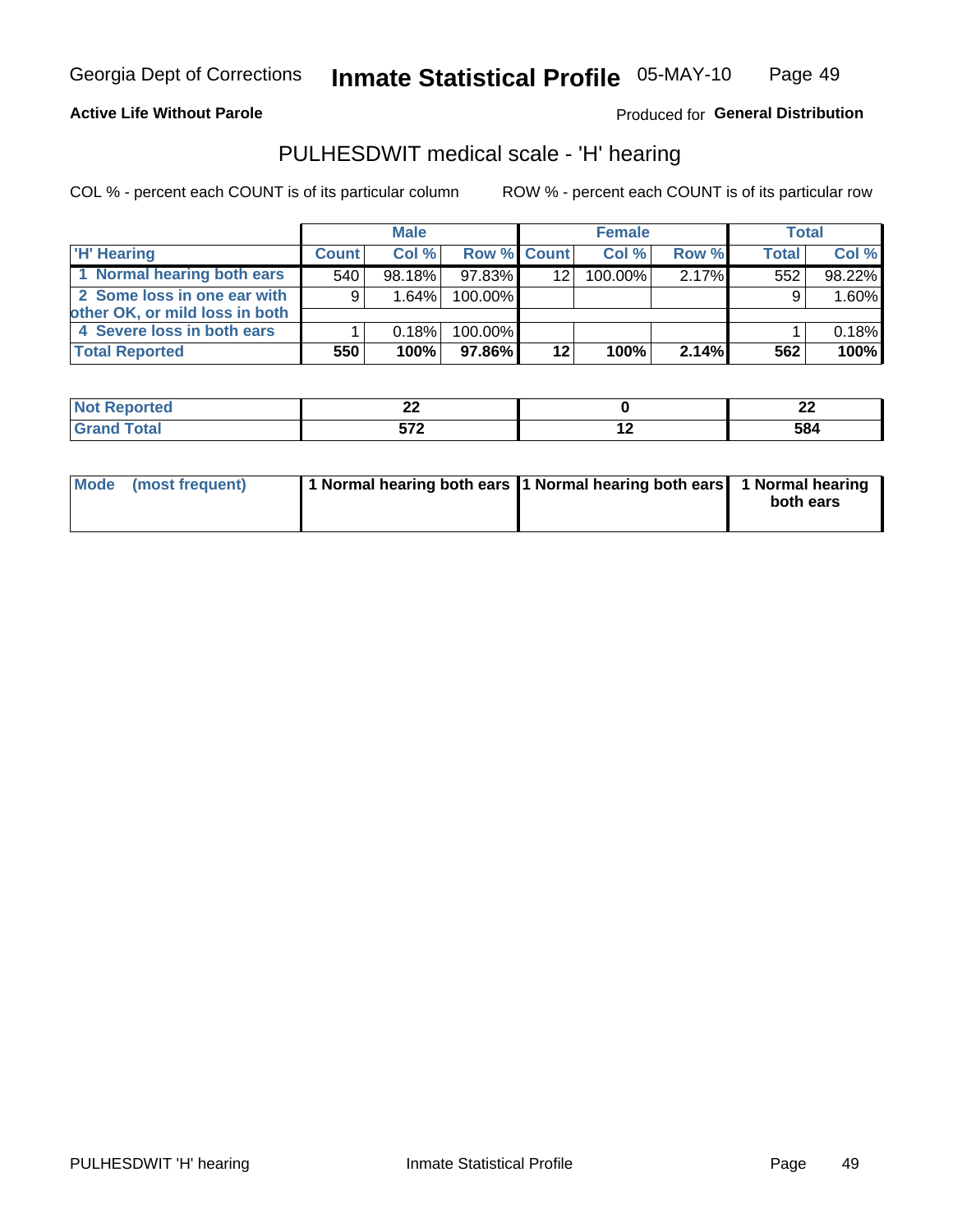#### **Active Life Without Parole**

#### Produced for General Distribution

## PULHESDWIT medical scale - 'E' vision

COL % - percent each COUNT is of its particular column

|                                |              | <b>Male</b> |                    |    | <b>Female</b> |       |              | <b>Total</b> |
|--------------------------------|--------------|-------------|--------------------|----|---------------|-------|--------------|--------------|
| <b>E' Vision</b>               | <b>Count</b> | Col %       | <b>Row % Count</b> |    | Col %         | Row % | <b>Total</b> | Col %        |
| 1 Correctable to 20/40 in both | 422          | 81.78%      | 97.91%             | 9  | 75.00%        | 2.09% | 431          | 81.63%       |
| eyes                           |              |             |                    |    |               |       |              |              |
| 2 Correctable to 20/70 in one  | 82           | 15.89%      | 96.47%             | 3  | 25.00%        | 3.53% | 85           | 16.10%       |
| eye, may be blind in other     |              |             |                    |    |               |       |              |              |
| 3 Correctable to 20/200 in one |              | 2.13%       | 100.00%            |    |               |       | 11           | 2.08%        |
| eye, may be blind in other     |              |             |                    |    |               |       |              |              |
| 4 One eye not correctable to   |              | 0.19%       | 100.00%            |    |               |       |              | 0.19%        |
| 20/200, other may be blind     |              |             |                    |    |               |       |              |              |
| <b>Total Reported</b>          | 516          | 100%        | 97.73%             | 12 | 100%          | 2.27% | 528          | 100%         |

| المناسبة المساب<br>prted<br>$\blacksquare$ NOT Recover<br>. <b>.</b> | ು   |     | ວເ  |
|----------------------------------------------------------------------|-----|-----|-----|
| <b>Total</b>                                                         | -70 | . . | 584 |

| Mode (most frequent) | <sup>1</sup> Correctable to 20/40 in both 1 Correctable to 20/40 in 1 Correctable to<br>eves | both eyes | 20/40 in both eyes |
|----------------------|----------------------------------------------------------------------------------------------|-----------|--------------------|
|                      |                                                                                              |           |                    |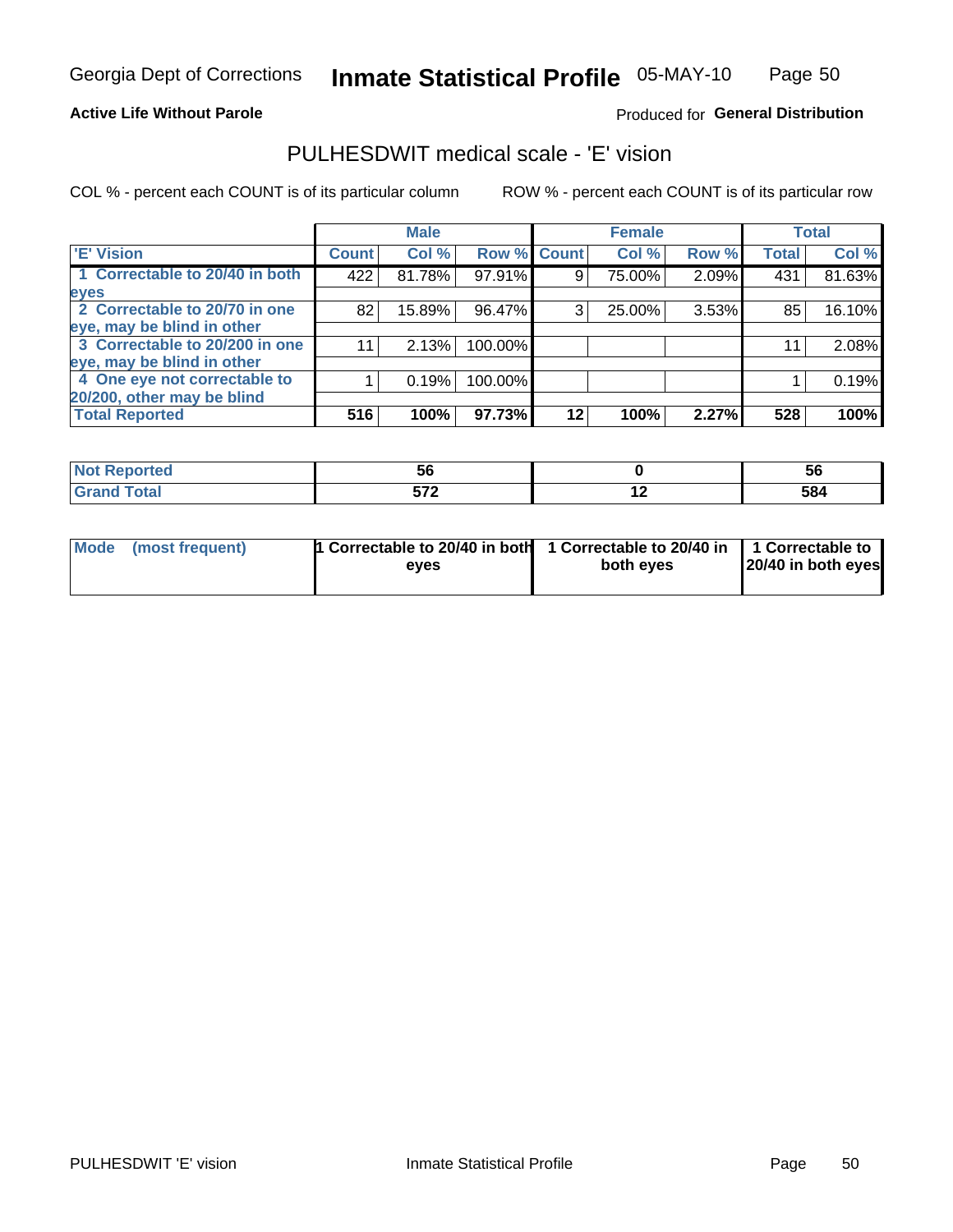#### **Active Life Without Parole**

### Produced for General Distribution

## PULHESDWIT medical scale - 'S' pSychiatric

COL % - percent each COUNT is of its particular column

|                                        |              | <b>Male</b> |         |             | <b>Female</b> |       |              | <b>Total</b> |
|----------------------------------------|--------------|-------------|---------|-------------|---------------|-------|--------------|--------------|
| 'S' pSychiatric                        | <b>Count</b> | Col %       |         | Row % Count | Col %         | Row % | <b>Total</b> | Col %        |
| 1 No impairment or disorders           | 446          | 84.63%      | 98.89%  | 5           | 55.56%        | 1.11% | 451          | 84.14%       |
| 2 Stable, or in remission, or          | 53           | 10.06%      | 92.98%  | 4           | 44.44%        | 7.02% | 57           | 10.63%       |
| mild impairment or retardation         |              |             |         |             |               |       |              |              |
| 3 Requires moderate inpatient          | 24           | 4.55%       | 100.00% |             |               |       | 24           | 4.48%        |
| treatment                              |              |             |         |             |               |       |              |              |
| 4 Requires intensive inpatient         | 3            | 0.57%       | 100.00% |             |               |       | 3            | 0.56%        |
| treatment                              |              |             |         |             |               |       |              |              |
| <b>5 Requires Crisis Stabilization</b> |              | 0.19%       | 100.00% |             |               |       |              | 0.19%        |
| Unit (CSU) inpatient care              |              |             |         |             |               |       |              |              |
| <b>Total Reported</b>                  | 527          | 100%        | 98.32%  | 9           | 100%          | 1.68% | 536          | 100%         |

| morted and   | $\mathbf{r}$<br>−~ |     | 48  |
|--------------|--------------------|-----|-----|
| <b>Total</b> | ドフク                | . . | 584 |

| Mode<br>1 No impairment or disorders<br>(most frequent) | 1 No impairment or<br>disorders | 1 No impairment or<br>disorders |
|---------------------------------------------------------|---------------------------------|---------------------------------|
|---------------------------------------------------------|---------------------------------|---------------------------------|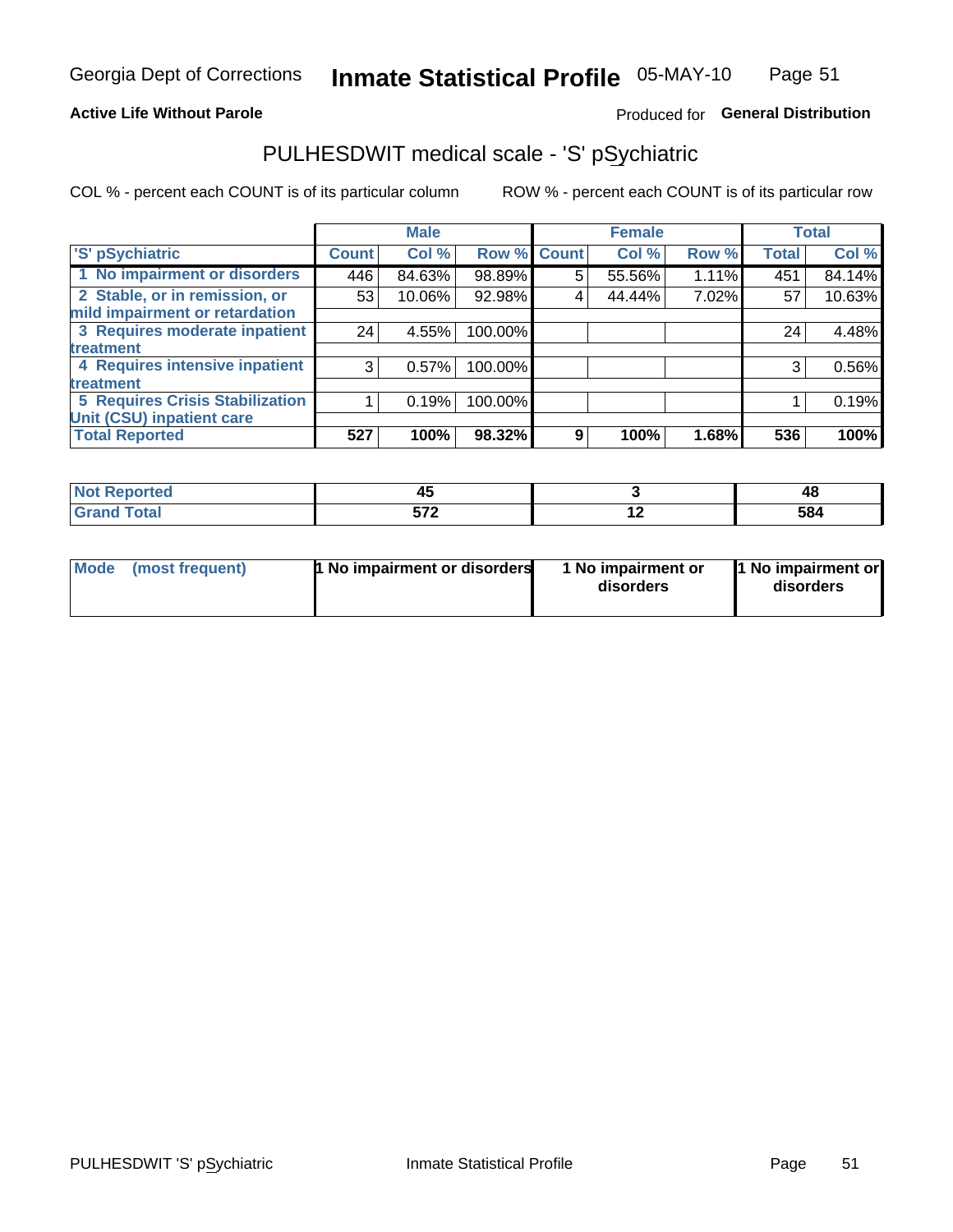#### **Active Life Without Parole**

#### Produced for General Distribution

## PULHESDWIT medical scale - 'D' dental

COL % - percent each COUNT is of its particular column

|                                 |                 | <b>Male</b> |         |             | <b>Female</b> |       |              | <b>Total</b> |
|---------------------------------|-----------------|-------------|---------|-------------|---------------|-------|--------------|--------------|
| 'D' Dental                      | <b>Count</b>    | Col %       |         | Row % Count | Col %         | Row % | <b>Total</b> | Col %        |
| 1 Minimal routine dental health | 362             | 69.88%      | 98.37%  | 6           | 66.67%        | 1.63% | 368          | 69.83%       |
| <b>needs</b>                    |                 |             |         |             |               |       |              |              |
| 2 Moderate cavities and/or gum  | 123             | 23.75%      | 97.62%  | 3           | 33.33%        | 2.38% | 126          | 23.91%       |
| disease                         |                 |             |         |             |               |       |              |              |
| 3 Extensive gum disease         | 32 <sub>1</sub> | 6.18%       | 100.00% |             |               |       | 32           | 6.07%        |
| and/or widespread decay         |                 |             |         |             |               |       |              |              |
| 4 Urgent need for dental        |                 | 0.19%       | 100.00% |             |               |       |              | 0.19%        |
| <b>services</b>                 |                 |             |         |             |               |       |              |              |
| <b>Total Reported</b>           | 518             | 100%        | 98.29%  | 9           | 100%          | 1.71% | 527          | 100%         |

| <b>orted</b><br><b>NOT REPO</b><br>. <b>.</b> | ЭV  |     | --<br>$\bullet$ . |
|-----------------------------------------------|-----|-----|-------------------|
| <b>Total</b>                                  | -70 | . . | 584               |

| <b>Mode</b> | (most frequent) | <b>Minimal routine dental</b><br>health needs | 1 Minimal routine dental<br>health needs | <b>11 Minimal routine I</b><br>dental health<br>needs |
|-------------|-----------------|-----------------------------------------------|------------------------------------------|-------------------------------------------------------|
|-------------|-----------------|-----------------------------------------------|------------------------------------------|-------------------------------------------------------|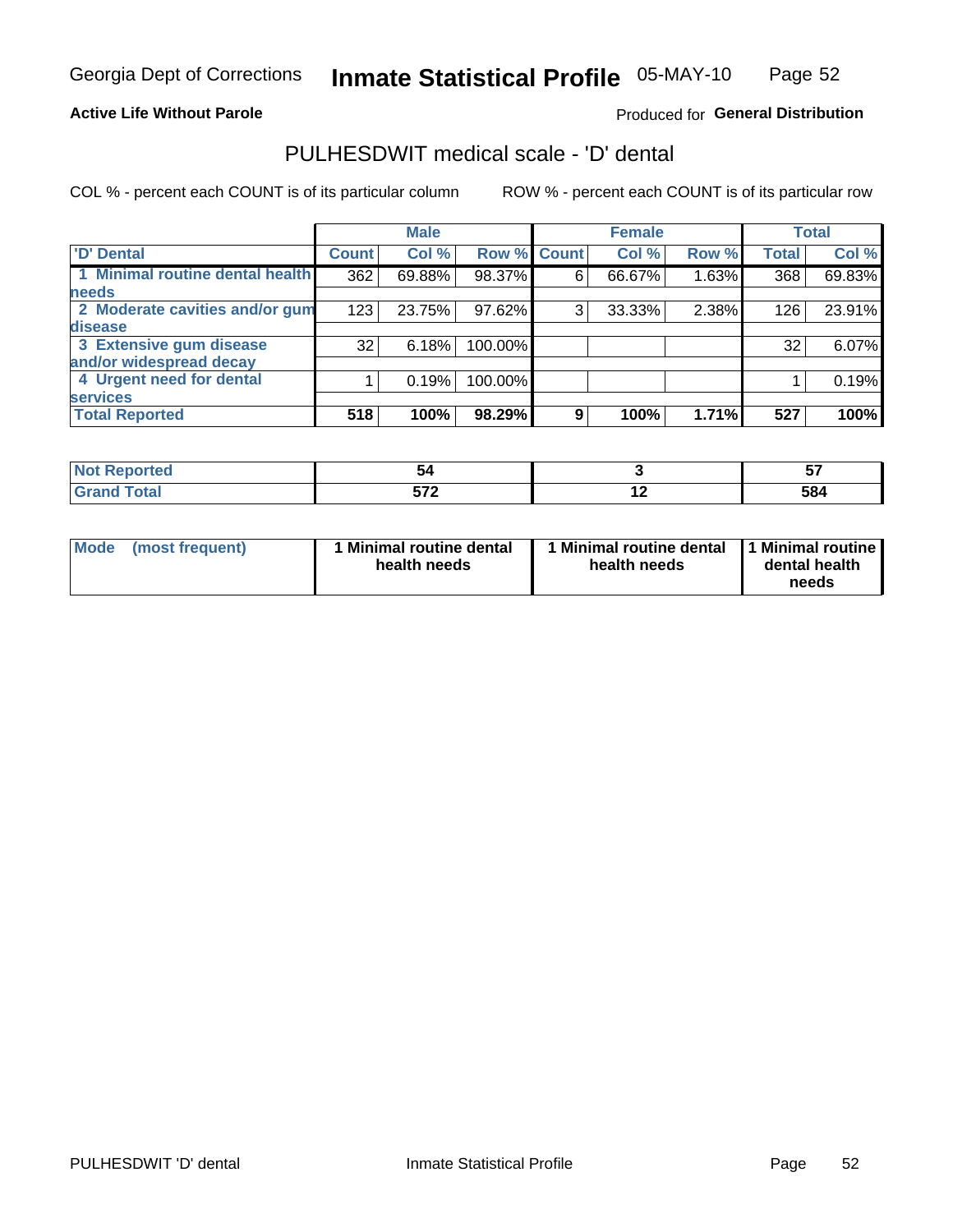#### **Active Life Without Parole**

### Produced for General Distribution

## PULHESDWIT medical scale - 'W' work ability

COL % - percent each COUNT is of its particular column

|                                 |              | <b>Male</b> |         |             | <b>Female</b> |       |              | <b>Total</b> |
|---------------------------------|--------------|-------------|---------|-------------|---------------|-------|--------------|--------------|
| <b>W' work ability</b>          | <b>Count</b> | Col %       |         | Row % Count | Col %         | Row % | <b>Total</b> | Col %        |
| 1 Unrestricted work or activity | 422          | 76.73%      | 97.91%  | 9           | 75.00%        | 2.09% | 431          | 76.69%       |
| 2 Minor restrictions on type of | 104          | 18.91%      | 97.20%  | 3           | 25.00%        | 2.80% | 107          | 19.04%       |
| <b>work</b>                     |              |             |         |             |               |       |              |              |
| 3 Moderate restrictions on type | 15           | 2.73%       | 100.00% |             |               |       | 15           | 2.67%        |
| of work                         |              |             |         |             |               |       |              |              |
| 4 Major restrictions on type of | 8            | 1.45%       | 100.00% |             |               |       | 8            | 1.42%        |
| <b>work</b>                     |              |             |         |             |               |       |              |              |
| 5 Cannot work under any         |              | 0.18%       | 100.00% |             |               |       |              | 0.18%        |
| <b>circumstances</b>            |              |             |         |             |               |       |              |              |
| <b>Total Reported</b>           | 550          | 100%        | 97.86%  | 12          | 100%          | 2.14% | 562          | 100%         |

| <b>Not Reported</b> | $\sim$<br>-- |     | $\overline{\phantom{a}}$<br>-- |
|---------------------|--------------|-----|--------------------------------|
| <b>Grand Total</b>  | -70<br>. .   | . . | 584                            |

| <b>Mode</b> | (most frequent) | 1 Unrestricted work or<br>activity | 1 Unrestricted work or<br>activity | 1 Unrestricted<br>work or activity |
|-------------|-----------------|------------------------------------|------------------------------------|------------------------------------|
|-------------|-----------------|------------------------------------|------------------------------------|------------------------------------|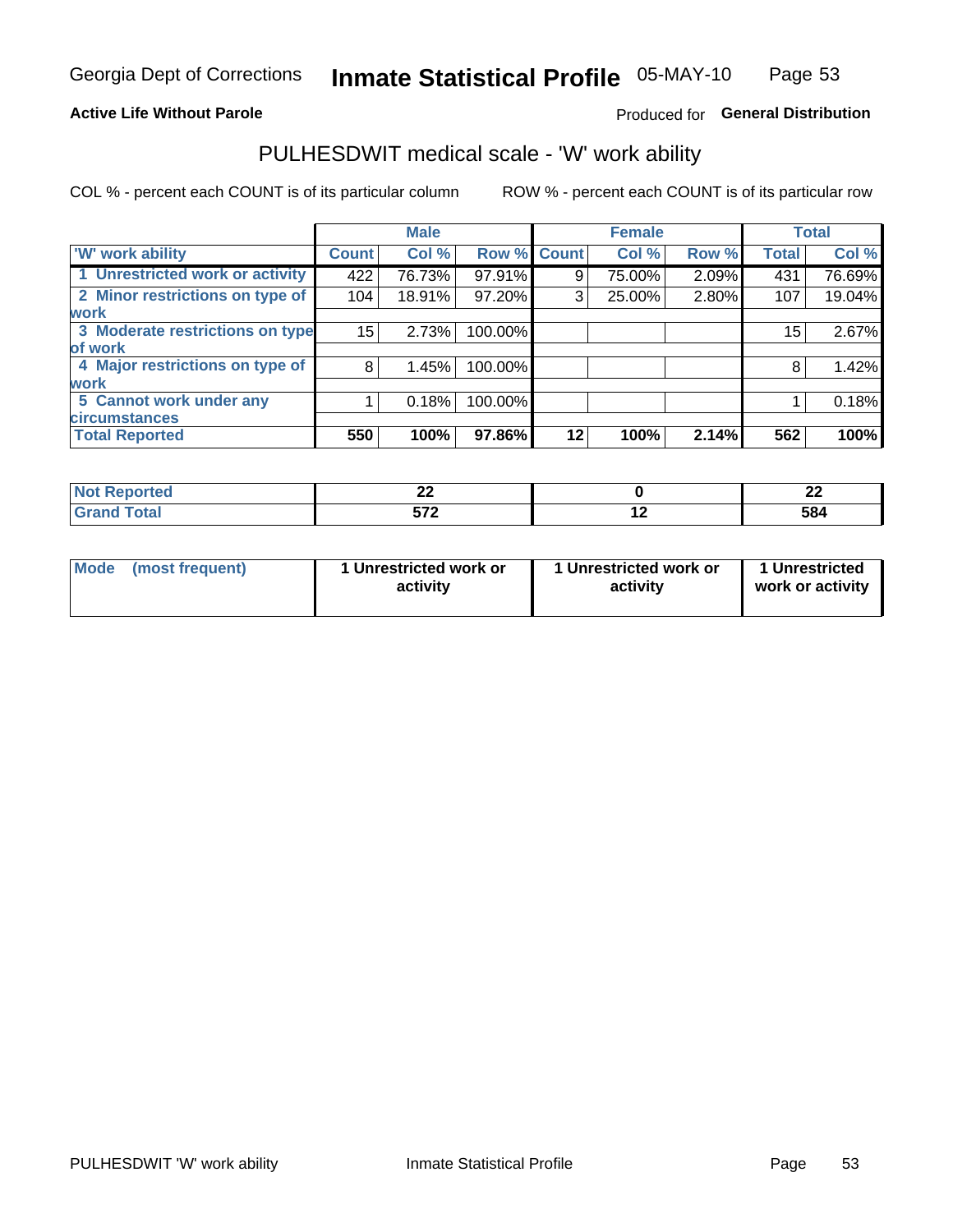#### **Active Life Without Parole**

Produced for General Distribution

## PULHESDWIT medical scale - 'I' impairment

COL % - percent each COUNT is of its particular column ROW % - percent each COUNT is of its particular row

|                           |              | <b>Male</b> |         |                 | <b>Female</b> |       |              | <b>Total</b> |
|---------------------------|--------------|-------------|---------|-----------------|---------------|-------|--------------|--------------|
| <b>T' Impairment</b>      | <b>Count</b> | Col %       |         | Row % Count     | Col %         | Row % | <b>Total</b> | Col %        |
| 1 No impairments or       | 541          | 98.19%      | 97.83%  | 12              | 100.00%       | 2.17% | 553          | 98.22%       |
| disabilities              |              |             |         |                 |               |       |              |              |
| 2 Wheelchair-bound but    | 8            | 1.45%       | 100.00% |                 |               |       |              | 1.42%        |
| otherwise OK              |              |             |         |                 |               |       |              |              |
| 4 Needs moderate Assisted |              | 0.18%       | 100.00% |                 |               |       |              | 0.18%        |
| <b>Living (level II)</b>  |              |             |         |                 |               |       |              |              |
| 5 Needs maximal Assisted  |              | 0.18%       | 100.00% |                 |               |       |              | 0.18%        |
| <b>Living (level III)</b> |              |             |         |                 |               |       |              |              |
| <b>Total Reported</b>     | 551          | 100%        | 97.87%  | 12 <sub>1</sub> | 100%          | 2.13% | 563          | 100%         |

| ำrteo       | м.         |     |     |
|-------------|------------|-----|-----|
| <b>otal</b> | -70<br>. . | . . | 584 |

| Mode | (most frequent) | 1 No impairments or<br>disabilities | 1 No impairments or<br>disabilities | 1 No impairments  <br>or disabilities |
|------|-----------------|-------------------------------------|-------------------------------------|---------------------------------------|
|------|-----------------|-------------------------------------|-------------------------------------|---------------------------------------|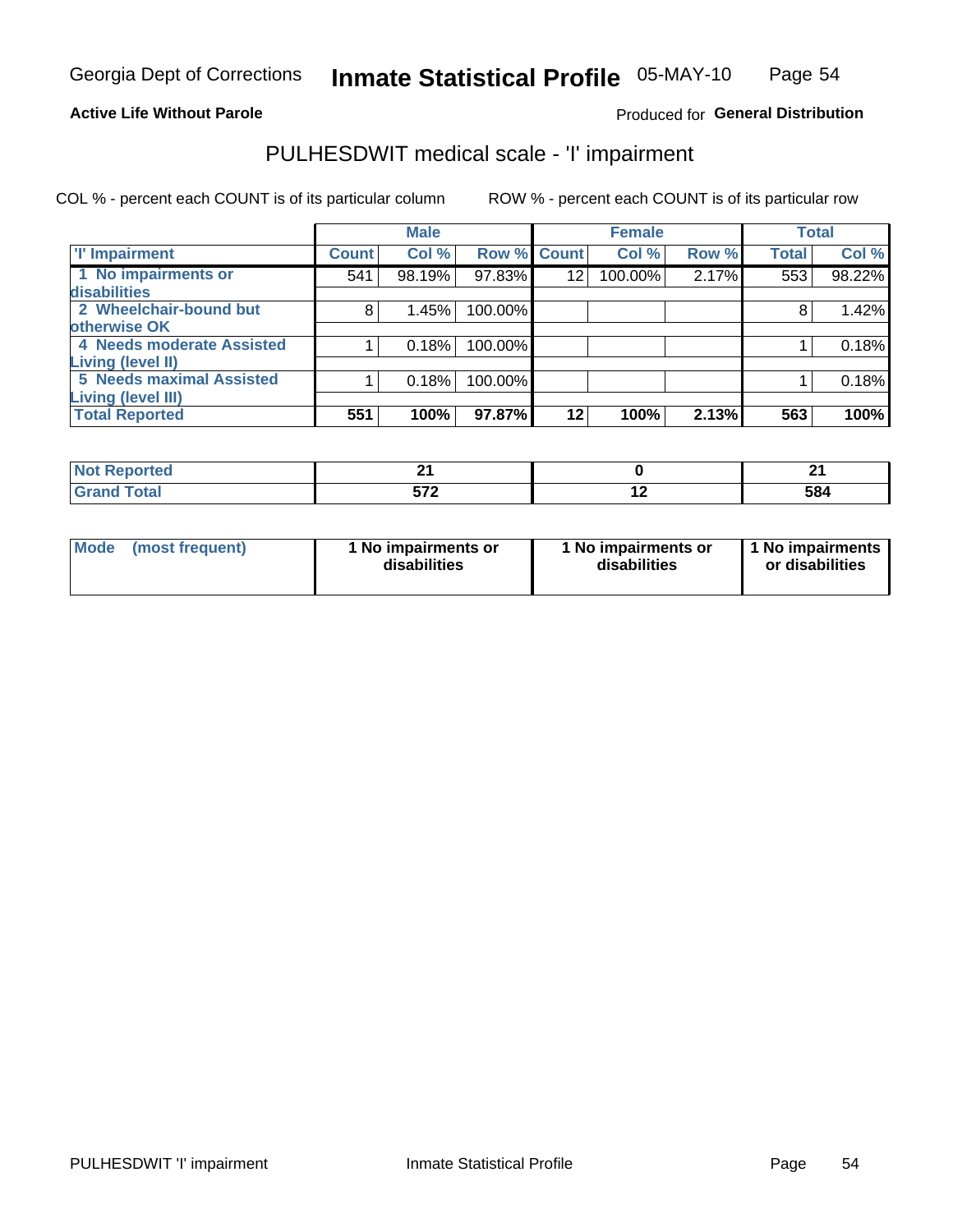#### **Active Life Without Parole**

#### Produced fo General Distribution

## PULHESDWIT medical scale - 'T' transportability

COL % - percent each COUNT is of its particular column

|                              |              | <b>Male</b> |             |    | <b>Female</b> |       |              | <b>Total</b> |
|------------------------------|--------------|-------------|-------------|----|---------------|-------|--------------|--------------|
| <b>T' Transportability</b>   | <b>Count</b> | Col %       | Row % Count |    | Col %         | Row % | <b>Total</b> | Col %        |
| 1 Can be transported in any  | 550          | 99.10%      | 98.04%      | 11 | 100.00%       | 1.96% | 561          | 99.12%       |
| ordinary approved vehicle    |              |             |             |    |               |       |              |              |
| 2 Wheelchair-bound, not      | 3            | 0.54%       | 100.00%     |    |               |       |              | 0.53%        |
| needing special vehicle      |              |             |             |    |               |       |              |              |
| 3 Wheelchair-bound, requires |              | 0.18%       | 100.00%     |    |               |       |              | 0.18%        |
| special vehicle              |              |             |             |    |               |       |              |              |
| 5 Requires ambulance         |              | 0.18%       | 100.00%     |    |               |       |              | 0.18%        |
| transport                    |              |             |             |    |               |       |              |              |
| <b>Total Reported</b>        | 555          | 100%        | 98.06%      | 11 | 100%          | 1.94% | 566          | 100.0%       |

| Reported      |             |     |     |
|---------------|-------------|-----|-----|
| <b>c</b> otal | ヒフヘ<br>JI L | . . | 584 |

| <b>Mode</b> | (most frequent) | 11 Can be transported in any 1 Can be transported in any<br>ordinary approved vehicle   ordinary approved vehicle   transported in any |  | 1 Can be<br>ordinary approved<br>vehicle |
|-------------|-----------------|----------------------------------------------------------------------------------------------------------------------------------------|--|------------------------------------------|
|-------------|-----------------|----------------------------------------------------------------------------------------------------------------------------------------|--|------------------------------------------|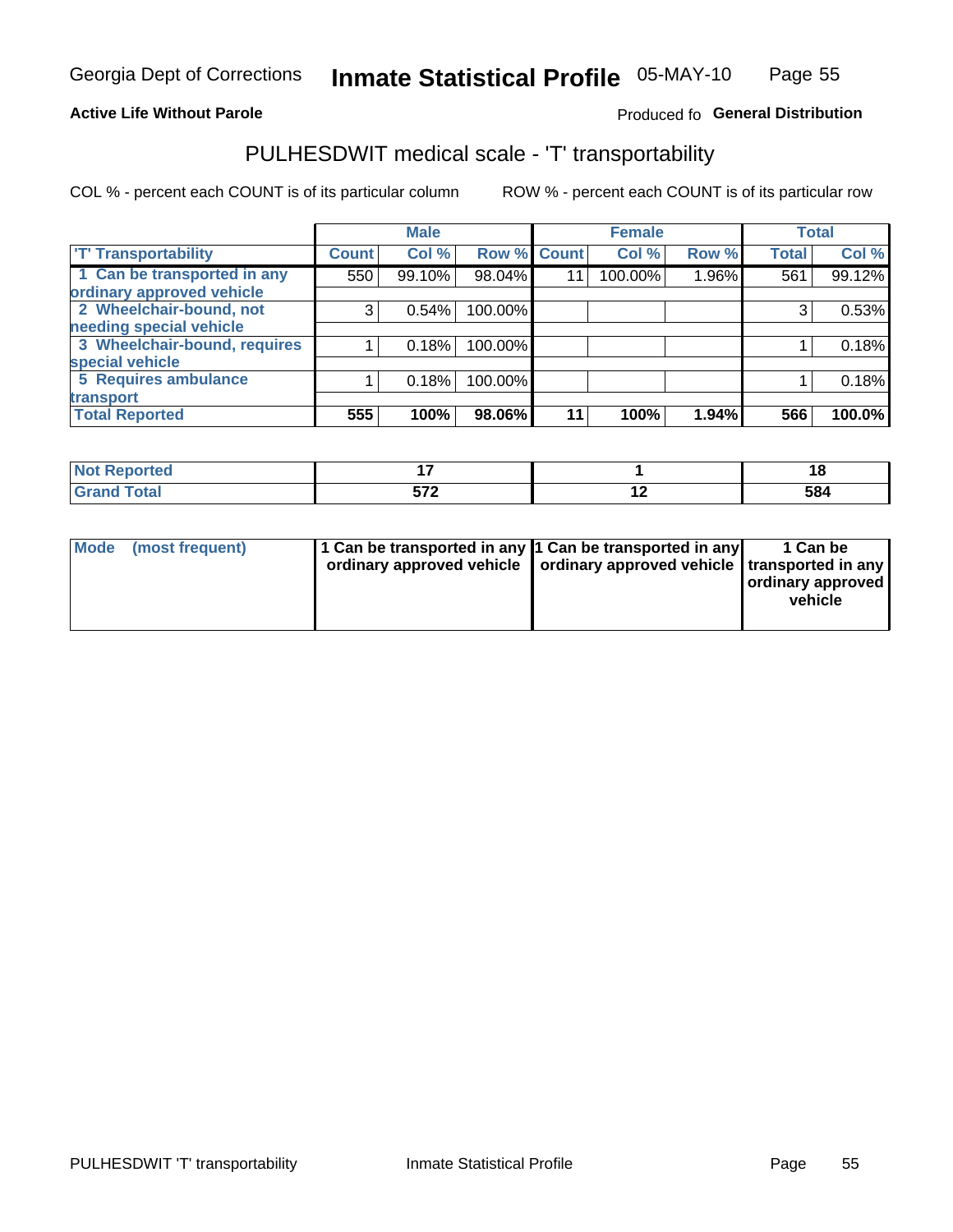#### **Active Life Without Parole**

#### Produced for General Distribution

### Criminality in family, self-reported

COL % - percent each COUNT is of its particular column

|                              |              | <b>Male</b> |        |                 | <b>Female</b> |          |       | Total  |
|------------------------------|--------------|-------------|--------|-----------------|---------------|----------|-------|--------|
| <b>Criminality In Family</b> | <b>Count</b> | Col %       | Row %  | <b>Count</b>    | Col %         | Row %    | Total | Col %  |
| Yes, criminality in family   | 158 l        | 29.15%      | 96.93% | 5               | 50.00%        | $3.07\%$ | 163   | 29.53% |
| No criminality in family     | 384          | 70.85%      | 98.71% | 5               | 50.00%        | 1.29%    | 389   | 70.47% |
| <b>Total Reported</b>        | 542          | 100%        | 98.19% | 10 <sub>1</sub> | 100%          | 1.81%    | 552   | 100%   |

| wteu -                      | w     |    | . .<br>◡▵   |
|-----------------------------|-------|----|-------------|
| $\sim$ $\sim$ $\sim$ $\sim$ | $-70$ | -- | co /<br>584 |

|  | Mode (most frequent) | No criminality in family | Yes, criminality in family | No criminality in<br>family |
|--|----------------------|--------------------------|----------------------------|-----------------------------|
|--|----------------------|--------------------------|----------------------------|-----------------------------|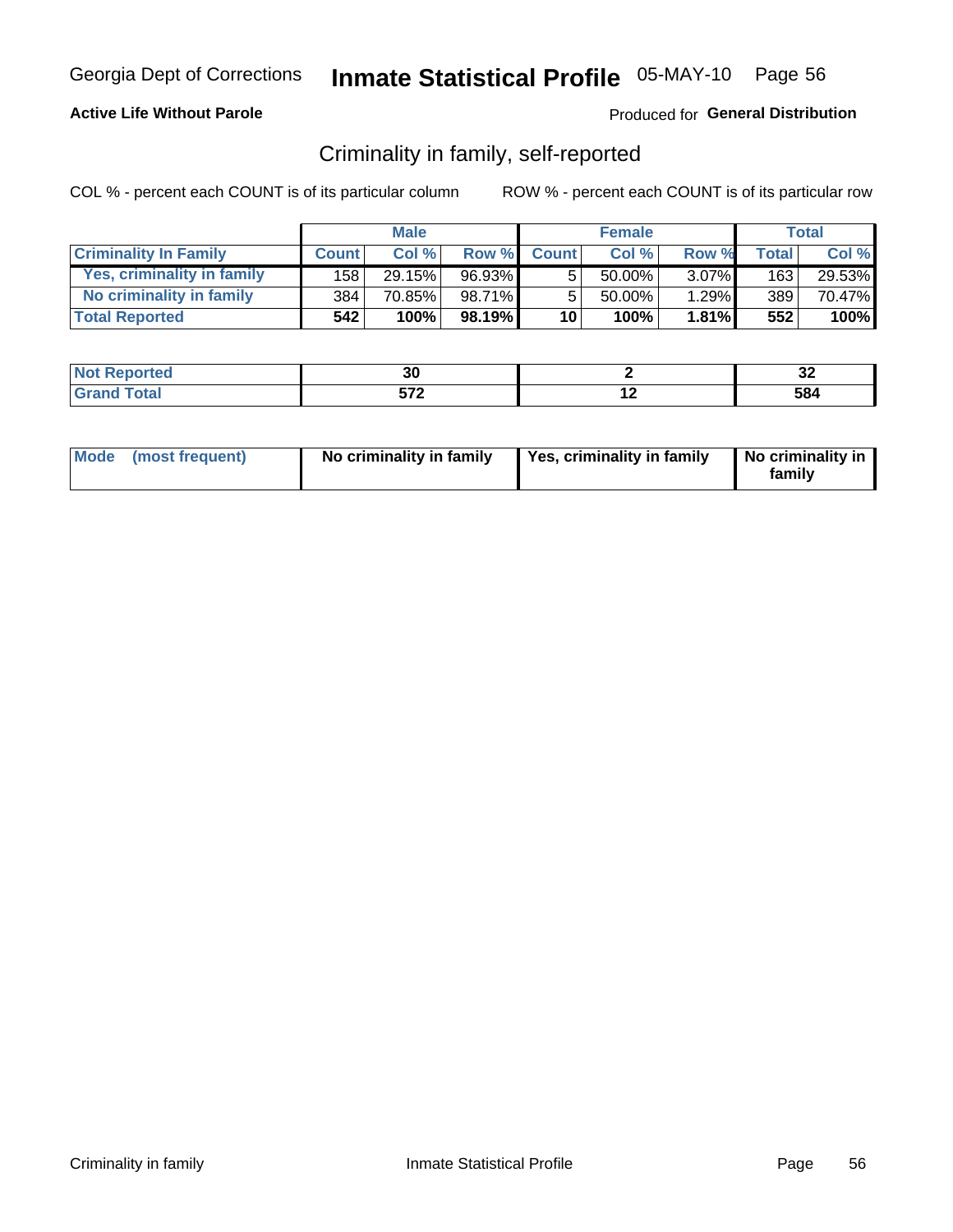#### **Active Life Without Parole**

#### Produced for General Distribution

### Alcoholism in family, self-reported

COL % - percent each COUNT is of its particular column

|                             |              | <b>Male</b> |        |                 | <b>Female</b> |          |              | Total  |
|-----------------------------|--------------|-------------|--------|-----------------|---------------|----------|--------------|--------|
| <b>Alcoholism In Family</b> | <b>Count</b> | Col%        | Row %  | <b>Count</b>    | Col %         | Row %    | <b>Total</b> | Col %  |
| Yes, alcoholism in family   | 107          | $19.74\%$   | 97.27% | 2               | 30.00%        | $2.73\%$ | 110          | 19.93% |
| No alcoholism in family     | 435          | 80.26%      | 98.42% |                 | 70.00%        | 1.58%    | 442          | 80.07% |
| <b>Total Reported</b>       | 542          | 100%        | 98.19% | 10 <sup>1</sup> | 100%          | $1.81\%$ | 552          | 100%   |

| чтео                               | uu                            |                          | …<br>◡▵ |
|------------------------------------|-------------------------------|--------------------------|---------|
| $\sim$ $\sim$ $\sim$ $\sim$ $\sim$ | $-70$<br>$\ddot{\phantom{a}}$ | $\overline{\phantom{a}}$ | --      |

|  | Mode (most frequent) | No alcoholism in family | No alcoholism in family | No alcoholism in<br>family |
|--|----------------------|-------------------------|-------------------------|----------------------------|
|--|----------------------|-------------------------|-------------------------|----------------------------|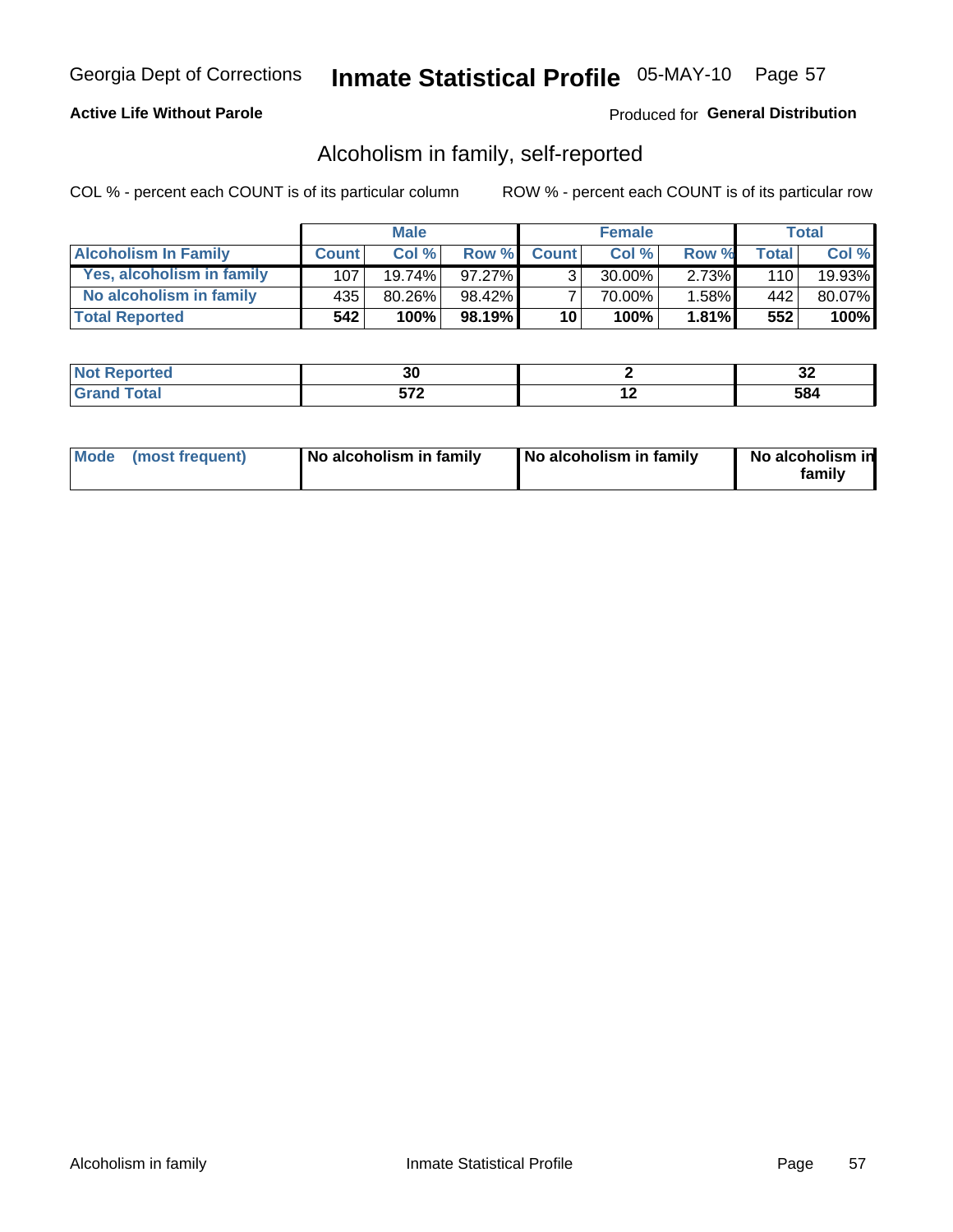#### **Active Life Without Parole**

Produced for General Distribution

### Drug abuse in family, self-reported

COL % - percent each COUNT is of its particular column

|                           |              | <b>Male</b> |           |                 | <b>Female</b> |          |              | Total  |
|---------------------------|--------------|-------------|-----------|-----------------|---------------|----------|--------------|--------|
| Drug Abuse In Family      | <b>Count</b> | Col%        | Row %     | <b>Count</b>    | Col%          | Row %    | <b>Total</b> | Col %  |
| Yes, drug abuse in family | 63           | 11.62%      | 95.45% I  | 3 <sub>1</sub>  | $30.00\%$     | $4.55\%$ | 66           | 11.96% |
| No drug abuse in family   | 479          | 88.38%      | 98.56%    |                 | 70.00%        | 1.44%    | 486          | 88.04% |
| <b>Total Reported</b>     | 542          | 100%        | $98.19\%$ | 10 <sub>1</sub> | 100%          | $1.81\%$ | 552          | 100%   |

| <b>Not Reported</b> | JU  |     | ^^<br>◡▵ |
|---------------------|-----|-----|----------|
| <b>Total</b>        | -70 | . . | ۰.       |
| Gran                |     |     | OO4      |

|  | Mode (most frequent) | No drug abuse in family | No drug abuse in family | No drug abuse in<br>family |
|--|----------------------|-------------------------|-------------------------|----------------------------|
|--|----------------------|-------------------------|-------------------------|----------------------------|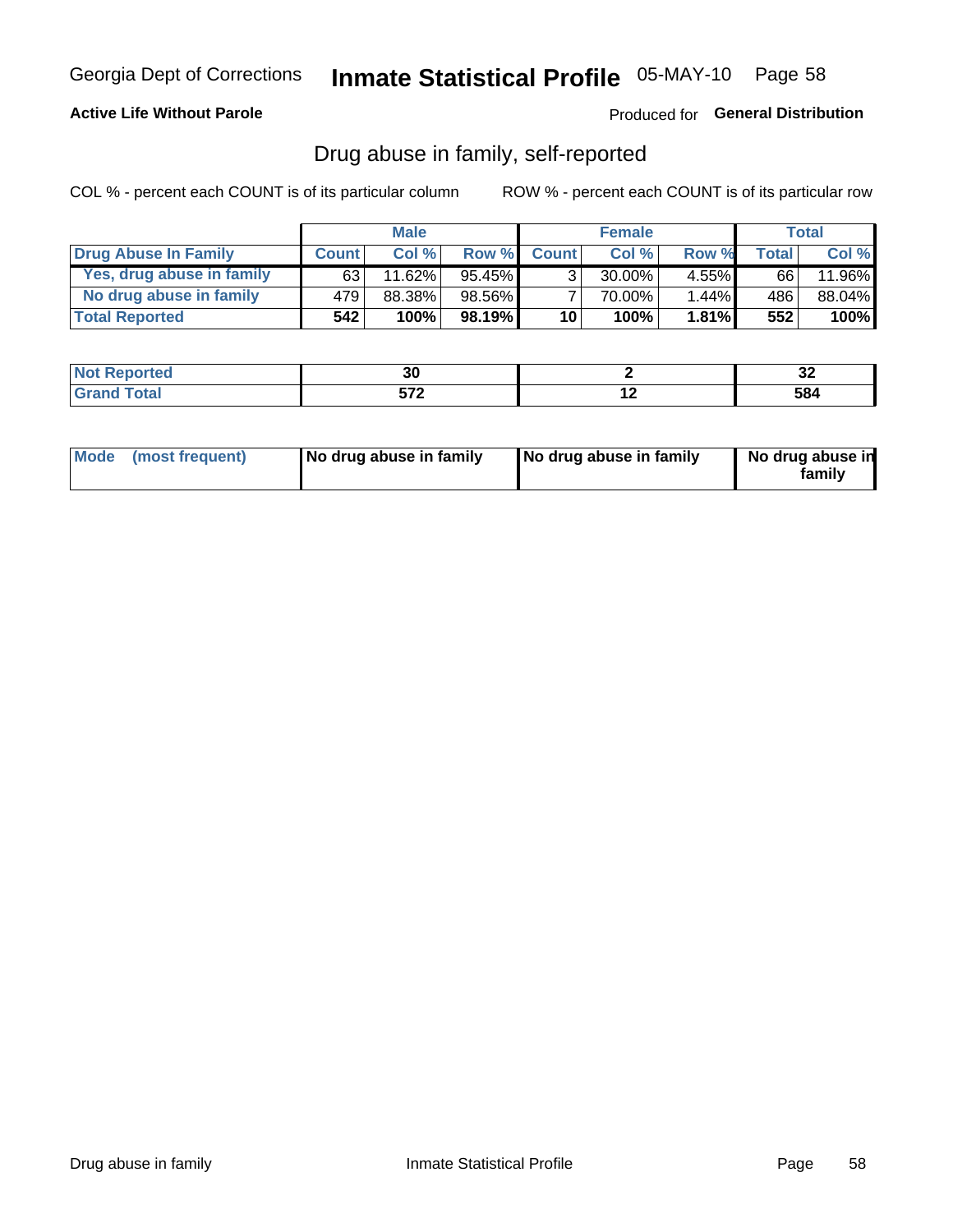#### **Active Life Without Parole**

#### Produced for General Distribution

### Subjected to frequent beatings, self-reported

COL % - percent each COUNT is of its particular column

|                                   |              | <b>Male</b> |        |              | <b>Female</b> |       |       | Total  |
|-----------------------------------|--------------|-------------|--------|--------------|---------------|-------|-------|--------|
| <b>Frequent beatings</b>          | <b>Count</b> | Col %       | Row %  | <b>Count</b> | Col %         | Row % | Total | Col %  |
| <b>Yes, subjected to frequent</b> | 34           | 6.27%       | 97.14% |              | 10.00%        | 2.86% | 35    | 6.34%  |
| <b>beatings</b>                   |              |             |        |              |               |       |       |        |
| Not subjected to frequent         | 508          | 93.73%      | 98.26% | 9            | 90.00%        | 1.74% | 517   | 93.66% |
| <b>beatings</b>                   |              |             |        |              |               |       |       |        |
| <b>Total Reported</b>             | 542          | 100%        | 98.19% | 10           | 100%          | 1.81% | 552   | 100%   |

| <b>Not Reported</b> | $\sim$<br>.JU |     | ^^<br>◡▵ |
|---------------------|---------------|-----|----------|
| <b>Total</b>        | ヒフヘ<br>JIL    | . . | 584      |

| Mode (most frequent) | Not subjected to frequent<br>beatings | Not subjected to frequent<br>beatings | Not subjected to<br><b>frequent beatings</b> |
|----------------------|---------------------------------------|---------------------------------------|----------------------------------------------|
|                      |                                       |                                       |                                              |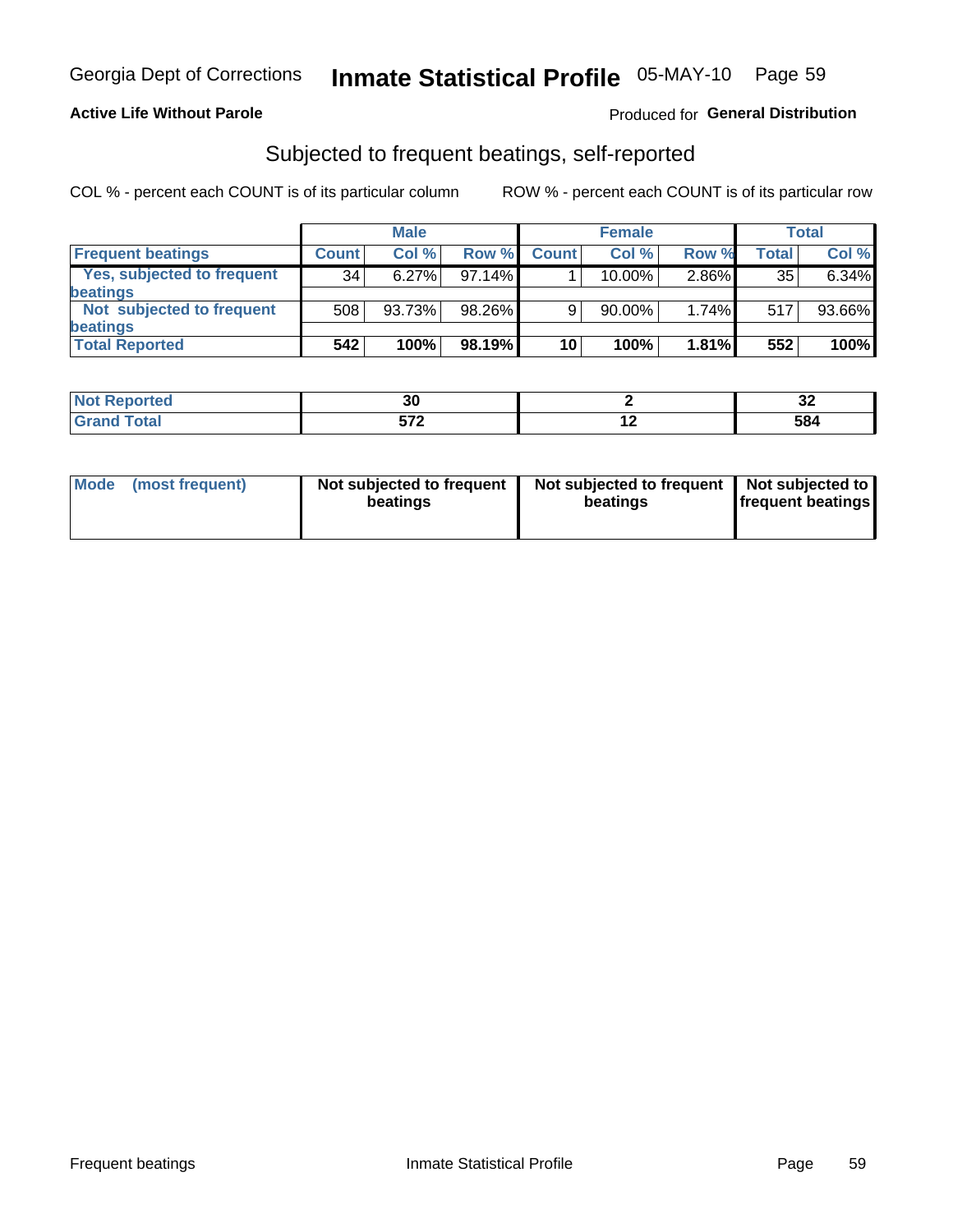#### **Active Life Without Parole**

### Produced for General Distribution

### Father absent during inmate's childhood

COL % - percent each COUNT is of its particular column

|                           |              | <b>Male</b> |           |              | <b>Female</b> |          |         | <b>Total</b> |
|---------------------------|--------------|-------------|-----------|--------------|---------------|----------|---------|--------------|
| <b>Father Absent</b>      | <b>Count</b> | Col%        | Row %     | <b>Count</b> | Col%          | Row %    | Total I | Col %        |
| Yes, father was absent    | 272          | 50.18%      | $98.55\%$ | 4            | 40.00%」       | $1.45\%$ | 276     | 50.00%       |
| No, father was not absent | 270          | 49.82%      | 97.83%    | 6            | 60.00%        | $2.17\%$ | 276     | 50.00%       |
| <b>Total Reported</b>     | 542          | 100%        | $98.19\%$ | 10           | 100%          | $1.81\%$ | 552     | 100%         |

| <b>Not Reported</b> | vu  |     | ^'<br>JŁ. |
|---------------------|-----|-----|-----------|
| <b>otal</b>         | -70 | . . | 584       |
| Gran                | ◡ ▴ |     |           |

| Mode (most frequent) |  | Yes, father was absent | No, father was not absent   No, father was not | absent |
|----------------------|--|------------------------|------------------------------------------------|--------|
|----------------------|--|------------------------|------------------------------------------------|--------|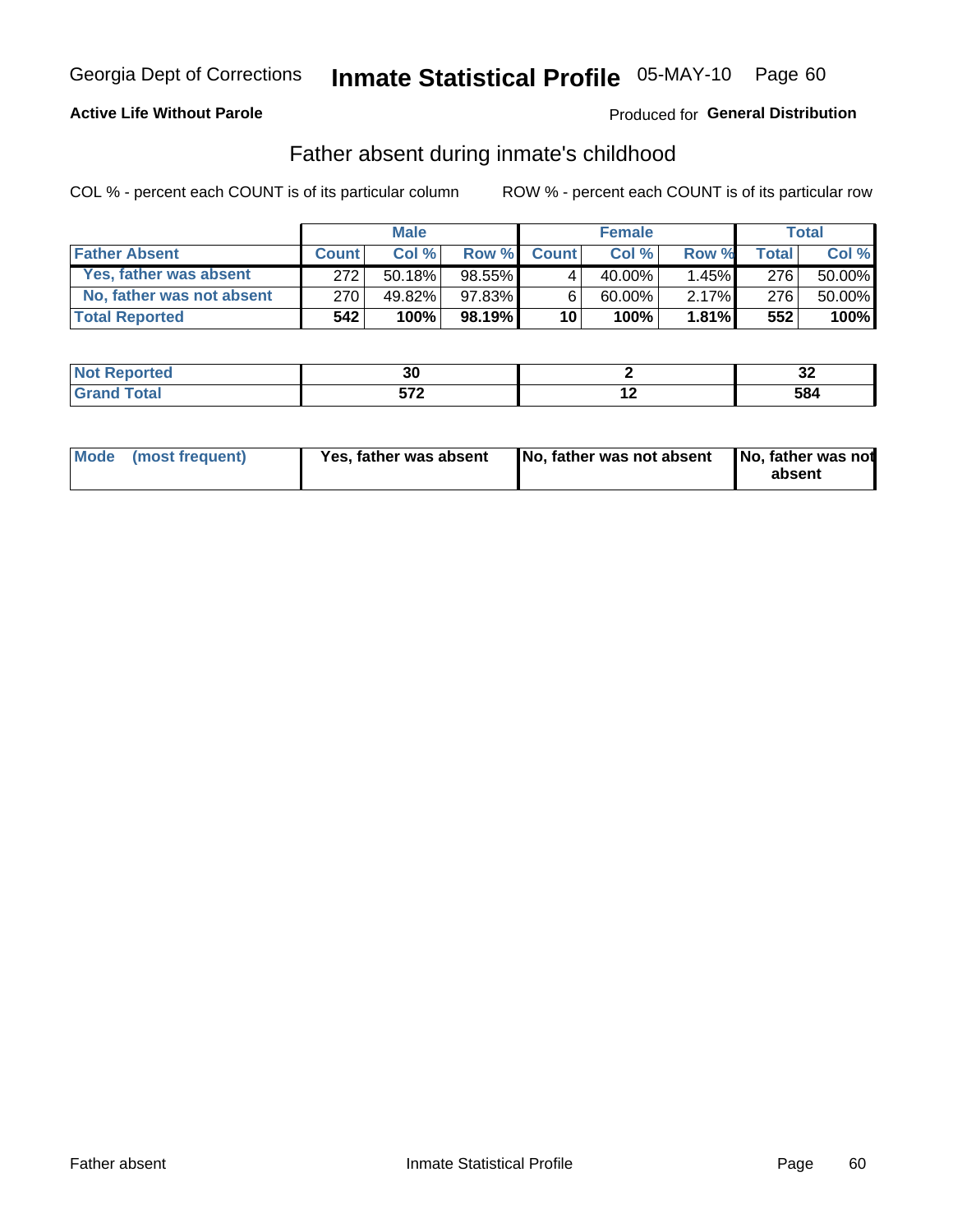#### **Active Life Without Parole**

### Produced for General Distribution

### Mother absent during inmate's childhood

COL % - percent each COUNT is of its particular column

|                           |              | <b>Male</b> |           |              | <b>Female</b> |          |         | <b>Total</b> |
|---------------------------|--------------|-------------|-----------|--------------|---------------|----------|---------|--------------|
| <b>Mother Absent</b>      | <b>Count</b> | Col%        | Row %     | <b>Count</b> | Col %         | Row %    | Total ⊧ | Col %        |
| Yes, mother was absent    | 781          | 14.39%      | $97.50\%$ | ⌒            | $20.00\%$     | $2.50\%$ | 80      | 14.49%       |
| No, mother was not absent | 464          | 85.61%      | 98.31%    | 8            | 80.00%        | 1.69%    | 472     | 85.51%       |
| <b>Total Reported</b>     | 542          | 100%        | $98.19\%$ | 10           | 100%          | 1.81%    | 552     | 100%         |

| and an additional con-<br>NO1<br>τeα | JL.                             |                          | . .<br>◡▵ |
|--------------------------------------|---------------------------------|--------------------------|-----------|
| $\sim$                               | -70<br>$\overline{\phantom{a}}$ | $\overline{\phantom{0}}$ | uu        |

| Mode (most frequent) | No, mother was not absent   No, mother was not absent   No, mother was | not absent |
|----------------------|------------------------------------------------------------------------|------------|
|                      |                                                                        |            |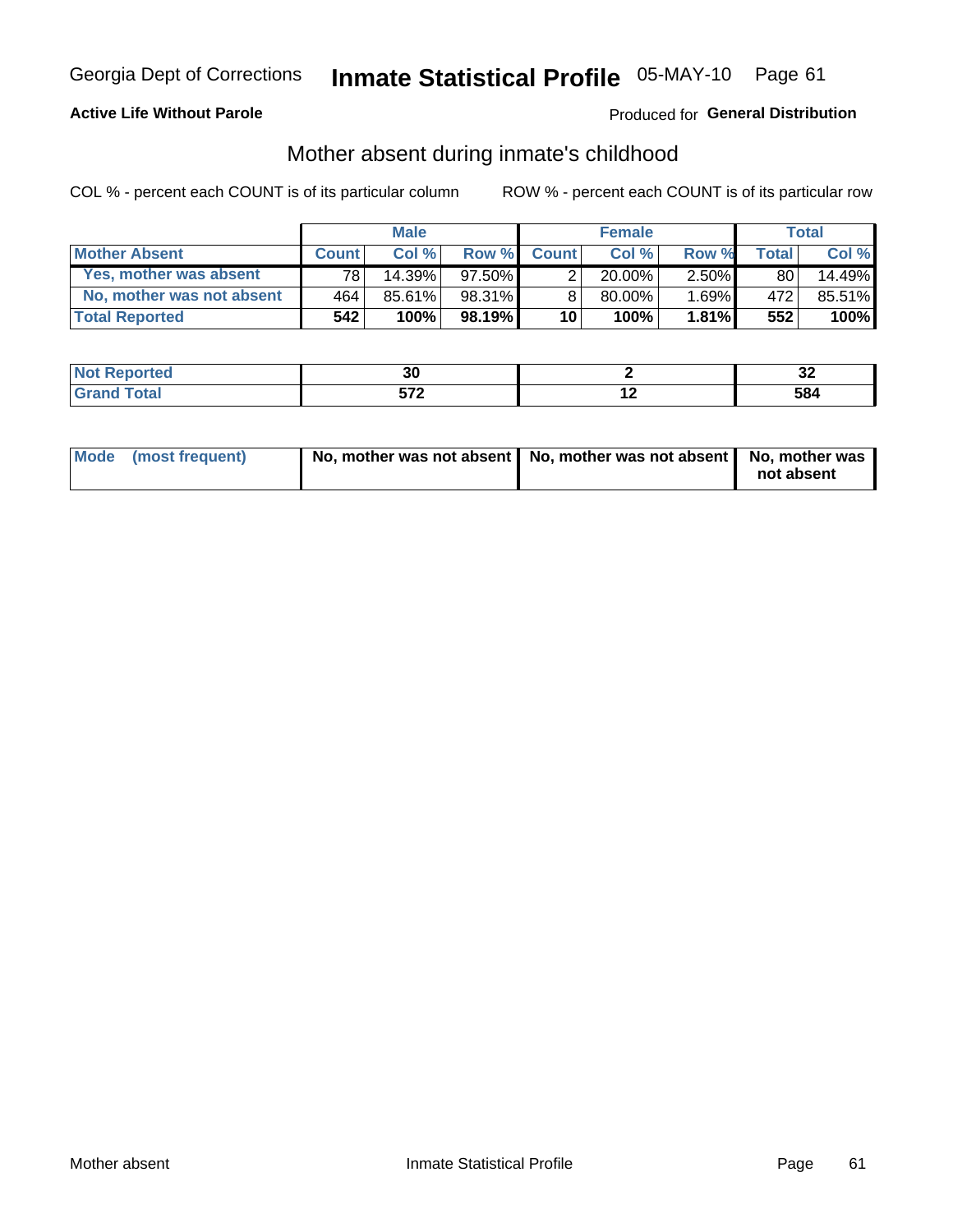#### **Active Life Without Parole**

#### Produced for General Distribution

### Inmate diagnosed as manipulative

COL % - percent each COUNT is of its particular column

|                          |              | <b>Male</b> |           |                       | <b>Female</b> |          |              | Total  |
|--------------------------|--------------|-------------|-----------|-----------------------|---------------|----------|--------------|--------|
| <b>Manipulative</b>      | <b>Count</b> | Col %       | Row %     | <b>Count</b>          | Col %         | Row %    | <b>Total</b> | Col %  |
| <b>Yes, manipulative</b> | 129 l        | 23.89%      | 98.47%    | $\mathbf{2}^{\prime}$ | $20.00\%$     | 1.53%    | 131          | 23.82% |
| No, not manipulative     | 411          | 76.11%      | 98.09%    | 8                     | 80.00%        | $1.91\%$ | 419          | 76.18% |
| <b>Total Reported</b>    | 540          | 100%        | $98.18\%$ | 10                    | 100%          | 1.82%    | 550          | 100%   |

| <b>Continued by Allen</b><br>IN OI<br>тео | ◡▵                |                          | 94  |
|-------------------------------------------|-------------------|--------------------------|-----|
| -                                         | -70<br>. <u>.</u> | $\overline{\phantom{0}}$ | 584 |

| Mode | (most frequent) | No, not manipulative | No, not manipulative | No. not<br><b>I</b> manipulative |
|------|-----------------|----------------------|----------------------|----------------------------------|
|------|-----------------|----------------------|----------------------|----------------------------------|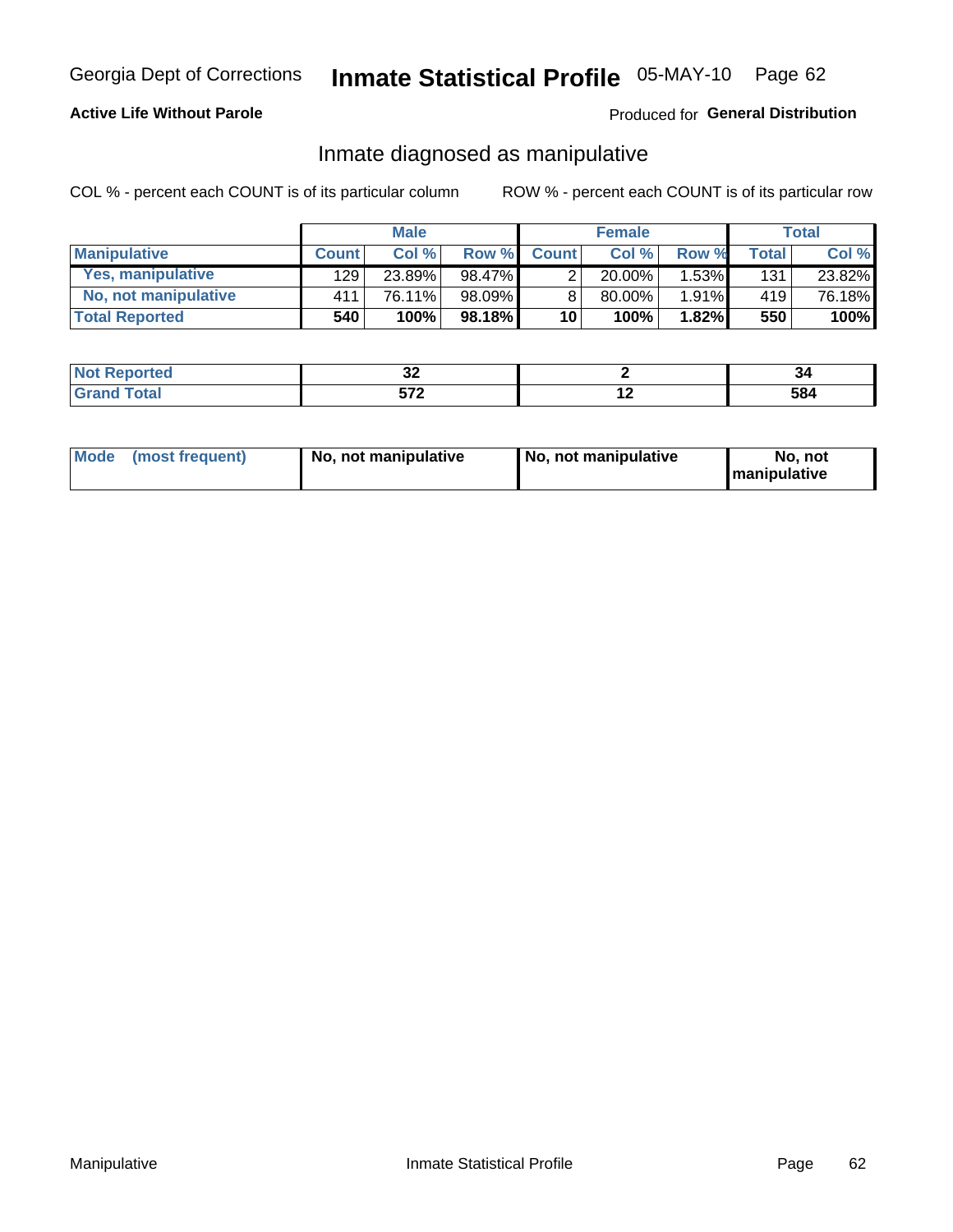# Inmate Statistical Profile 05-MAY-10 Page 63

#### **Active Life Without Parole**

Produced for General Distribution

### Inmate diagnosed as assaultive

COL % - percent each COUNT is of its particular column

|                       |              | <b>Male</b> |         |              | <b>Female</b> |          |                    | <b>Total</b> |
|-----------------------|--------------|-------------|---------|--------------|---------------|----------|--------------------|--------------|
| <b>Assaultive</b>     | <b>Count</b> | Col%        | Row %   | <b>Count</b> | Col%          | Row %    | Total <sub>1</sub> | Col %        |
| Yes, assaultive       | 431          | 79.81%      | 97.73%  | 10           | 100.00%       | $2.27\%$ | 441                | 80.18%       |
| No, not assaultive    | 109          | 20.19%      | 100.00% |              |               |          | 109                | 19.82%       |
| <b>Total Reported</b> | 540          | 100%        | 98.18%I | 10           | 100%          | $1.82\%$ | 550                | 100%         |

| ----<br><b>NO</b><br>Reported<br>. | ◡▵      |     | -94 |
|------------------------------------|---------|-----|-----|
| <b>c</b> otal                      | $F = 0$ | . . | ۰.  |
|                                    | ,,,     |     | JU  |

| <b>Mode</b><br>(most frequent) | <b>Yes, assaultive</b> | Yes, assaultive | <b>Yes, assaultive</b> |
|--------------------------------|------------------------|-----------------|------------------------|
|--------------------------------|------------------------|-----------------|------------------------|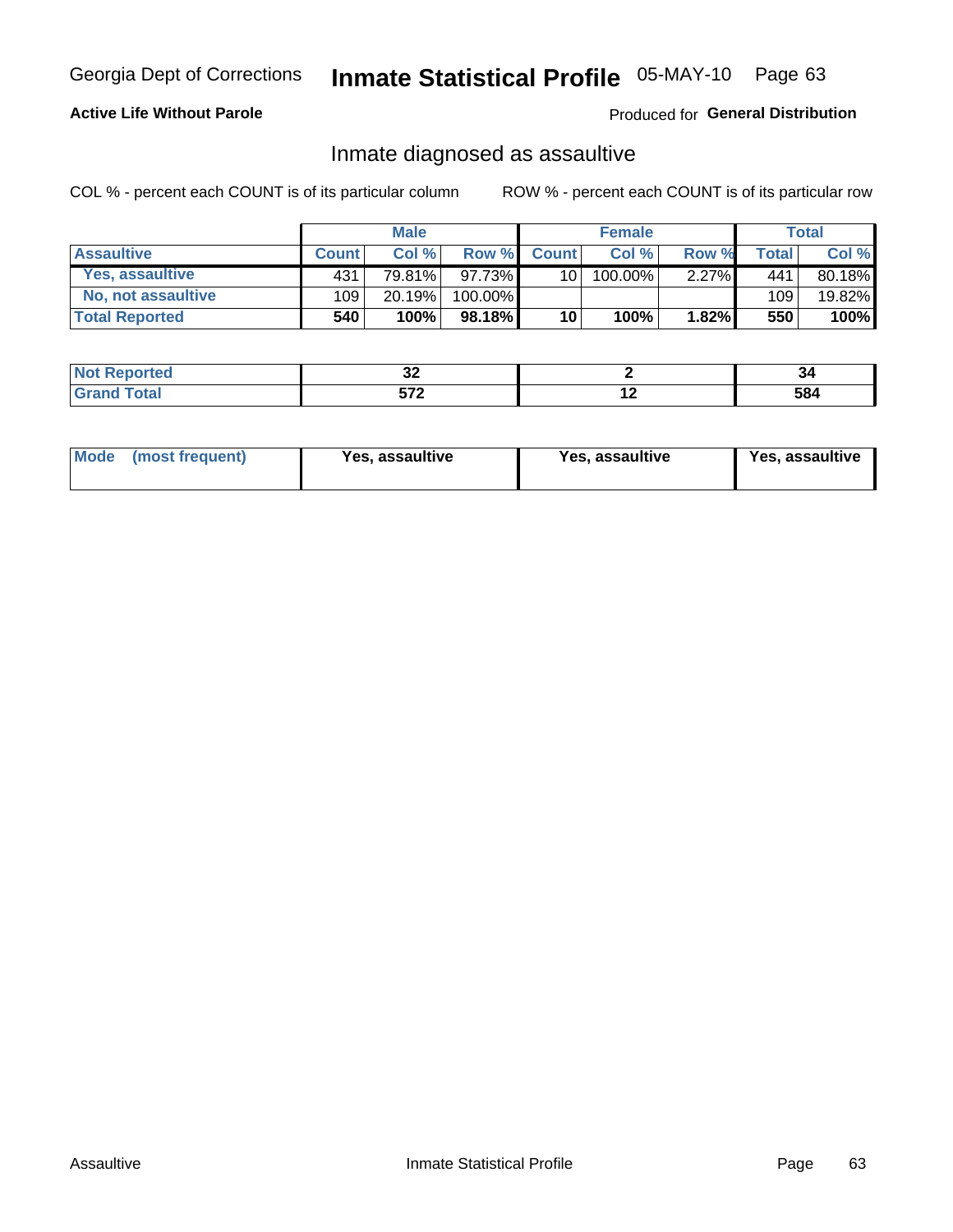# Inmate Statistical Profile 05-MAY-10 Page 64

#### **Active Life Without Parole**

#### **Produced for General Distribution**

## Number of prior Georgia incarcerations

COL % - percent each COUNT is of its particular column

|                                       |                 | <b>Male</b> |                    |         | <b>Female</b> |       |       | <b>Total</b> |
|---------------------------------------|-----------------|-------------|--------------------|---------|---------------|-------|-------|--------------|
| <b>Num of Prior GA Incarcerations</b> | <b>Count</b>    | Col %       | <b>Row % Count</b> |         | Col %         | Row % | Total | Col %        |
|                                       | 266             | 46.50%      | 96.03%             |         | 91.67%        | 3.97% | 277   | 47.43%       |
|                                       | 118             | 20.63%      | 100.00%            |         |               |       | 118   | 20.21%       |
|                                       | 70              | 12.24%      | 100.00%            |         |               |       | 70    | 11.99%       |
|                                       | 55              | 9.62%       | 98.21%             |         | 8.33%         | 1.79% | 56    | 9.59%        |
|                                       | 30 <sup>°</sup> | 5.24%       | 100.00%            |         |               |       | 30    | 5.14%        |
|                                       | 17              | 2.97%       | 100.00%            |         |               |       | 17    | 2.91%        |
| <b>More Than 5</b>                    | 16 <sub>1</sub> | 2.80%       | 100.00%            |         |               |       | 16    | 2.74%        |
| <b>Total Reported</b>                 | 572             | 100%        | 97.95%             | $12 \,$ | 100%          | 2.05% | 584   | 100.0%       |

| orted<br>m.                     |            |     |
|---------------------------------|------------|-----|
| <b>otal</b><br>$\mathbf{v}$ and | ---<br>- - | 584 |

| Mean (average)       | 28. ا | ن ے. | 1.26 |
|----------------------|-------|------|------|
| Median (middle)      |       |      |      |
| Mode (most frequent) |       |      |      |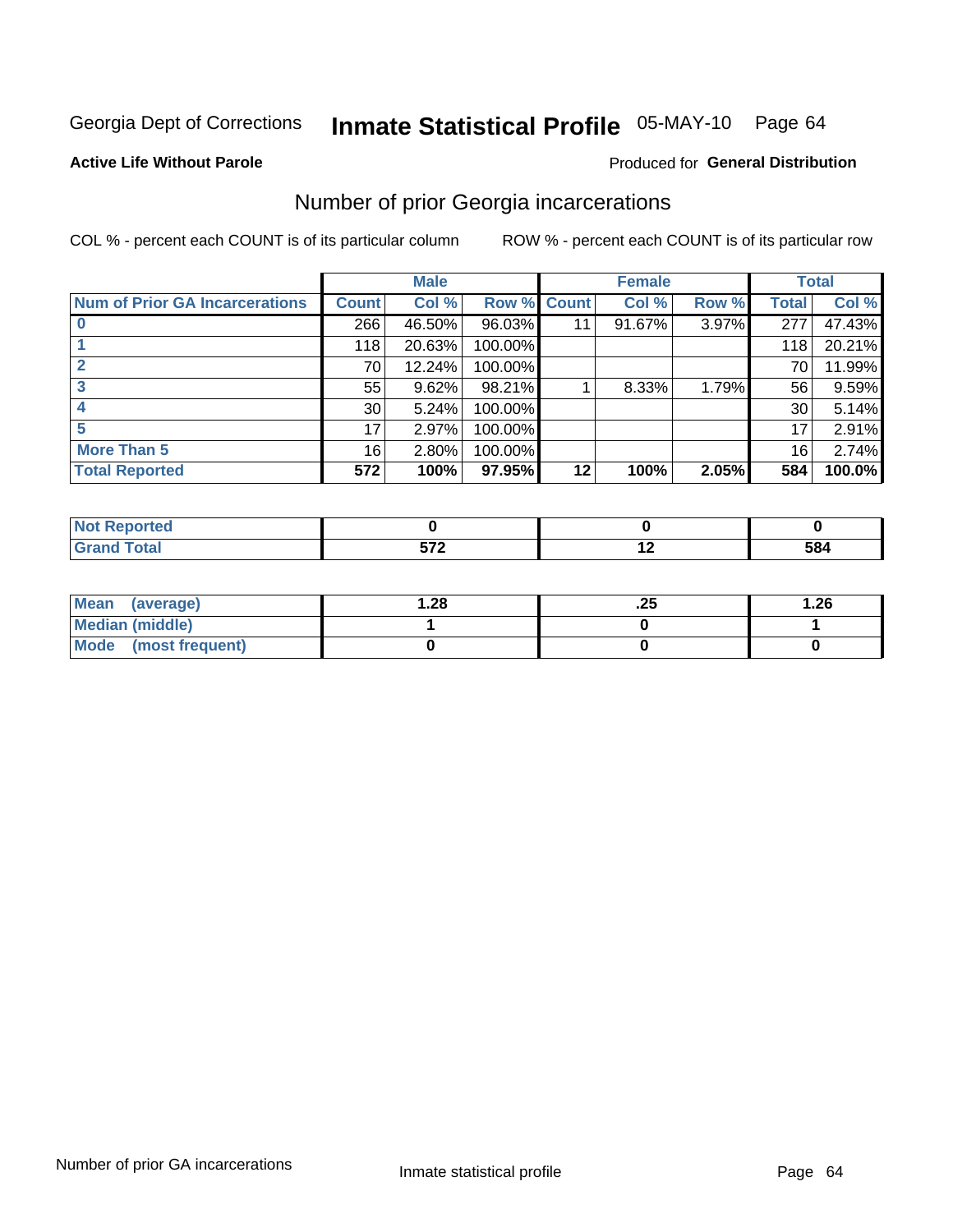## Inmate Statistical Profile 05-MAY-10 Page 65

**Active Life Without Parole** 

### **Produced for General Distribution**

### Prison sentence in years

COL % - percent each COUNT is of its particular column

ROW % - percent each COUNT is of its particular row

|                                 |              | <b>Male</b> |                    |         | <b>Female</b> |       |       | Total   |
|---------------------------------|--------------|-------------|--------------------|---------|---------------|-------|-------|---------|
| <b>Prison Sentence In Years</b> | <b>Count</b> | Col %       | <b>Row % Count</b> |         | Col %         | Row % | Total | Col %   |
| <b>Life Without Parole</b>      | 572          | $100.00\%$  | 97.95% <b>I</b>    |         | $100.00\%$    | 2.05% | 584   | 100.00% |
| <b>Total Reported</b>           | 572          | 100%        | $97.95\%$          | $12 \,$ | 100%          | 2.05% | 584   | 100%    |

| Not Reported |     |     |     |
|--------------|-----|-----|-----|
|              | --^ | . . | 584 |

#### **Determinate (numeric) sentences only**

| <b>Mean</b><br><i>(average)</i> |  |
|---------------------------------|--|
|---------------------------------|--|

All sentences (including determinate), with life, life without parole, and death sentences figured at 45 years

| Mea<br>ЯМА.<br>1119811 | _ |  |
|------------------------|---|--|
|                        |   |  |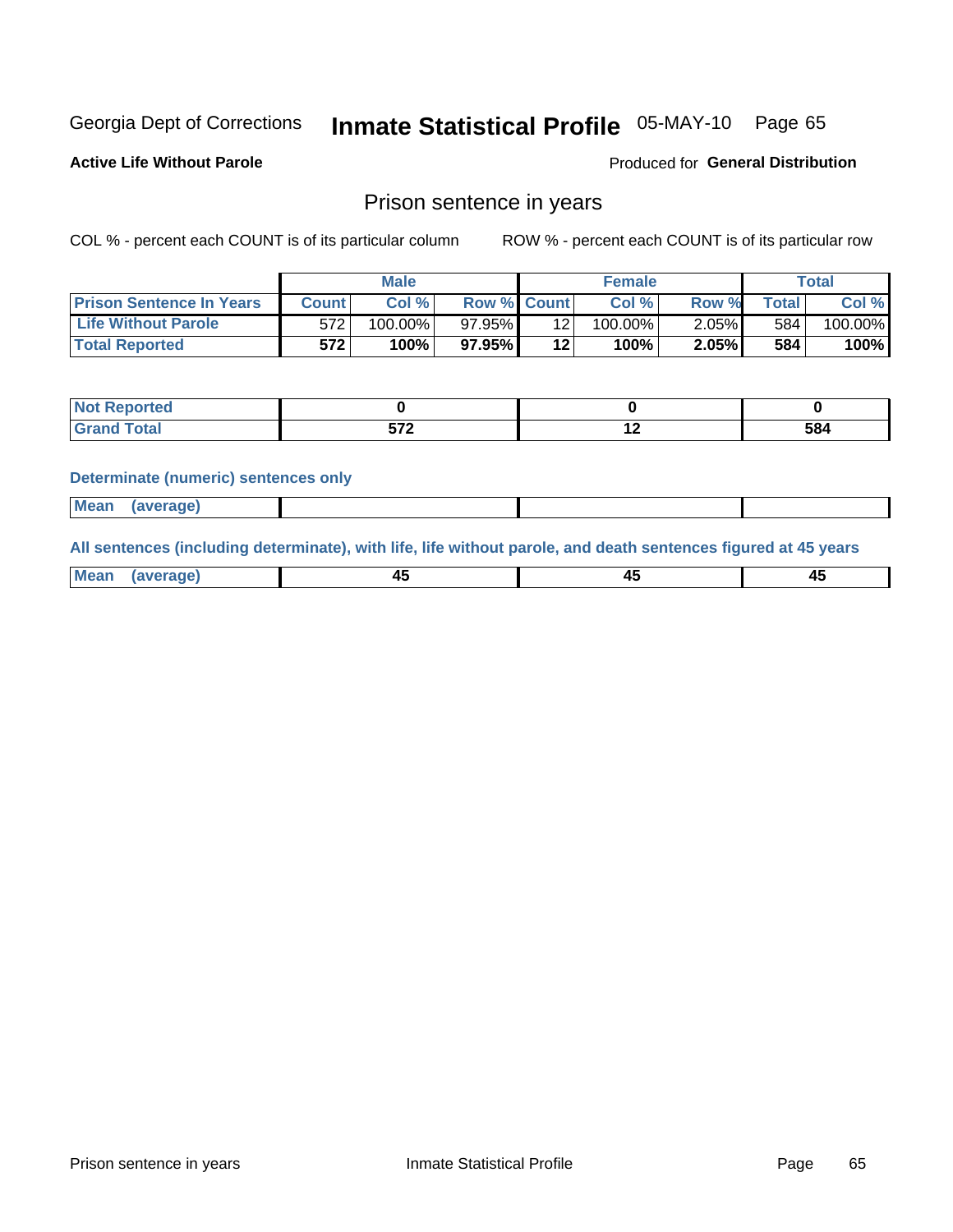#### Georgia Dept of Corrections Inmate Statistical Profile 05-MAY-10 Page 66

#### **Active Life Without Parole**

#### **Produced for General Distribution**

## Primary offense, broken out into felonies vs misdemeanors

COL % - percent each COUNT is of its particular column

|                                  |              | <b>Male</b> |                    |                 | <b>Female</b> |       |              | Total      |
|----------------------------------|--------------|-------------|--------------------|-----------------|---------------|-------|--------------|------------|
| <b>Felonies and Misdemeanors</b> | <b>Count</b> | Col%        | <b>Row % Count</b> |                 | Col%          | Row % | <b>Total</b> | Col %      |
| <b>Felonies</b>                  | 572          | 100.00%     | 97.95%             | 12 <sub>1</sub> | 100.00%       | 2.05% | 584          | $100.00\%$ |
| <b>Total Reported</b>            | 572          | $100\%$     | 97.95%             | 12'             | 100%          | 2.05% | 584          | 100%       |

| Not  <br><b>Reported</b>   |         |             |     |
|----------------------------|---------|-------------|-----|
| <b>Total</b><br>Grand<br>u | $- - -$ | -70<br>JI L | 584 |

| <b>Mode</b><br>frequent)<br>nies<br>≧ (most tr.<br>. | onies<br>. | lonies<br>енл<br>____ |
|------------------------------------------------------|------------|-----------------------|
|------------------------------------------------------|------------|-----------------------|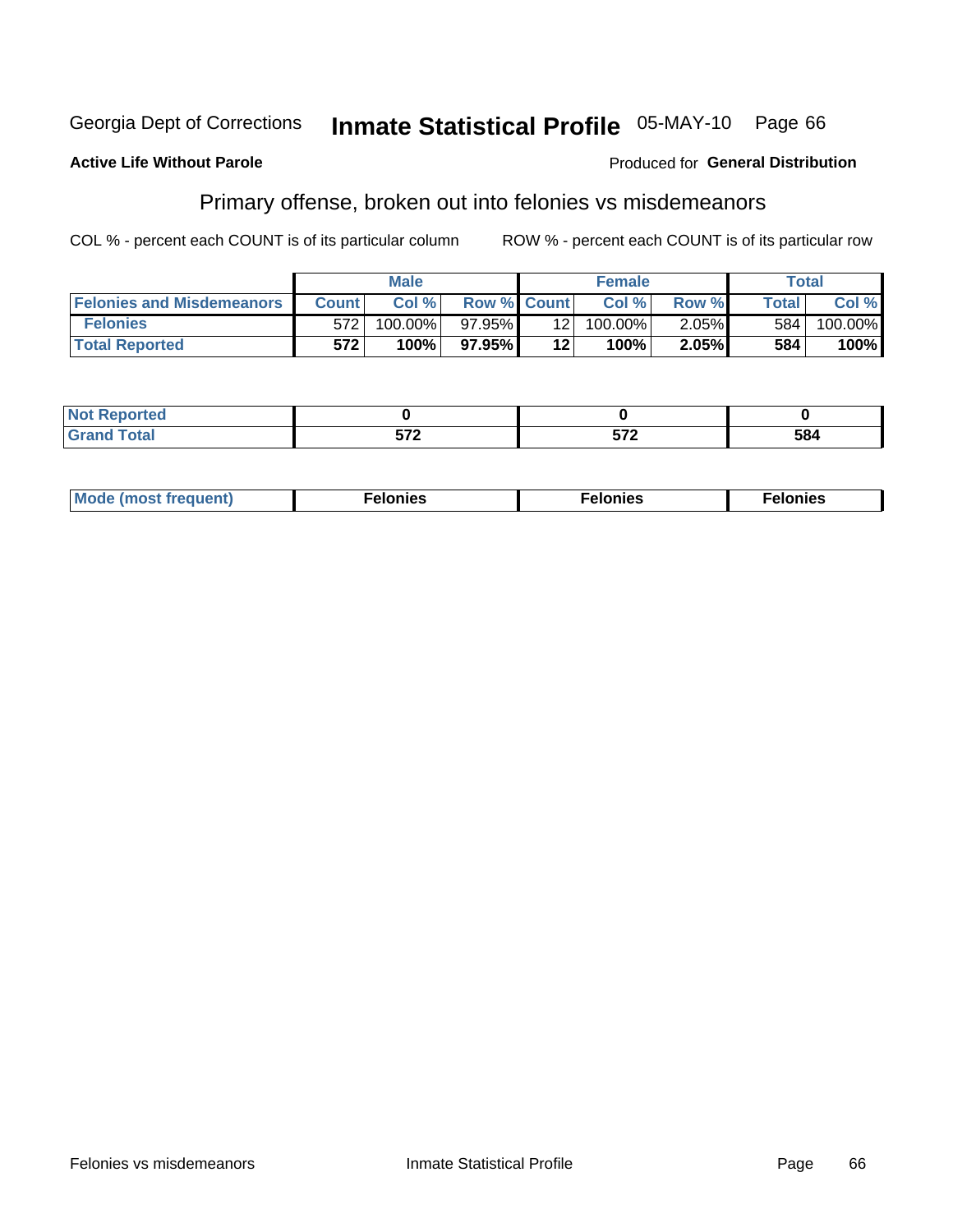## Inmate Statistical Profile 05-MAY-10 Page 67

#### **Active Life Without Parole**

#### Produced for General Distribution

## Primary offense, broken out into six broad crime categories

COL % - percent each COUNT is of its particular column

|                         | <b>Male</b>     |         |                    | <b>Female</b> |         |       | <b>Total</b>    |        |
|-------------------------|-----------------|---------|--------------------|---------------|---------|-------|-----------------|--------|
| <b>Crime Categories</b> | <b>Count</b>    | Col %   | <b>Row % Count</b> |               | Col %   | Row % | <b>Total</b>    | Col %  |
| <b>Violent</b>          | 468'            | 81.82%  | 97.50%             | 12            | 100.00% | 2.50% | 480             | 82.19% |
| <b>Sex Crime</b>        | 87              | 15.21%  | 100.00%            |               | .00%    |       | 87              | 14.90% |
| 3<br><b>Property</b>    | 2               | .35%    | 100.00%            |               | .00%    |       |                 | .34%   |
| <b>Drug</b><br>4        | 14 <sub>1</sub> | 2.45%   | 100.00%            |               | .00%    |       | 14 <sub>1</sub> | 2.40%  |
| <b>Other</b><br>6       |                 | $.17\%$ | 100.00%            |               | .00%    |       |                 | .17%   |
| <b>Total Reported</b>   | 572             | 100%    | 97.95%             | 12            | 100%    | 2.05% | 584             | 100%   |

| <b>Not Reported</b> |            |     |     |
|---------------------|------------|-----|-----|
| <b>Total</b>        | -70<br>. . | . . | 584 |

| М | ,,, | - -- -<br>וחו | m |
|---|-----|---------------|---|
|   |     |               |   |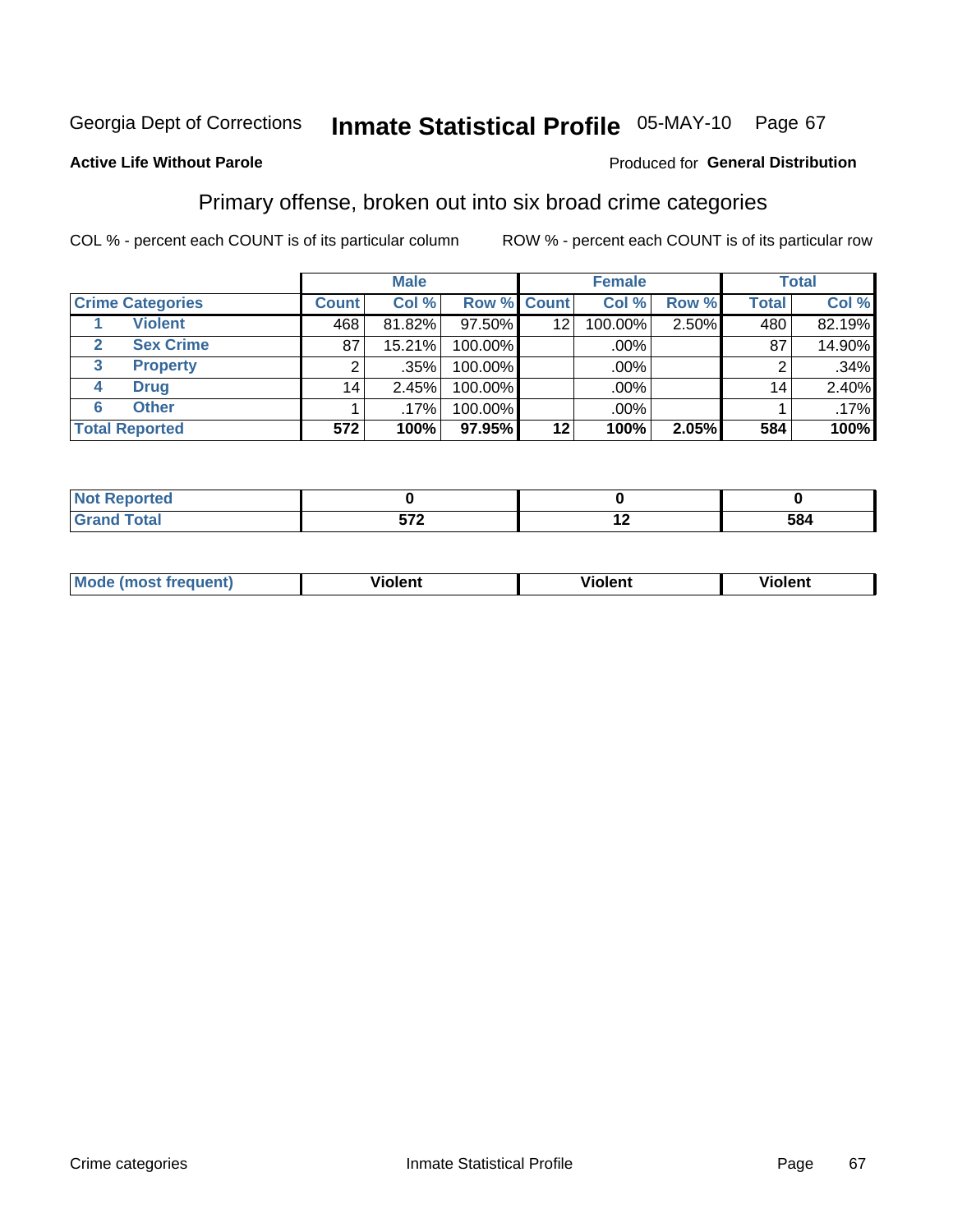## Inmate Statistical Profile 05-MAY-10 Page 68

#### **Active Life Without Parole**

#### **Produced for General Distribution**

## Primary offense, detailed offense code

COL % - percent each COUNT is of its particular column

|                      |                                     |                | <b>Male</b> |         |              | <b>Female</b> |       |                | <b>Total</b> |
|----------------------|-------------------------------------|----------------|-------------|---------|--------------|---------------|-------|----------------|--------------|
|                      | <b>Primary Offense</b>              | <b>Count</b>   | Col %       | Row %   | <b>Count</b> | Col %         | Row % | <b>Total</b>   | Col %        |
| 1101                 | <b>Murder</b>                       | 317            | 55.42%      | 96.65%  | 11           | 91.67%        | 3.35% | 328            | 56.16%       |
| 1302                 | <b>Aggrav Assault</b>               |                | .17%        | 100.00% |              |               |       | 1              | .17%         |
| 1311                 | <b>Kidnapping</b>                   | 62             | 10.84%      | 100.00% |              |               |       | 62             | 10.62%       |
| 1601                 | <b>Burglary</b>                     | 2              | .35%        | 100.00% |              |               |       | $\overline{2}$ | .34%         |
| 1902                 | <b>Armed Robbery</b>                | 87             | 15.21%      | 98.86%  | 1            | 8.33%         | 1.14% | 88             | 15.07%       |
| 1911                 | <b>Hijacking Motor Vehicle</b>      |                | .17%        | 100.00% |              |               |       | 1              | .17%         |
| 2001                 | <b>Rape</b>                         | 61             | 10.66%      | 100.00% |              |               |       | 61             | 10.45%       |
| 2003                 | <b>Aggrav Sodomy</b>                | 5              | .87%        | 100.00% |              |               |       | 5              | .86%         |
| 2009                 | <b>Aggrav Sexual Battery</b>        | 5              | .87%        | 100.00% |              |               |       | 5              | .86%         |
| 2019                 | <b>Child Molestation</b>            | 3              | .52%        | 100.00% |              |               |       | 3              | .51%         |
| 2021                 | <b>Aggrav Child Molestation</b>     | 13             | 2.27%       | 100.00% |              |               |       | 13             | 2.23%        |
| 2912                 | <b>Poss Of Certain</b>              |                | .17%        | 100.00% |              |               |       | 1              | .17%         |
|                      | <b>Weapons</b>                      |                |             |         |              |               |       |                |              |
| 4012                 | <b>Viol Ga Cntrl Sbst Act</b>       |                | .17%        | 100.00% |              |               |       | 1              | .17%         |
| 4018                 | <b>S/D Cont Sub School</b>          |                | .17%        | 100.00% |              |               |       | 1              | .17%         |
| 4021                 | <b>S/D Cocaine</b>                  | 4              | .70%        | 100.00% |              |               |       | 4              | .68%         |
| 4022                 | <b>Poss Of Cocaine</b>              | 3              | .52%        | 100.00% |              |               |       | 3              | .51%         |
| 4050                 | <b>Poss W Int Dist Cocaine</b>      |                | .17%        | 100.00% |              |               |       | 1              | .17%         |
| 4103                 | <b>Traf Cocaine 401+ Gm</b>         | $\overline{2}$ | .35%        | 100.00% |              |               |       | $\overline{2}$ | .34%         |
| 4134                 | <b>Att/Consprcy Commt</b><br>C/S/Of | 1              | .17%        | 100.00% |              |               |       | 1              | .17%         |
| 4140                 | <b>Traf Methamph 28-199</b><br>Gm   | 1              | .17%        | 100.00% |              |               |       | 1              | .17%         |
| <b>Total Rported</b> |                                     | 572            | 100%        | 97.95%  | 12           | 100%          | 2.05% | 584            | 100%         |

| <b>eported</b><br>N |                   |     |     |
|---------------------|-------------------|-----|-----|
| <b>Total</b>        | ヒフヘ<br><b>VIL</b> | . . | 584 |

| Mode (most frequent) | 1101 Murder | 1101 Murder | 1101 Murder |
|----------------------|-------------|-------------|-------------|
|                      |             |             |             |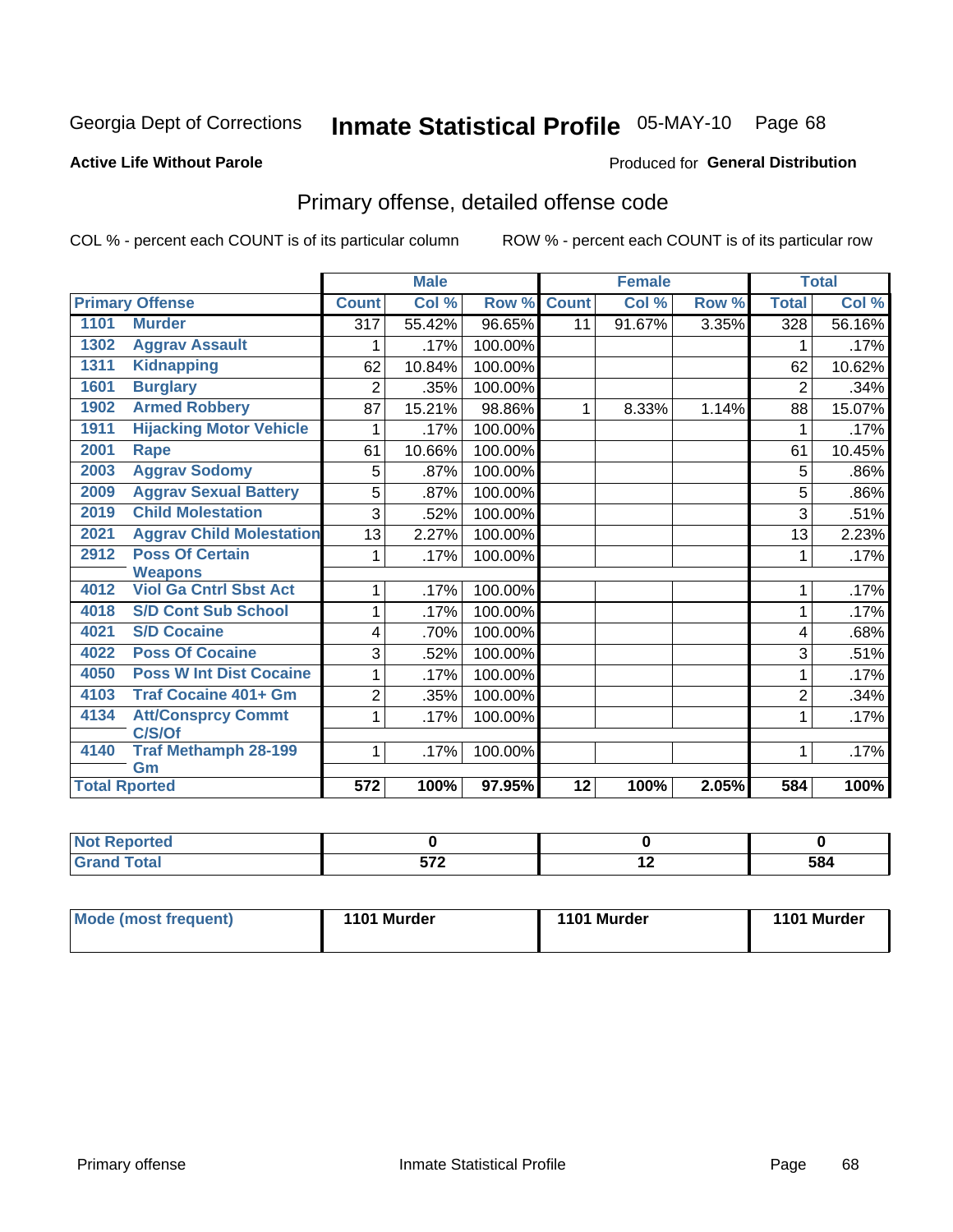## Inmate Statistical Profile 05-MAY-10 Page 69

#### **Active Life Without Parole**

#### Produced for General Distribution

## County of conviction of primary offense

COL % - percent each COUNT is of its particular column

|                         |                             |                  | <b>Male</b> |         | <b>Female</b>  |        |        | <b>Total</b>   |       |
|-------------------------|-----------------------------|------------------|-------------|---------|----------------|--------|--------|----------------|-------|
|                         | <b>County of Conviction</b> | <b>Count</b>     | Col %       | Row %   | <b>Count</b>   | Col %  | Row %  | <b>Total</b>   | Col % |
| 1                       | <b>Appling</b>              | 2                | .35%        | 100.00% |                |        |        | 2              | .34%  |
| $\overline{2}$          | <b>Atkinson</b>             | $\overline{2}$   | .35%        | 100.00% |                |        |        | $\overline{2}$ | .34%  |
| $\overline{\mathbf{3}}$ | <b>Bacon</b>                | 1                | .17%        | 100.00% |                |        |        | $\mathbf 1$    | .17%  |
| 5                       | <b>Baldwin</b>              | $\sqrt{5}$       | .87%        | 100.00% |                |        |        | 5              | .86%  |
| $6\phantom{a}$          | <b>Banks</b>                | 1                | .17%        | 100.00% |                |        |        | 1              | .17%  |
| 7                       | <b>Barrow</b>               | $\sqrt{3}$       | .52%        | 100.00% |                |        |        | $\overline{3}$ | .51%  |
| 8                       | <b>Bartow</b>               | 3                | .52%        | 100.00% |                |        |        | 3              | .51%  |
| 9                       | <b>Ben Hill</b>             | 4                | .70%        | 100.00% |                |        |        | 4              | .68%  |
| 10                      | <b>Berrien</b>              | 1                | .17%        | 100.00% |                |        |        | 1              | .17%  |
| $\overline{11}$         | <b>Bibb</b>                 | 16               | 2.80%       | 100.00% |                |        |        | 16             | 2.74% |
| 12                      | <b>Bleckley</b>             | 1                | .17%        | 100.00% |                |        |        | $\mathbf 1$    | .17%  |
| 13                      | <b>Brantley</b>             | $\overline{2}$   | .35%        | 100.00% |                |        |        | $\overline{2}$ | .34%  |
| $\overline{14}$         | <b>Brooks</b>               | 1                | .17%        | 100.00% |                |        |        | 1              | .17%  |
| 16                      | <b>Bulloch</b>              | $\sqrt{3}$       | .52%        | 75.00%  | 1              | 8.33%  | 25.00% | 4              | .68%  |
| $\overline{17}$         | <b>Burke</b>                | 6                | 1.05%       | 100.00% |                |        |        | 6              | 1.03% |
| 18                      | <b>Butts</b>                | 3                | .52%        | 100.00% |                |        |        | 3              | .51%  |
| 20                      | <b>Camden</b>               | 3                | .52%        | 100.00% |                |        |        | 3              | .51%  |
| $\overline{22}$         | <b>Carroll</b>              | $\boldsymbol{2}$ | .35%        | 100.00% |                |        |        | $\overline{c}$ | .34%  |
| $\overline{23}$         | <b>Catoosa</b>              | 2                | .35%        | 100.00% |                |        |        | $\overline{c}$ | .34%  |
| 24                      | <b>Charlton</b>             | 1                | .17%        | 100.00% |                |        |        | $\mathbf{1}$   | .17%  |
| 25                      | <b>Chatham</b>              | 24               | 4.20%       | 100.00% |                |        |        | 24             | 4.11% |
| $\overline{27}$         | <b>Chattooga</b>            | 1                | .17%        | 100.00% |                |        |        | $\mathbf{1}$   | .17%  |
| 28                      | <b>Cherokee</b>             | $\overline{c}$   | .35%        | 100.00% |                |        |        | $\overline{2}$ | .34%  |
| 29                      | <b>Clarke</b>               | 12               | 2.10%       | 100.00% |                |        |        | 12             | 2.05% |
| 31                      | <b>Clayton</b>              | 17               | 2.97%       | 100.00% |                |        |        | 17             | 2.91% |
| 33                      | <b>Cobb</b>                 | 19               | 3.32%       | 90.48%  | $\overline{2}$ | 16.67% | 9.52%  | 21             | 3.60% |
| 34                      | <b>Coffee</b>               | 4                | .70%        | 100.00% |                |        |        | 4              | .68%  |
| 35                      | <b>Colquitt</b>             | 4                | .70%        | 100.00% |                |        |        | 4              | .68%  |
| 36                      | <b>Columbia</b>             | 5                | .87%        | 100.00% |                |        |        | 5              | .86%  |
| $\overline{37}$         | <b>Cook</b>                 | $\sqrt{3}$       | .52%        | 100.00% |                |        |        | 3              | .51%  |
| 38                      | <b>Coweta</b>               | 3                | .52%        | 100.00% |                |        |        | 3              | .51%  |
| 40                      | <b>Crisp</b>                | $\overline{c}$   | .35%        | 100.00% |                |        |        | 2              | .34%  |
| 41                      | <b>Dade</b>                 | 1                | .17%        | 100.00% |                |        |        | $\mathbf{1}$   | .17%  |
| 43                      | <b>Decatur</b>              | $\overline{2}$   | .35%        | 100.00% |                |        |        | $\overline{2}$ | .34%  |
| 44                      | <b>Dekalb</b>               | 44               | 7.69%       | 97.78%  | 1              | 8.33%  | 2.22%  | 45             | 7.71% |
| 45                      | <b>Dodge</b>                | 1                | .17%        | 100.00% |                |        |        | 1              | .17%  |
| 46                      | <b>Dooly</b>                | $\boldsymbol{2}$ | .35%        | 100.00% |                |        |        | $\overline{2}$ | .34%  |
| 47                      | <b>Dougherty</b>            | 21               | 3.67%       | 100.00% |                |        |        | 21             | 3.60% |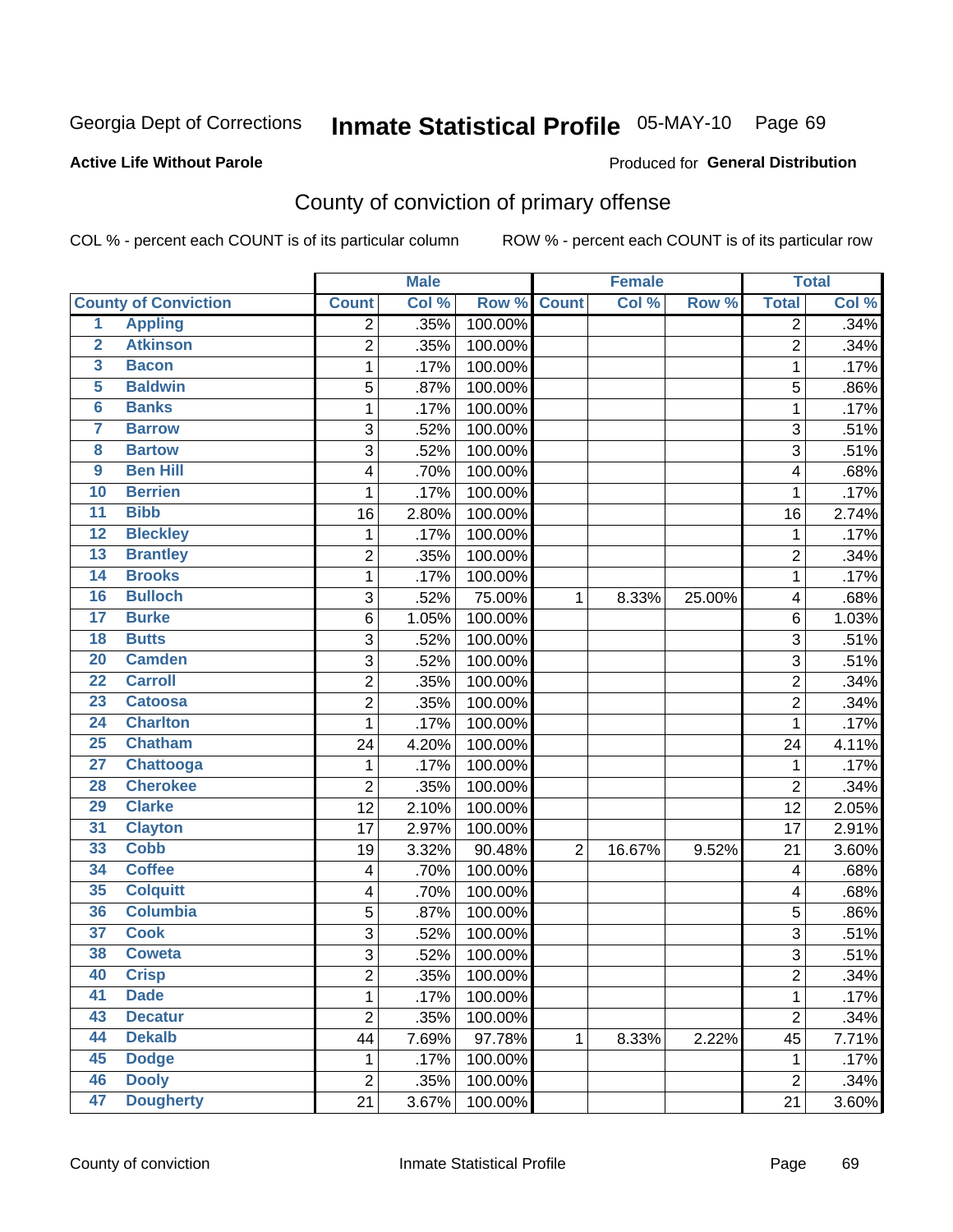## Inmate Statistical Profile 05-MAY-10 Page 70

#### **Active Life Without Parole**

#### Produced for General Distribution

## County of conviction of primary offense

COL % - percent each COUNT is of its particular column

|                 |                             |                 | <b>Male</b> |         |              | <b>Female</b> |        |                 | <b>Total</b> |
|-----------------|-----------------------------|-----------------|-------------|---------|--------------|---------------|--------|-----------------|--------------|
|                 | <b>County of Conviction</b> | <b>Count</b>    | Col %       | Row %   | <b>Count</b> | Col %         | Row %  | <b>Total</b>    | Col %        |
| 48              | <b>Douglas</b>              | $\overline{14}$ | 2.45%       | 93.33%  | 1            | 8.33%         | 6.67%  | $\overline{15}$ | 2.57%        |
| 49              | <b>Early</b>                | 1               | .17%        | 100.00% |              |               |        | 1               | .17%         |
| $\overline{51}$ | <b>Effingham</b>            | 3               | .52%        | 100.00% |              |               |        | 3               | .51%         |
| 52              | <b>Elbert</b>               | $\overline{2}$  | .35%        | 100.00% |              |               |        | $\overline{2}$  | .34%         |
| 53              | <b>Emanuel</b>              | 2               | .35%        | 100.00% |              |               |        | $\overline{c}$  | .34%         |
| 56              | <b>Fayette</b>              | 4               | .70%        | 100.00% |              |               |        | 4               | .68%         |
| 57              | <b>Floyd</b>                | 8               | 1.40%       | 100.00% |              |               |        | 8               | 1.37%        |
| 58              | <b>Forsyth</b>              | $\overline{2}$  | .35%        | 100.00% |              |               |        | $\overline{2}$  | .34%         |
| 59              | <b>Franklin</b>             | $\overline{c}$  | .35%        | 100.00% |              |               |        | $\overline{2}$  | .34%         |
| 60              | <b>Fulton</b>               | 63              | 11.01%      | 100.00% |              |               |        | 63              | 10.79%       |
| 61              | <b>Gilmer</b>               | 1               | .17%        | 100.00% |              |               |        | $\mathbf 1$     | .17%         |
| 63              | <b>Glynn</b>                | 17              | 2.97%       | 100.00% |              |               |        | 17              | 2.91%        |
| 66              | <b>Greene</b>               | 1               | .17%        | 100.00% |              |               |        | $\mathbf 1$     | .17%         |
| 67              | <b>Gwinnett</b>             | $\,8\,$         | 1.40%       | 88.89%  | $\mathbf{1}$ | 8.33%         | 11.11% | 9               | 1.54%        |
| 68              | <b>Habersham</b>            | $\overline{3}$  | .52%        | 100.00% |              |               |        | 3               | .51%         |
| 69              | <b>Hall</b>                 | 11              | 1.92%       | 100.00% |              |               |        | 11              | 1.88%        |
| $\overline{71}$ | <b>Haralson</b>             | 2               | .35%        | 100.00% |              |               |        | $\overline{2}$  | .34%         |
| $\overline{72}$ | <b>Harris</b>               | 1               | .17%        | 100.00% |              |               |        | 1               | .17%         |
| 73              | <b>Hart</b>                 | 4               | .70%        | 100.00% |              |               |        | 4               | .68%         |
| 75              | <b>Henry</b>                | 10              | 1.75%       | 100.00% |              |               |        | 10              | 1.71%        |
| 76              | <b>Houston</b>              | 8               | 1.40%       | 100.00% |              |               |        | 8               | 1.37%        |
| $\overline{77}$ | <b>Irwin</b>                | 1               | .17%        | 100.00% |              |               |        | $\mathbf{1}$    | .17%         |
| 78              | <b>Jackson</b>              | 10              | 1.75%       | 100.00% |              |               |        | 10              | 1.71%        |
| 79              | <b>Jasper</b>               | 1               | .17%        | 100.00% |              |               |        | 1               | .17%         |
| 80              | <b>Jeff Davis</b>           | 1               | .17%        | 100.00% |              |               |        | 1               | .17%         |
| $\overline{81}$ | <b>Jefferson</b>            | 1               | .17%        | 100.00% |              |               |        | 1               | .17%         |
| 82              | <b>Jenkins</b>              | 1               | .17%        | 100.00% |              |               |        | 1               | .17%         |
| 84              | <b>Jones</b>                | 1               | .17%        | 100.00% |              |               |        | 1               | .17%         |
| 87              | <b>Laurens</b>              | 3               | .52%        | 100.00% |              |               |        | 3               | .51%         |
| 88              | Lee                         | $\overline{2}$  | .35%        | 100.00% |              |               |        | $\overline{2}$  | .34%         |
| 89              | <b>Liberty</b>              | 5               | .87%        | 100.00% |              |               |        | 5               | .86%         |
| 91              | Long                        | 3               | .52%        | 100.00% |              |               |        | 3               | .51%         |
| 92              | <b>Lowndes</b>              | 4               | .70%        | 100.00% |              |               |        | 4               | .68%         |
| 95              | <b>Madison</b>              | $\mathbf 1$     | .17%        | 100.00% |              |               |        | $\mathbf 1$     | .17%         |
| 96              | <b>Marion</b>               | 1               | .17%        | 100.00% |              |               |        | 1               | .17%         |
| 97              | <b>Mcduffie</b>             | 1               | .17%        | 100.00% |              |               |        | 1               | .17%         |
| 98              | <b>Mcintosh</b>             | 1               | .17%        | 100.00% |              |               |        | 1               | .17%         |
| 100             | <b>Miller</b>               | $\mathbf 1$     | .17%        | 100.00% |              |               |        | 1               | .17%         |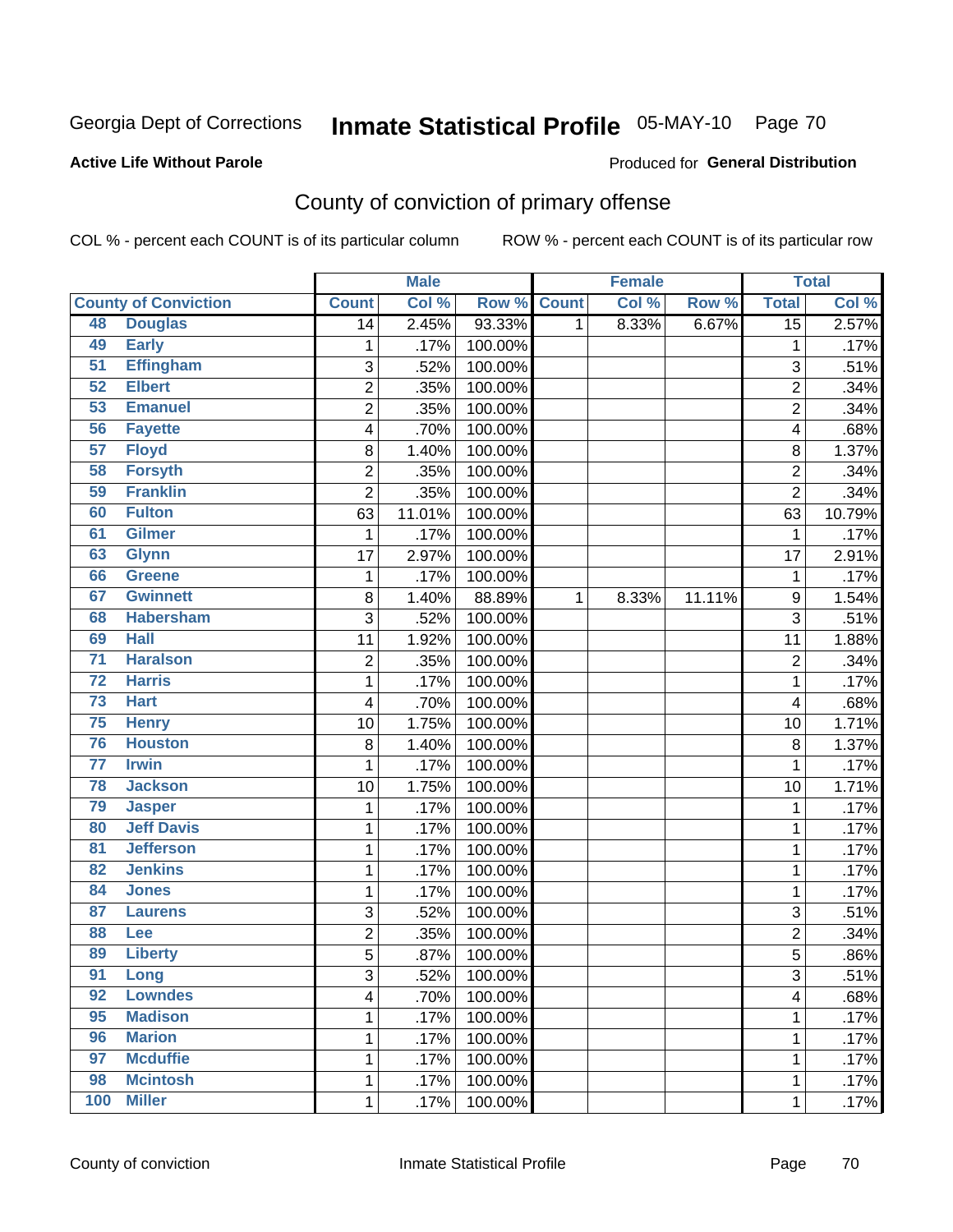## Inmate Statistical Profile 05-MAY-10 Page 71

#### **Active Life Without Parole**

#### Produced for General Distribution

## County of conviction of primary offense

COL % - percent each COUNT is of its particular column

|                                     |                         | <b>Male</b> |                  |                 | <b>Female</b> |        |                         | <b>Total</b> |
|-------------------------------------|-------------------------|-------------|------------------|-----------------|---------------|--------|-------------------------|--------------|
| <b>County of Conviction</b>         | <b>Count</b>            | Col %       | Row <sup>%</sup> | <b>Count</b>    | Col %         | Row %  | <b>Total</b>            | Col %        |
| 102<br><b>Monroe</b>                | $\overline{3}$          | .52%        | 100.00%          |                 |               |        | $\overline{3}$          | .51%         |
| 106<br><b>Muscogee</b>              | $\overline{18}$         | 3.15%       | 94.74%           | 1               | 8.33%         | 5.26%  | 19                      | 3.25%        |
| 107<br><b>Newton</b>                | 4                       | .70%        | 80.00%           | $\mathbf{1}$    | 8.33%         | 20.00% | 5                       | .86%         |
| <b>Oglethorpe</b><br>109            | 1                       | .17%        | 100.00%          |                 |               |        | $\mathbf 1$             | .17%         |
| 110<br><b>Paulding</b>              | $\overline{2}$          | .35%        | 100.00%          |                 |               |        | $\overline{c}$          | .34%         |
| 113<br><b>Pierce</b>                | $\overline{2}$          | .35%        | 100.00%          |                 |               |        | $\overline{2}$          | .34%         |
| <b>Pike</b><br>114                  | $\overline{3}$          | .52%        | 75.00%           | 1               | 8.33%         | 25.00% | 4                       | .68%         |
| <b>Polk</b><br>115                  | $\overline{2}$          | .35%        | 100.00%          |                 |               |        | $\overline{2}$          | .34%         |
| 116<br><b>Pulaski</b>               | $\mathbf{1}$            | .17%        | 100.00%          |                 |               |        | $\mathbf{1}$            | .17%         |
| 117<br><b>Putnam</b>                | 6                       | 1.05%       | 100.00%          |                 |               |        | 6                       | 1.03%        |
| 119<br><b>Rabun</b>                 | $\mathbf{1}$            | .17%        | 100.00%          |                 |               |        | $\mathbf{1}$            | .17%         |
| 120<br><b>Randolph</b>              | $\mathbf{1}$            | .17%        | 100.00%          |                 |               |        | $\mathbf{1}$            | .17%         |
| 121<br><b>Richmond</b>              | 25                      | 4.37%       | 96.15%           | $\mathbf{1}$    | 8.33%         | 3.85%  | 26                      | 4.45%        |
| <b>Rockdale</b><br>122              | $\overline{\mathbf{4}}$ | .70%        | 100.00%          |                 |               |        | $\overline{\mathbf{4}}$ | .68%         |
| 126<br><b>Spalding</b>              | 5                       | .87%        | 100.00%          |                 |               |        | 5                       | .86%         |
| <b>Stephens</b><br>127              | $\overline{2}$          | .35%        | 100.00%          |                 |               |        | $\overline{2}$          | .34%         |
| 129<br><b>Sumter</b>                | 1                       | .17%        | 100.00%          |                 |               |        | 1                       | .17%         |
| <b>Tattnall</b><br>$\overline{132}$ | 1                       | .17%        | 100.00%          |                 |               |        | $\mathbf 1$             | .17%         |
| <b>Terrell</b><br>135               | 1                       | .17%        | 100.00%          |                 |               |        | 1                       | .17%         |
| 136<br><b>Thomas</b>                | 4                       | .70%        | 100.00%          |                 |               |        | 4                       | .68%         |
| <b>Tift</b><br>$\overline{137}$     | 6                       | 1.05%       | 100.00%          |                 |               |        | 6                       | 1.03%        |
| <b>Toombs</b><br>138                | 7                       | 1.22%       | 100.00%          |                 |               |        | 7                       | 1.20%        |
| <b>Towns</b><br>139                 | 1                       | .17%        | 100.00%          |                 |               |        | $\mathbf 1$             | .17%         |
| <b>Troup</b><br>141                 | $\overline{1}$          | .17%        | 100.00%          |                 |               |        | $\mathbf{1}$            | .17%         |
| 142<br><b>Turner</b>                | $\mathbf{1}$            | .17%        | 100.00%          |                 |               |        | $\mathbf{1}$            | .17%         |
| <b>Union</b><br>144                 | $\overline{2}$          | .35%        | 100.00%          |                 |               |        | $\overline{2}$          | .34%         |
| 145<br><b>Upson</b>                 | $\overline{2}$          | .35%        | 100.00%          |                 |               |        | $\overline{2}$          | .34%         |
| <b>Walker</b><br>146                | 3                       | .52%        | 75.00%           | $\mathbf{1}$    | 8.33%         | 25.00% | 4                       | .68%         |
| <b>Walton</b><br>147                | $6\phantom{1}6$         | 1.05%       | 100.00%          |                 |               |        | 6                       | 1.03%        |
| 148<br><b>Ware</b>                  | $\overline{10}$         | 1.75%       | 100.00%          |                 |               |        | 10                      | 1.71%        |
| 150<br><b>Washington</b>            | 3                       | .52%        | 100.00%          |                 |               |        | 3                       | .51%         |
| 151<br><b>Wayne</b>                 | $\overline{2}$          | .35%        | 66.67%           | 1               | 8.33%         | 33.33% | 3                       | .51%         |
| 155<br><b>Whitfield</b>             | 6                       | 1.05%       | 100.00%          |                 |               |        | 6                       | 1.03%        |
| 157<br><b>Wilkes</b>                | $\mathbf{1}$            | .17%        | 100.00%          |                 |               |        | $\mathbf 1$             | .17%         |
| <b>Total Rported</b>                | $\overline{572}$        | 100%        | 97.95%           | $\overline{12}$ | 100%          | 2.05%  | 584                     | 100%         |

| الأستراك المتعارض<br>orren<br>. .<br>vportoa i<br> |  |  |
|----------------------------------------------------|--|--|
|                                                    |  |  |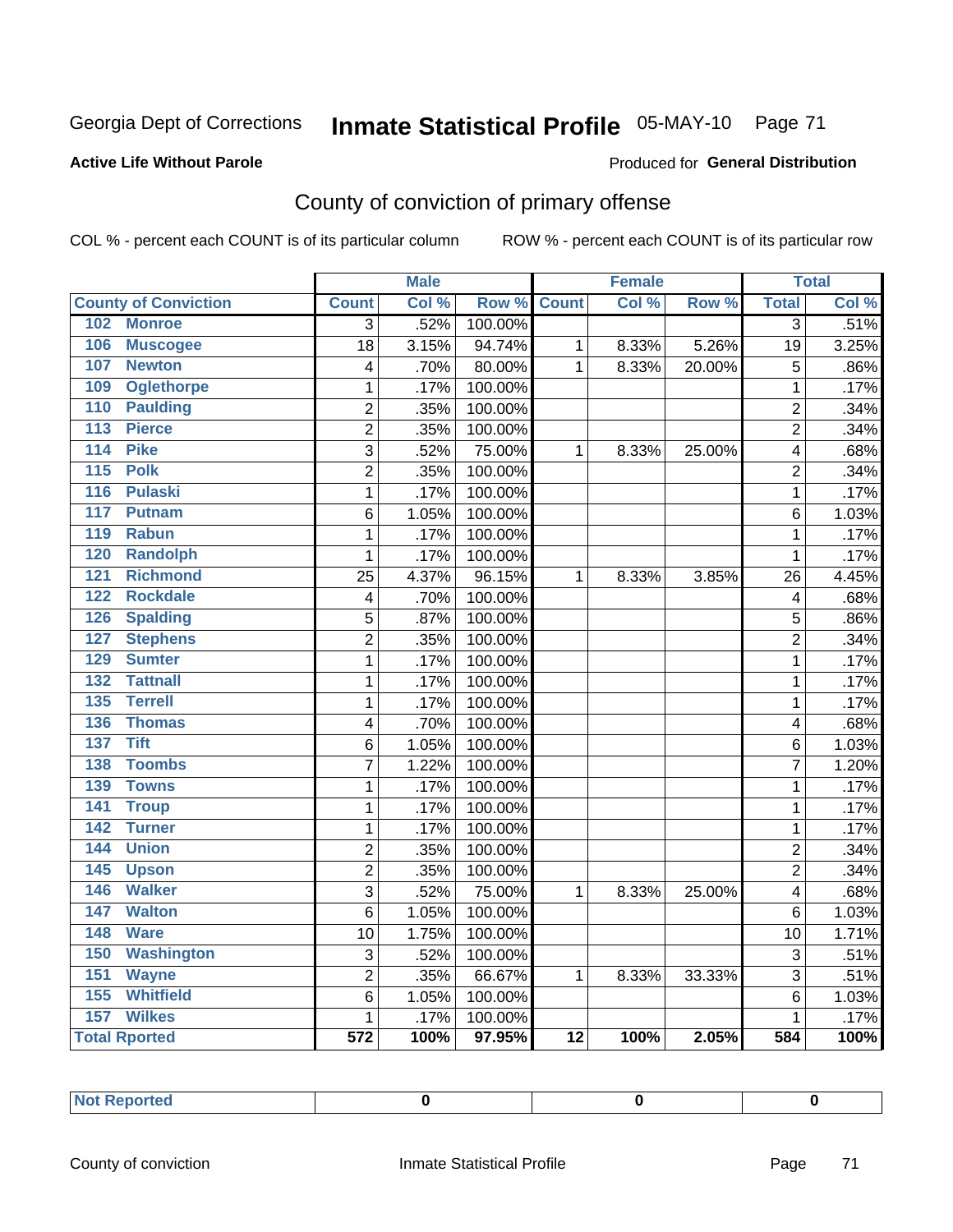## Inmate Statistical Profile 05-MAY-10 Page 72

#### **Active Life Without Parole**

#### **Produced for General Distribution**

## County of conviction of primary offense

COL % - percent each COUNT is of its particular column

|                    | <b>Male</b> | $E$ emale | <b>Total</b> |
|--------------------|-------------|-----------|--------------|
| <b>Grand Total</b> | 572         |           | 584          |
|                    |             |           |              |

| Mc | ----<br>untoi | ;obb<br>- - - - | د م ۱۰ |
|----|---------------|-----------------|--------|
|----|---------------|-----------------|--------|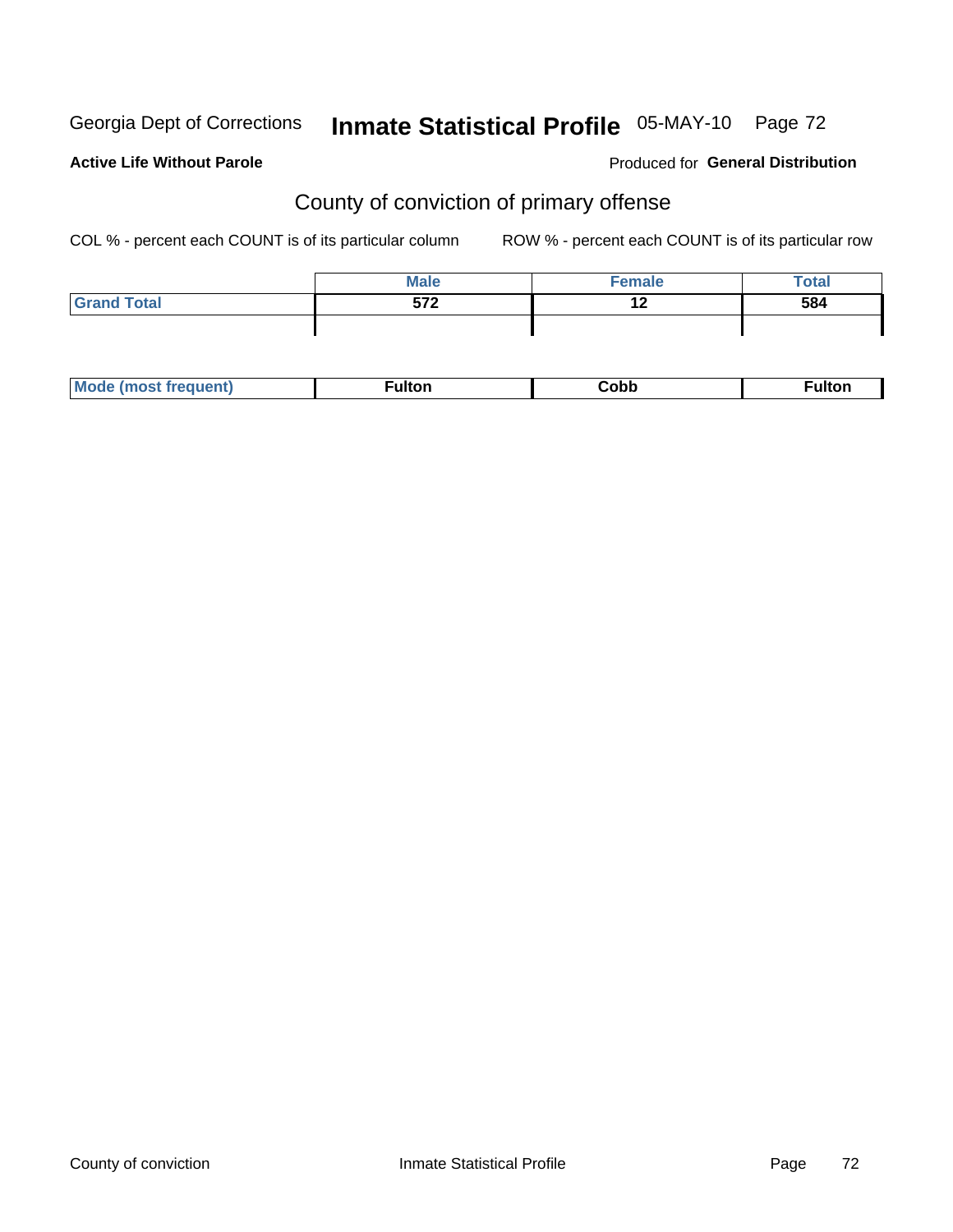Georgia Dept of Corrections

## Inmate Statistical Profile 05-MAY-10 Page 76

#### **Active Life Without Parole**

#### Produced for General Distribution

### Circuit of conviction of primary offense

COL % - percent each COUNT is of its particular column

|                         |                                 |                         | <b>Male</b> |         |                | <b>Female</b> |        |                         | <b>Total</b> |
|-------------------------|---------------------------------|-------------------------|-------------|---------|----------------|---------------|--------|-------------------------|--------------|
|                         | <b>Circuit of Conviction</b>    | <b>Count</b>            | Col %       | Row %   | <b>Count</b>   | Col %         | Row %  | <b>Total</b>            | Col %        |
| 1                       | <b>Alapaha Circuit</b>          | 6                       | 1.05%       | 100.00% |                |               |        | $\overline{6}$          | 1.03%        |
| $\overline{2}$          | <b>Alcovy Circuit</b>           | 10                      | 1.75%       | 90.91%  | 1              | 8.33%         | 9.09%  | 11                      | 1.88%        |
| $\overline{\mathbf{3}}$ | <b>Atlanta Circuit</b>          | 63                      | 11.01%      | 100.00% |                |               |        | 63                      | 10.79%       |
| 4                       | <b>Atlantic Circuit</b>         | 10                      | 1.75%       | 100.00% |                |               |        | 10                      | 1.71%        |
| 5                       | <b>Augusta Circuit</b>          | 36                      | 6.29%       | 97.30%  | $\mathbf{1}$   | 8.33%         | 2.70%  | 37                      | 6.34%        |
| $\overline{6}$          | <b>Blue Ridge Circuit</b>       | $\overline{2}$          | .35%        | 100.00% |                |               |        | $\overline{2}$          | .34%         |
| $\overline{\mathbf{7}}$ | <b>Brunswick Circuit</b>        | 25                      | 4.37%       | 96.15%  | 1              | 8.33%         | 3.85%  | 26                      | 4.45%        |
| 8                       | <b>Chattahoochee Circuit</b>    | 20                      | 3.50%       | 95.24%  | 1              | 8.33%         | 4.76%  | 21                      | 3.60%        |
| $\overline{9}$          | <b>Cherokee Circuit</b>         | 3                       | .52%        | 100.00% |                |               |        | 3                       | .51%         |
| 10                      | <b>Clayton Circuit</b>          | 17                      | 2.97%       | 100.00% |                |               |        | 17                      | 2.91%        |
| $\overline{11}$         | <b>Cobb Circuit</b>             | 19                      | 3.32%       | 90.48%  | $\overline{2}$ | 16.67%        | 9.52%  | 21                      | 3.60%        |
| $\overline{12}$         | <b>Conasauga Circuit</b>        | 6                       | 1.05%       | 100.00% |                |               |        | $\,6$                   | 1.03%        |
| 13                      | <b>Cordele Circuit</b>          | 8                       | 1.40%       | 100.00% |                |               |        | 8                       | 1.37%        |
| 14                      | <b>Coweta Circuit</b>           | $\,6$                   | 1.05%       | 100.00% |                |               |        | $\,6$                   | 1.03%        |
| 15                      | <b>Dougherty Circuit</b>        | 21                      | 3.67%       | 100.00% |                |               |        | 21                      | 3.60%        |
| 16                      | <b>Dublin Circuit</b>           | 3                       | .52%        | 100.00% |                |               |        | 3                       | .51%         |
| 17                      | <b>Eastern Circuit</b>          | 24                      | 4.20%       | 100.00% |                |               |        | 24                      | 4.11%        |
| 18                      | <b>Flint Circuit</b>            | 10                      | 1.75%       | 100.00% |                |               |        | 10                      | 1.71%        |
| 19                      | <b>Griffin Circuit</b>          | 14                      | 2.45%       | 93.33%  | 1              | 8.33%         | 6.67%  | 15                      | 2.57%        |
| 20                      | <b>Gwinnett Circuit</b>         | 8                       | 1.40%       | 88.89%  | 1              | 8.33%         | 11.11% | $\boldsymbol{9}$        | 1.54%        |
| $\overline{21}$         | <b>Houston Circuit</b>          | 8                       | 1.40%       | 100.00% |                |               |        | 8                       | 1.37%        |
| $\overline{22}$         | <b>Lookout Mountain Circuit</b> | $\overline{7}$          | 1.22%       | 87.50%  | $\mathbf{1}$   | 8.33%         | 12.50% | 8                       | 1.37%        |
| 23                      | <b>Macon Circuit</b>            | 16                      | 2.80%       | 100.00% |                |               |        | 16                      | 2.74%        |
| $\overline{24}$         | <b>Middle Circuit</b>           | 13                      | 2.27%       | 100.00% |                |               |        | 13                      | 2.23%        |
| 25                      | <b>Mountain Circuit</b>         | 6                       | 1.05%       | 100.00% |                |               |        | 6                       | 1.03%        |
| 26                      | <b>Northeastern Circuit</b>     | 11                      | 1.92%       | 100.00% |                |               |        | 11                      | 1.88%        |
| $\overline{27}$         | <b>Northern Circuit</b>         | 10                      | 1.75%       | 100.00% |                |               |        | 10                      | 1.71%        |
| 28                      | <b>Ocmulgee Circuit</b>         | 14                      | 2.45%       | 100.00% |                |               |        | 14                      | 2.40%        |
| 29                      | <b>Oconee Circuit</b>           | 3                       | .52%        | 100.00% |                |               |        | 3                       | .51%         |
| 30                      | <b>Ogeechee Circuit</b>         | $\overline{7}$          | 1.22%       | 87.50%  | 1              | 8.33%         | 12.50% | 8                       | 1.37%        |
| $\overline{31}$         | <b>Pataula Circuit</b>          | $\overline{\mathbf{4}}$ | .70%        | 100.00% |                |               |        | $\overline{\mathbf{4}}$ | .68%         |
| 32                      | <b>Piedmont Circuit</b>         | 14                      | 2.45%       | 100.00% |                |               |        | 14                      | 2.40%        |
| 33                      | <b>Rome Circuit</b>             | 8                       | 1.40%       | 100.00% |                |               |        | 8                       | 1.37%        |
| 34                      | <b>South Georgia Circuit</b>    | $\overline{2}$          | .35%        | 100.00% |                |               |        | $\overline{2}$          | .34%         |
| 35                      | <b>Southern Circuit</b>         | 13                      | 2.27%       | 100.00% |                |               |        | 13                      | 2.23%        |
| 36                      | <b>Southwestern Circuit</b>     | 3                       | .52%        | 100.00% |                |               |        | $\sqrt{3}$              | .51%         |
| 37                      | <b>Stone Mountain Circuit</b>   | 44                      | 7.69%       | 97.78%  | 1              | 8.33%         | 2.22%  | 45                      | 7.71%        |
| 38                      | <b>Tallapoosa Circuit</b>       | $\overline{4}$          | .70%        | 100.00% |                |               |        | $\overline{\mathbf{4}}$ | .68%         |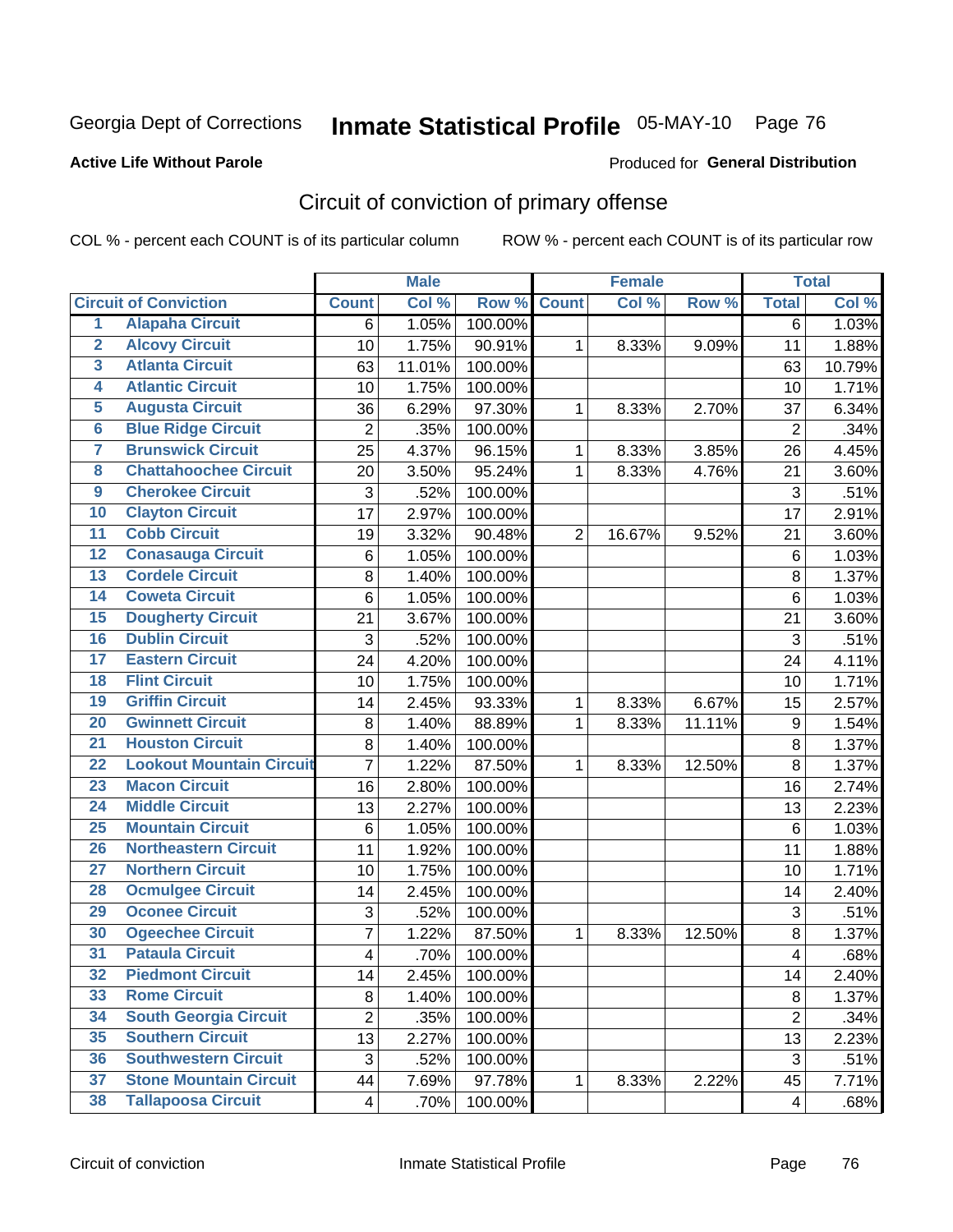Georgia Dept of Corrections

## Inmate Statistical Profile 05-MAY-10 Page 77

#### **Active Life Without Parole**

#### **Produced for General Distribution**

### Circuit of conviction of primary offense

COL % - percent each COUNT is of its particular column

|    |                              |                | <b>Male</b> |         |              | <b>Female</b> |       |              | <b>Total</b> |
|----|------------------------------|----------------|-------------|---------|--------------|---------------|-------|--------------|--------------|
|    | <b>Circuit of Conviction</b> | <b>Count</b>   | Col %       | Row %   | <b>Count</b> | Col %         | Row % | <b>Total</b> | Col %        |
| 39 | <b>Tifton Circuit</b>        | 8              | 1.40%       | 100.00% |              |               |       | 8            | 1.37%        |
| 40 | <b>Toombs Circuit</b>        | $\overline{2}$ | .35%        | 100.00% |              |               |       | 2            | .34%         |
| 41 | <b>Waycross Circuit</b>      | 20             | 3.50%       | 100.00% |              |               |       | 20           | 3.42%        |
| 42 | <b>Western Circuit</b>       | 12             | 2.10%       | 100.00% |              |               |       | 12           | 2.05%        |
| 43 | <b>Rockdale Circuit</b>      | 4              | .70%        | 100.00% |              |               |       | 4            | .68%         |
| 44 | <b>Douglas Circuit</b>       | 14             | 2.45%       | 93.33%  |              | 8.33%         | 6.67% | 15           | 2.57%        |
| 45 | <b>Appalachian Circuit</b>   |                | .17%        | 100.00% |              |               |       |              | .17%         |
| 46 | <b>Enotah Circuit</b>        | 3              | .52%        | 100.00% |              |               |       | 3            | .51%         |
| 47 | <b>Bell-Forsyth Circuit</b>  | 2              | .35%        | 100.00% |              |               |       | 2            | .34%         |
| 48 | <b>Towaliga Circuit</b>      | 6              | 1.05%       | 100.00% |              |               |       | 6            | 1.03%        |
| 49 | <b>Paulding Circuit</b>      | $\overline{2}$ | .35%        | 100.00% |              |               |       | 2            | .34%         |
|    | <b>Total Rported</b>         | 572            | 100%        | 97.95%  | 12           | 100%          | 2.05% | 584          | 100%         |

| orted<br>N   |                     |     |     |
|--------------|---------------------|-----|-----|
| <b>Total</b> | E70<br>$\mathbf{v}$ | . . | 584 |

| M | . | -----<br>oг | ----<br>пLс |
|---|---|-------------|-------------|
|   |   | <b>OUNN</b> |             |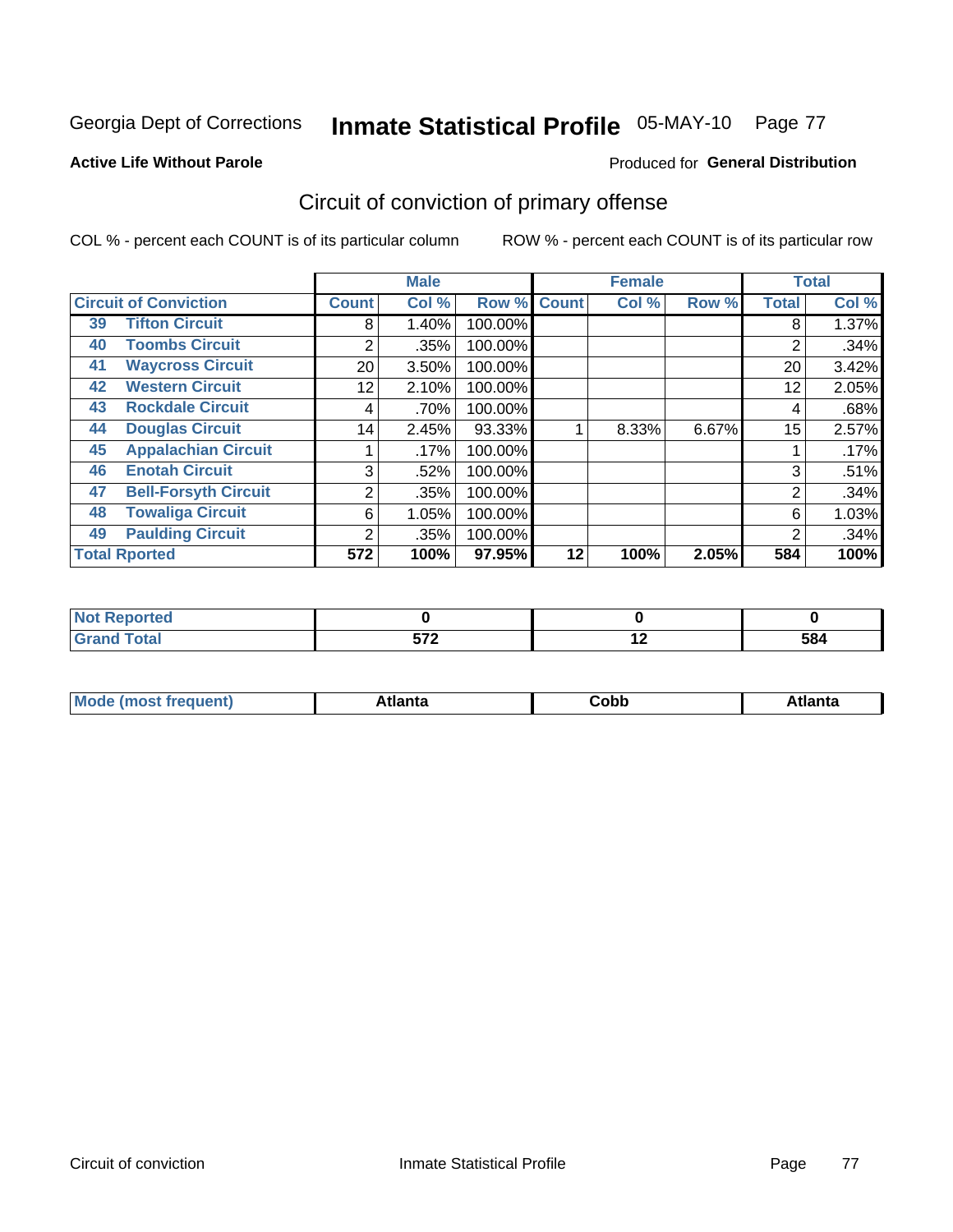#### **Active Life Without Parole**

#### Produced for General Distribution

### Years served (jail + prison) in this incarceration

COL % - percent each COUNT is of its particular column

|                       |                | <b>Male</b> |         |                         | <b>Female</b> |       |                         | <b>Total</b> |
|-----------------------|----------------|-------------|---------|-------------------------|---------------|-------|-------------------------|--------------|
| <b>Years Served</b>   | <b>Count</b>   | Col %       | Row %   | <b>Count</b>            | Col %         | Row % | <b>Total</b>            | Col %        |
| Less than one year    | 34             | 5.94%       | 94.44%  | $\overline{2}$          | 16.67%        | 5.56% | $\overline{36}$         | 6.16%        |
| 1 to 1.99 years       | 16             | 2.80%       | 100.00% |                         |               |       | 16                      | 2.74%        |
| 2 to 2.99 years       | 27             | 4.72%       | 100.00% |                         |               |       | 27                      | 4.62%        |
| 3 to 3.99 years       | 19             | 3.32%       | 90.48%  | 2                       | 16.67%        | 9.52% | 21                      | 3.60%        |
| 4 to 4.99 years       | 23             | 4.02%       | 95.83%  | $\mathbf{1}$            | 8.33%         | 4.17% | 24                      | 4.11%        |
| $5$ to $5.99$ years   | 26             | 4.55%       | 100.00% |                         |               |       | 26                      | 4.45%        |
| 6 to 6.99 years       | 30             | 5.24%       | 96.77%  | $\mathbf{1}$            | 8.33%         | 3.23% | 31                      | 5.31%        |
| 7 to 7.99 years       | 42             | 7.34%       | 91.30%  | $\overline{\mathbf{4}}$ | 33.33%        | 8.70% | 46                      | 7.88%        |
| 8 to 8.99 years       | 36             | 6.29%       | 100.00% |                         |               |       | 36                      | 6.16%        |
| 9 to 9.99 years       | 50             | 8.74%       | 100.00% |                         |               |       | 50                      | 8.56%        |
| 10 to 10.99 years     | 41             | 7.17%       | 100.00% |                         |               |       | 41                      | 7.02%        |
| 11 to 11.99 years     | 32             | 5.59%       | 96.97%  | 1                       | 8.33%         | 3.03% | 33                      | 5.65%        |
| 12 to 12.99 years     | 50             | 8.74%       | 98.04%  | 1                       | 8.33%         | 1.96% | 51                      | 8.73%        |
| 13 to 13.99 years     | 44             | 7.69%       | 100.00% |                         |               |       | 44                      | 7.53%        |
| 14 to 14.99 years     | 30             | 5.24%       | 100.00% |                         |               |       | 30                      | 5.14%        |
| 15 to 15.99 years     | 21             | 3.67%       | 100.00% |                         |               |       | 21                      | 3.60%        |
| 16 to 16.99 years     | 22             | 3.85%       | 100.00% |                         |               |       | 22                      | 3.77%        |
| 17 to 17.99 years     | 8              | 1.40%       | 100.00% |                         |               |       | 8                       | 1.37%        |
| 18 to 18.99 years     | 4              | 0.70%       | 100.00% |                         |               |       | $\overline{\mathbf{4}}$ | 0.68%        |
| 19 to 19.99 years     | 3              | 0.52%       | 100.00% |                         |               |       | 3                       | 0.51%        |
| 20 to 20.99 years     | 3              | 0.52%       | 100.00% |                         |               |       | 3                       | 0.51%        |
| 21 to 21.99 years     | 3              | 0.52%       | 100.00% |                         |               |       | 3                       | 0.51%        |
| 22 to 22.99 years     | 1              | 0.17%       | 100.00% |                         |               |       | $\mathbf{1}$            | 0.17%        |
| 23 to 23.99 years     | $\overline{2}$ | 0.35%       | 100.00% |                         |               |       | $\overline{2}$          | 0.34%        |
| 26 to 26.99 years     | 1              | 0.17%       | 100.00% |                         |               |       | $\mathbf{1}$            | 0.17%        |
| Thirty + years        | 4              | 0.70%       | 100.00% |                         |               |       | $\overline{\mathbf{4}}$ | 0.68%        |
| <b>Total Reported</b> | 572            | 100%        | 97.95%  | $\overline{12}$         | 100%          | 2.05% | 584                     | 100%         |

| <b>Not Reported</b>            |                   |                   |                          |
|--------------------------------|-------------------|-------------------|--------------------------|
| <b>Grand Total</b>             | 572               |                   | 584                      |
|                                |                   |                   |                          |
| <b>Mean</b><br>(average)       | 9.57              | 6.19              | 9.5                      |
| <b>Median (middle)</b>         | 9.71              | 7.09              | 9.62                     |
| <b>Mode</b><br>(most frequent) | 14 to 14.99 years | 11 to 11.99 years | <b>14 to 14.99 years</b> |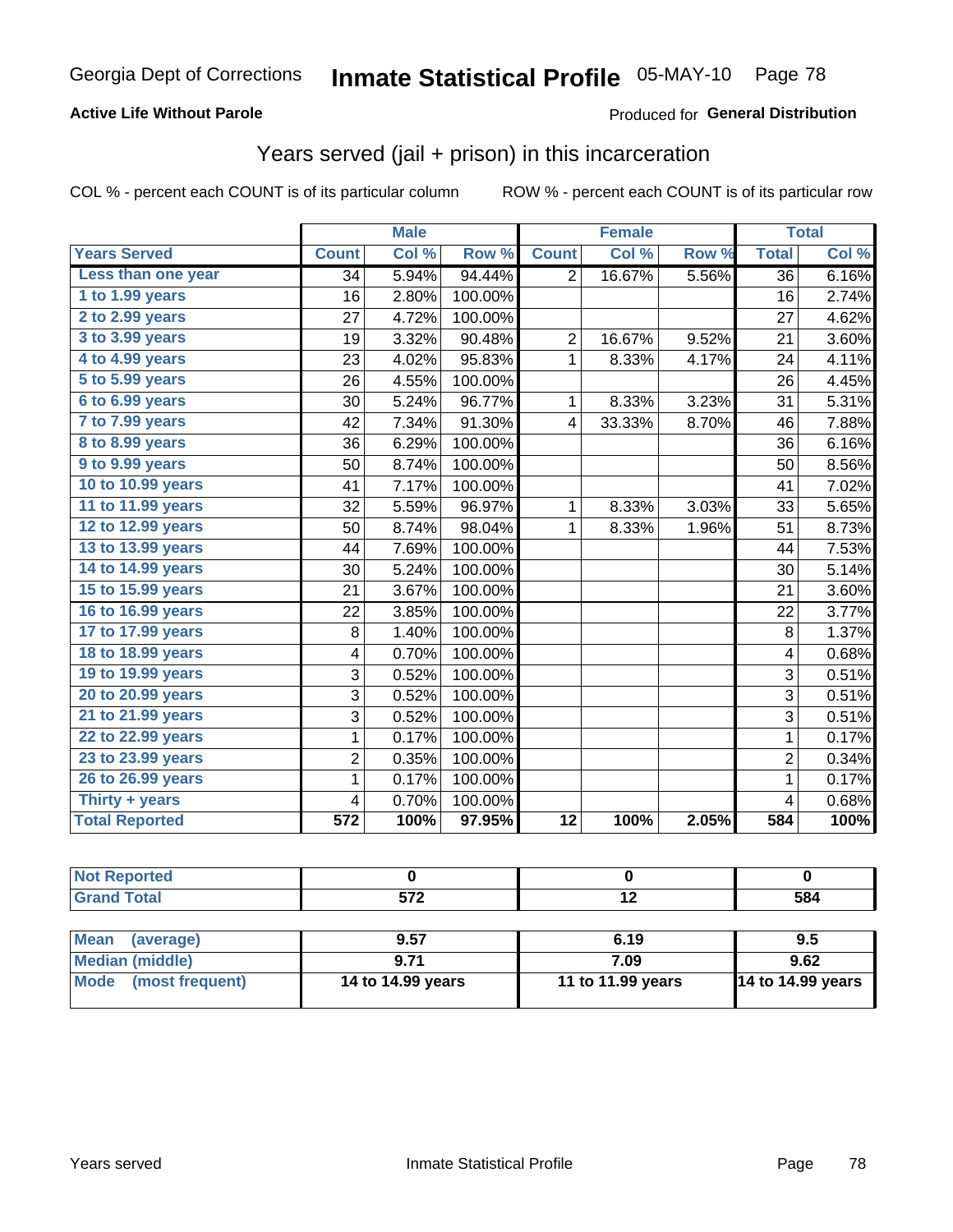Georgia Dept of Corrections

# Inmate Statistical Profile 05-MAY-10 Page 79

#### **Active Life Without Parole**

Produced for General Distribution

### Results of most recent HIV tests

COL % - percent each COUNT is of its particular column

|                         |              | <b>Male</b> |        |              | <b>Female</b> |          |       | Total  |
|-------------------------|--------------|-------------|--------|--------------|---------------|----------|-------|--------|
| <b>HIV Test Results</b> | <b>Count</b> | Col%        | Row %I | <b>Count</b> | Col %         | Row %    | Total | Col %  |
| <b>Positive</b>         |              | 0.70%       | 80.00% |              | 8.33%         | 20.00%   |       | 0.86%  |
| <b>Negative</b>         | 566          | 99.30%      | 98.09% | 11           | $91.67\%$     | $1.91\%$ | 577   | 99.14% |
| <b>Total Reported</b>   | 570          | 100%        | 97.94% | 12           | <b>100%</b>   | $2.06\%$ | 582   | 100%   |

| oorted<br><b>NOT</b> |       |                          |     |
|----------------------|-------|--------------------------|-----|
| $- - - - -$          | $-70$ | $\overline{\phantom{a}}$ | 584 |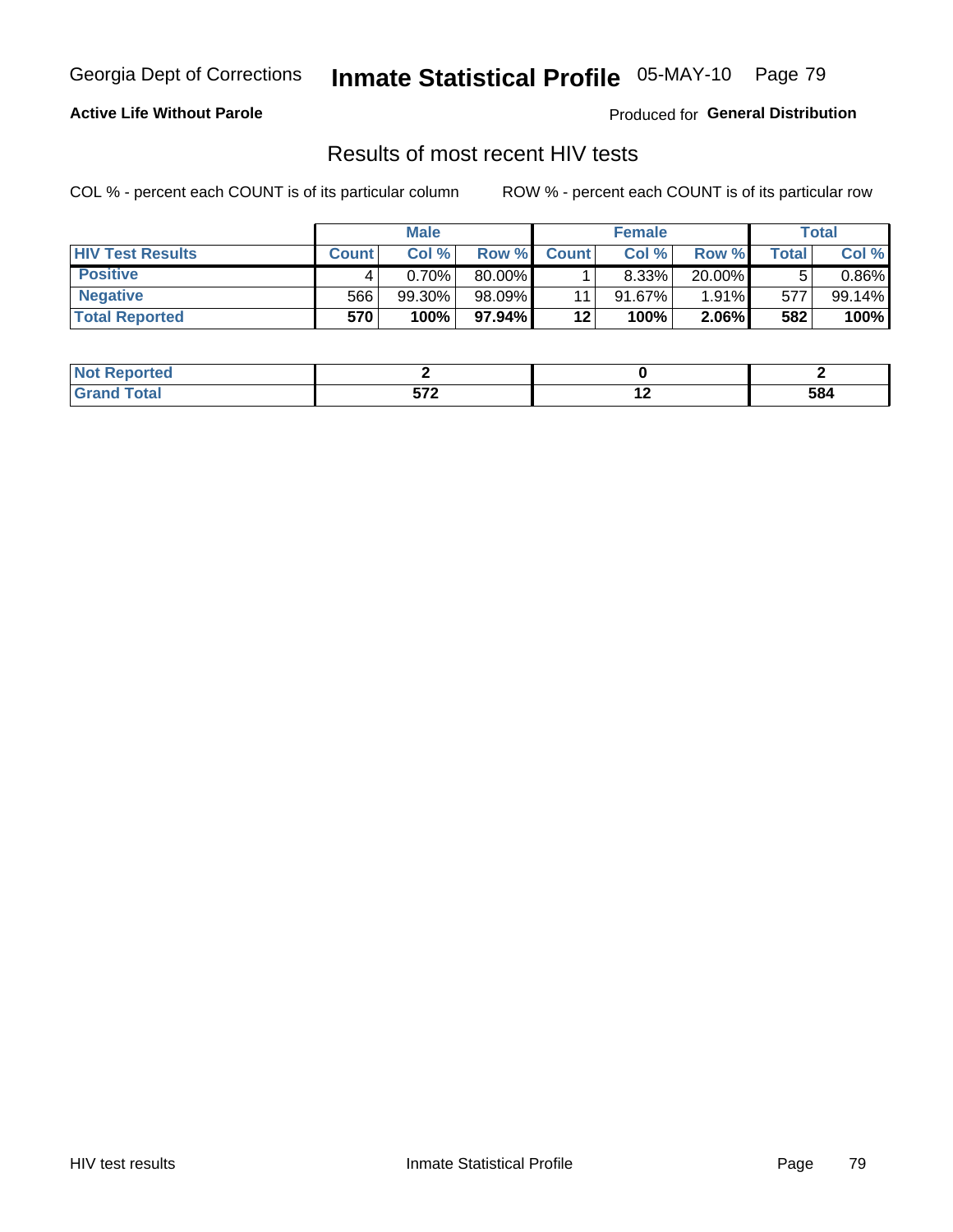#### **Active Life Without Parole**

#### Produced for General Distribution

### Results of most recent tuberculosis test

COL % - percent each COUNT is of its particular column

|                                  |              | <b>Male</b> |           |                 | <b>Female</b> |          |       | Total  |
|----------------------------------|--------------|-------------|-----------|-----------------|---------------|----------|-------|--------|
| <b>Tuberculosis Test Results</b> | <b>Count</b> | Col%        | Row %I    | <b>Count</b>    | Col%          | Row %    | Total | Col %  |
| <b>Positive on current test</b>  | 155          | 27.10%      | 100.00%   |                 |               |          | 155   | 26.54% |
| <b>Positive on previous test</b> |              | 0.17%       | 100.00%   |                 |               |          |       | 0.17%  |
| <b>Negative</b>                  | 416          | 72.73%      | $97.20\%$ | 12 <sub>1</sub> | 100.00%       | $2.80\%$ | 428   | 73.29% |
| <b>Total Reported</b>            | 572          | 100%        | $97.95\%$ | $12 \,$         | 100%          | 2.05%    | 584   | 100%   |

| <b>Not Reported</b> |            |         |
|---------------------|------------|---------|
| <b>Total</b>        | ヒフヘ<br>JIL | <br>584 |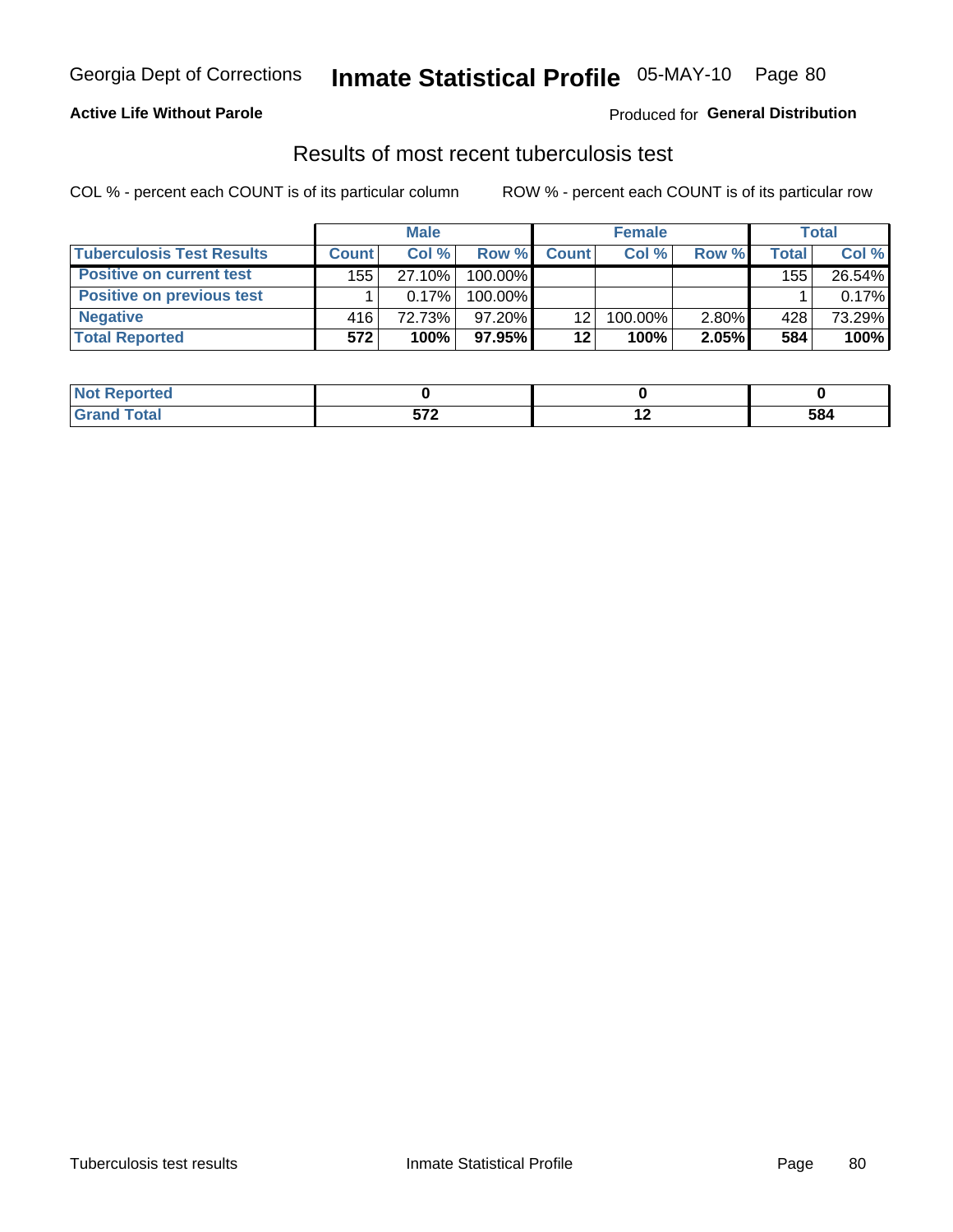#### **Active Life Without Parole**

Produced for General Distribution

### Results of most recent syphilis test

COL % - percent each COUNT is of its particular column

|                                 |              | <b>Male</b> |           |              | <b>Female</b> |        |         | Total  |
|---------------------------------|--------------|-------------|-----------|--------------|---------------|--------|---------|--------|
| <b>Syphilis Test Results</b>    | <b>Count</b> | Col%        | Row %     | <b>Count</b> | Col %         | Row %I | Total i | Col %  |
| <b>Positive on current test</b> | 16           | $2.83\%$    | $94.12\%$ |              | $8.33\%$      | 5.88%  | 17      | 2.94%  |
| <b>Negative</b>                 | 550          | 97.17%      | 98.04%    |              | $91.67\%$     | 1.96%  | 561     | 97.06% |
| <b>Total Reported</b>           | 566          | 100%        | 97.92%    | 12           | 100%          | 2.08%  | 578     | 100%   |

| <b>Not Reported</b> |                      |     |
|---------------------|----------------------|-----|
| <b>Fotal</b>        | -70<br>$\sim$ $\sim$ | 584 |